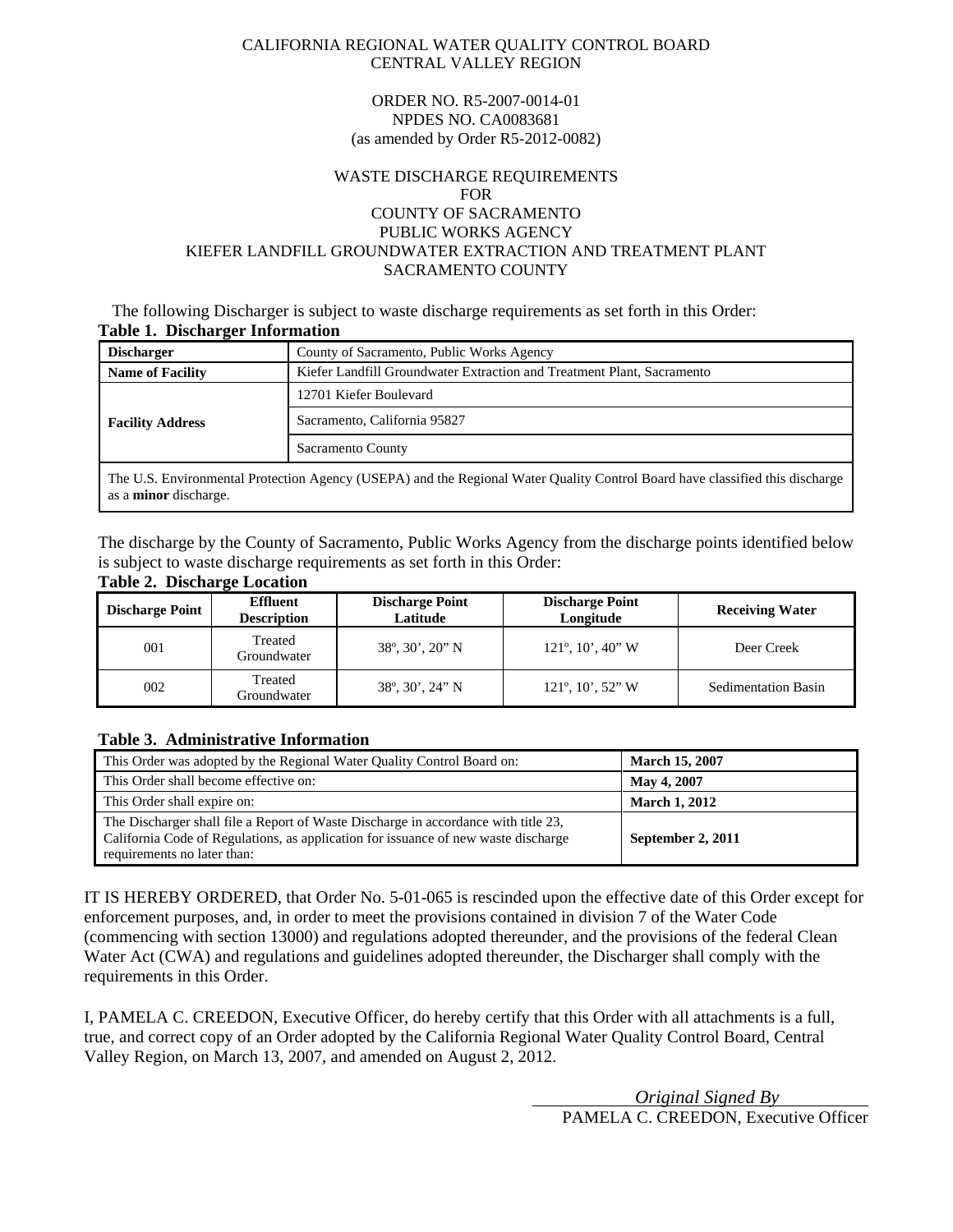# **TABLE OF CONTENTS**

| I.   |                                                                                     |  |
|------|-------------------------------------------------------------------------------------|--|
| II.  |                                                                                     |  |
| III. |                                                                                     |  |
| IV.  |                                                                                     |  |
|      |                                                                                     |  |
|      |                                                                                     |  |
|      |                                                                                     |  |
|      | <b>B.</b>                                                                           |  |
|      | $\mathbf{C}$ .                                                                      |  |
| V.   |                                                                                     |  |
|      |                                                                                     |  |
|      | В.                                                                                  |  |
| VI.  |                                                                                     |  |
|      | А.                                                                                  |  |
|      | <b>B.</b>                                                                           |  |
|      | C.                                                                                  |  |
|      | 1.                                                                                  |  |
|      | Special Studies, Technical Reports and Additional Monitoring Requirements  16<br>2. |  |
|      | 3.                                                                                  |  |
|      | 4.                                                                                  |  |
|      | Special Provisions for Municipal Facilities (POTWs Only) - Not Applicable  19<br>5. |  |
|      | 6.                                                                                  |  |
|      | 7.                                                                                  |  |
|      |                                                                                     |  |
|      |                                                                                     |  |
|      |                                                                                     |  |
|      |                                                                                     |  |
|      |                                                                                     |  |
|      |                                                                                     |  |
|      |                                                                                     |  |
|      |                                                                                     |  |
|      |                                                                                     |  |
|      |                                                                                     |  |
|      |                                                                                     |  |
|      |                                                                                     |  |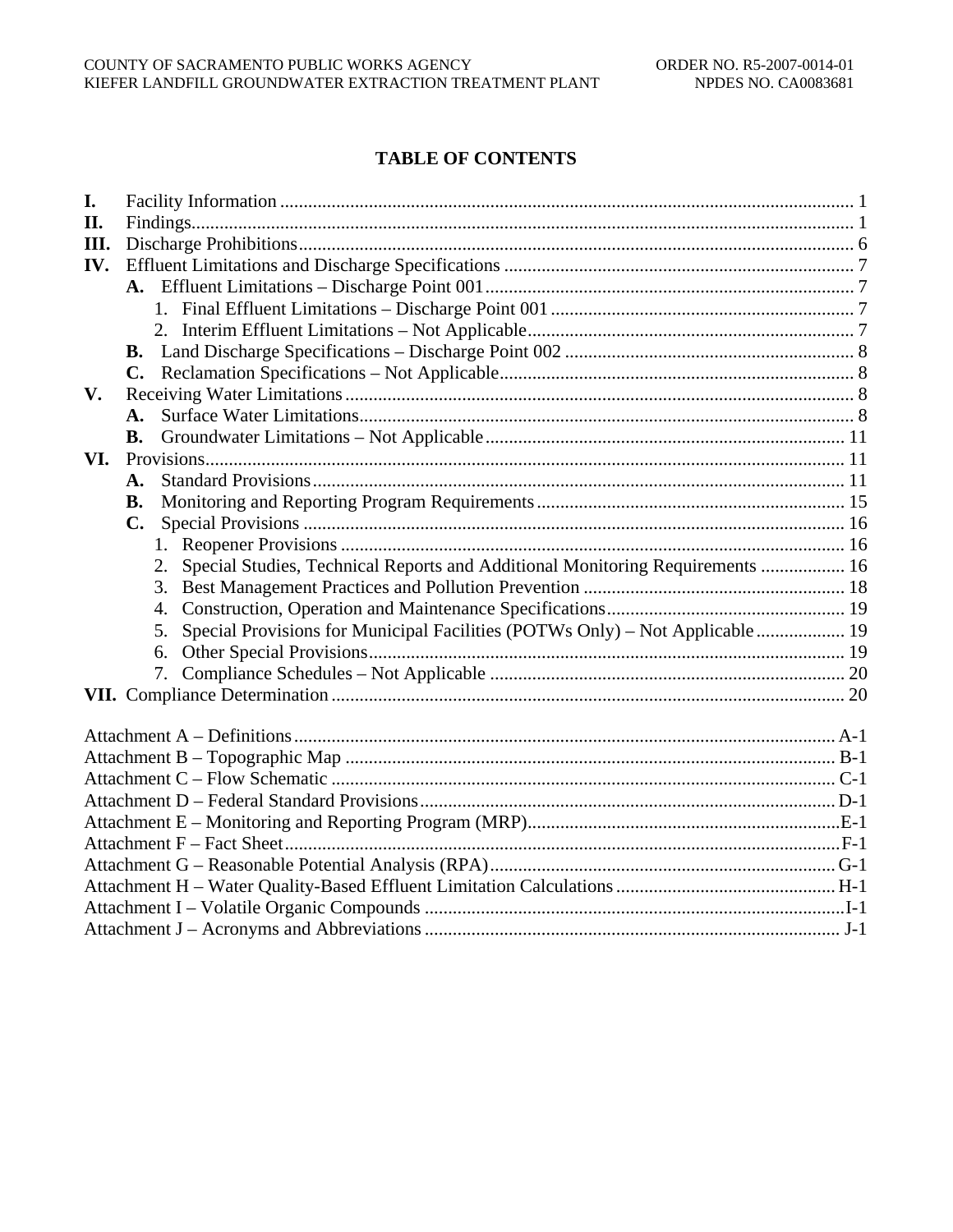# **I. FACILITY INFORMATION**

The following Discharger is subject to waste discharge requirements as set forth in this Order:

### **Table 4. Facility Information**

| <b>Discharger</b>           | County of Sacramento, Public Works Agency                   |  |  |
|-----------------------------|-------------------------------------------------------------|--|--|
| <b>Name of Facility</b>     | Kiefer Landfill Groundwater Extraction and Treatment System |  |  |
|                             | 12701 Kiefer Boulevard                                      |  |  |
| <b>Facility Address</b>     | Sloughhouse, CA 95683                                       |  |  |
|                             | Sacramento County                                           |  |  |
| <b>Facility Contact</b>     | Eric Vanderbilt, P.E.                                       |  |  |
| <b>Title, and Phone</b>     | Senior Civil Engineer, (916) 875-6568                       |  |  |
|                             | 9850 Goethe Road                                            |  |  |
| <b>Mailing Address</b>      | Sacramento, CA 95827                                        |  |  |
| <b>Type of Facility</b>     | Groundwater Extraction and Treatment Facility               |  |  |
| <b>Facility Design Flow</b> | 2.17 (in million gallons per day)                           |  |  |

## **II. FINDINGS**

The California Regional Water Quality Control Board, Central Valley Region (hereinafter Regional Water Board), finds:

**A. Background.** The County of Sacramento, Public Works Agency (hereinafter Discharger) is currently discharging under Order No. 5-01-065 and National Pollutant Discharge Elimination System (NPDES) Permit No. CA0083681. The Discharger submitted a Report of Waste Discharge, dated November 16, 2005 and applied for a NPDES permit renewal to discharge up to 2.17 mgd of treated groundwater from the Kiefer Landfill Groundwater Extraction and Treatment Plant, hereinafter Facility.

For the purposes of this Order, references to the "discharger" or "permittee" in applicable federal and State laws, regulations, plans, or policy are held to be equivalent to references to the Discharger herein.

**B. Facility Description.** The Discharger owns and operates a municipal solid waste landfill with a groundwater treatment plant. The groundwater treatment system consists of a groundwater extraction well network and an air stripping system. Treated groundwater is discharged from Discharge Point 001 (see table on cover page) to Deer Creek, a water of the United States and a tributary to the Cosumnes River within the North Valley Floor Hydrologic Unit, Lower Cosumnes-Dry Hydrologic Area, Lower Deer Creek Hydrologic Sub-Area (5.31.12). During groundwater treatment system maintenance operations, the treated groundwater is discharged at Discharge Point 002 to an on-site sedimentation basin where it either evaporates to the air or percolates to the ground. Attachment B provides a map of the area in the vicinity of the Facility. Attachment C provides a flow schematic of the Facility.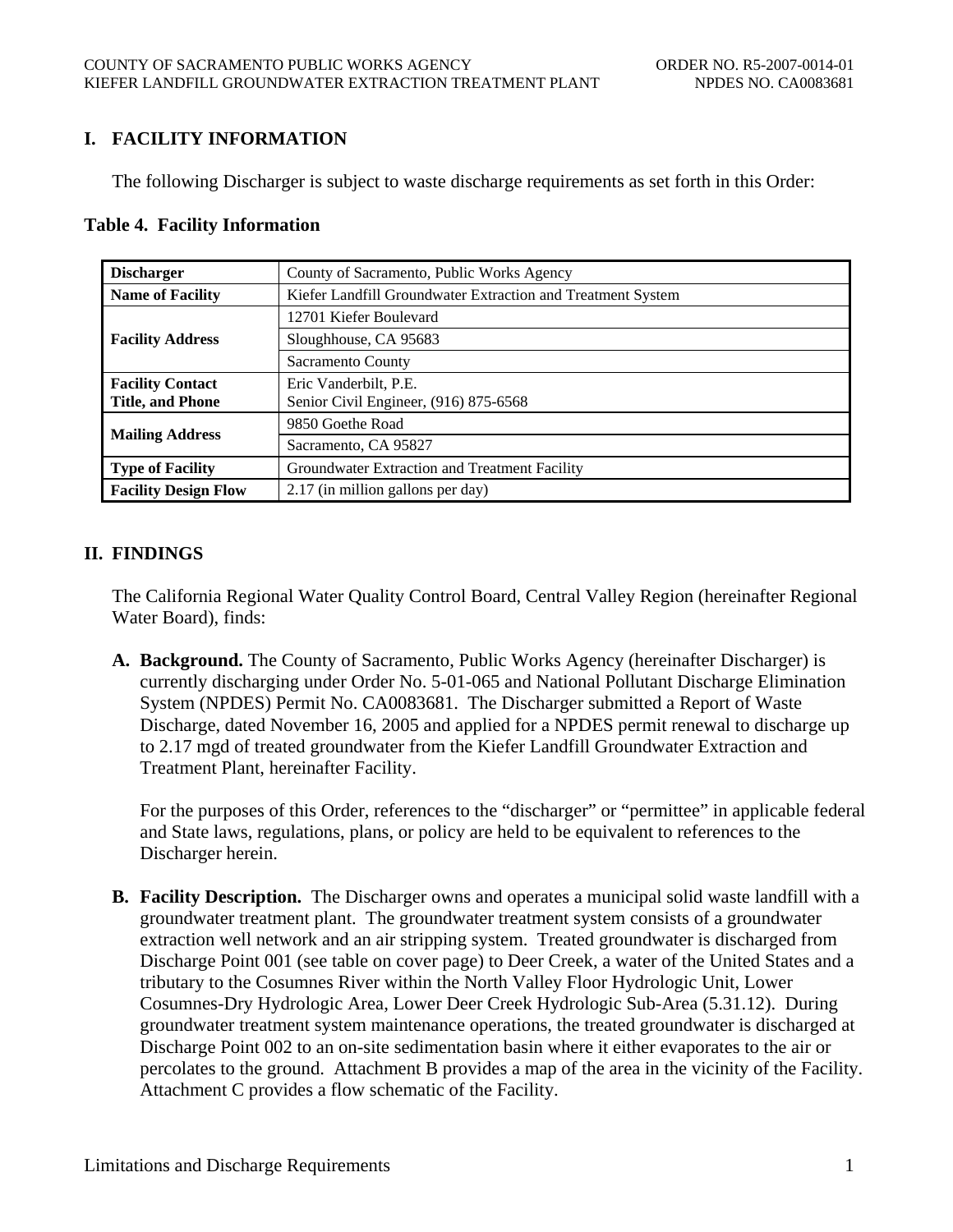- **C. Legal Authorities.** This Order is issued pursuant to section 402 of the federal Clean Water Act (CWA) and implementing regulations adopted by the U.S. Environmental Protection Agency (USEPA) and chapter 5.5, division 7 of the California Water Code (commencing with section 13370). It shall serve as a NPDES permit for point source discharges from this facility to surface waters. This Order also serves as Waste Discharge Requirements (WDRs) pursuant to article 4, chapter 4, division 7 of the Water Code (commencing with section 13260).
- **D. Background and Rationale for Requirements.** The Regional Water Board developed the requirements in this Order based on information submitted as part of the application, through monitoring and reporting programs, and other available information. Attachment F (Fact Sheet), which contains background information and rationale for Order requirements, is hereby incorporated into this Order and constitutes part of the Findings for this Order. Attachments A through J are also incorporated into this Order.
- **E. California Environmental Quality Act (CEQA).** This action to adopt an NPDES permit is exempt from the provisions of the California Environmental Quality Act (Public Resources Code Section 21000, *et seq*.) in accordance with Section 13389 of the CWC.
- **F. Technology-Based Effluent Limitations**. The Code of Federal Regulations (CFR) at 40 CFR §122.44(a) requires that permits include applicable technology-based limitations and standards. This Order includes technology-based effluent limitations based on Best Professional Judgment (BPJ) in accordance with 40 CFR §125.3. A detailed discussion of the technology-based effluent limitations development is included in the Fact Sheet.
- **G. Water Quality-Based Effluent Limitations**. Section 301(b) of the CWA and section 122.44(d) require that permits include limitations more stringent than applicable federal technology-based requirements where necessary to achieve applicable water quality standards.

Section 122.44(d)(1)(i) mandates that permits include effluent limitations for all pollutants that are or may be discharged at levels that have the reasonable potential to cause or contribute to an exceedance of a water quality standard, including numeric and narrative objectives within a standard. Where reasonable potential has been established for a pollutant, but there is no numeric criterion or objective for the pollutant, water quality-based effluent limitations (WQBELs) must be established using: (1) EPA criteria guidance under CWA section 304(a), supplemented where necessary by other relevant information; (2) an indicator parameter for the pollutant of concern; or (3) a calculated numeric water quality criterion, such as a proposed State criterion or policy interpreting the State's narrative criterion, supplemented with other relevant information, as provided in 40 CFR section  $122.44(d)(1)(vi)$ .

**H. Water Quality Control Plans**. The Regional Water Board adopted a *Water Quality Control Plan, Fourth Edition (Revised September 2004),* for the *Sacramento and San Joaquin River Basins* (hereinafter Basin Plan) that designates beneficial uses, establishes water quality objectives, and contains implementation programs and policies to achieve those objectives for all waters addressed through the plan.

The Basin Plan at page II-2.00 states that the "…*beneficial uses of any specifically identified*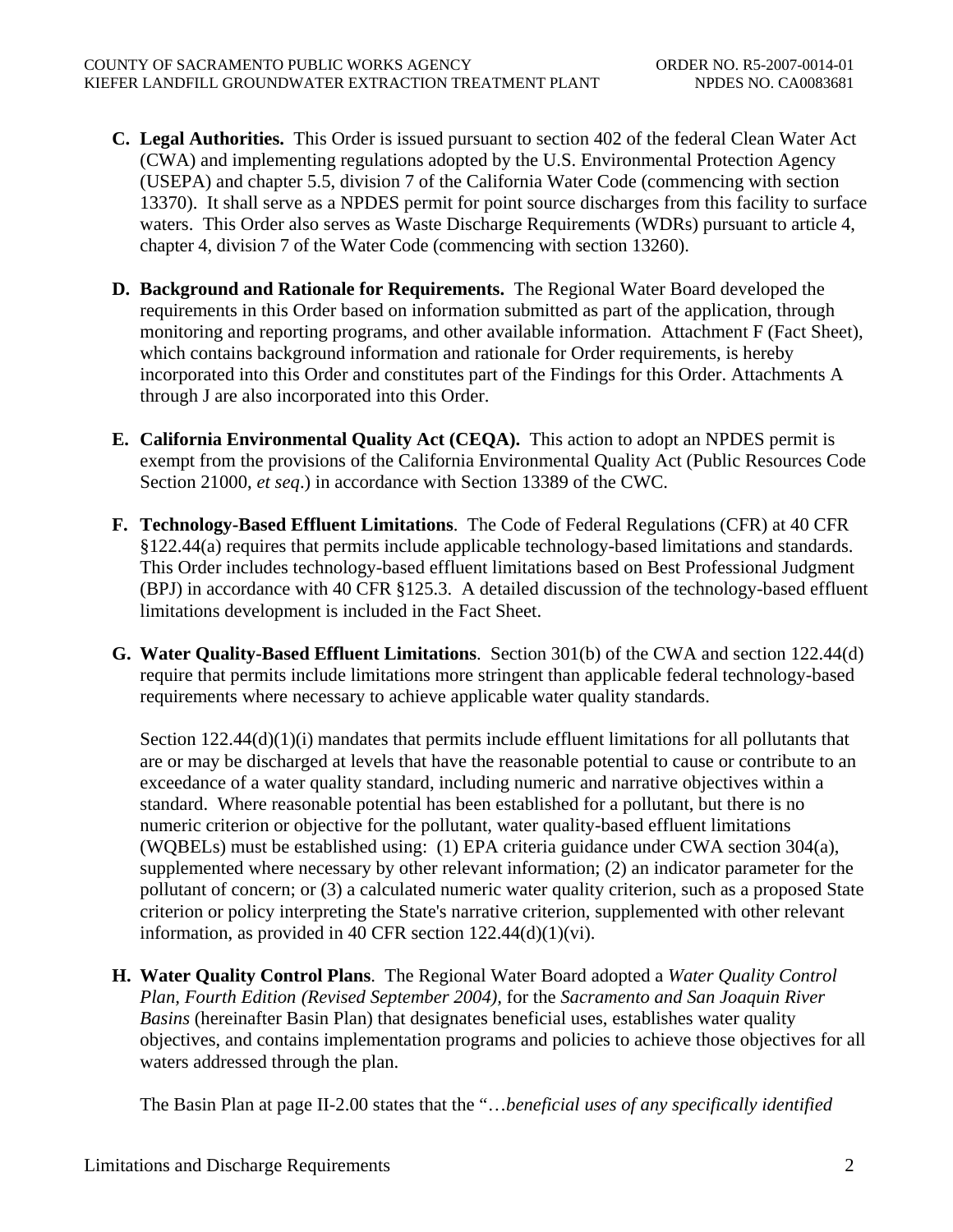*water body generally apply to its tributary streams*." The Basin Plan does not specifically identify beneficial uses for Deer Creek, but does identify present and potential uses for the Cosumnes River, to which Deer Creek is tributary. These beneficial uses are as follows: municipal and domestic supply; agricultural supply, including stock watering; water contact recreation, including canoeing and rafting; non-contact water recreation, including aesthetic enjoyment; warm freshwater habitat; cold freshwater habitat; warm migration of aquatic organisms; cold migration of aquatic organisms; warm spawning, reproduction, and/or early development; cold spawning, reproduction, and /or early development; and wildlife habitat. In addition, State Water Resources Control Board (State Water Board) Resolution No. 88-63 requires that, with certain exceptions, the Regional Water Board assign the municipal and domestic supply use to water bodies that do not have beneficial uses listed in the Basin Plan. Thus, as discussed in detail in the Fact Sheet, beneficial uses applicable to Deer Creek are as follows:

| <b>Discharge Point</b> | <b>Receiving Water Name</b> | <b>Beneficial Use(s)</b>                                                                                                                                                                                                                                                                                                                                                                                                                                                                                                                                                  |
|------------------------|-----------------------------|---------------------------------------------------------------------------------------------------------------------------------------------------------------------------------------------------------------------------------------------------------------------------------------------------------------------------------------------------------------------------------------------------------------------------------------------------------------------------------------------------------------------------------------------------------------------------|
| 001                    | Deer Creek                  | Existing:                                                                                                                                                                                                                                                                                                                                                                                                                                                                                                                                                                 |
|                        |                             | Municipal and domestic supply (MUN); agricultural supply,<br>including stock watering (AGR); water contact recreation,<br>including canoeing and rafting (REC-1); non-contact water<br>recreation, including aesthetic enjoyment (REC-2); warm<br>freshwater habitat (WARM); cold freshwater habitat (COLD);<br>warm migration of aquatic organisms (MIGR); cold migration<br>of aquatic organisms (MIGR); warm spawning, reproduction,<br>and/or early development and cold spawning, reproduction,<br>and /or early development (SPWN); and wildlife habitat<br>(WILD). |
| 002                    | Groundwater                 | MUN, industrial service supply (IND), industrial process<br>supply (PRO), and AGR.                                                                                                                                                                                                                                                                                                                                                                                                                                                                                        |

Requirements of this Order specifically implement the applicable *Water Quality Control Plans*.

- **I.** *National Toxics Rule* **(NTR) and** *California Toxics Rule* **(CTR).** USEPA adopted the NTR on 22 December 1992, and later amended it on 4 May 1995 and 9 November 1999. About forty criteria in the NTR applied in California. On May 18, 2000, USEPA adopted the CTR. The CTR promulgated new toxics criteria for California and, in addition, incorporated the previously adopted NTR criteria that were applicable in the state. The CTR was amended on 13 February 2001. These rules contain water quality criteria for priority pollutants.
- **J. State Implementation Policy.** On 2 March 2000, the State Water Board adopted the *Policy for Implementation of Toxics Standards for Inland Surface Waters, Enclosed Bays, and Estuaries of California* (State Implementation Policy or SIP). The SIP became effective on 28 April 2000 with respect to the priority pollutant criteria promulgated for California by the USEPA through the NTR and to the priority pollutant objectives established by the Regional Water Board in the Basin Plan. The SIP became effective on 18 May 2000 with respect to the priority pollutant criteria promulgated by the USEPA through the California Toxics Rule. The State Water Board adopted amendments to the SIP on 24 February 2005 that became effective on 13 July 2005. The SIP establishes implementation provisions for priority pollutant criteria and objectives and provisions for chronic toxicity control. Requirements of this Order implement the SIP.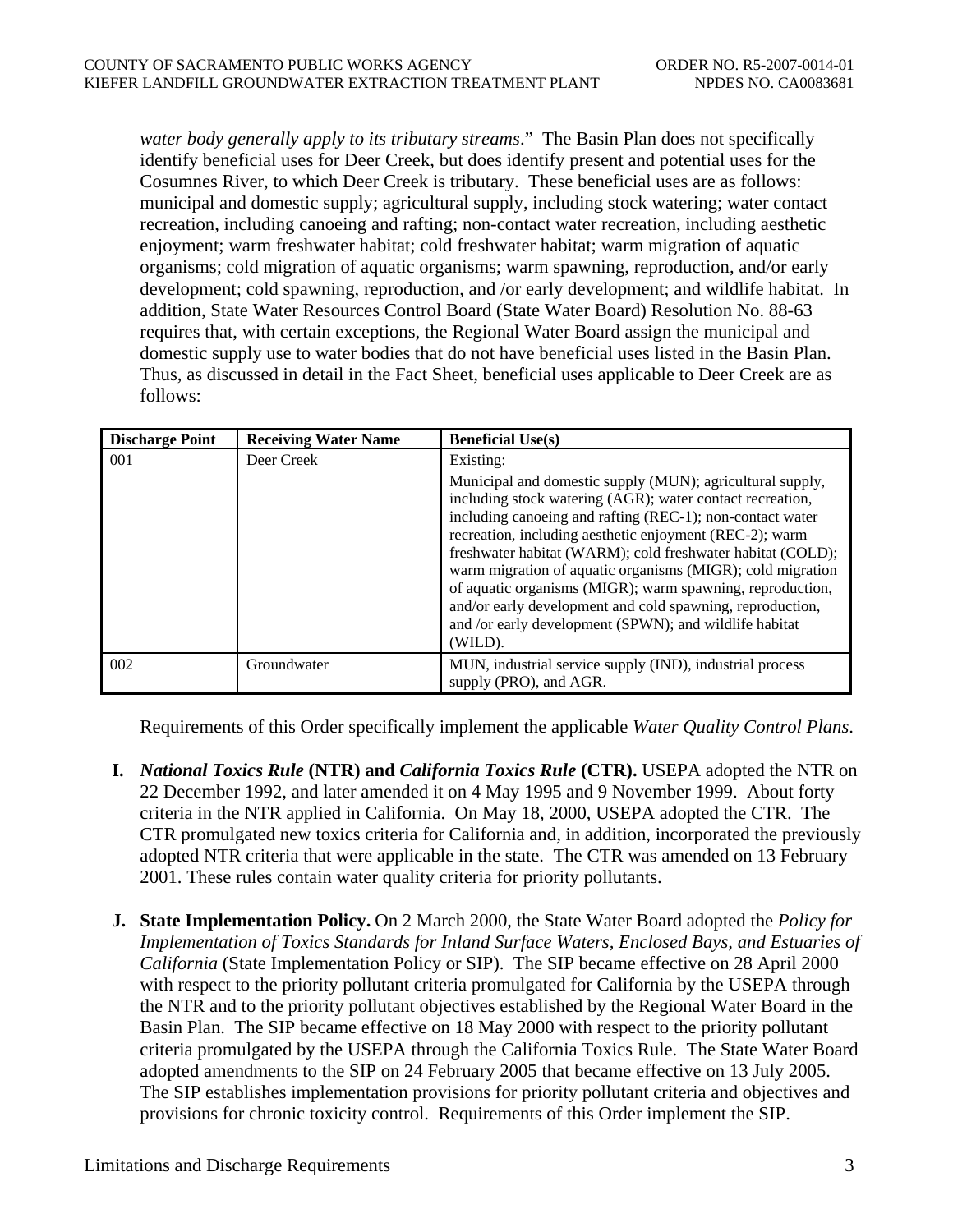**K. Compliance Schedules and Interim Requirements.** In general, an NPDES permit must include final effluent limitations that are consistent with Clean Water Act section 301 and with 40 CFR 122.44(d). There are exceptions to this general rule. The State Water Board has concluded that where the Regional Water Board's Basin Plan allows for schedules of compliance and the Regional Water Board is newly interpreting a narrative standard, it may include schedules of compliance in the permit to meet effluent limits that implement a narrative standard. See In the Matter of Waste Discharge Requirements for Avon Refinery (State Board Order WQ 2001-06 at pp. 53-55). See also Communities for a Better Environment et al. v. State Water Resources Control Board, 34 Cal.Rptr.3d 396, 410 (2005). The Basin Plan for the Sacramento and San Joaquin Rivers includes a provision that authorizes the use of compliance schedules in NPDES permits for water quality objectives that are adopted after the date of adoption of the Basin Plan, which was September 25, 1995 (See Basin Plan at page IV-16). Consistent with the State Water Board's Order in the CBE matter, the Regional Water Board has the discretion to include compliance schedules in NPDES permits when it is including an effluent limitation that is a "new interpretation" of a narrative water quality objective. This conclusion is also consistent with the United States Environmental Protection Agency policies and administrative decisions. See, e.g., Whole Effluent Toxicity (WET) Control Policy. The Regional Water Board, however, is not required to include a schedule of compliance, but may issue a Time Schedule Order pursuant to Water Code section 13300 or a Cease and Desist Order pursuant to Water Code section 13301 where it finds that the discharger is violating or threatening to violate the permit. The Regional Water Board will consider the merits of each case in determining whether it is appropriate to include a compliance schedule in a permit, and, consistent with the Basin Plan, should consider feasibility of achieving compliance, and must impose a schedule that is as short as practicable to achieve compliance with the objectives, criteria, or effluent limit based on the objective or criteria.

For CTR constituents, Section 2.1 of the SIP provides that, based on a Discharger's request and demonstration that it is infeasible for an existing Discharger to achieve immediate compliance with an effluent limitation derived from a CTR criterion, compliance schedules may be allowed in an NPDES permit. Unless an exception has been granted under section 5.3 of the SIP, a compliance schedule may not exceed 5 years from the date that the permit is issued or reissued, nor may it extend beyond 10 years from the effective date of the SIP (or May 18, 2010) to establish and comply with CTR criterion-based effluent limitations. Where a compliance schedule for a final effluent limitation that exceeds 1 year, the Order must include interim numeric limitations for that constituent or parameter. Where allowed by the Basin Plan, compliance schedules and interim effluent limitations or discharge specifications may also be granted to allow time to implement a new or revised water quality objective. This Order does not include compliance schedules.

**L. Alaska Rule.** On 30 March 2000, USEPA revised its regulation that specifies when new and revised State and Tribal water quality standards (WQS) become effective for CWA purposes (40 CFR 131.21, 65 FR 24641, 27 April 2000). Under the revised regulation (also known as the Alaska rule), new and revised standards submitted to USEPA after 30 May 2000 must be approved by USEPA before being used for CWA purposes. The final rule also provides that standards already in effect and submitted to USEPA by 30 May 2000 may be used for CWA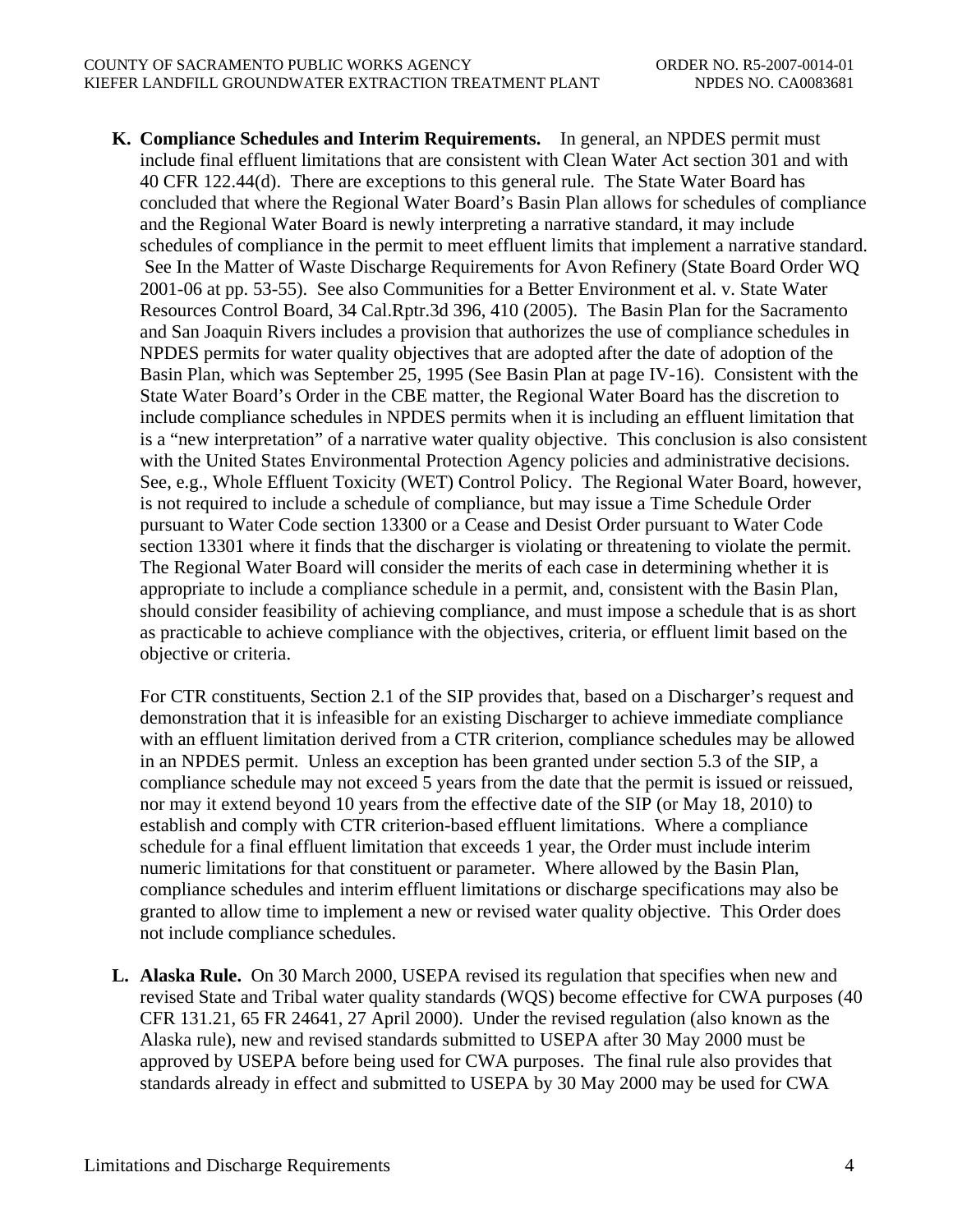purposes, whether or not approved by USEPA.

**M. Stringency of Requirements for Individual Pollutants.** This Order contains both technologybased and water quality-based effluent limitations for individual pollutants. The technologybased effluent limitations consist of restrictions on volatile organic compounds. The water quality-based effluent limitations consist of restrictions on pH, aluminum, manganese, nickel, organochlorine pesticides, total dissolved solids, and total residual chlorine. This Order's technology-based pollutant restrictions implement the minimum, applicable federal technologybased requirements.

Water quality-based effluent limitations have been scientifically derived to implement water quality objectives that protect beneficial uses. Both the beneficial uses and the water quality objectives have been approved pursuant to federal law and are the applicable federal water quality standards. To the extent that toxic pollutant water quality-based effluent limitations were derived from the CTR, the CTR is the applicable standard pursuant to 40 CFR section 131.38. The scientific procedures for calculating the individual water quality-based effluent limitations are based on the CTR-SIP, which was approved by USEPA on May 1, 2001. All beneficial uses and water quality objectives contained in the Basin Plan were approved under state law and submitted to and approved by USEPA prior to May 30, 2000. Any water quality objectives and beneficial uses submitted to USEPA prior to May 30, 2000, but not approved by USEPA before that date, are nonetheless "applicable water quality standards for purposes of the [Clean Water] Act" pursuant to 40 CFR section  $131.21(c)(1)$ . Collectively, this Order's restrictions on individual pollutants are no more stringent than required to implement the technology-based requirements of the CWA and the applicable water quality standards for purposes of the CWA.

- **N. Antidegradation Policy.** Section 131.12 requires that the state water quality standards include an antidegradation policy consistent with the federal policy. The State Water Board established California's antidegradation policy in State Water Board Resolution No. 68-16. Resolution No. 68-16 is consistent with the federal antidegradation policy where the federal policy applies under federal law. Resolution No. 68-16 requires that existing quality of waters be maintained unless degradation is justified based on specific findings. The Regional Water Board's Basin Plan implements, and incorporates by reference, both the state and federal antidegradation policies. As discussed in detail in the Fact Sheet the permitted discharge is consistent with the antidegradation provision of section 131.12 and State Water Board Resolution No. 68-16.
- **O. Anti-Backsliding Requirements.** Sections 402(o)(2) and 303(d)(4) of the CWA and federal regulations at title 40, Code of Federal Regulations section 122.44(l) prohibit backsliding in NPDES permits. These anti-backsliding provisions require effluent limitations in a reissued permit to be as stringent as those in the previous permit, with some exceptions where limitations may be relaxed. Some effluent limitations in this Order are less stringent than those in the previous Order. As discussed in detail in the Fact Sheet this relaxation of effluent limitations is consistent with the anti-backsliding requirements of the CWA and federal regulations.
- **P. Monitoring and Reporting.** Section 122.48 of 40 CFR requires that all NPDES permits specify requirements for recording and reporting monitoring results. Sections 13267 and 13383 of the CWC authorize the Regional Water Board to require technical and monitoring reports. The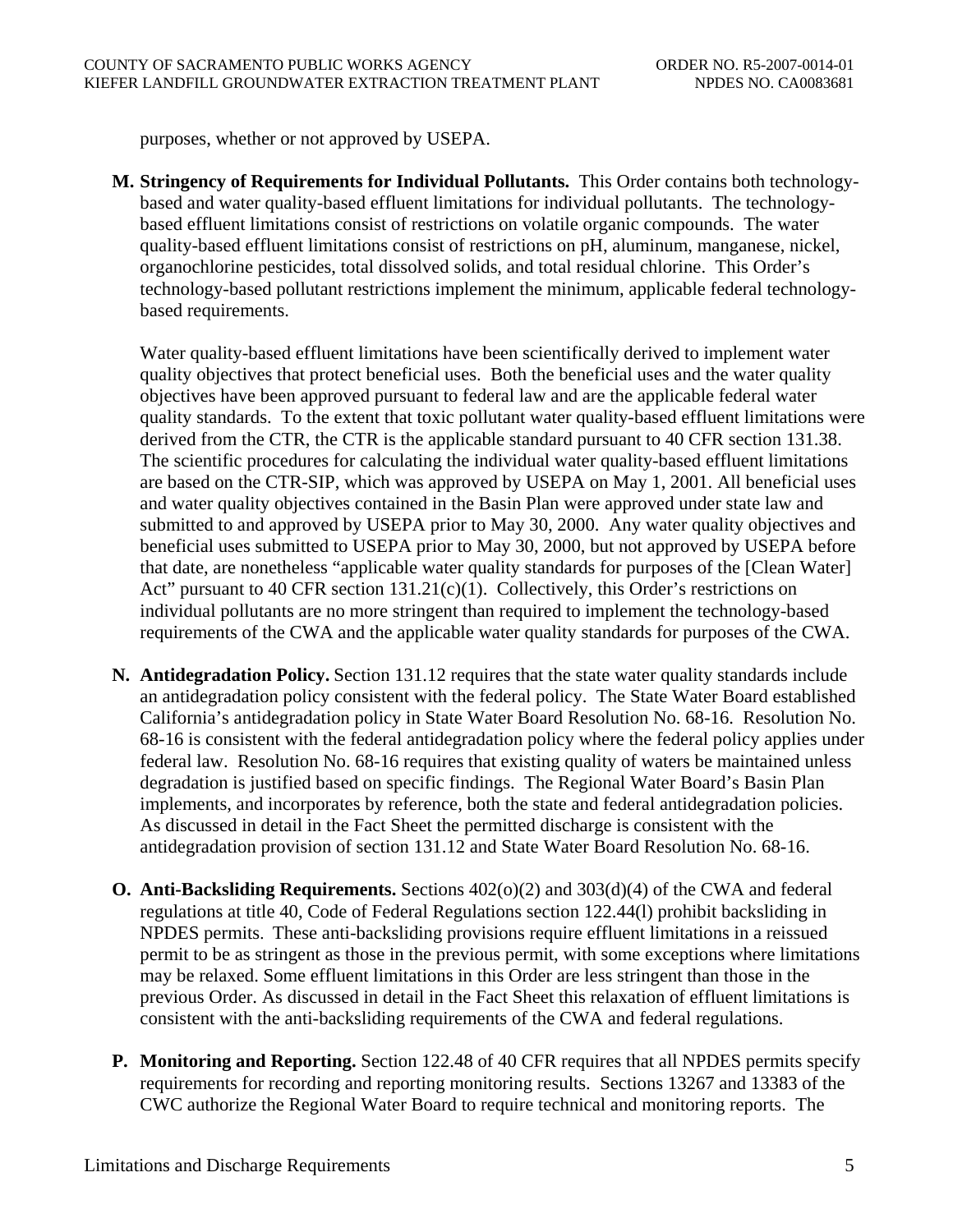Monitoring and Reporting Program establishes monitoring and reporting requirements to implement federal and State requirements. This Monitoring and Reporting Program (MRP) is provided in Attachment E.

- **Q. Standard and Special Provisions.** Standard Provisions, which in accordance with 40 CFR §§122.41and 122.42, apply to all NPDES discharges and must be included in every NPDES permit, are provided in Attachment D. The Regional Water Board has also included in this Order special provisions applicable to the Discharger. A rationale for the special provisions contained in this Order is provided in the attached Fact Sheet.
- **R. Notification of Interested Parties.** The Regional Water Board has notified the Discharger and interested agencies and persons of its intent to prescribe Waste Discharge Requirements for the discharge and has provided them with an opportunity to submit their written comments and recommendations. Details of notification are provided in the Fact Sheet of this Order.
- **S. Consideration of Public Comment.** The Regional Water Board, in a public meeting, heard and considered all comments pertaining to the discharge. Details of the Public Hearing are provided in the Fact Sheet of this Order.

## **III.DISCHARGE PROHIBITIONS**

- **A.** Discharge of wastewater at a location or in a manner different from that described in the Findings is prohibited.
- **B.** The by-pass or overflow of wastes to surface waters is prohibited, except as allowed by Federal Standard Provision I.A.7. [See Attachment D – Federal Standard Provisions] and Regional Water Board Standard Provisions I.G. and I.H. (Attachment D). .
- **C.** Neither the discharge nor its treatment shall create a nuisance as defined in Section 13050 of the CWC.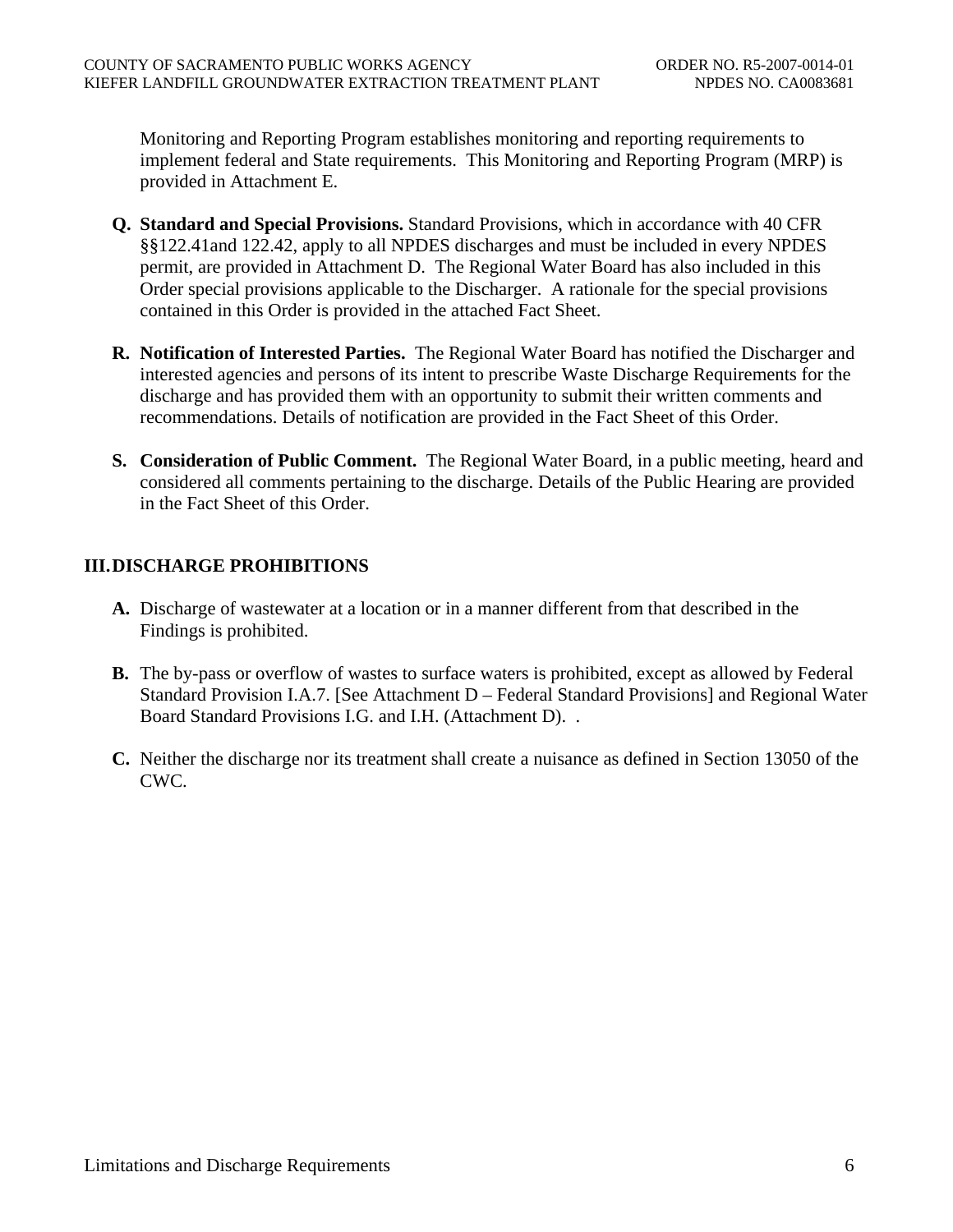### **IV.EFFLUENT LIMITATIONS AND DISCHARGE SPECIFICATIONS**

#### **A. Effluent Limitations – Discharge Point 001**

#### 1. **Final Effluent Limitations – Discharge Point 001**

**Effective immediately**, the Discharger shall maintain compliance with the following effluent limitations at Discharge Point 001, with compliance measured at Monitoring Location EFF-001 as described in the attached MRP (Attachment E):

a. The Discharger shall maintain compliance with the effluent limitations in the following table:

|                                        |                | <b>Effluent Limitations</b> |                   |                                |                                        |                                        |
|----------------------------------------|----------------|-----------------------------|-------------------|--------------------------------|----------------------------------------|----------------------------------------|
| <b>Parameter</b>                       | <b>Units</b>   | Average<br><b>Monthly</b>   | Average<br>Weekly | <b>Maximum</b><br><b>Daily</b> | <b>Instantaneous</b><br><b>Minimum</b> | <b>Instantaneous</b><br><b>Maximum</b> |
| pH                                     | standard units | --                          | --                | --                             | 6.5                                    | 8.5                                    |
| Aluminum,<br><b>Total Recoverable</b>  | $\mu$ g/L      | 71                          | $- -$             | 143                            |                                        |                                        |
| Manganese,<br><b>Total Recoverable</b> | $\mu$ g/L      | 50                          | --                | $- -$                          | --                                     |                                        |
| Nickel,<br><b>Total Recoverable</b>    | $\mu$ g/L      | 18                          | $- -$             | 59                             | --                                     | $-$                                    |
| Volatile Organic<br>Compounds          | $\mu$ g/L      |                             | $- -$             | 0.5                            | --                                     |                                        |
| Organochlorine<br>Pesticides           | $\mu$ g/L      | --                          | --                | $- -$                          | --                                     | ND                                     |
| <b>Total Dissolved</b><br>Solids       | mg/L           | 367                         |                   |                                |                                        |                                        |

- b. **Total Residual Chlorine.** Effluent total residual chlorine shall not exceed:
	- i. 0.01 mg/L, as a 4-day average;
	- ii. 0.02 mg/L, as a 1-hour average;
- c. **Acute Toxicity**: Survival of aquatic organisms in 96-hour bioassays of undiluted waste shall be no less than:

Minimum for any one bioassays  $-$  - - - - - - - - - - - - - - - - - 70% Median for any three or more consecutive bioassays ----- 90%

- d. **Average Monthly Discharge Flow**: The average monthly discharge flow shall not exceed 2.17 mgd.
- 2. **Interim Effluent Limitations Not Applicable**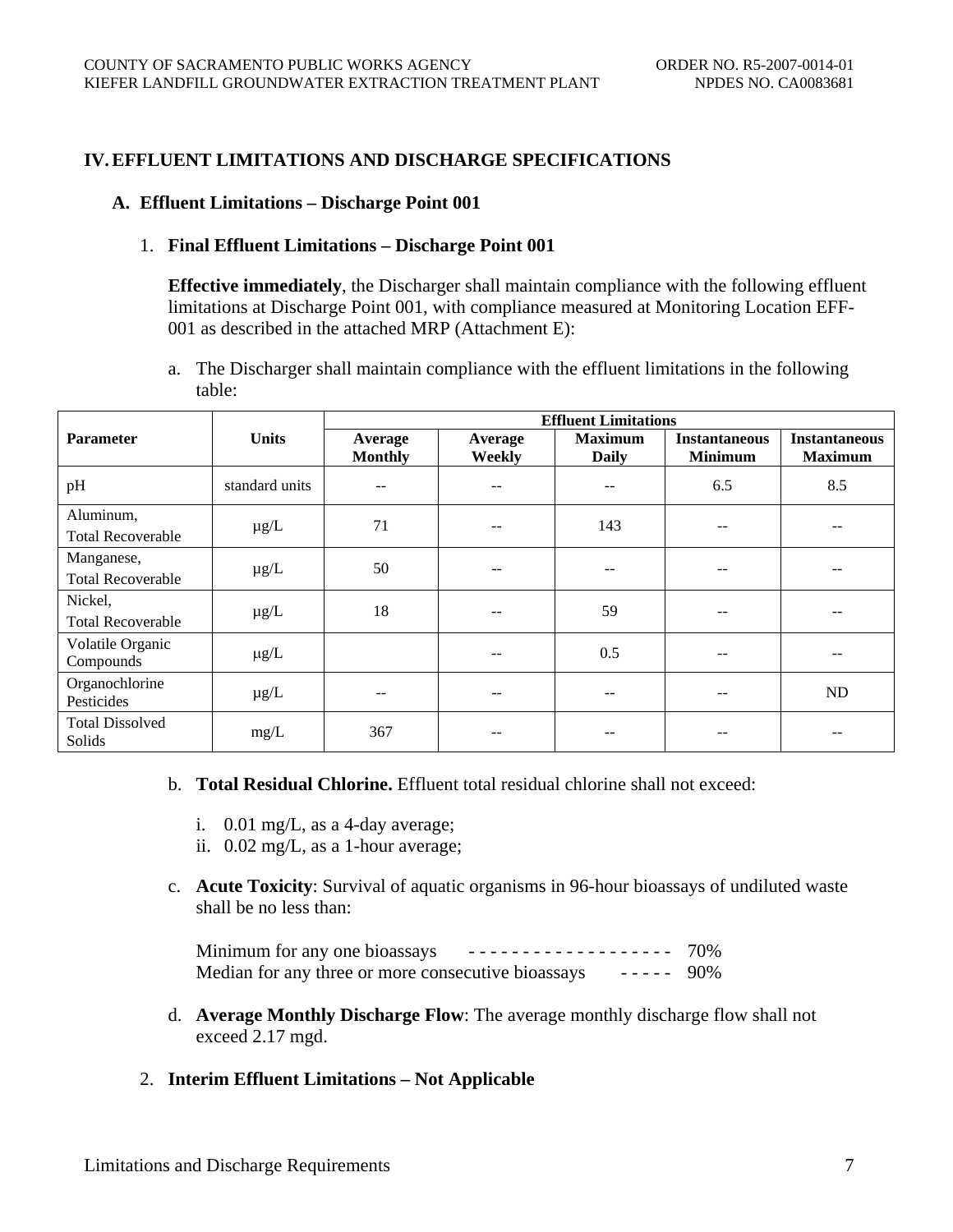### **B. Land Discharge Specifications – Discharge Point 002**

- 1. Discharge from the groundwater treatment system to the sedimentation basin shall be conducted only during well and groundwater treatment system maintenance events or in case of an emergency.
- 2. The sedimentation basin must be operated such that there is adequate capacity to contain runoff produced from a 100-year, 24-hour storm event in addition to the volume of non-storm water discharged to the sedimentation basin during approved maintenance events. If adequate capacity is not available in the sedimentation basin, then non-storm water discharges to the sedimentation basin are prohibited.
- 3. Freeboard shall never be less than two feet (measured vertically to the lowest point of overflow).
- 4. Sedimentation basin shall be managed to prevent breeding of mosquitoes. In particular,
	- a. An erosion control program should assure that small coves and irregularities are not created around the perimeter of the water surface.
	- b. Weeds shall be minimized.
	- c. Dead algae, vegetation, and debris shall not accumulate on the water surface.
- 5. **Effective immediately**, the discharge of treated groundwater to the sedimentation basin shall maintain compliance with the following limitations at Discharge Point 002, with compliance measured at Monitoring Location LND-001 as described in the attached MRP.

|                                |       | <b>Land Discharge Specifications</b> |                         |                   |  |
|--------------------------------|-------|--------------------------------------|-------------------------|-------------------|--|
| <b>Parameter</b>               | Units | Average<br><b>Monthly</b>            | <b>Maximum</b><br>Daily | Annual<br>Average |  |
| <b>Total Dissolved Solids</b>  | mg/L  | $- -$                                | 1000                    | 450               |  |
| <b>Total Residual Chlorine</b> | mg/L  | $- -$                                | 4.0                     | $- -$             |  |

## **C. Reclamation Specifications – Not Applicable**

## **V. RECEIVING WATER LIMITATIONS**

### **A. Surface Water Limitations**

Receiving water limitations are based on water quality objectives contained in the Basin Plan and are a required part of this Order. The discharge shall not cause the following in Deer Creek: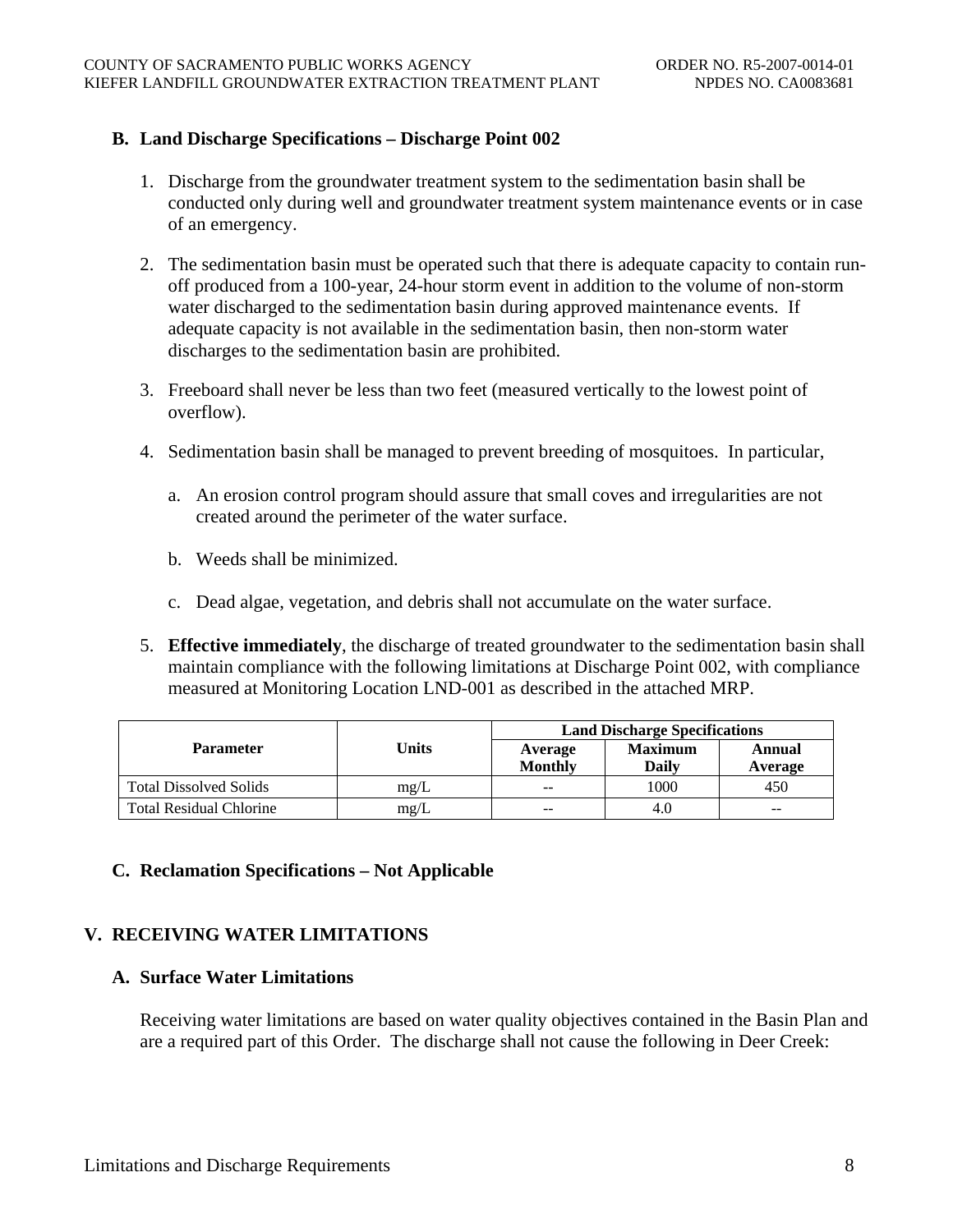- 1. **Biostimulatory Substances**. Water to contain biostimulatory substances which promote aquatic growths in concentrations that cause nuisance or adversely affect beneficial uses.
- 2. **Chemical Constituents**. Chemical constituents to be present in concentrations that adversely affect beneficial uses.
- 3. **Discoloration**. Discoloration that causes nuisance or adversely affects beneficial uses.
- 4. **Dissolved Oxygen**:
	- a. The monthly median of the mean daily dissolved oxygen concentration to fall below 85 percent of saturation in the main water mass;
	- b. The 95 percentile dissolved oxygen concentration to fall below 75 percent of saturation; nor
	- c. The dissolved oxygen concentration to be reduced below 7.0 mg/L at any time.
- 5. **Floating Material**. Floating material to be present in amounts that cause nuisance or adversely affect beneficial uses.
- 6. **Oils and Greases**. Oils, greases, waxes, or other materials to be present in concentrations that cause nuisance, result in a visible film or coating on the surface of the water or on objects in the water, or otherwise adversely affect beneficial uses.
- 7. **pH**. The pH to be depressed below 6.5 nor raised above 8.5.

## 8. **Pesticides**:

- a. Pesticides to be present, individually or in combination, in concentrations that adversely affect beneficial uses;
- b. Pesticides to be present in bottom sediments or aquatic life in concentrations that adversely affect beneficial uses;
- c. Total identifiable persistent chlorinated hydrocarbon pesticides to be present in the water column at concentrations detectable within the accuracy of analytical methods approved by USEPA or the Executive Officer.
- d. Pesticide concentrations to exceed those allowable by applicable antidegradation policies (see State Water Board Resolution No. 68-16 and 40 CFR §131.12. ).
- e. Pesticide concentrations to exceed the lowest levels technically and economically achievable.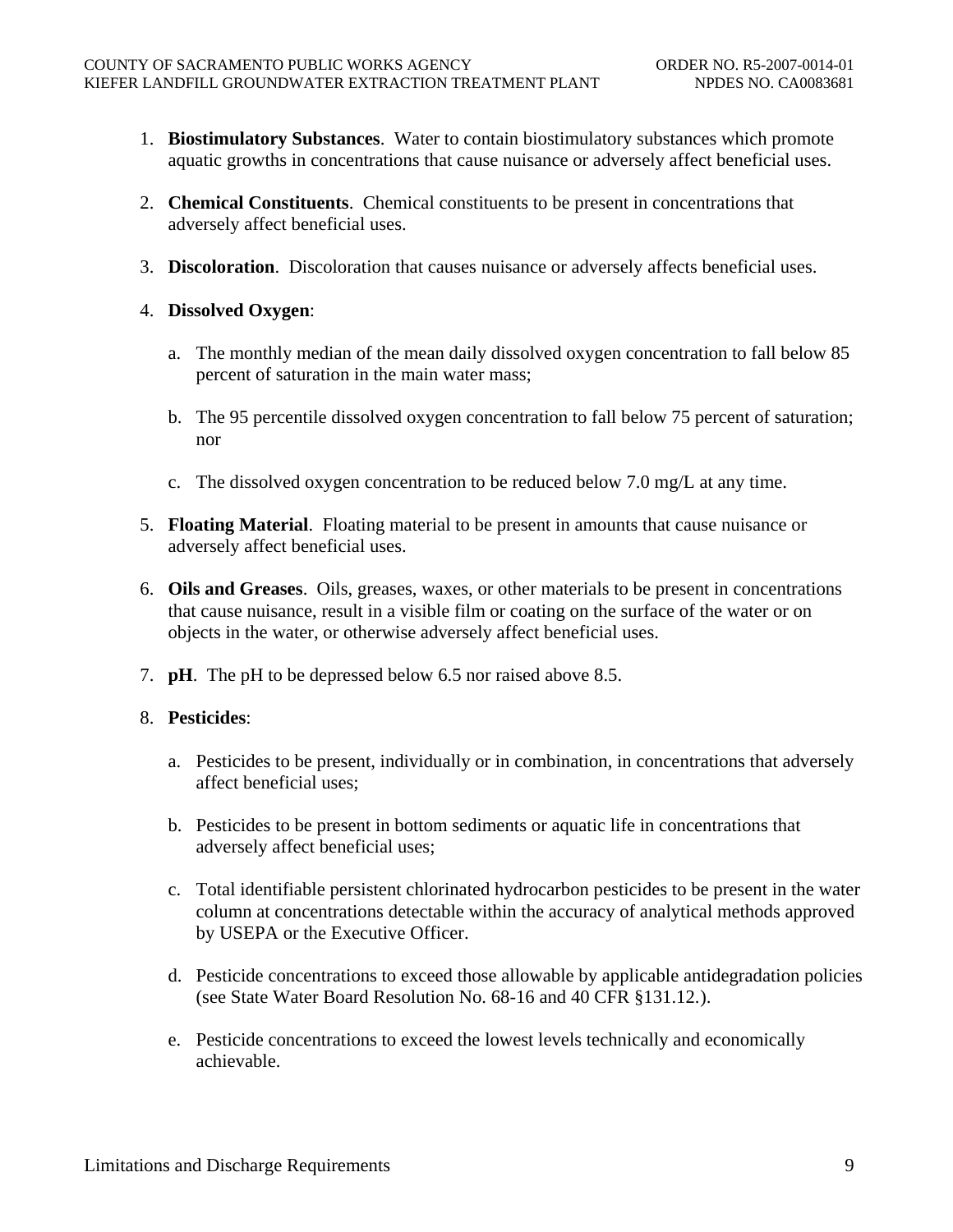- f. Pesticides to be present in concentration in excess of the maximum contaminant levels set forth in California Code of Regulations (CCR), Title 22, Division 4, Chapter 15.
- g. Thiobencarb to be present in excess of 1.0 µg/L.

### 9. **Radioactivity**:

- a. Radionuclides to be present in concentrations that are harmful to human, plant, animal, or aquatic life nor that result in the accumulation of radionuclides in the food web to an extent that presents a hazard to human, plant, animal, or aquatic life.
- b. Radionuclides to be present in excess of the maximum contaminant levels specified in Table 4 (MCL Radioactivity) of Section 64443 of Title 22 of the CCR.
- 10. **Suspended Sediments**. The suspended sediment load and suspended sediment discharge rate of surface waters to be altered in such a manner as to cause nuisance or adversely affect beneficial uses.
- 11. **Settleable Substances**. Substances to be present in concentrations that result in the deposition of material that causes nuisance or adversely affects beneficial uses.
- 12. **Suspended Material**. Suspended material to be present in concentrations that cause nuisance or adversely affect beneficial uses.
- 13. **Taste- or Odor-Producing Substances**. Taste- or odor-producing substances to be present in concentrations that impart undesirable tastes or odors to fish flesh or other edible products of aquatic origin, or that cause nuisance, or otherwise adversely affect beneficial uses.
- 14. **Temperature**. The temperature to exceed the objectives specified in Table 5 below:

| Date                                    | Daily Maximum<br>$\rm{^oF)^a}$ | Monthly Average<br>$\mathrm{^oF)^b}$ |  |  |  |
|-----------------------------------------|--------------------------------|--------------------------------------|--|--|--|
| January and February                    | 63                             | 58                                   |  |  |  |
| March                                   | 65                             | 60                                   |  |  |  |
| April                                   | 71                             | 64                                   |  |  |  |
| May                                     | 77                             | 68                                   |  |  |  |
| June                                    | 81                             | 74                                   |  |  |  |
| July through September                  | 81                             | 77                                   |  |  |  |
| October                                 | 77                             | 72                                   |  |  |  |
| November                                | 73                             | 65                                   |  |  |  |
| December                                | 65                             | 58                                   |  |  |  |
| <sup>a</sup> Maximum not to be exceeded |                                |                                      |  |  |  |

Table 5: Deer Creek Temperature Objectives

Maximum not to be exceeded

**b** Defined as a calendar month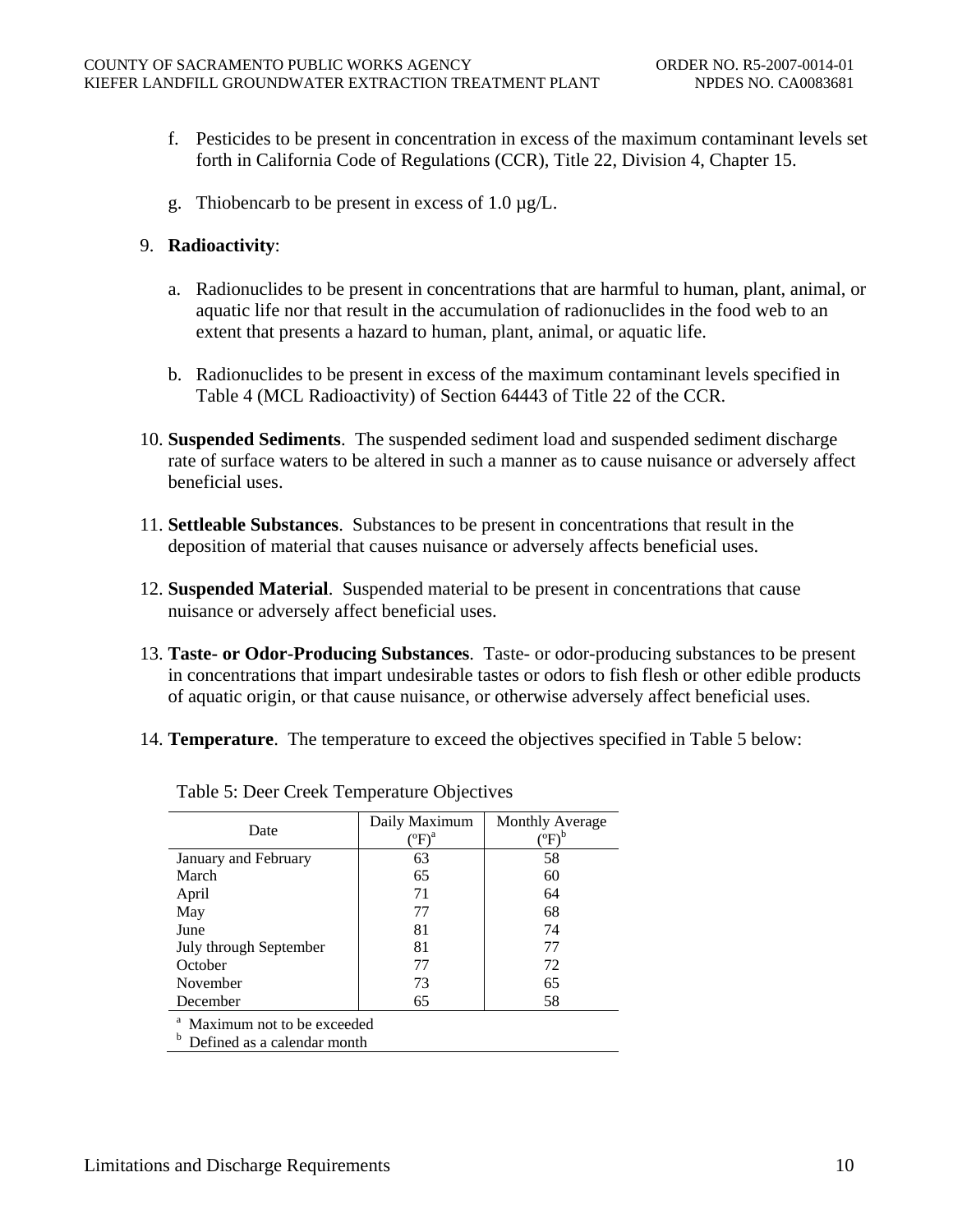15. **Toxic Substances**. Toxic substances to be present, individually or in combination, in concentrations that produce detrimental physiological responses in human, plant, animal, or aquatic life.

### 16. **Turbidity**.

- a. The daily average turbidity to exceed 2 Nephelometric Turbidity Units (NTU) or daily maximum turbidity to exceed 5 NTUs where natural turbidity is less that 1 NTU.
- b. The daily average turbidity to increase more than 1 NTU or daily maximum turbidity to exceed 5 NTUs where natural turbidity is between 1 and 5 NTUs.
- c. The turbidity to increase more than 20 percent where natural turbidity is between 5 and 50 NTUs.
- d. The turbidity to increase more than 10 NTU where natural turbidity is between 50 and 100 NTUs.
- e. The turbidity to increase more than 10 percent where natural turbidity is greater than 100 NTUs.

### **B. Groundwater Limitations – Not Applicable**

### **VI.PROVISIONS**

#### **A. Standard Provisions**

- 1. The Discharger shall comply with all Standard Provisions included in Attachment D of this Order.
- 2. The Discharger shall comply with the following provisions:
	- a. If the Discharger's wastewater treatment plant is publicly owned or subject to regulation by California Public Utilities Commission, it shall be supervised and operated by persons possessing certificates of appropriate grade according to Title 23, CCR, Division 3, Chapter 26.
	- b. After notice and opportunity for a hearing, this Order may be terminated or modified for cause, including, but not limited to:
		- i. violation of any term or condition contained in this Order;
		- ii. obtaining this Order by misrepresentation or by failing to disclose fully all relevant facts;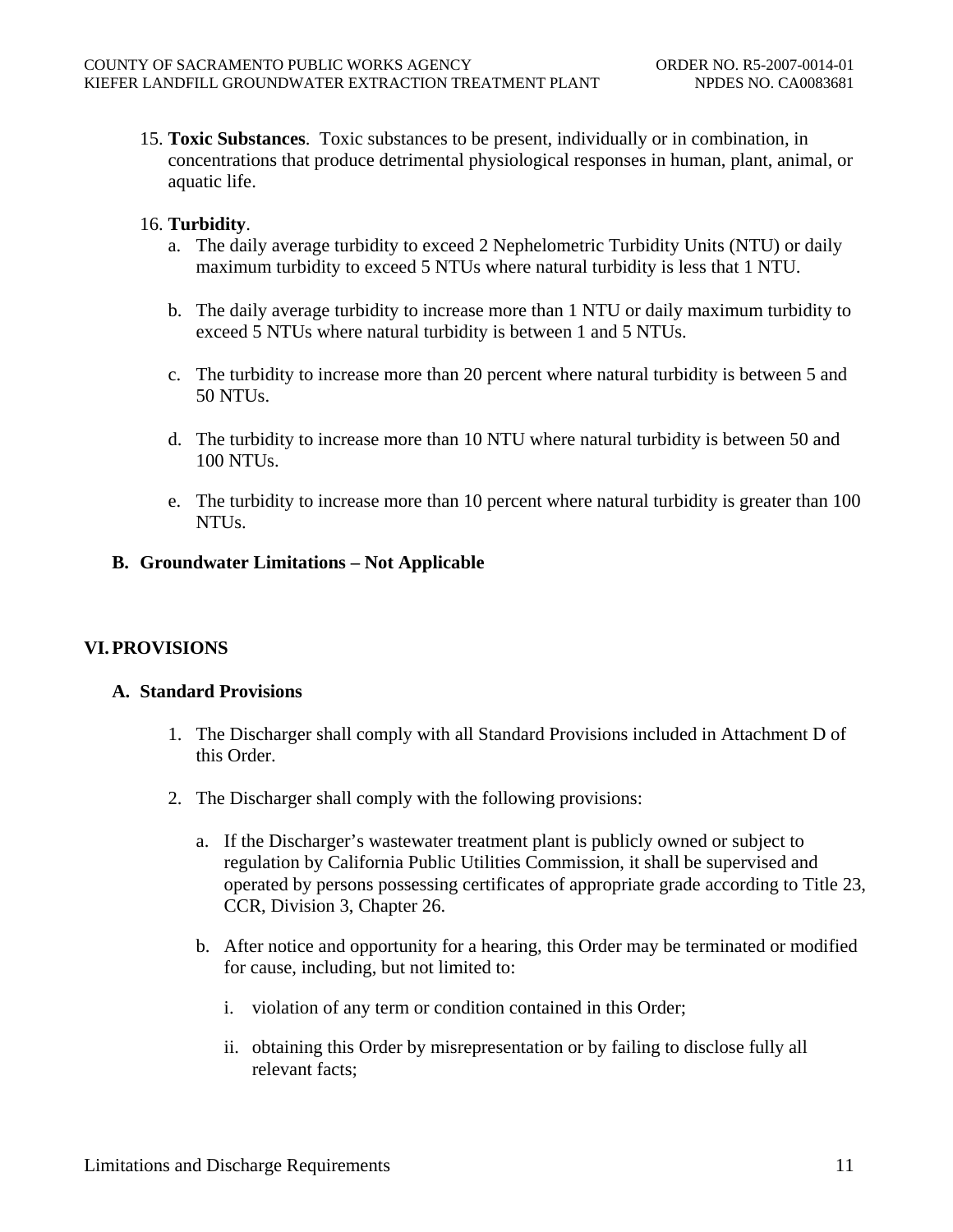- iii. a change in any condition that requires either a temporary or permanent reduction or elimination of the authorized discharge; and
- iv. a material change in the character, location, or volume of discharge.

The causes for modification include:

- *New regulations.* New regulations have been promulgated under Section 405(d) of the Clean Water Act, or the standards or regulations on which the permit was based have been changed by promulgation of amended standards or regulations or by judicial decision after the permit was issued.
- *Land application plans.* When required by a permit condition to incorporate a land application plan for beneficial reuse of sewage sludge, to revise an existing land application plan, or to add a land application plan.
- *Change in sludge use or disposal practice.* Under 40 Code of Federal Regulations (CFR) 122.62(a)(1), a change in the Discharger's sludge use or disposal practice is a cause for modification of the permit. It is cause for revocation and reissuance if the Discharger requests or agrees.

The Regional Water Board may review and revise this Order at any time upon application of any affected person or the Regional Water Board's own motion.

c. If a toxic effluent standard or prohibition (including any scheduled compliance specified in such effluent standard or prohibition) is established under Section 307(a) of the CWA, or amendments thereto, for a toxic pollutant that is present in the discharge authorized herein, and such standard or prohibition is more stringent than any limitation upon such pollutant in this Order, the Regional Water Board will revise or modify this Order in accordance with such toxic effluent standard or prohibition.

The Discharger shall comply with effluent standards and prohibitions within the time provided in the regulations that establish those standards or prohibitions, even if this Order has not yet been modified.

- d. This Order shall be modified, or alternately revoked and reissued, to comply with any applicable effluent standard or limitation issued or approved under Sections 301(b)(2)(C) and (D),  $304(b)(2)$ , and  $307(a)(2)$  of the CWA, if the effluent standard or limitation so issued or approved:
	- i. contains different conditions or is otherwise more stringent than any effluent limitation in the Order; or
	- ii. controls any pollutant limited in the Order.

The Order, as modified or reissued under this paragraph, shall also contain any other requirements of the CWA then applicable.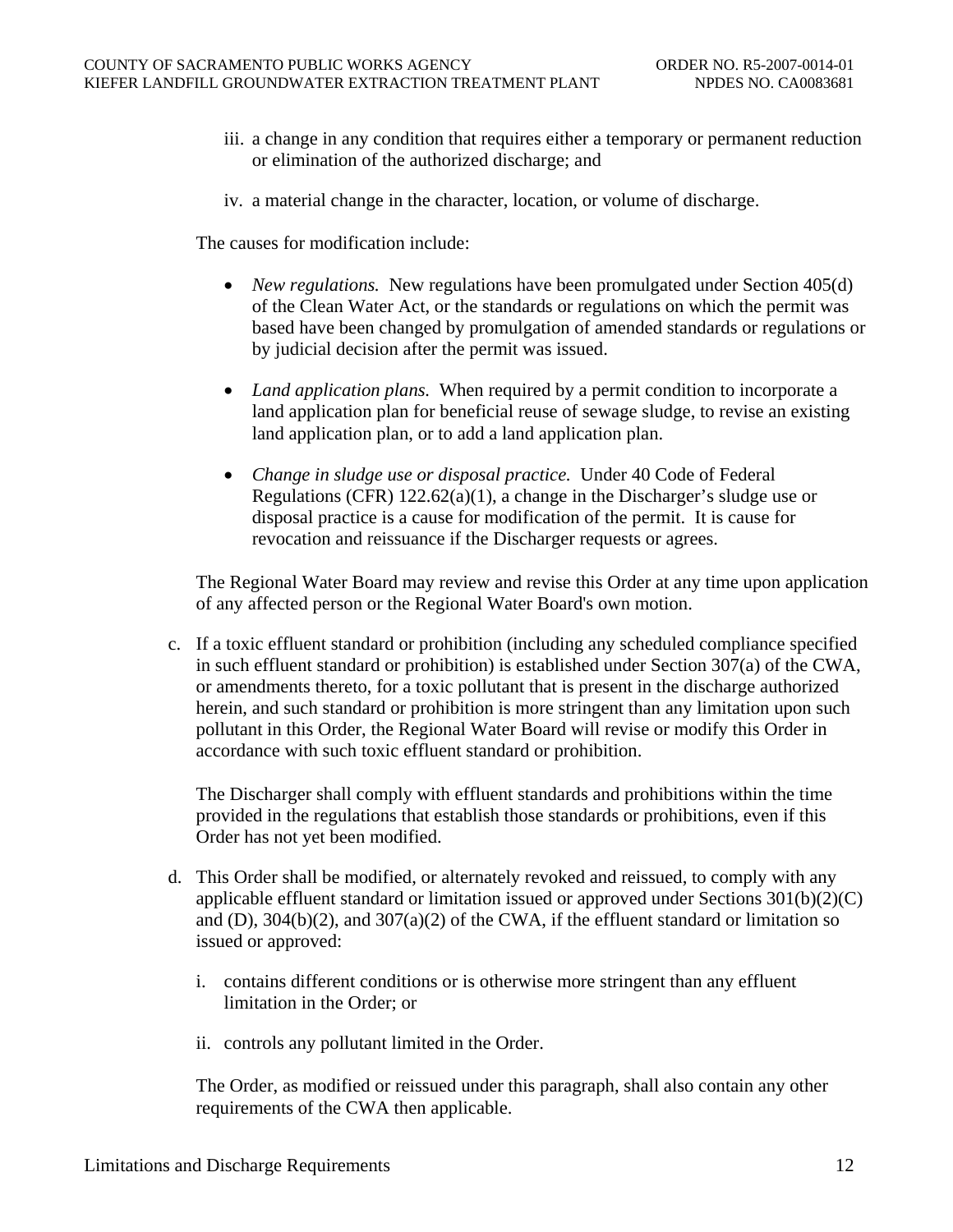- e. The provisions of this Order are severable. If any provision of this Order is found invalid, the remainder of this Order shall not be affected.
- f. The Discharger shall take all reasonable steps to minimize any adverse effects to waters of the State or users of those waters resulting from any discharge or sludge use or disposal in violation of this Order. Reasonable steps shall include such accelerated or additional monitoring as necessary to determine the nature and impact of the noncomplying discharge or sludge use or disposal.
- g. The Discharger shall ensure compliance with any existing or future pretreatment standard promulgated by USEPA under Section 307 of the CWA, or amendment thereto, for any discharge to the municipal system.
- h. The discharge of any radiological, chemical or biological warfare agent or high-level, radiological waste is prohibited.
- i. A copy of this Order shall be maintained at the discharge facility and be available at all times to operating personnel. Key operating personnel shall be familiar with its content.
- j. Safeguard to electric power failure:
	- i. The Discharger shall provide safeguards to assure that, should there be reduction, loss, or failure of electric power, the discharge shall comply with the terms and conditions of this Order.
	- ii. Upon written request by the Regional Water Board the Discharger shall submit a written description of safeguards. Such safeguards may include alternate power sources, standby generators, retention capacity, operating procedures, or other means. A description of the safeguards provided shall include an analysis of the frequency, duration, and impact of power failures experienced over the past five years on effluent quality and on the capability of the Discharger to comply with the terms and conditions of the Order. The adequacy of the safeguards is subject to the approval of the Regional Water Board.
	- iii. Should the treatment works not include safeguards against reduction, loss, or failure of electric power, or should the Regional Water Board not approve the existing safeguards, the Discharger shall, within ninety days of having been advised in writing by the Regional Water Board that the existing safeguards are inadequate, provide to the Regional Water Board and USEPA a schedule of compliance for providing safeguards such that in the event of reduction, loss, or failure of electric power, the Discharger shall comply with the terms and conditions of this Order. The schedule of compliance shall, upon approval of the Regional Water Board, become a condition of this Order.
- k. The Discharger, upon written request of the Regional Water Board, shall file with the Board a technical report on its preventive (failsafe) and contingency (cleanup) plans for controlling accidental discharges, and for minimizing the effect of such events. This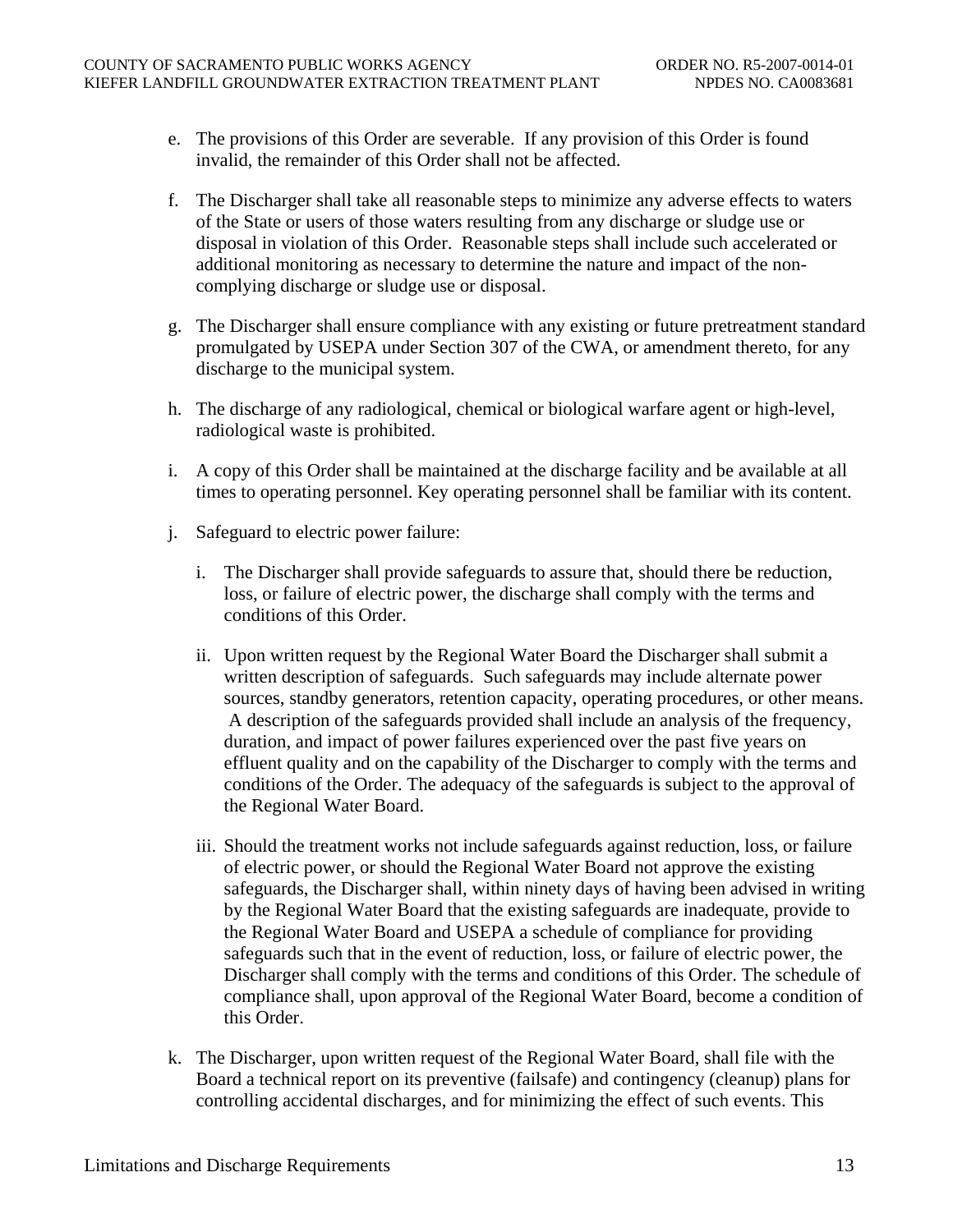report may be combined with that required under Regional Water Board Standard Provision VI.A.2.m.

The technical report shall:

- i. Identify the possible sources of spills, leaks, untreated waste by-pass, and contaminated drainage. Loading and storage areas, power outage, waste treatment unit outage, and failure of process equipment, tanks and pipes should be considered.
- ii. Evaluate the effectiveness of present facilities and procedures and state when they became operational.
- iii. Predict the effectiveness of the proposed facilities and procedures and provide an implementation schedule containing interim and final dates when they will be constructed, implemented, or operational.

The Regional Water Board, after review of the technical report, may establish conditions which it deems necessary to control accidental discharges and to minimize the effects of such events. Such conditions shall be incorporated as part of this Order, upon notice to the Discharger.

- l. A publicly owned treatment works (POTW) whose waste flow has been increasing, or is projected to increase, shall estimate when flows will reach hydraulic and treatment capacities of its treatment and disposal facilities. The projections shall be made in January, based on the last three years' average dry weather flows, peak wet weather flows and total annual flows, as appropriate. When any projection shows that capacity of any part of the facilities may be exceeded in four years, the Discharger shall notify the Regional Water Board by 31 January. A copy of the notification shall be sent to appropriate local elected officials, local permitting agencies and the press. Within 120 days of the notification, the Discharger shall submit a technical report showing how it will prevent flow volumes from exceeding capacity or how it will increase capacity to handle the larger flows. The Regional Water Board may extend the time for submitting the report.
- m. The Discharger shall submit technical reports as directed by the Executive Officer. All technical reports required herein that involve planning, investigation, evaluation, or design, or other work requiring interpretation and proper application of engineering or geologic sciences, shall be prepared by or under the direction of persons registered to practice in California pursuant to California Business and Professions Code, sections 6735, 7835, and 7835.1. To demonstrate compliance with Title 16, CCR, sections 415 and 3065, all technical reports must contain a statement of the qualifications of the responsible registered professional(s). As required by these laws, completed technical reports must bear the signature(s) and seal(s) of the registered professional(s) in a manner such that all work can be clearly attributed to the professional responsible for the work.
- n. Laboratories that perform sample analyses must be identified in all monitoring reports submitted to the Regional Water Board and USEPA.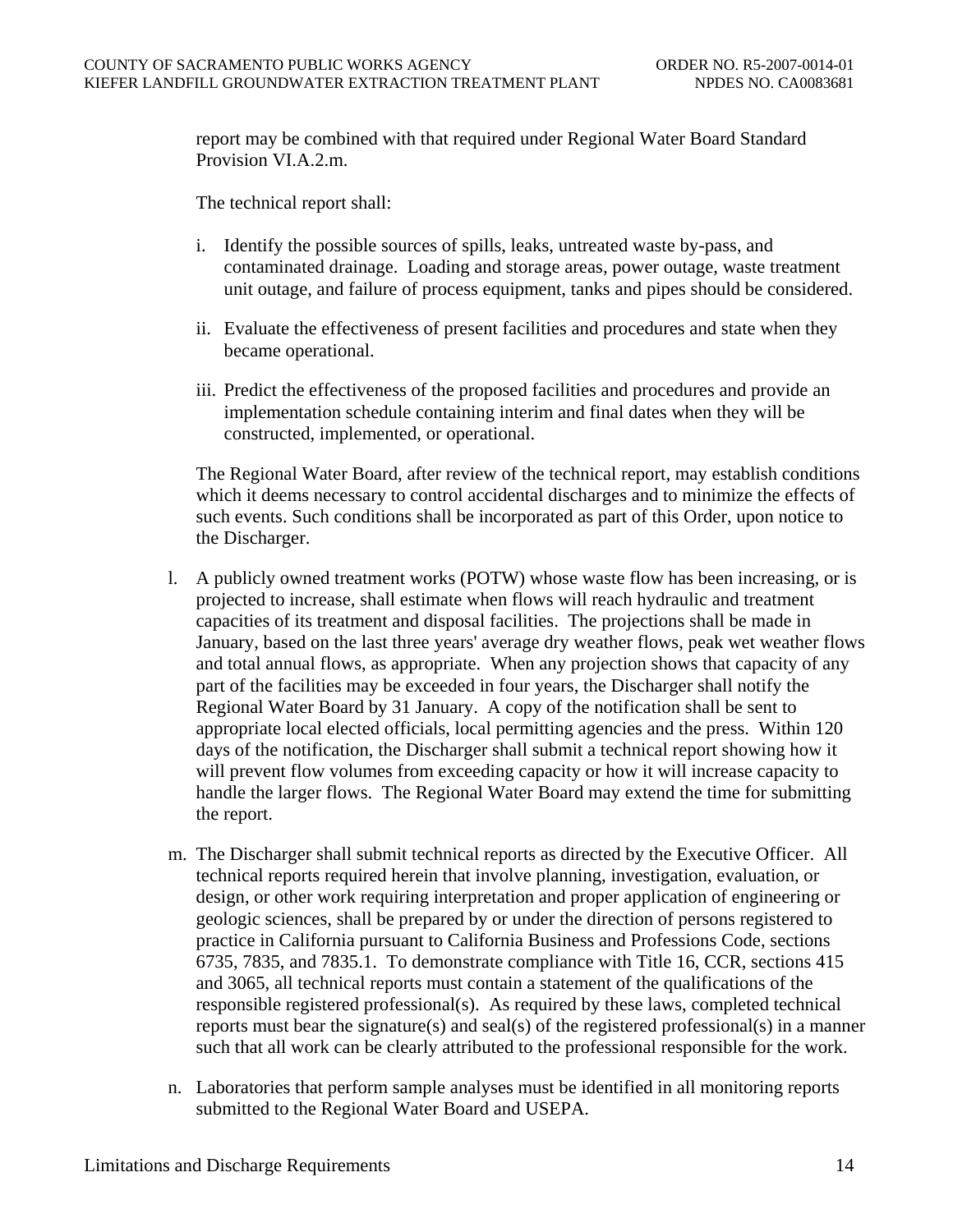- o. The Discharger shall conduct analysis on any sample provided by USEPA as part of the Discharge Monitoring Quality Assurance (DMQA) program. The results of any such analysis shall be submitted to USEPA's DMQA manager.
- p. Effluent samples shall be taken downstream of the last addition of wastes to the treatment or discharge works where a representative sample may be obtained prior to mixing with the receiving waters. Samples shall be collected at such a point and in such a manner to ensure a representative sample of the discharge.
- q. All monitoring and analysis instruments and devices used by the Discharger to fulfill the prescribed monitoring program shall be properly maintained and calibrated as necessary, at least yearly, to ensure their continued accuracy.
- r. The Discharger shall file with the Regional Water Board technical reports on selfmonitoring performed according to the detailed specifications contained in the Monitoring and Reporting Program attached to this Order.
- s. The results of all monitoring required by this Order shall be reported to the Regional Water Board, and shall be submitted in such a format as to allow direct comparison with the limitations and requirements of this Order. Unless otherwise specified, discharge flows shall be reported in terms of the monthly average and the daily maximum discharge flows.
- t. The Regional Water Board is authorized to enforce the terms of this permit under several provisions of the CWC, including, but not limited to, sections 13385, 13386, and 13387.
- u. For POTWs, prior to making any change in the point of discharge, place of use, or purpose of use of treated wastewater that results in a decrease of flow in any portion of a watercourse, the Discharger must file a petition with the State Water Board, Division of Water Rights, and receive approval for such a change. (CWC section 1211).
- v. In the event the Discharger does not comply or will be unable to comply for any reason, with any prohibition, maximum daily effluent limitation, 1-hour average effluent limitation, or receiving water limitation contained in this Order, the Discharger shall notify the Regional Water Board by telephone (916) 464-3291 within 24 hours of having knowledge of such noncompliance, and shall confirm this notification in writing within five days, unless the Regional Water Board waives confirmation. The written notification shall include the information required by Attachment D, Section V.E.1 [40 CFR section 122.41(l)(6)(i)].

### **B. Monitoring and Reporting Program Requirements**

1. The discharger shall comply with the MRP, and future revisions thereto, in Attachment E of this Order.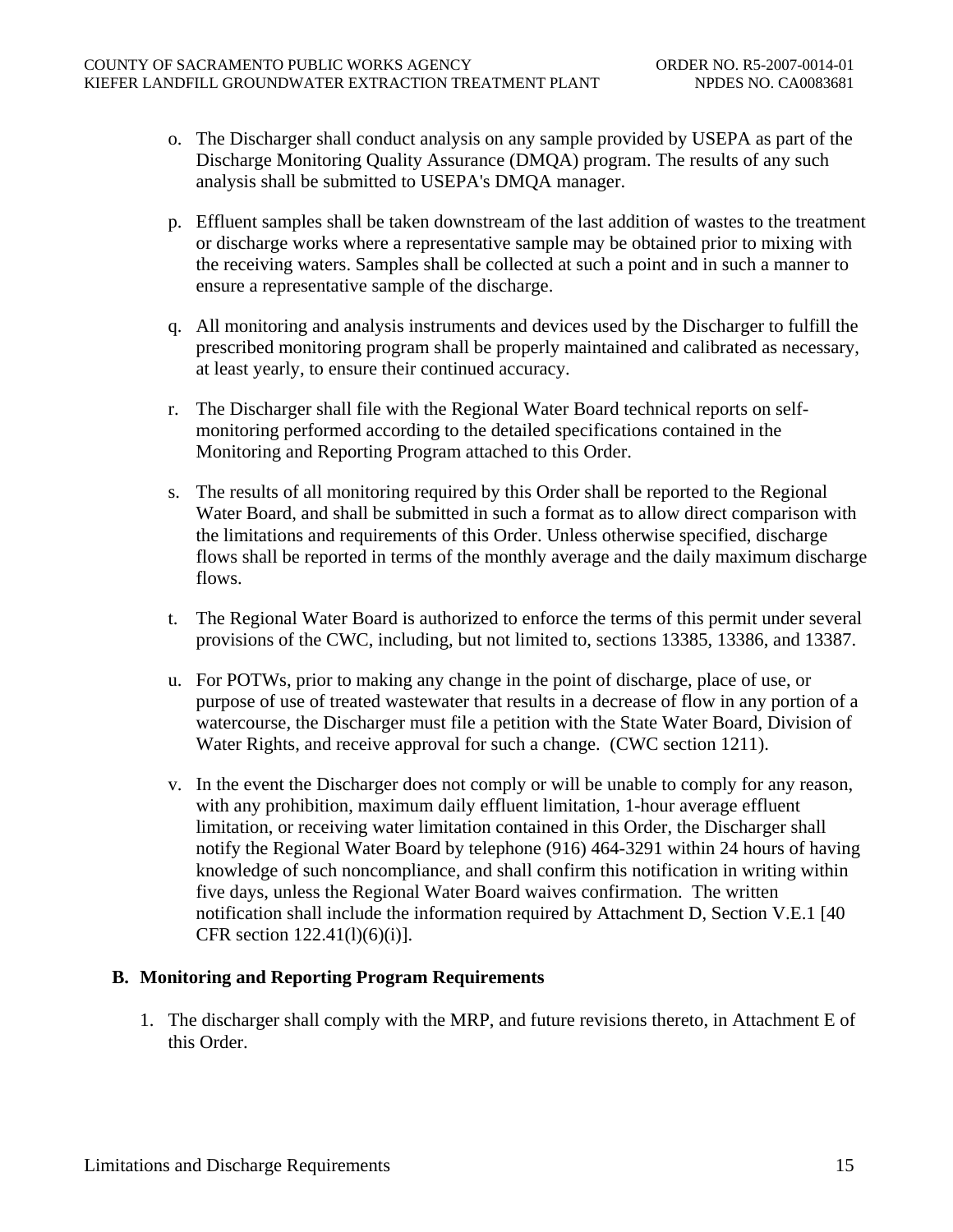## **C. Special Provisions**

### 1. **Reopener Provisions**

- a. This Order may be reopened for modification, or revocation and reissuance, as a result of the detection of a reportable priority pollutant generated by special conditions included in this Order. These special conditions may be, but are not limited to, fish tissue sampling, whole effluent toxicity, monitoring requirements on internal waste stream(s), and monitoring for surrogate parameters. Additional requirements may be included in this Order as a result of the special condition monitoring data.
- b. Conditions that necessitate a major modification of a permit are described in 40 CFR section 122.62, including:
	- i. If new or amended applicable water quality standards are promulgated or approved pursuant to Section 303 of the CWA, or amendments thereto, this permit may be reopened and modified in accordance with the new or amended standards.
	- ii. When new information, that was not available at the time of permit issuance, would have justified different permit conditions at the time of issuance.
- c. **Whole Effluent Toxicity.** As a result of a Toxicity Reduction Evaluation (TRE), this Order may be reopened to include a chronic toxicity limitation, a new acute toxicity limitation, and/or a limitation for a specific toxicant identified in the TRE. Additionally, if the State Water Board revises the SIP's toxicity control provisions that would require the establishment of numeric chronic toxicity effluent limitations, this Order may be reopened to include a numeric chronic toxicity effluent limitation based on the new provisions.
- d. If after review of effluent monitoring results or the study results it is determined that the discharge has reasonable potential to cause or contribute to an exceedance of a water quality objective, this Order will be reopened and effluent limitations added for the subject constituents, and subsequent monitoring may be required.

### 2. **Special Studies, Technical Reports and Additional Monitoring Requirements**

a. **Chronic Whole Effluent Toxicity.** For compliance with the Basin Plan's narrative toxicity objective, this Order requires the Discharger to conduct chronic whole effluent toxicity testing, as specified in the Monitoring and Reporting Program (Attachment E, Section V.). Furthermore, this Provision requires the Discharger to investigate the causes of, and identify corrective actions to reduce or eliminate effluent toxicity. If the discharge exceeds the toxicity numeric monitoring trigger established in this Provision, the Discharger is required to initiate a Toxicity Reduction Evaluation (TRE), in accordance with an approved TRE Work Plan, and take actions to mitigate the impact of the discharge and prevent reoccurrence of toxicity. A TRE is a site-specific study conducted in a stepwise process to identify the source(s) of toxicity and the effective control measures for effluent toxicity. TREs are designed to identify the causative agents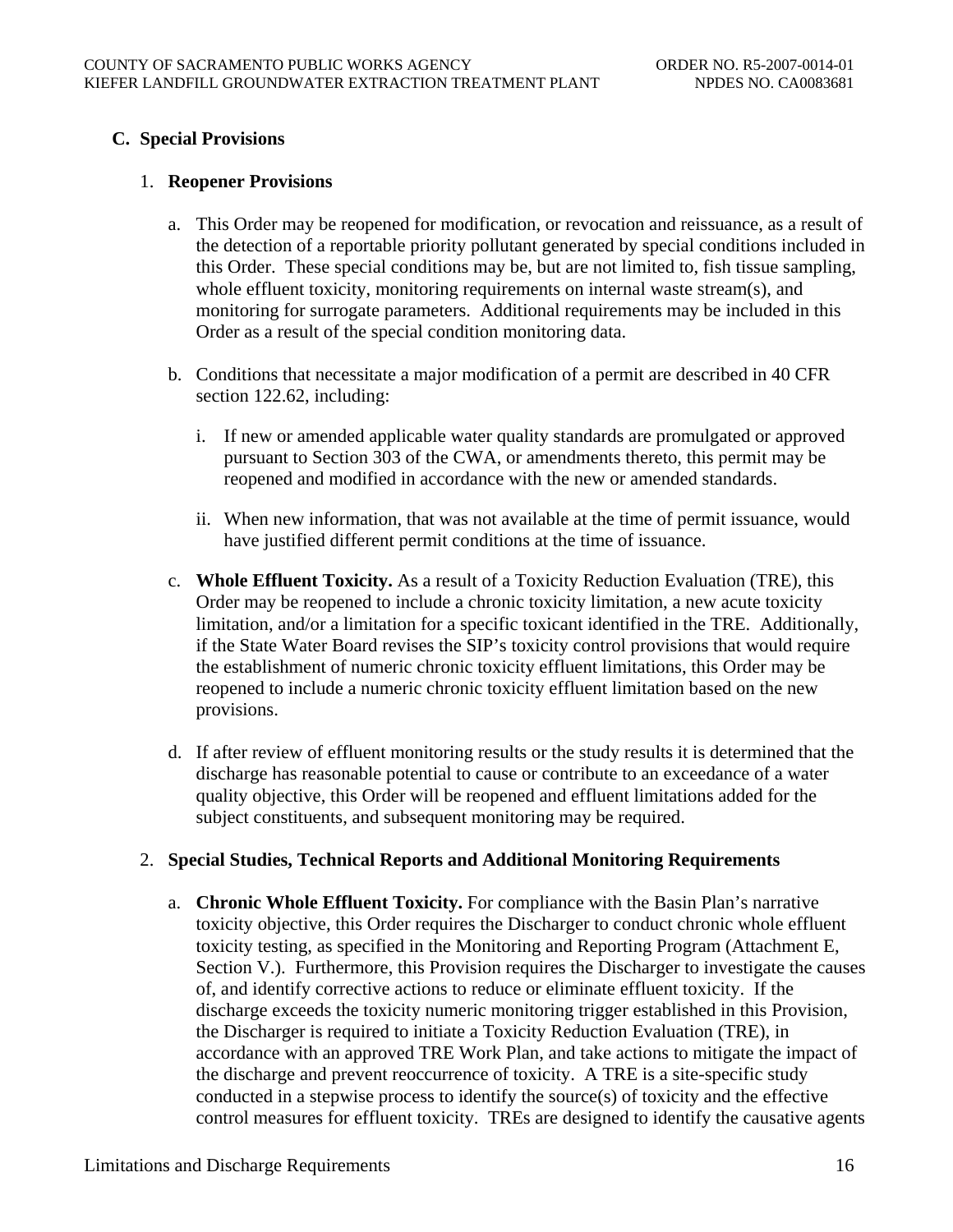and sources of whole effluent toxicity, evaluate the effectiveness of the toxicity control options, and confirm the reduction in effluent toxicity. This Provision includes requirements for the Discharger to develop and submit a TRE Work Plan and includes procedures for accelerated chronic toxicity monitoring and TRE initiation.

- i. **Initial Investigative Toxicity Reduction Evaluation (TRE) Work Plan. Within 90 days of the effective date of this Order,** the Discharger shall submit to the Regional Water Board an Initial Investigative TRE Work Plan for approval by the Executive Officer. This should be a one to two page document including, at minimum:
	- a) A description of the investigation and evaluation techniques that will be used to identify potential causes and sources of effluent toxicity, effluent variability, and treatment system efficiency;
	- b) A description of the facility's methods of maximizing in-house treatment efficiency and good housekeeping practices, and a list of all chemicals used in operation of the facility; and
	- c) A discussion of who will conduct the Toxicity Identification Evaluation (TIE), if necessary (i.e. an in-house expert or outside contractor).
- ii. **Accelerated Monitoring and TRE Initiation.** When the numeric toxicity monitoring trigger is exceeded during regular chronic toxicity monitoring, and the testing meets all test acceptability criteria, the Discharger shall initiate accelerated monitoring as required in the Accelerated Monitoring Specifications. WET testing results exceeding the monitoring trigger during accelerated monitoring demonstrates a pattern of toxicity and requires the Discharger to initiate a TRE to address the effluent toxicity.
- iii. **Numeric Monitoring Trigger.** The numeric toxicity monitoring trigger is > **1 TUc**  (where  $TUC = 100/NOEC$ ). The monitoring trigger is not an effluent limitation; it is the toxicity threshold at which the Discharger is required to begin accelerated monitoring and initiate a TRE.
- iv. **Accelerated Monitoring Specifications.** If the monitoring trigger is exceeded during regular chronic toxicity testing, within 14-days of notification by the laboratory of the test results, the Discharger shall initiate accelerated monitoring. Accelerated monitoring shall consist of four (4) chronic toxicity tests in a six-week period (i.e. one test every two weeks) using the species that exhibited toxicity. The following protocol shall be used for accelerated monitoring and TRE initiation:
	- a) If the results of four (4) consecutive accelerated monitoring tests do not exceed the monitoring trigger, the Discharger may cease accelerated monitoring and resume regular chronic toxicity monitoring. However, notwithstanding the accelerated monitoring results, if there is adequate evidence of a pattern of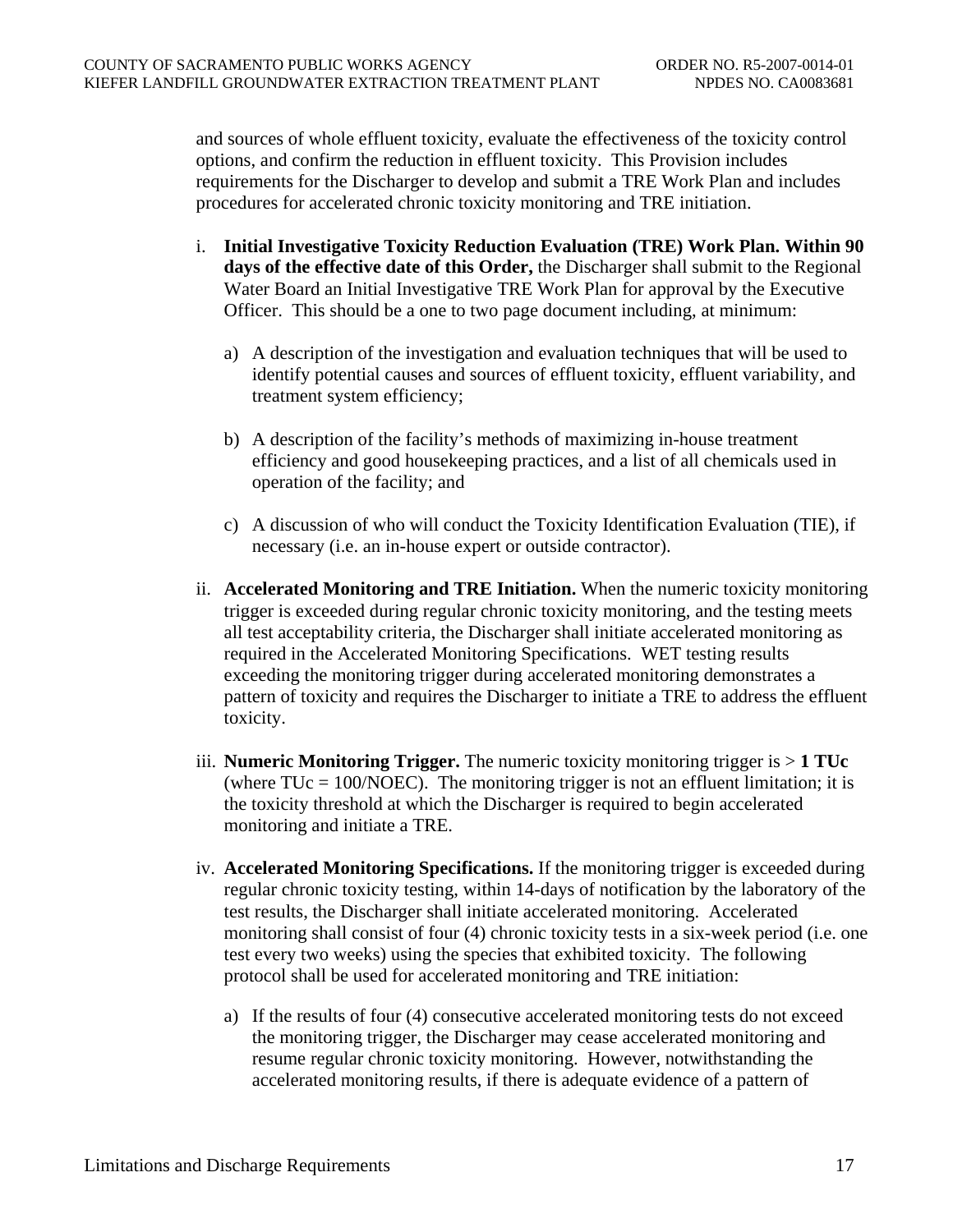effluent toxicity, the Executive Officer may require that the Discharger initiate a TRE.

- b) If the source(s) of the toxicity is easily identified (i.e. temporary plant upset), the Discharger shall make necessary corrections to the facility and shall continue accelerated monitoring until four (4) consecutive accelerated tests do not exceed the monitoring trigger. Upon confirmation that the effluent toxicity has been removed, the Discharger may cease accelerated monitoring and resume regular chronic toxicity monitoring.
- c) If the result of any accelerated toxicity test exceeds the monitoring trigger, the Discharger shall cease accelerated monitoring and initiate a TRE to investigate the cause(s) of, and identify corrective actions to reduce or eliminate effluent toxicity. Within thirty (30) days of notification by the laboratory of the test results exceeding the monitoring trigger during accelerated monitoring, the Discharger shall submit a TRE Action Plan to the Regional Water Board including, at minimum:
	- 1) Specific actions the Discharger will take to investigate and identify the cause(s) of toxicity, including TRE WET monitoring schedule;
	- 2) Specific actions the Discharger will take to mitigate the impact of the discharge and prevent the recurrence of toxicity; and
	- 3) A schedule for these actions.

Within sixty (60) days of notification by the laboratory of the test results, the Discharger shall submit to the Regional Water Board a TRE Work Plan for approval by the Executive Officer. The TRE Work Plan shall outline the procedures for identifying the source(s) of, and reducing or eliminating effluent toxicity. The TRE Work Plan must be developed in accordance with EPA guidance<sup>1</sup>.

### 3. **Best Management Practices and Pollution Prevention**

a. Stormwater discharges from the Facility are regulated under the General Permit for Discharges of Stormwater Associated with Industrial Activities (State Water Resources Control Board, Water Quality Order No. 97-03-DWQ, NPDES General Permit No. CAS000001). The Discharger's waste discharge identification (WDID) number for the stormwater permit is 5A340311002.

 $\overline{a}$ 

See Attachment F (Fact Sheet) Section VII.B.2.a. for a list of EPA guidance documents that must be considered in development of the TRE Workplan.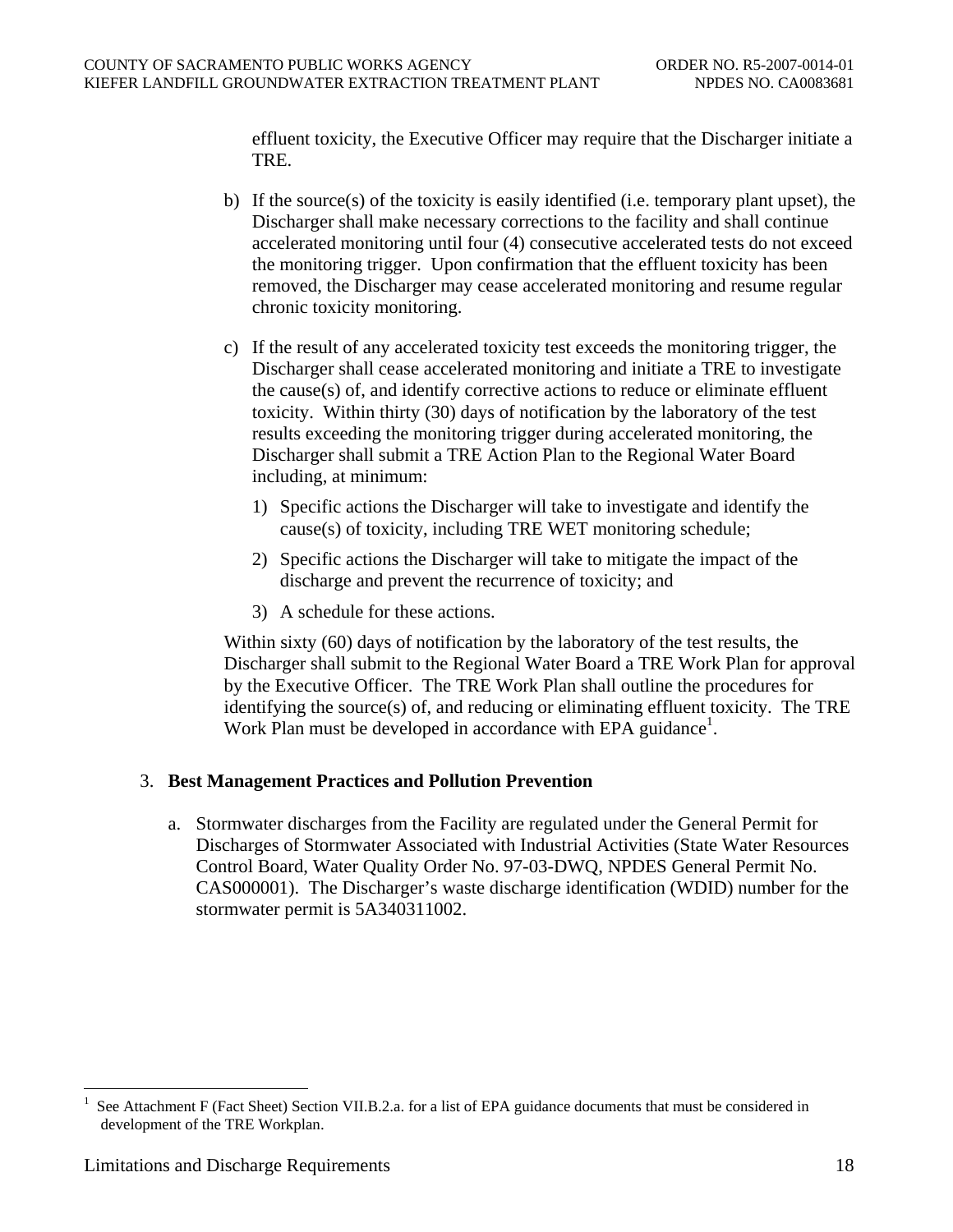### 4. **Construction, Operation and Maintenance Specifications**

a. The Discharger is currently operating under the *Operations & Maintenance Program and Standard Operating Procedures for Kiefer Treatment Plant* (O&M Program). The O&M Program outlines the ways in which groundwater extraction well rehabilitation and maintenance, and tower maintenance are conducted at the Facility, including ways to minimize impacts of maintenance operations on surface water discharges and discharges to the on-site sedimentation basin. The Discharger must maintain an Executive Officer approved O&M Program in order to discharge treated groundwater to the on-site sedimentation basin. **Within 90 days of the effective date of this Order**, the Discharger shall submit to the Regional Water Board an updated O&M Program for approval by the Executive Officer. Any changes thereafter in the O&M Program are subject Executive Officer approval.

## 5. **Special Provisions for Municipal Facilities (POTWs Only) – Not Applicable**

### 6. **Other Special Provisions**

- a. The Discharger shall use the best practicable treatment or control technique currently available to limit mineralization to no more than a reasonable increment.
- b. Treated groundwater may be used for dust control at the landfill in accordance with a submitted plan that has been approved by the Executive Officer.
- c. Under an agreed upon mitigation measure with the California Department of Fish & Game, if a discharge to Deer Creek is occurring, the flow will be constant and uninterrupted, and a minimum flow of 0.18 mgd will be maintained. Continuous flow may be interrupted for repair of the system or in the event of unusual or emergency circumstances. It is not the intent of the mitigation measure, or these requirements, to preclude the beneficial reuse of treated water for other than discharge to Deer Creek.
- d. In the event of any change in control or ownership of land or waste discharge facilities presently owned or controlled by the Discharger, the Discharger shall notify the succeeding owner or operator of the existence of this Order by letter, a copy of which shall be immediately forwarded to this office.

To assume operation under this Order, the succeeding owner or operator must apply in writing to the Executive Officer requesting transfer of the Order. The request must contain the requesting entity's full legal name, the State of incorporation if a corporation, address and telephone number of the persons responsible for contact with the Regional Water Board and a statement. The statement shall comply with the signatory paragraph of Standard Provision V.B and state that the new owner or operator assumes full responsibility for compliance with this Order. Failure to submit the request shall be considered a discharge without requirements, a violation of the California Water Code. Transfer shall be approved or disapproved in writing by the Executive Officer.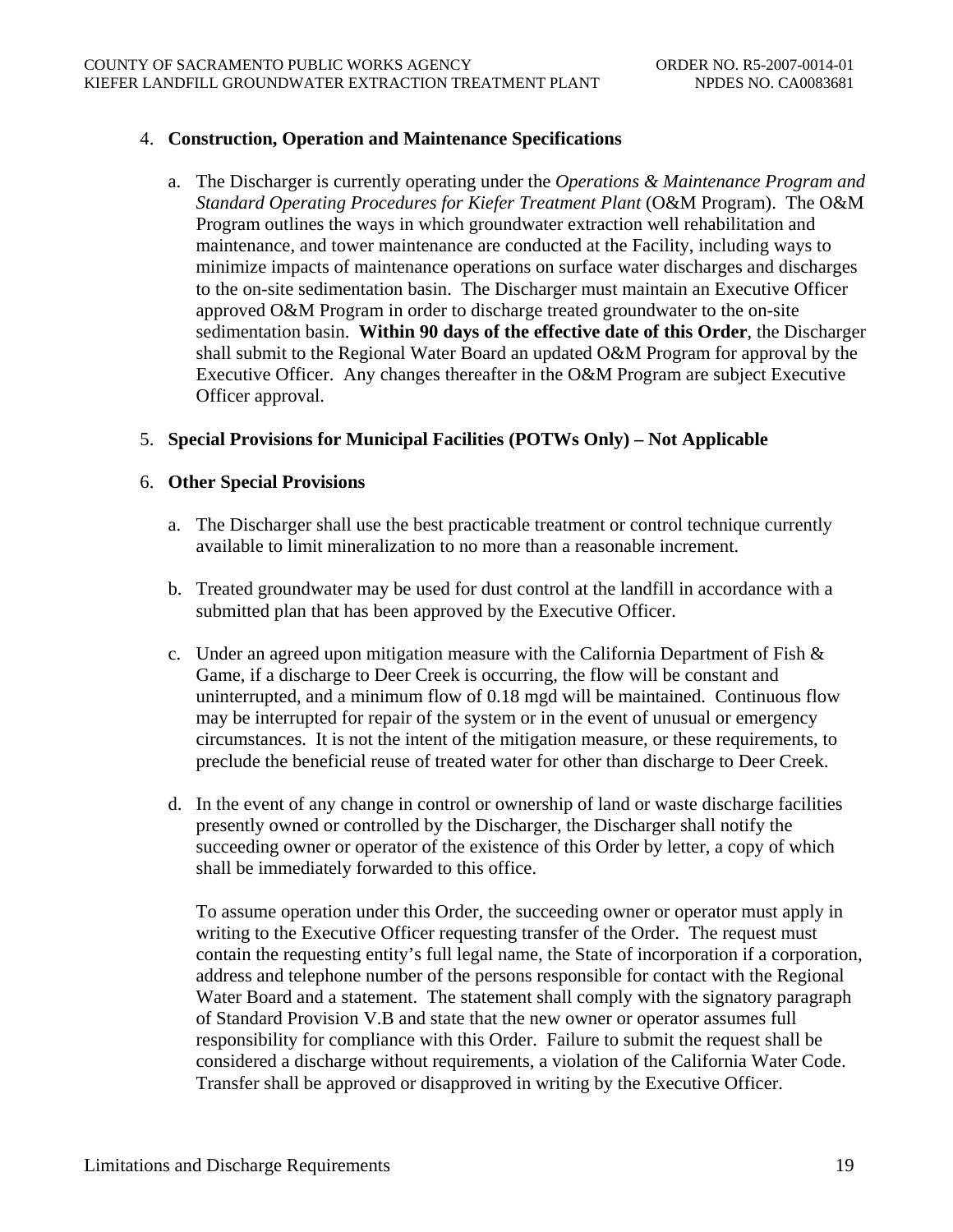## 7. **Compliance Schedules – Not Applicable**

## **VII. COMPLIANCE DETERMINATION**

Compliance with the effluent limitations contained in Section IV of this Order will be determined as specified below:

### **A. Aluminum Effluent Limitations**

Compliance with the final effluent limitations for aluminum can be demonstrated using either total or acid-soluble (inductively coupled plasma/atomic emission spectrometry or inductively coupled plasma/mass spectrometry) analysis methods, as supported by US EPA's Ambient Water Quality Criteria for Aluminum document (EPA 440/5-86-008), or other standard methods that exclude aluminum silicate particles as approved by the Executive Officer.

### **B. Organochlorine Pesticides Instantaneous Maximum Effluent Limitation**

Organochlorine pesticides include aldrin, alpha-BHC, beta-BHC, delta-BHC gamma-BHC, 4,4'- DDD, 4,4'-DDE, 4,4'-DDT, chlordane, dieldrin, endrin, endrin aldehyde, alpha-endosulfan, beta-endosulfan, endosulfan sulfate, heptachlor, heptachlor epoxide, and toxaphene. The ND instantaneous maximum effluent limitation for organochlorine pesticides applies to each individual pesticide. No individual pesticide may be present in the discharge at detectable concentrations. The Discharger shall use USEPA standard analytical techniques with the lowest possible detectable level for organochlorine pesticides with a minimum acceptable reporting level as indicated in appendix 4 of the SIP. If the analytical result of a single effluent grab sample is detected for any organochlorine pesticide, a violation will be flagged and the discharger will be considered out of compliance for that single sample. Non-compliance for each sample will be considered separately (*e.g*., the results of two grab samples taken within a calendar day that both exceed the instantaneous maximum effluent limitation would result in two instances of non-compliance with the instantaneous maximum effluent limitation).

## **C. Volatile Organic Compounds (VOCs) Maximum Daily Effluent Limitation**

VOCs include all constituents listed in EPA Method 502.2 (Attachment I). The maximum daily effluent limitation of 0.5 µg/L applies to each VOC.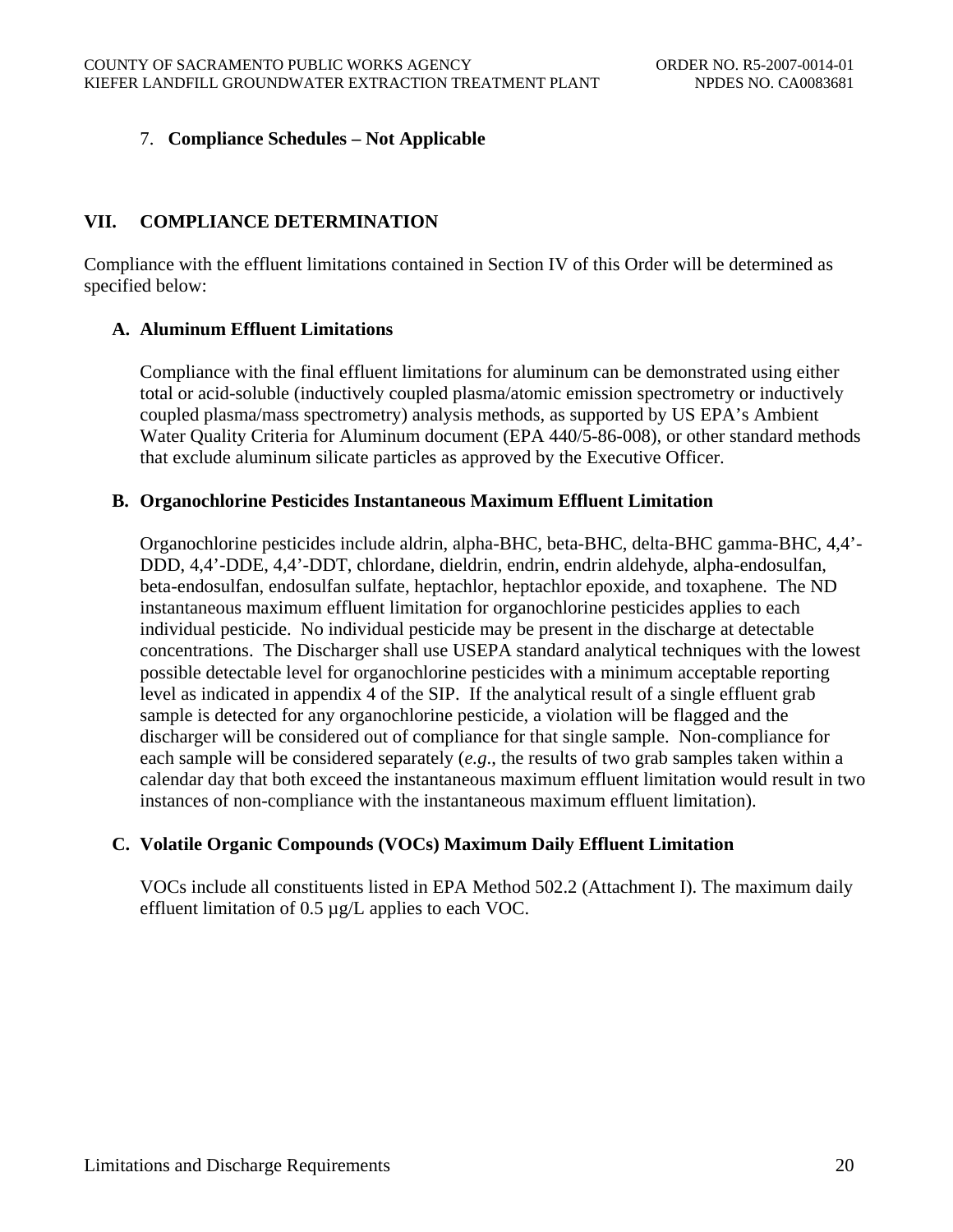# **ATTACHMENT A – DEFINITIONS**

**Average Four-Day Effluent Limitation:** the highest allowable average of daily discharges over a fourday period, calculated as the sum of all daily discharges measured during a four-day period divided by the number of daily discharges measured during that four-day period.

**Average Hourly Effluent Limitation:** the highest allowable average of discharges over a one-hour period, calculated as the sum of all discharges measured during that one-hour period divided by the number of discharges measured during that one-hour period.

**Average Monthly Effluent Limitation (AMEL):** the highest allowable average of daily discharges over a calendar month, calculated as the sum of all daily discharges measured during a calendar month divided by the number of daily discharges measured during that month.

**Daily Discharge:** Daily Discharge is defined as either: (1) the total mass of the constituent discharged over the calendar day (12:00 am through 11:59 pm) or any 24-hour period that reasonably represents a calendar day for purposes of sampling (as specified in the permit), for a constituent with limitations expressed in units of mass or; (2) the unweighted arithmetic mean measurement of the constituent over the day for a constituent with limitations expressed in other units of measurement (*e.g*., concentration).

The daily discharge may be determined by the analytical results of a composite sample taken over the course of one day (a calendar day or other 24-hour period defined as a day) or by the arithmetic mean of analytical results from one or more grab samples taken over the course of the day.

For composite sampling, if one day is defined as a 24-hour period other than a calendar day, the analytical result for the 24-hour period will be considered as the result for the calendar day in which the 24-hour period ends.

**Instantaneous Maximum Effluent Limitation:** the highest allowable value for any single grab sample or aliquot (*i.e*., each grab sample or aliquot is independently compared to the instantaneous maximum limitation).

**Instantaneous Minimum Effluent Limitation:** the lowest allowable value for any single grab sample or aliquot (*i.e*., each grab sample or aliquot is independently compared to the instantaneous minimum limitation).

**Maximum Daily Effluent Limitation (MDEL):** the highest allowable daily discharge of a pollutant.

**Best Practicable Treatment or Control (BPTC):** BPTC is a requirement of the Antidegradation Policy (Resolution 68-16). BPTC is the treatment or control of a discharge necessary to assure that, *"(a) a pollution or nuisance will not occur and (b) the highest water quality consistent with maximum benefit to the people of the State will be maintained."*

**Chronic Toxic Unit (TU<sub>c</sub>):** the reciprocal of the effluent concentration that causes no observable effect on the test organisms in a chronic toxicity test ( $TU_c = 100/NOEC$ ) (see NOEC)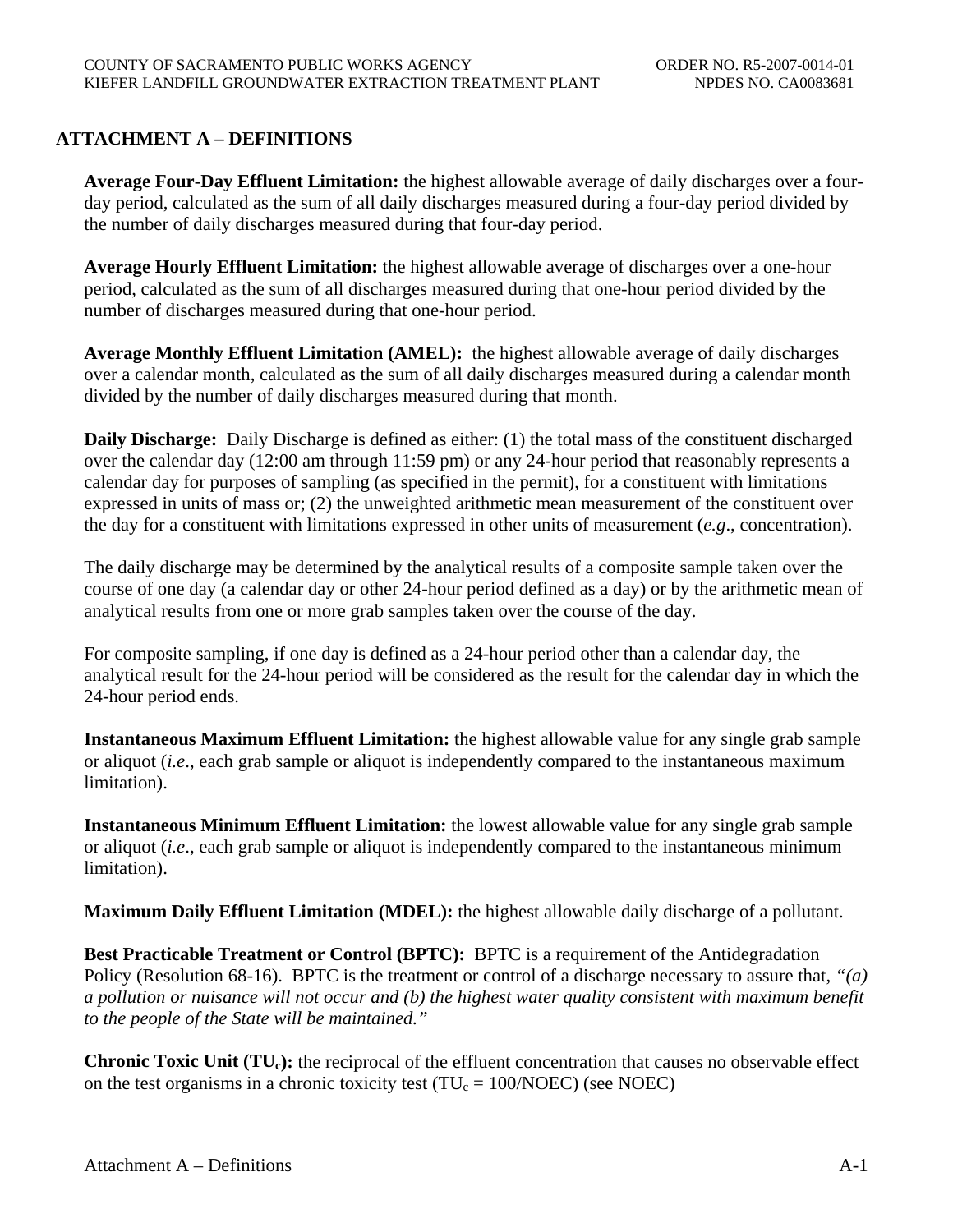**Coefficient of Variation (***CV***)** is a measure of the data variability and is calculated as the estimated standard deviation divided by the arithmetic mean of the observed values.

**Detected, but Not Quantified (DNQ)** are those sample results less than the RL, but greater than or equal to the laboratory's MDL.

**Effect Concentration (EC):** a point estimate of the toxicant concentration that would cause an observable adverse effect (e.g. death, immobilization, or serious incapitation) in a given percent of the test organisms, calculated from a continuous model (e.g. Probit Model).  $EC_{25}$  is a point estimate of the toxicant concentration that would cause an observable adverse effect in 25 percent of the test organisms.

**Inhibition Concentration (IC):** a point estimate of the toxicant concentration that would cause a given percent reduction in a non-lethal biological measurement (e.g. reproduction or growth), calculated from a continuous model (e.g. Interpolation Method).  $IC_{25}$  is a point estimate of the toxicant concentration that would cause a 25 percent reduction in a non-lethal biological measurement.

**Effluent Concentration Allowance (ECA)** is a value derived from the water quality criterion/objective, dilution credit, and ambient background concentration that is used, in conjunction with the coefficient of variation for the effluent monitoring data, to calculate a long-term average (LTA) discharge concentration. The ECA has the same meaning as waste load allocation (WLA) as used in U.S. EPA guidance (Technical Support Document For Water Quality-based Toxics Control, March 1991, second printing, EPA/505/2-90-001).

**Method Detection Limit (MDL)** is the minimum concentration of a substance that can be measured and reported with 99 percent confidence that the analyte concentration is greater than zero, as defined in title 40 of the Code of Federal Regulations, Part 136, Attachment B, revised as of July 3, 1999.

**Minimum Level (ML)** is the concentration at which the entire analytical system must give a recognizable signal and acceptable calibration point. The ML is the concentration in a sample that is equivalent to the concentration of the lowest calibration standard analyzed by a specific analytical procedure, assuming that all the method specified sample weights, volumes, and processing steps have been followed.

**Not Detected (ND)** are those sample results less than the laboratory's MDL.

**Pollution Prevention** means any action that causes a net reduction in the use or generation of a hazardous substance or other pollutant that is discharged into water and includes, but is not limited to, input change, operational improvement, production process change, and product reformulation (as defined in Water Code section 13263.3). Pollution prevention does not include actions that merely shift a pollutant in wastewater from one environmental medium to another environmental medium, unless clear environmental benefits of such an approach are identified to the satisfaction of the State or Regional Water Board.

**Reporting Level (RL)** is the ML (and its associated analytical method) chosen by the Discharger for reporting and compliance determination from the MLs included in this Order. The MLs included in this Order correspond to approved analytical methods for reporting a sample result that are selected by the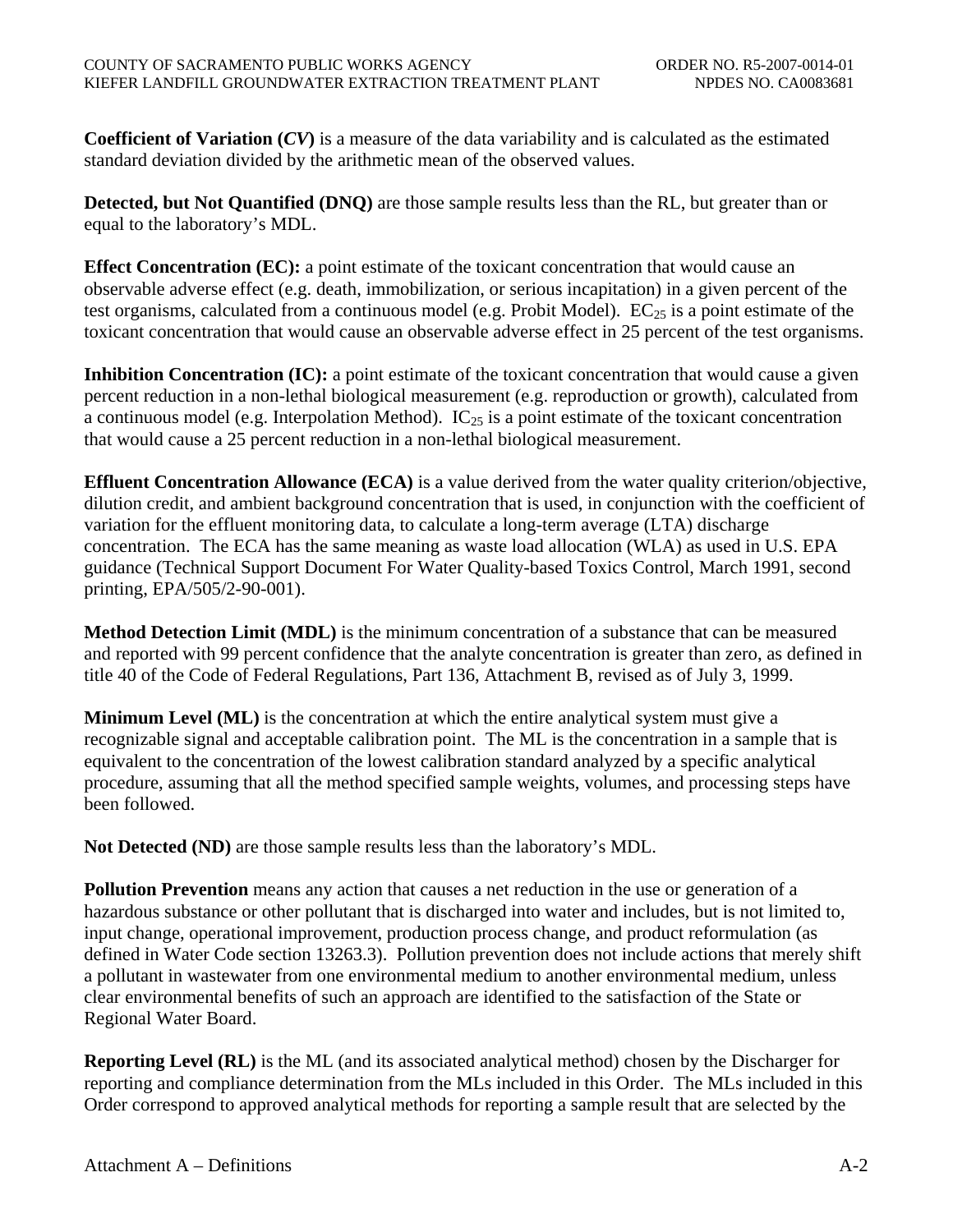Regional Water Board either from Appendix 4 of the SIP in accordance with section 2.4.2 of the SIP or established in accordance with section 2.4.3 of the SIP. The ML is based on the proper application of method-based analytical procedures for sample preparation and the absence of any matrix interferences. Other factors may be applied to the ML depending on the specific sample preparation steps employed. For example, the treatment typically applied in cases where there are matrix-effects is to dilute the sample or sample aliquot by a factor of ten. In such cases, this additional factor must be applied to the ML in the computation of the RL.

**Standard Deviation**  $(\sigma)$  is a measure of variability that is calculated as follows:

$$
\sigma = (\sum [(x - \mu)^2]/(n - 1))^{0.5}
$$
  
where:

x is the observed value;

µ is the arithmetic mean of the observed values; and

n is the number of samples.

**Toxicity Reduction Evaluation (TRE)** is a study conducted in a step-wise process designed to identify the causative agents of effluent or ambient toxicity, isolate the sources of toxicity, evaluate the effectiveness of toxicity control options, and then confirm the reduction in toxicity. The first steps of the TRE consist of the collection of data relevant to the toxicity, including additional toxicity testing, and an evaluation of facility operations and maintenance practices, and best management practices. A Toxicity Identification Evaluation (TIE) may be required as part of the TRE, if appropriate. (A TIE is a set of procedures to identify the specific chemical(s) responsible for toxicity. These procedures are performed in three phases (characterization, identification, and confirmation) using aquatic organism toxicity tests.)

**NOEC, No Observed Effect Concentration:** the highest tested concentration of an effluent or test sample whose effect is not different from the control effect, according to the statistical test used (see LOEC). The NOEC is usually the highest tested concentration of an effluent or toxic that causes no observable effects on the test organisms (i.e. the highest concentration of toxicity at which the values for the observed responses do not statistically differ from the controls).

**Toxicity Test:** the procedure using living organisms to determine whether a chemical or an effluent is toxic. A toxicity test measures the degree of the effect of a specific chemical or effluent on exposed test organisms.

**Toxic Unit:** the measure of toxicity in an effluent as determined by the acute toxic units (TU<sub>a</sub>) or chronic toxic units  $(TU_c)$  measured. The larger the TU, the greater the toxicity.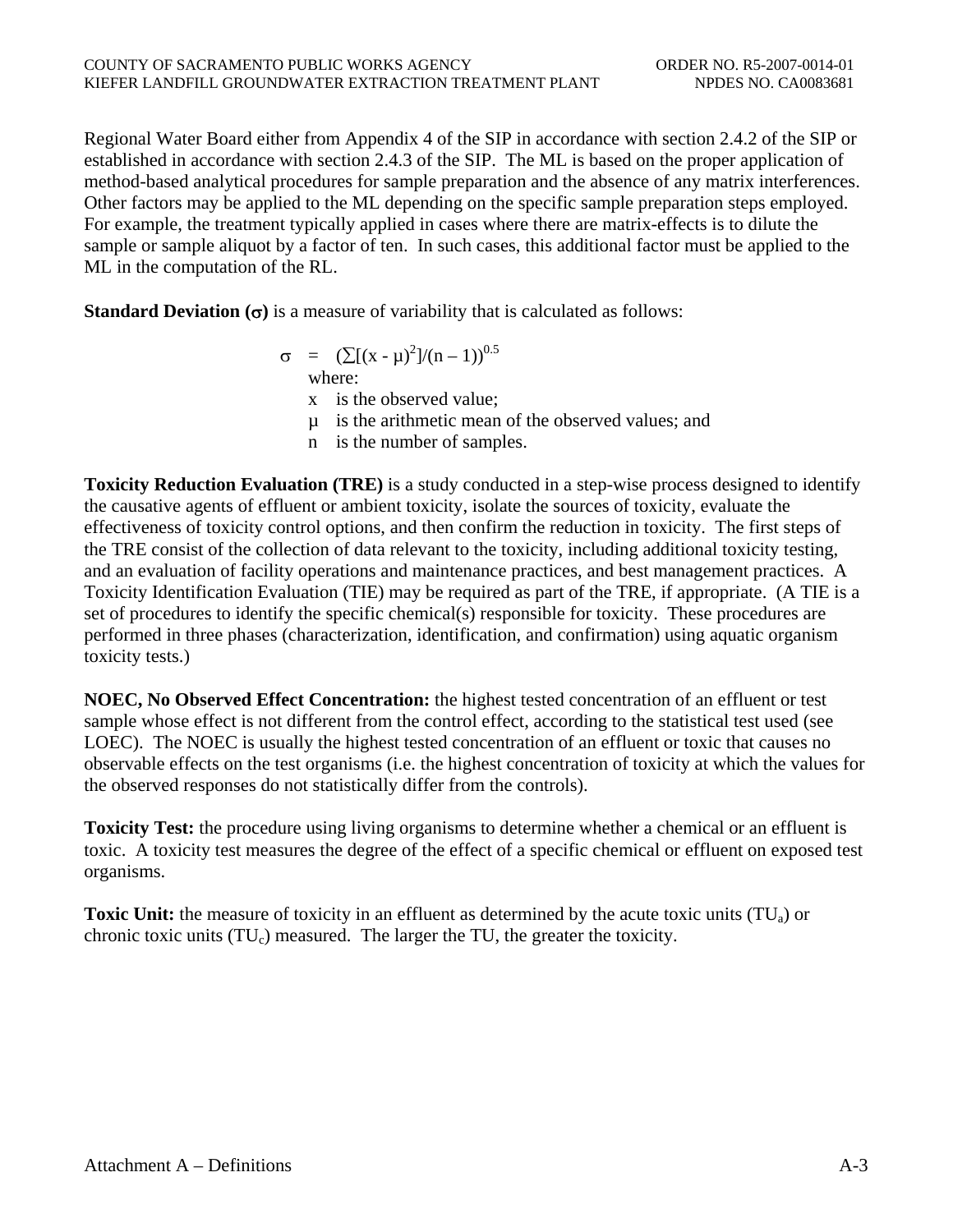# **ATTACHMENT B – TOPOGRAPHIC MAP**

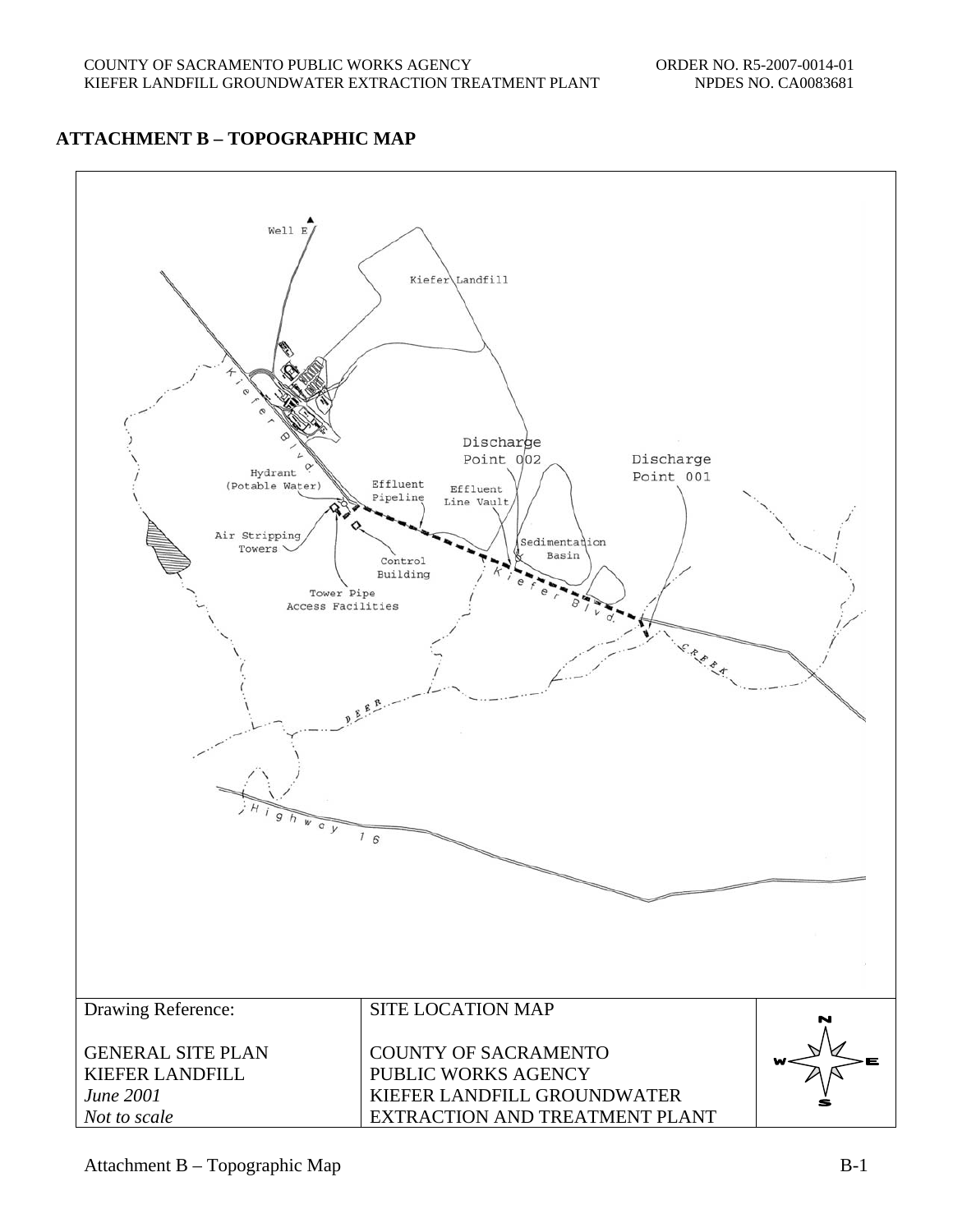# **ATTACHMENT C – FLOW SCHEMATIC**

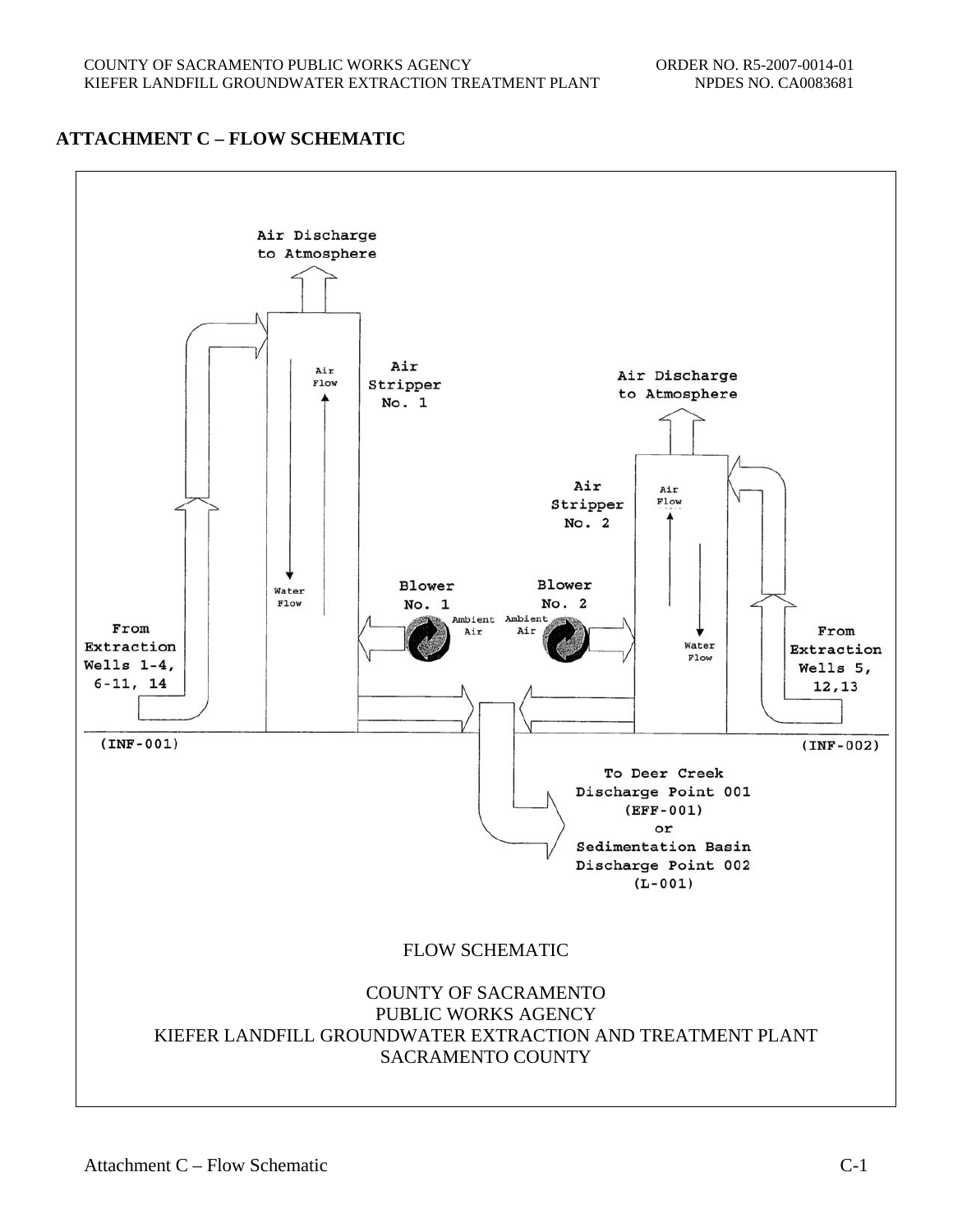# **ATTACHMENT D – FEDERAL STANDARD PROVISIONS**

### **I. STANDARD PROVISIONS – PERMIT COMPLIANCE**

### **A. Duty to Comply**

- 1. The Discharger must comply with all of the conditions of this Order. Any noncompliance constitutes a violation of the Clean Water Act (CWA) and the California Water Code (CWC) and is grounds for enforcement action, for permit termination, revocation and reissuance, or denial of a permit renewal application [*40 CFR §122.41(a)*].
- 2. The Discharger shall comply with effluent standards or prohibitions established under Section 307(a) of the CWA for toxic pollutants and with standards for sewage sludge use or disposal established under Section 405(d) of the CWA within the time provided in the regulations that establish these standards or prohibitions, even if this Order has not been modified to incorporate the requirement [*40 CFR §122.41(a)(1)*].

### **B. Need to Halt or Reduce Activity Not a Defense**

It shall not be a defense for a Discharger in an enforcement action that it would have been necessary to halt or reduce the permitted activity in order to maintain compliance with the conditions of this Order [*40 CFR §122.41I*].

#### **C. Duty to Mitigate**

The Discharger shall take all reasonable steps to minimize or prevent any discharge or sludge use or disposal in violation of this Order that has a reasonable likelihood of adversely affecting human health or the environment [*40 CFR §122.41(d)*].

### **D. Proper Operation and Maintenance**

The Discharger shall at all times properly operate and maintain all facilities and systems of treatment and control (and related appurtenances) which are installed or used by the Discharger to achieve compliance with the conditions of this Order. Proper operation and maintenance also includes adequate laboratory controls and appropriate quality assurance procedures. This provision requires the operation of backup or auxiliary facilities or similar systems that are installed by a Discharger only when necessary to achieve compliance with the conditions of this Order [*40 CFR §122.41(e)*].

### **E. Property Rights**

1. This Order does not convey any property rights of any sort or any exclusive privileges [*40 CFR §122.41(g)*].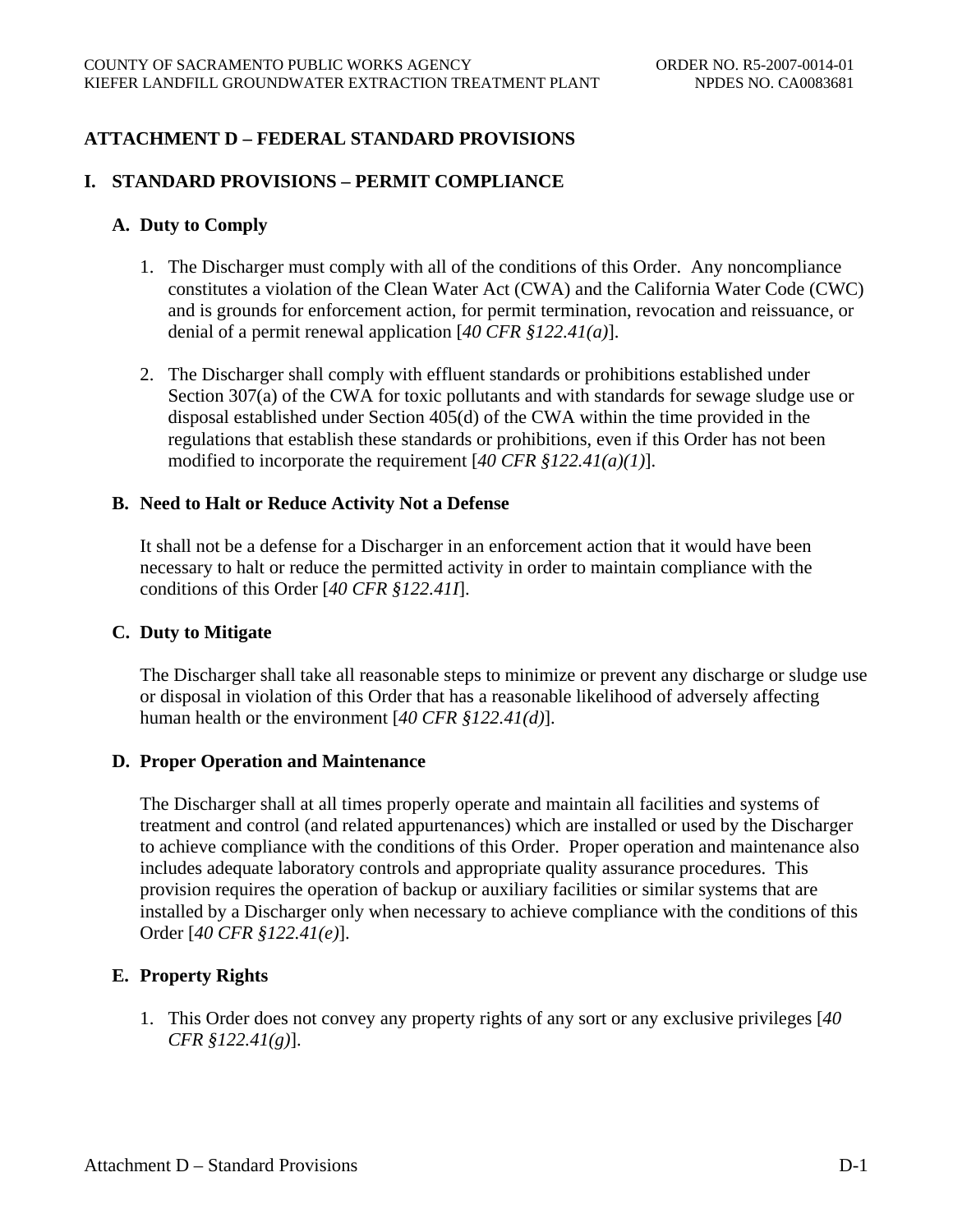2. The issuance of this Order does not authorize any injury to persons or property or invasion of other private rights, or any infringement of State or local law or regulations [*40 CFR §122.5I*].

## **F. Inspection and Entry**

The Discharger shall allow the Regional Water Quality Control Board (Regional Water Board), State Water Resources Control Board (State Water Board), United States Environmental Protection Agency (USEPA), and/or their authorized representatives (including an authorized contractor acting as their representative), upon the presentation of credentials and other documents, as may be required by law, to [*40 CFR §122.41(i)*] [*CWC 13383I*]:

- 1. Enter upon the Discharger's premises where a regulated facility or activity is located or conducted, or where records are kept under the conditions of this Order [*40 CFR §122.41(i)(1)*];
- 2. Have access to and copy, at reasonable times, any records that must be kept under the conditions of this Order [*40 CFR §122.41(i)(2)*];
- 3. Inspect and photograph, at reasonable times, any facilities, equipment (including monitoring and control equipment), practices, or operations regulated or required under this Order [*40 CFR §122.41(i)(3)*];
- 4. Sample or monitor, at reasonable times, for the purposes of assuring Order compliance or as otherwise authorized by the CWA or the CWC, any substances or parameters at any location [*40 CFR §122.41(i)(4)*].

### **G. Bypass**

- 1. Definitions
	- a. "Bypass" means the intentional diversion of waste streams from any portion of a treatment facility [*40 CFR §122.41(m)(1)(i)*].
	- b. "Severe property damage" means substantial physical damage to property, damage to the treatment facilities, which causes them to become inoperable, or substantial and permanent loss of natural resources that can reasonably be expected to occur in the absence of a bypass. Severe property damage does not mean economic loss caused by delays in production [*40 CFR §122.41(m)(1)(ii)*].
- 2. Bypass not exceeding limitations The Discharger may allow any bypass to occur which does not cause exceedances of effluent limitations, but only if it is for essential maintenance to assure efficient operation. These bypasses are not subject to the provisions listed in Standard Provisions – Permit Compliance I.G.3, I.G.4, and I.G.5 below [*40 CFR §122.41(m)(2)*].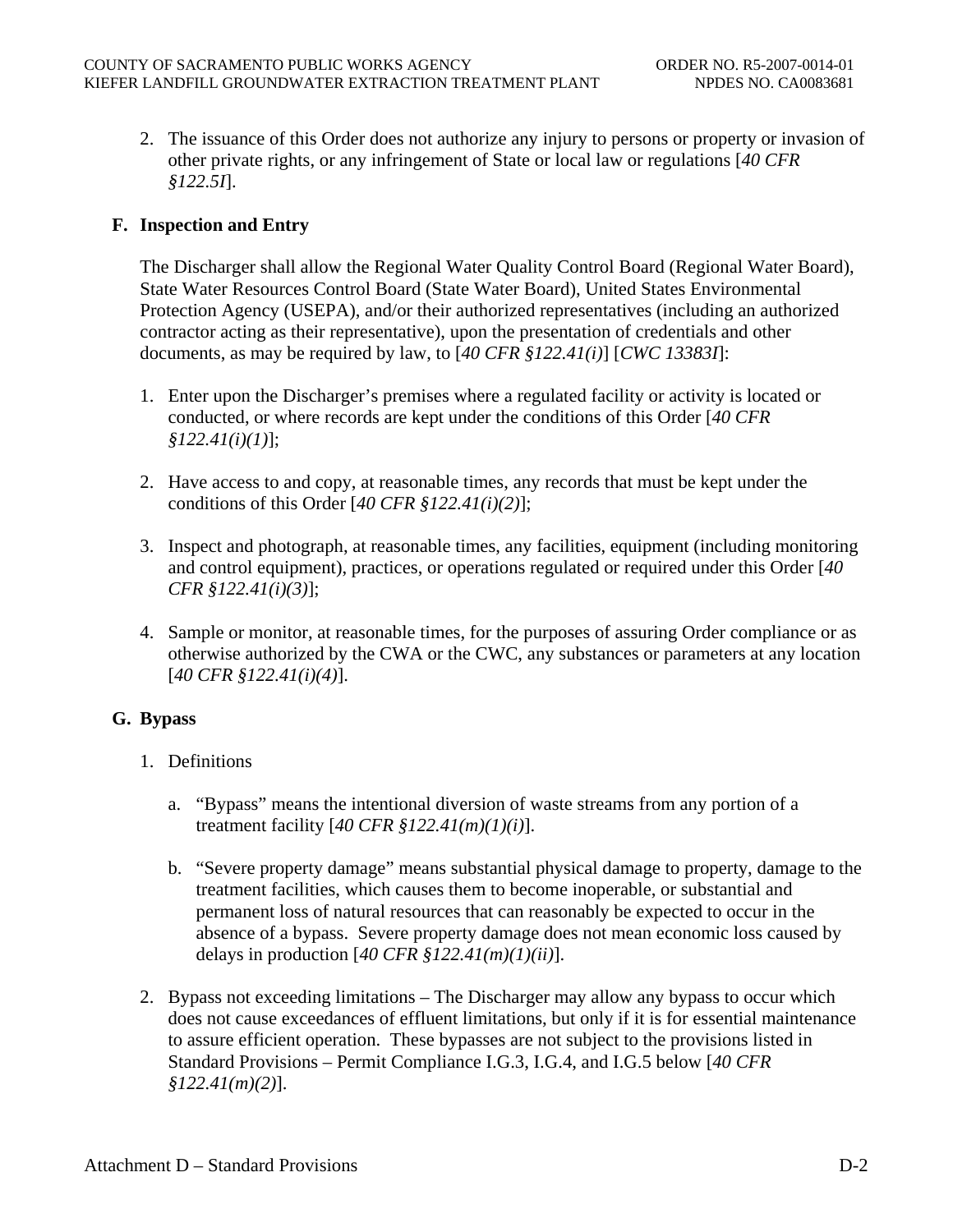- 3. Prohibition of bypass Bypass is prohibited, and the Regional Water Board may take enforcement action against a Discharger for bypass, unless [*40 CFR §122.41(m)(4)(i)*]:
	- a. Bypass was unavoidable to prevent loss of life, personal injury, or severe property damage [*40 CFR §122.41(m)(4)(A)*];
	- b. There were no feasible alternatives to the bypass, such as the use of auxiliary treatment facilities, retention of untreated wastes, or maintenance during normal periods of equipment downtime. This condition is not satisfied if adequate back-up equipment should have been installed in the exercise of reasonable engineering judgment to prevent a bypass that occurred during normal periods of equipment downtime or preventive maintenance [*40 CFR §122.41(m)(4)(B)*]; and
	- c. The Discharger submitted notice to the Regional Water Board as required under Standard Provisions – Permit Compliance I.G.5 below [*40 CFR §122.41(m)(4)I*].
- 4. The Regional Water Board may approve an anticipated bypass, after considering its adverse effects, if the Regional Water Board determines that it will meet the three conditions listed in Standard Provisions – Permit Compliance I.G.3 above [*40 CFR §122.41(m)(4)(ii)*].
- 5. Notice
	- a. Anticipated bypass. If the Discharger knows in advance of the need for a bypass, it shall submit a notice, if possible at least 10 days before the date of the bypass [*40 CFR §122.41(m)(3)(i)*].
	- b. Unanticipated bypass. The Discharger shall submit notice of an unanticipated bypass as required in Standard Provisions – Reporting V.E below (24-hour notice) [*40 CFR §122.41(m)(3)(ii)*].

# **H. Upset**

Upset means an exceptional incident in which there is unintentional and temporary noncompliance with technology based permit effluent limitations because of factors beyond the reasonable control of the permittee. An upset does not include noncompliance to the extent caused by operational error, improperly designed treatment facilities, inadequate treatment facilities, lack of preventive maintenance, or careless or improper operation [*40 CFR §122.41(n)(1)*].

1. Effect of an upset. An upset constitutes an affirmative defense to an action brought for noncompliance with such technology based permit effluent limitations if the requirements of Standard Provisions – Permit Compliance I.H.2 below are met. No determination made during administrative review of claims that noncompliance was caused by upset, and before an action for noncompliance, is final administrative action subject to judicial review [*40 CFR §122.41(n)(2)*].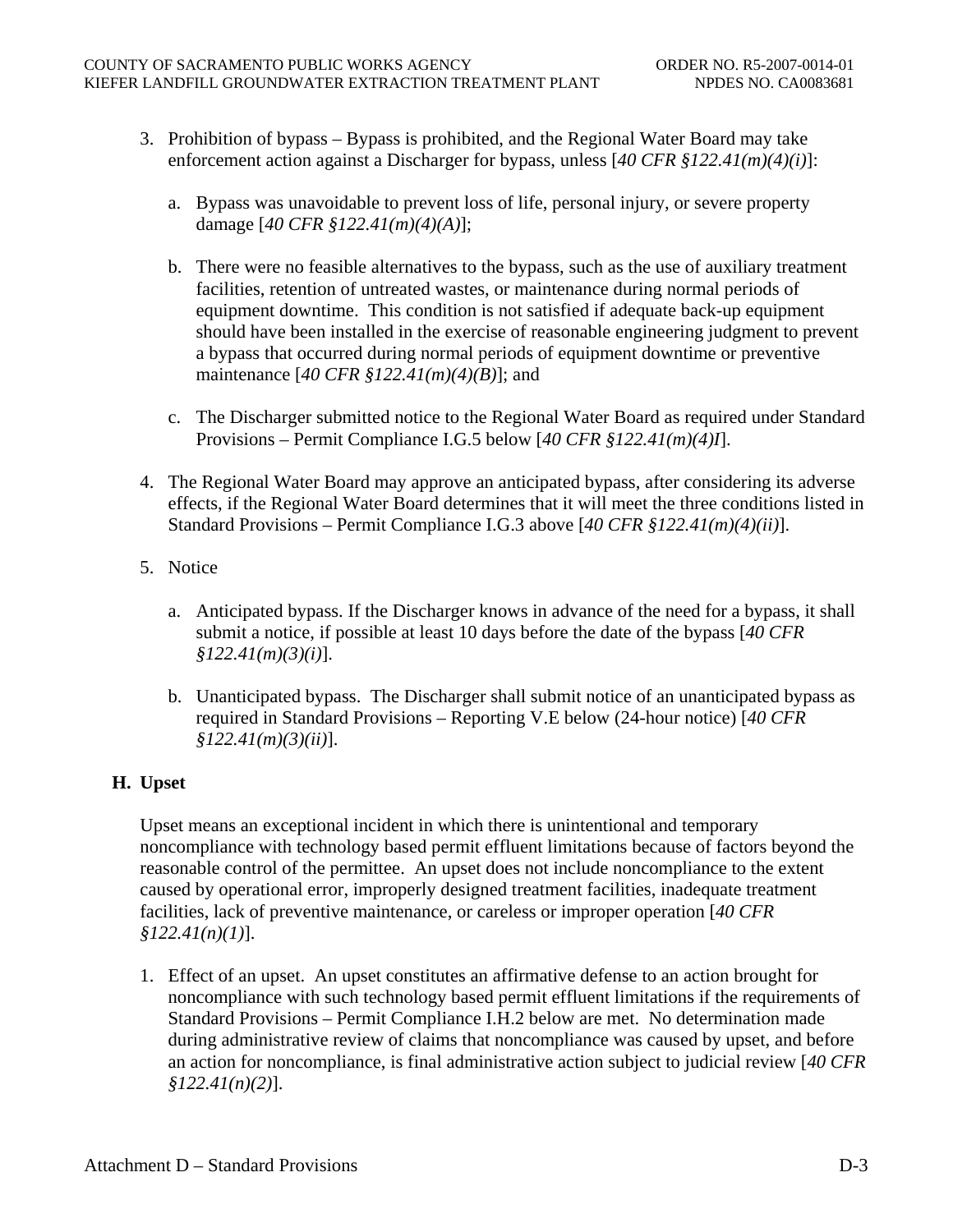- 2. Conditions necessary for a demonstration of upset. A Discharger who wishes to establish the affirmative defense of upset shall demonstrate, through properly signed, contemporaneous operating logs or other relevant evidence that [*40 CFR §122.41(n)(3)*]:
	- a. An upset occurred and that the Discharger can identify the cause(s) of the upset [*40 CFR §122.41(n)(3)(i)*];
	- b. The permitted facility was, at the time, being properly operated [*40 CFR §122.41(n)(3)(i)*];
	- c. The Discharger submitted notice of the upset as required in Standard Provisions Reporting V.E.2.b below (24-hour notice) [*40 CFR §122.41(n)(3)(iii)*]; and
	- d. The Discharger complied with any remedial measures required under Standard Provisions – Permit Compliance I.C above [*40 CFR §122.41(n)(3)(iv)*].
- 3. Burden of proof. In any enforcement proceeding, the Discharger seeking to establish the occurrence of an upset has the burden of proof [*40 CFR §122.41(n)(4)*].

# **II. STANDARD PROVISIONS – PERMIT ACTION**

## **A. General**

This Order may be modified, revoked and reissued, or terminated for cause. The filing of a request by the Discharger for modification, revocation and reissuance, or termination, or a notification of planned changes or anticipated noncompliance does not stay any Order condition [*40 CFR §122.41(f)*].

## **B. Duty to Reapply**

If the Discharger wishes to continue an activity regulated by this Order after the expiration date of this Order, the Discharger must apply for and obtain a new permit [*40 CFR §122.41(b)*].

## **C. Transfers**

This Order is not transferable to any person except after notice to the Regional Water Board. The Regional Water Board may require modification or revocation and reissuance of the Order to change the name of the Discharger and incorporate such other requirements as may be necessary under the CWA and the CWC [*40 CFR §122.41(l)(3)*] [*40 CFR §122.61*].

## **III.STANDARD PROVISIONS – MONITORING**

**A.** Samples and measurements taken for the purpose of monitoring shall be representative of the monitored activity [*40 CFR §122.41(j)(1)*].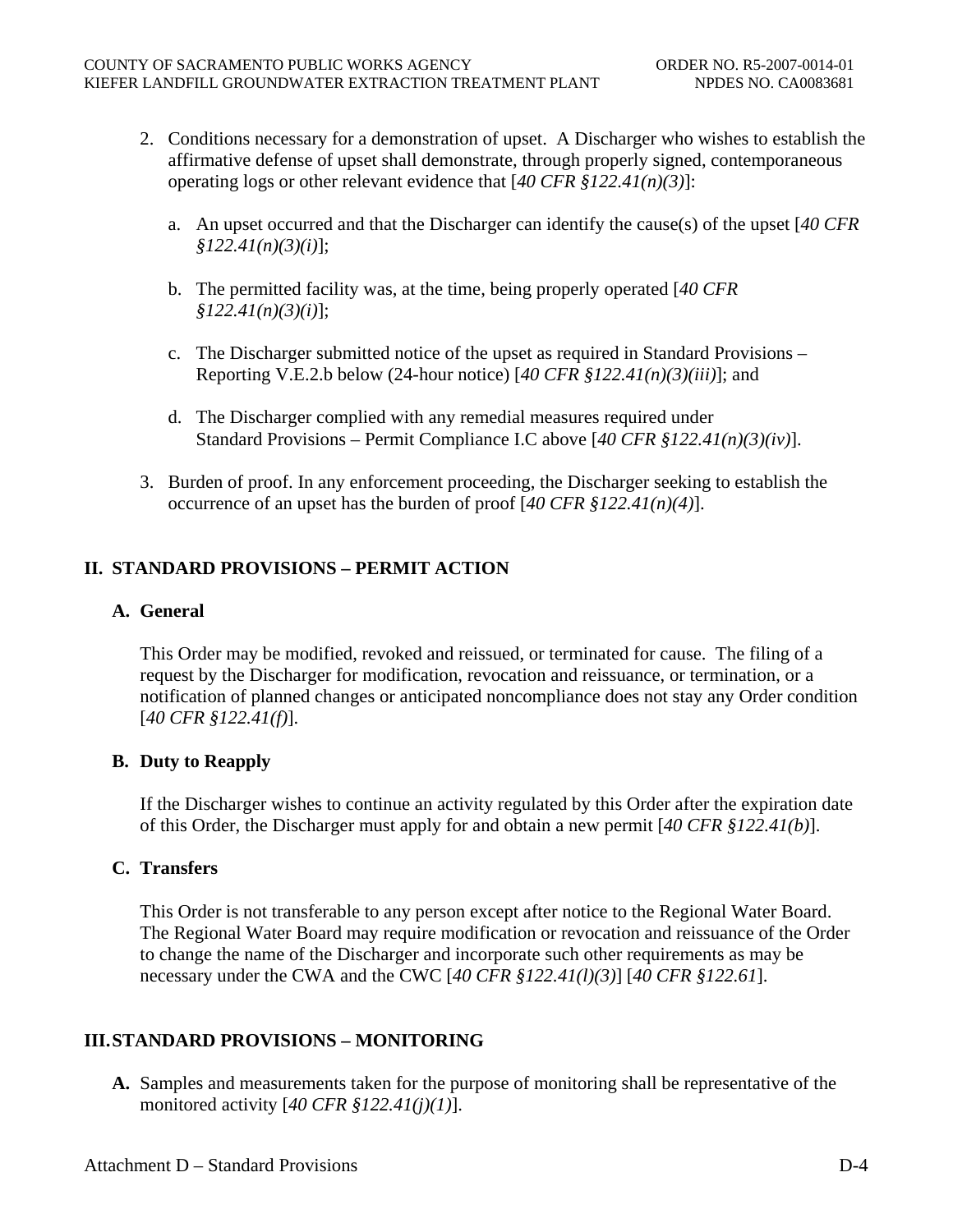**B.** Monitoring results must be conducted according to test procedures under 40 CFR Part 136 or, in the case of sludge use or disposal, approved under 40 CFR Part 136 unless otherwise specified in 40 CFR Part 503 unless other test procedures have been specified in this Order [*40 CFR §122.41(j)(4)*] [*40 CFR §122.44(i)(1)(iv)*].

## **IV. STANDARD PROVISIONS – RECORDS**

**A.** Except for records of monitoring information required by this Order related to the Discharger's sewage sludge use and disposal activities, which shall be retained for a period of at least five years (or longer as required by 40 CFR Part 503), the Discharger shall retain records of all monitoring information, including all calibration and maintenance records and all original strip chart recordings for continuous monitoring instrumentation, copies of all reports required by this Order, and records of all data used to complete the application for this Order, for a period of at least three (3) years from the date of the sample, measurement, report or application. This period may be extended by request of the Regional Water Board Executive Officer at any time [*40 CFR §122.41(j)(2)*].

## **B. Records of monitoring information shall include:**

- 1. The date, exact place, and time of sampling or measurements [*40 CFR §122.41(j)(3)(i)*];
- 2. The individual(s) who performed the sampling or measurements [*40 CFR §122.41(j)(3)(ii)*];
- 3. The date(s) analyses were performed [*40 CFR §122.41(j)(3)(iii)*];
- 4. The individual(s) who performed the analyses [*40 CFR §122.41(j)(3)(iv)*];
- 5. The analytical techniques or methods used [*40 CFR §122.41(j)(3)(v)*]; and
- 6. The results of such analyses [*40 CFR §122.41(j)(3)(vi)*].

## **C. Claims of confidentiality for the following information will be denied [***40 CFR §122.7(b)***]:**

- 1. The name and address of any permit applicant or Discharger [*40 CFR §122.7(b)(1)*]; and
- 2. Permit applications and attachments, permits and effluent data [*40 CFR §122.7(b)(2)*].

## **V. STANDARD PROVISIONS – REPORTING**

### **A. Duty to Provide Information**

The Discharger shall furnish to the Regional Water Board, State Water Board, or USEPA within a reasonable time, any information which the Regional Water Board, State Water Board, or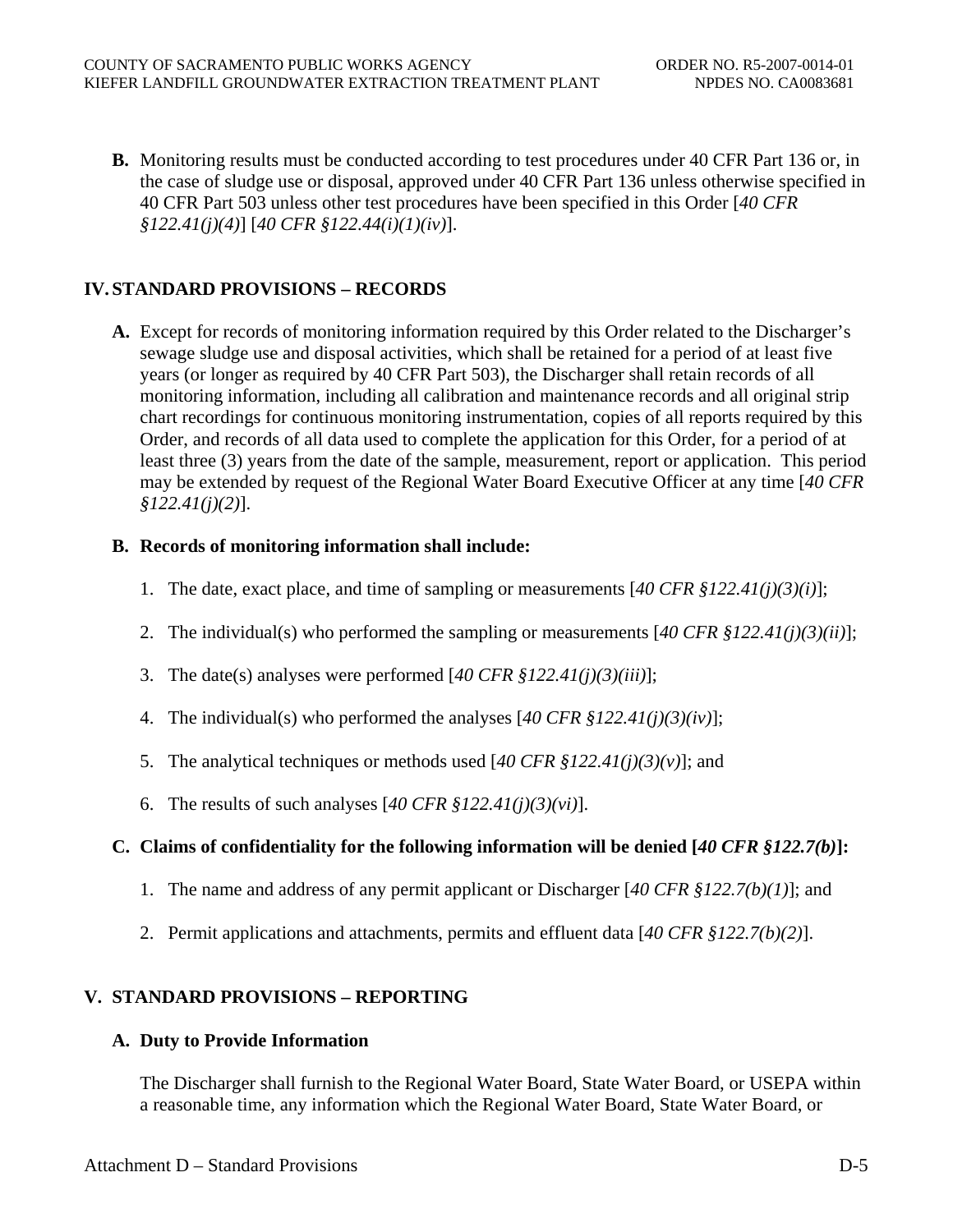USEPA may request to determine whether cause exists for modifying, revoking and reissuing, or terminating this Order or to determine compliance with this Order. Upon request, the Discharger shall also furnish to the Regional Water Board, State Water Board, or USEPA copies of records required to be kept by this Order [*40 CFR §122.41(h)*] [*CWC 13267*].

### **B. Signatory and Certification Requirements**

- 1. All applications, reports, or information submitted to the Regional Water Board, State Water Board, and/or USEPA shall be signed and certified in accordance with Standard Provisions – Reporting V.B.2, V.B.3, V.B.4, and V.B.5 below [*40 CFR §122.41(k)*].
- 2. All permit applications shall be signed as follows:
	- a. For a corporation: By a responsible corporate officer. For the purpose of this section, a responsible corporate officer means: (i) A president, secretary, treasurer, or vicepresident of the corporation in charge of a principal business function, or any other person who performs similar policy- or decision-making functions for the corporation, or (ii) the manager of one or more manufacturing, production, or operating facilities, provided, the manager is authorized to make management decisions which govern the operation of the regulated facility including having the explicit or implicit duty of making major capital investment recommendations, and initiating and directing other comprehensive measures to assure long term environmental compliance with environmental laws and regulations; the manager can ensure that the necessary systems are established or actions taken to gather complete and accurate information for permit application requirements; and where authority to sign documents has been assigned or delegated to the manager in accordance with corporate procedures [*40 CFR §122.22(a)(1)*];
	- b. For a partnership or sole proprietorship: by a general partner or the proprietor, respectively [*40 CFR §122.22(a)(2)*]; or
	- c. For a municipality, State, federal, or other public agency: by either a principal executive officer or ranking elected official. For purposes of this provision, a principal executive officer of a federal agency includes: (i) the chief executive officer of the agency, or (ii) a senior executive officer having responsibility for the overall operations of a principal geographic unit of the agency (*e.g*., Regional Administrators of USEPA) [*40 CFR §122.22(a)(3)*].
- 3. All reports required by this Order and other information requested by the Regional Water Board, State Water Board, or USEPA shall be signed by a person described in paragraph (b) of this provision, or by a duly authorized representative of that person. A person is a duly authorized representative only if:
	- a. The authorization is made in writing by a person described in paragraph (2.) of this provision [*40 CFR §122.22(b)(1)*];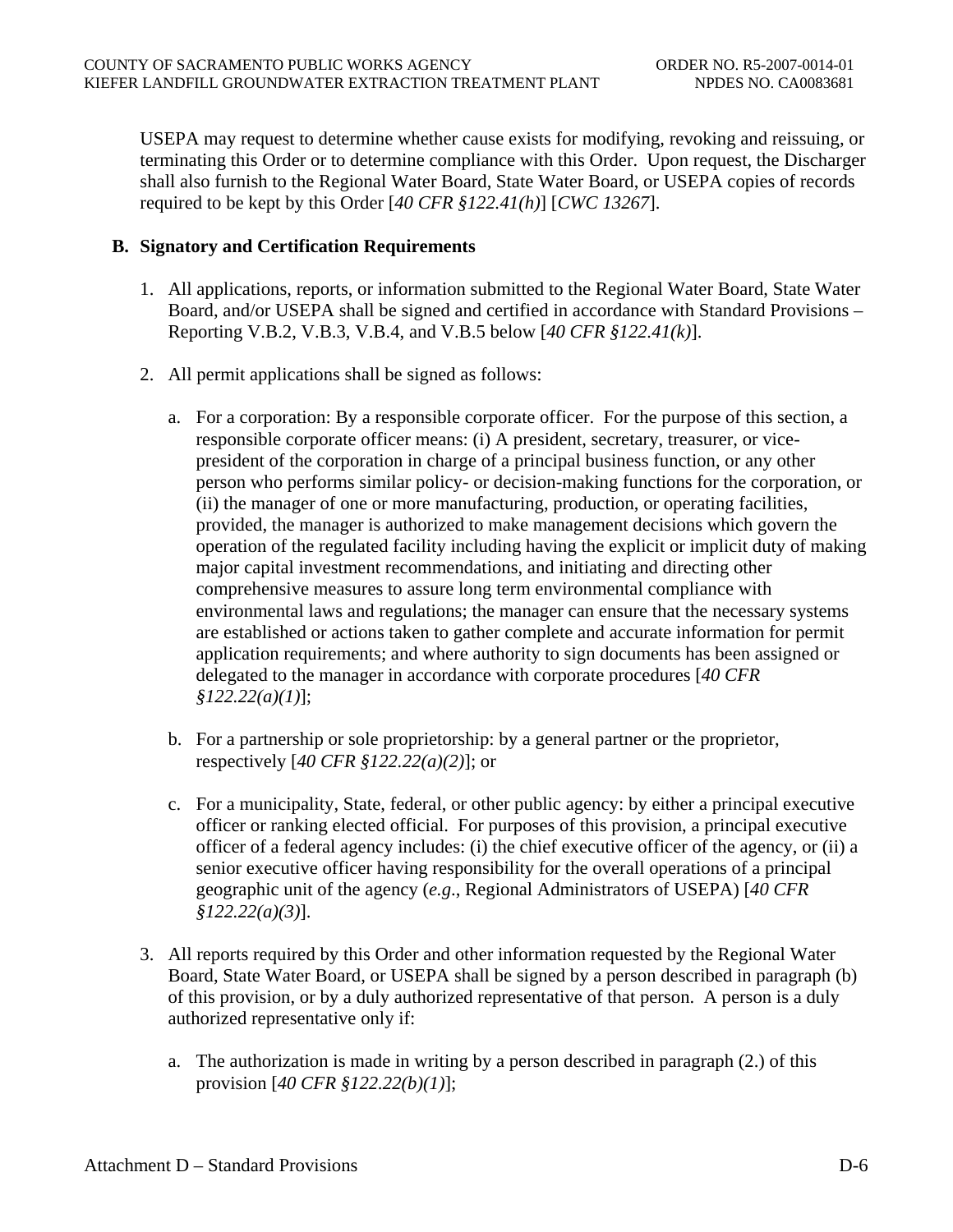- b. The authorization specified either an individual or a position having responsibility for the overall operation of the regulated facility or activity such as the position of plant manager, operator of a well or a well field, superintendent, position of equivalent responsibility, or an individual or position having overall responsibility for environmental matters for the company (a duly authorized representative may thus be either a named individual or any individual occupying a named position) [*40 CFR §122.22(b)(2)*]; and
- c. The written authorization is submitted to the Regional Water Board, State Water Board, or USEPA [*40 CFR §122.22(b)(3)*].
- 4. If an authorization under paragraph (3.) of this provision is no longer accurate because a different individual or position has responsibility for the overall operation of the facility, a new authorization satisfying the requirements of paragraph (3.) of this provision must be submitted to the Regional Water Board, State Water Board, or USEPA prior to or together with any reports, information, or applications, to be signed by an authorized representative [40 CFR §122.22I].
- 5. Any person signing a document under paragraph (2.) or (3.) of this provision shall make the following certification:

"*I certify under penalty of law that this document and all attachments were prepared under my direction or supervision in accordance with a system designed to assure that qualified personnel properly gather and evaluate the information submitted. Based on my inquiry of the person or persons who manage the system or those persons directly responsible for gathering the information, the information submitted is, to the best of my knowledge and belief, true, accurate, and complete. I am aware that there are significant penalties for submitting false information, including the possibility of fine and imprisonment for knowing violations*" [*40 CFR §122.22(d)*].

## **C. Monitoring Reports**

- 1. Monitoring results shall be reported at the intervals specified in the Monitoring and Reporting Program in this Order [*40 CFR §122.41(l)(4)*].
- 2. Monitoring results must be reported on a Discharge Monitoring Report (DMR) form or forms provided or specified by the Regional Water Board or State Water Board for reporting results of monitoring of sludge use or disposal practices [*40 CFR §122.41(l)(4)(i)*].
- 3. If the Discharger monitors any pollutant more frequently than required by this Order using test procedures approved under 40 CFR Part 136 or, in the case of sludge use or disposal, approved under 40 CFR Part 136 unless otherwise specified in 40 CFR Part 503, or as specified in this Order, the results of this monitoring shall be included in the calculation and reporting of the data submitted in the DMR or sludge reporting form specified by the Regional Water Board [*40 CFR §122.41(l)(4)(ii)*].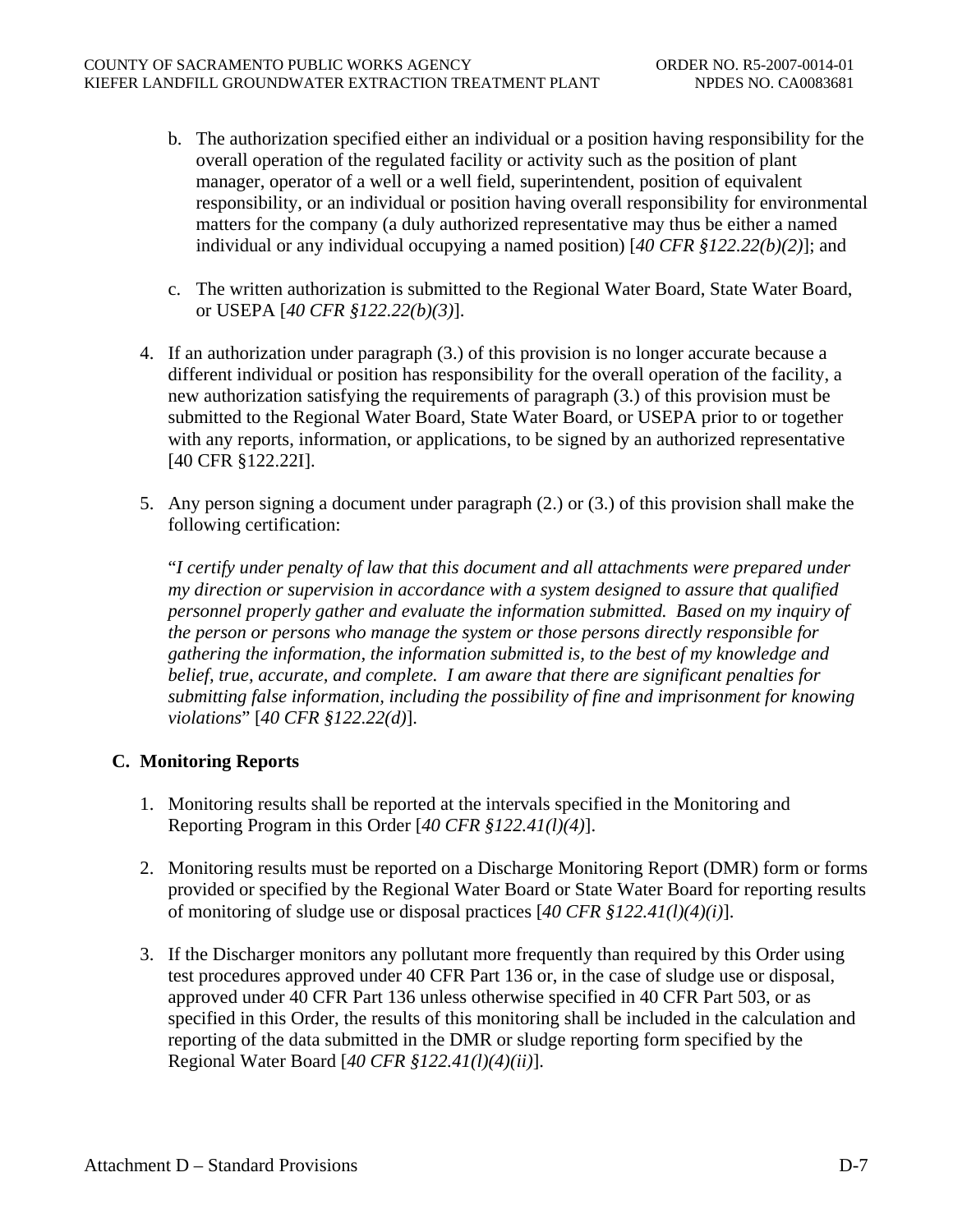4. Calculations for all limitations, which require averaging of measurements, shall utilize an arithmetic mean unless otherwise specified in this Order [*40 CFR §122.41(l)(4)(iii)*].

## **D. Compliance Schedules**

Reports of compliance or noncompliance with, or any progress reports on, interim and final requirements contained in any compliance schedule of this Order, shall be submitted no later than 14 days following each schedule date [*40 CFR §122.41(l)(5)*].

## **E. Twenty-Four Hour Reporting**

- 1. The Discharger shall report any noncompliance that may endanger health or the environment. Any information shall be provided orally within 24 hours from the time the Discharger becomes aware of the circumstances. A written submission shall also be provided within five (5) days of the time the Discharger becomes aware of the circumstances. The written submission shall contain a description of the noncompliance and its cause; the period of noncompliance, including exact dates and times, and if the noncompliance has not been corrected, the anticipated time it is expected to continue; and steps taken or planned to reduce, eliminate, and prevent reoccurrence of the noncompliance [*40 CFR §122.41(l)(6)(i)*].
- 2. The following shall be included as information that must be reported within 24 hours under this paragraph [*40 CFR §122.41(l)(6)(ii)*]:
	- a. Any unanticipated bypass that exceeds any effluent limitation in this Order [*40 CFR §122.41(l)(6)(ii)(A)*].
	- b. Any upset that exceeds any effluent limitation in this Order [*40 CFR §122.41(l)(6)(ii)(B)*].
- 3. The Regional Water Board may waive the above-required written report under this provision on a case-by-case basis if an oral report has been received within 24 hours [*40 CFR §122.41(l)(6)(iii)*].

## **F. Planned Changes**

The Discharger shall give notice to the Regional Water Board as soon as possible of any planned physical alterations or additions to the permitted facility. Notice is required under this provision only when [*40 CFR §122.41(l)(1)*]:

- 1. The alteration or addition to a permitted facility may meet one of the criteria for determining whether a facility is a new source in 40 CFR §122.29(b) [*40 CFR §122.41(l)(1)(i)*]; or
- 2. The alteration or addition could significantly change the nature or increase the quantity of pollutants discharged. This notification applies to pollutants which are not subject to effluent limitations in this Order. [*40 CFR § 122.41(l)(1)(ii)*].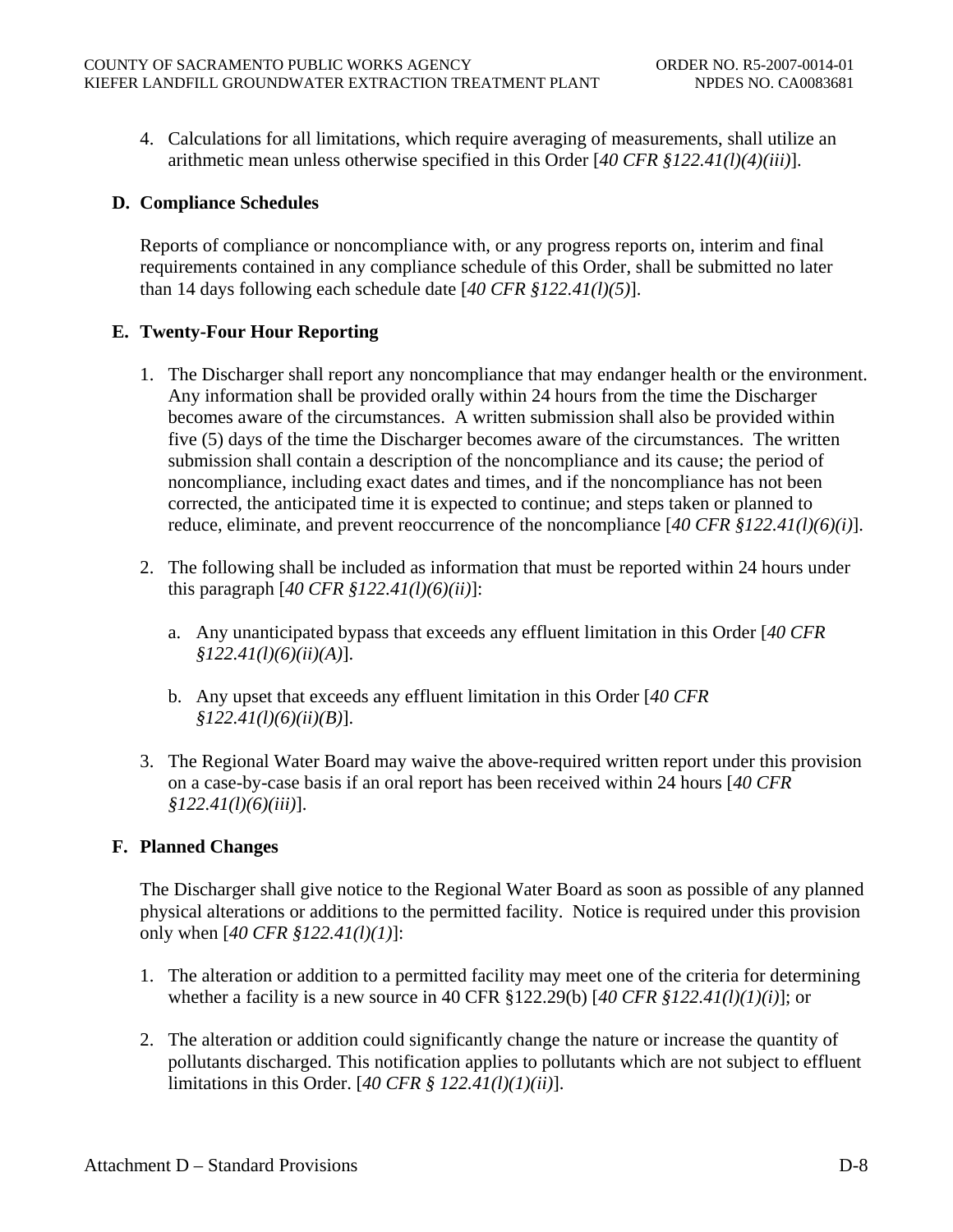3. The alteration or addition results in a significant change in the Discharger's sludge use or disposal practices, and such alteration, addition, or change may justify the application of permit conditions that are different from or absent in the existing permit, including notification of additional use or disposal sites not reported during the permit application process or not reported pursuant to an approved land application plan [*40 CFR §122.41(l)(1)(iii)*].

## **G. Anticipated Noncompliance**

The Discharger shall give advance notice to the Regional Water Board or State Water Board of any planned changes in the permitted facility or activity that may result in noncompliance with General Order requirements [*40 CFR §122.41(l)(2)].*

## **H. Other Noncompliance**

The Discharger shall report all instances of noncompliance not reported under Standard Provisions – Reporting V.C, V.D, and V.E above at the time monitoring reports are submitted. The reports shall contain the information listed in Standard Provision – Reporting V.E above [*40 CFR §122.41(l)(7)*].

## **I. Other Information**

When the Discharger becomes aware that it failed to submit any relevant facts in a permit application, or submitted incorrect information in a permit application or in any report to the Regional Water Board, State Water Board, or USEPA, the Discharger shall promptly submit such facts or information [*40 CFR §122.41(l)(8)*].

# **VI. STANDARD PROVISIONS – ENFORCEMENT—NOT APPLICABLE**

## **VII. ADDITIONAL PROVISIONS – NOTIFICATION LEVELS**

### **A. Non-Municipal Facilities**

Existing manufacturing, commercial, mining, and silvicultural dischargers shall notify the Regional Water Board as soon as they know or have reason to believe [*40 CFR §122.42(a)*]:

- 1. That any activity has occurred or will occur that would result in the discharge, on a routine or frequent basis, of any toxic pollutant that is not limited in this Order, if that discharge will exceed the highest of the following "notification levels" [*40 CFR §122.42(a)(1)*]:
	- a. 100 micrograms per liter (µg/L) [*40 CFR §122.42(a)(1)(i)*];
	- b. 200  $\mu$ g/L for acrolein and acrylonitrile; 500  $\mu$ g/L for 2,4-dinitrophenol and 2-methyl-4,6-dinitrophenol; and 1 milligram per liter (mg/L) for antimony [*40 CFR*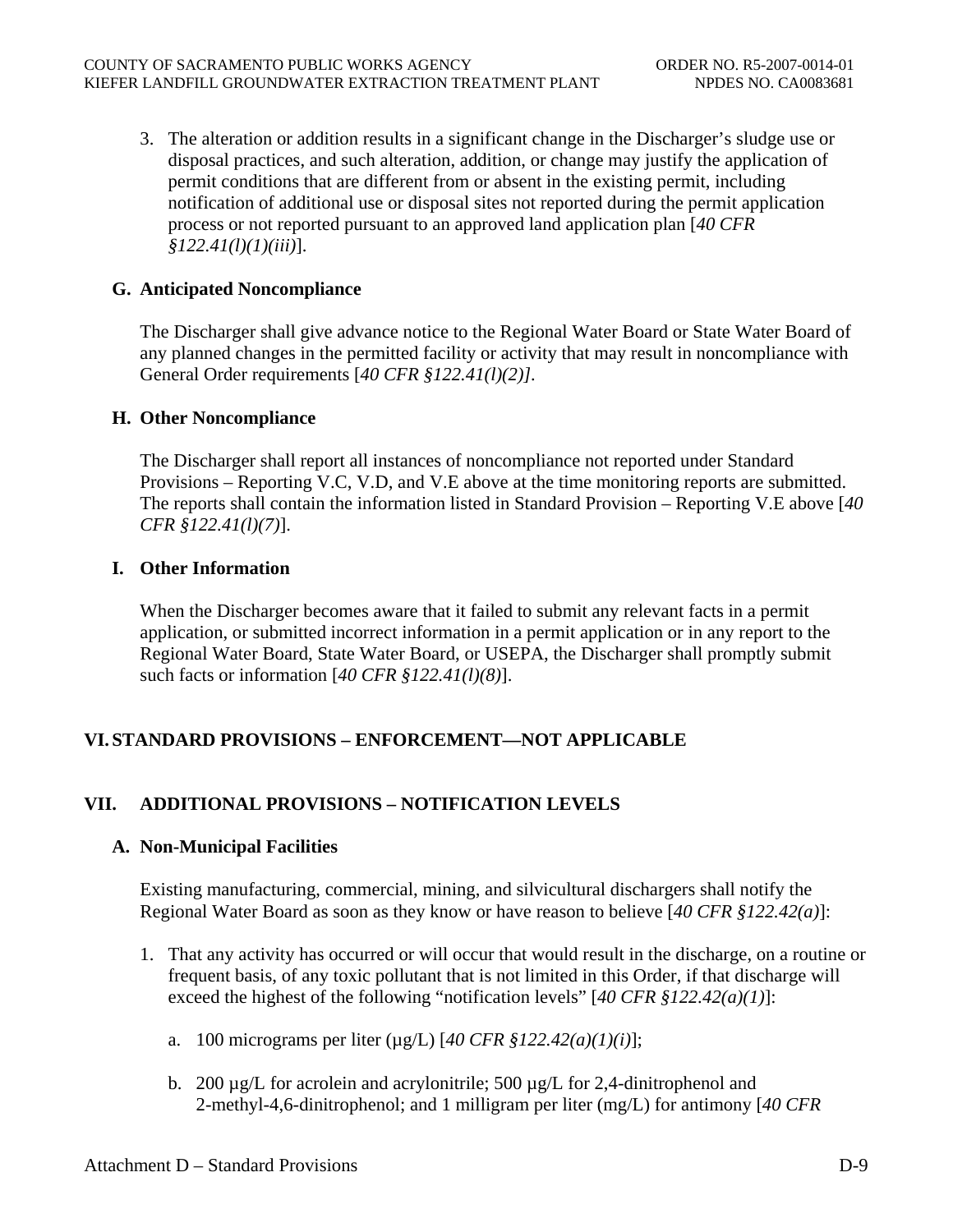*§122.42(a)(1)(ii)*];

- c. Five (5) times the maximum concentration value reported for that pollutant in the Report of Waste Discharge [*40 CFR §122.42(a)(1)(iii)*]; or
- d. The level established by the Regional Water Board in accordance with 40 CFR §122.44(f) [*40 CFR §122.42(a)(1)(iv)*].
- 2. That any activity has occurred or will occur that would result in the discharge, on a nonroutine or infrequent basis, of any toxic pollutant that is not limited in this Order, if that discharge will exceed the highest of the following "notification levels" [*40 CFR §122.42(a)(2)*]:
	- a. 500 micrograms per liter (µg/L) [*40 CFR §122.42(a)(2)(i)*];
	- b. 1 milligram per liter (mg/L) for antimony [*40 CFR §122.42(a)(2)(ii)*];
	- c. Ten (10) times the maximum concentration value reported for that pollutant in the Report of Waste Discharge [*40 CFR §122.42(a)(2)(iii)*]; or
	- d. The level established by the Regional Water Board in accordance with 40 CFR §122.44(f) [*40 CFR §122.42(a)(2)(iv)*].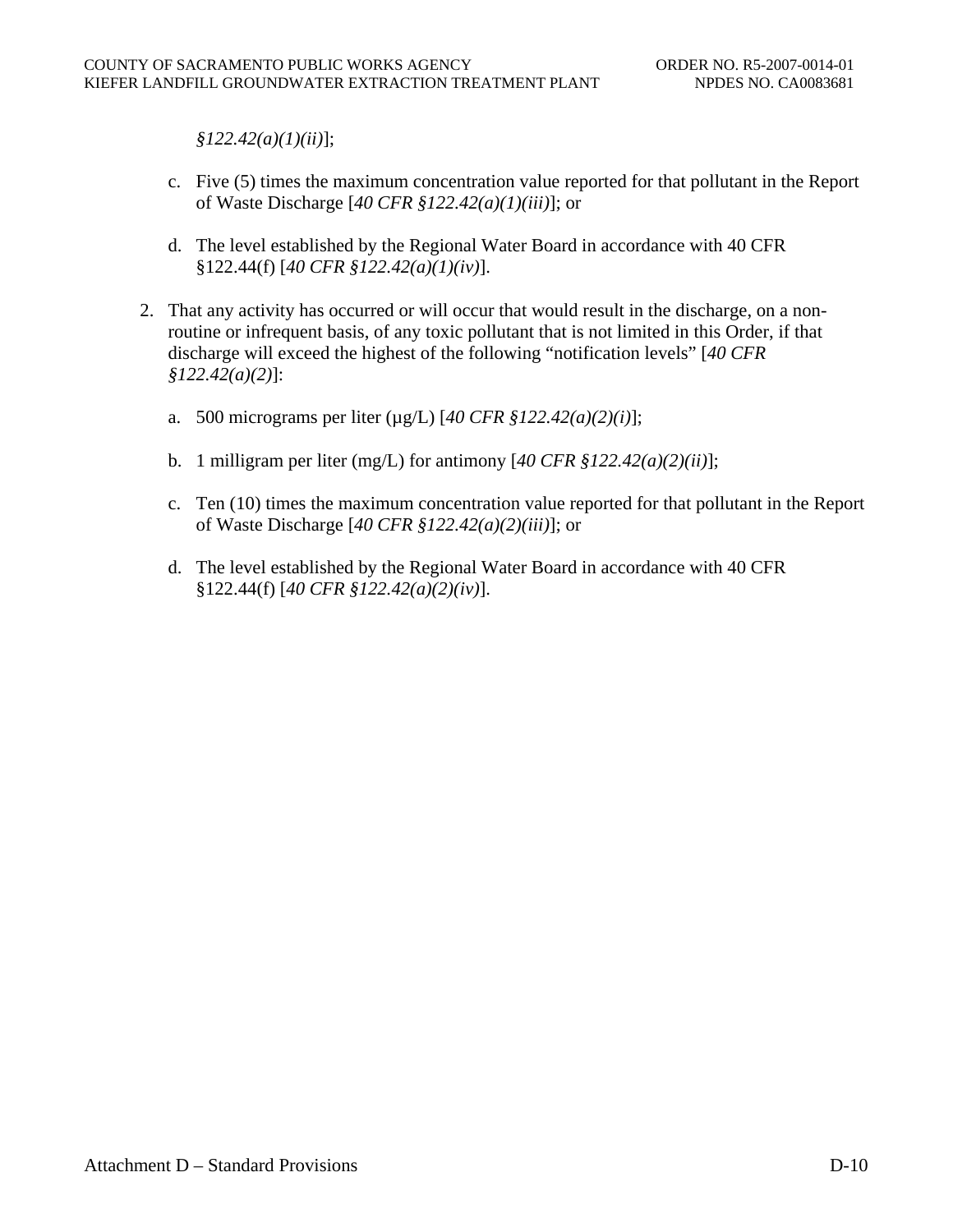# **Attachment E – Monitoring and Reporting Program – Table of Contents**

|                                                                                   | $.E-2$ |
|-----------------------------------------------------------------------------------|--------|
| L.                                                                                |        |
| П.                                                                                |        |
| Ш.                                                                                |        |
| IV.                                                                               |        |
|                                                                                   |        |
| V.                                                                                |        |
|                                                                                   |        |
|                                                                                   |        |
|                                                                                   |        |
|                                                                                   |        |
| VI.                                                                               |        |
|                                                                                   |        |
|                                                                                   |        |
| VIII. Receiving Water Monitoring Requirements - Surface Water and Groundwater E-9 |        |
|                                                                                   |        |
|                                                                                   |        |
| IX.                                                                               |        |
| Х.                                                                                |        |
|                                                                                   |        |
| В.                                                                                |        |
|                                                                                   |        |
| D.                                                                                |        |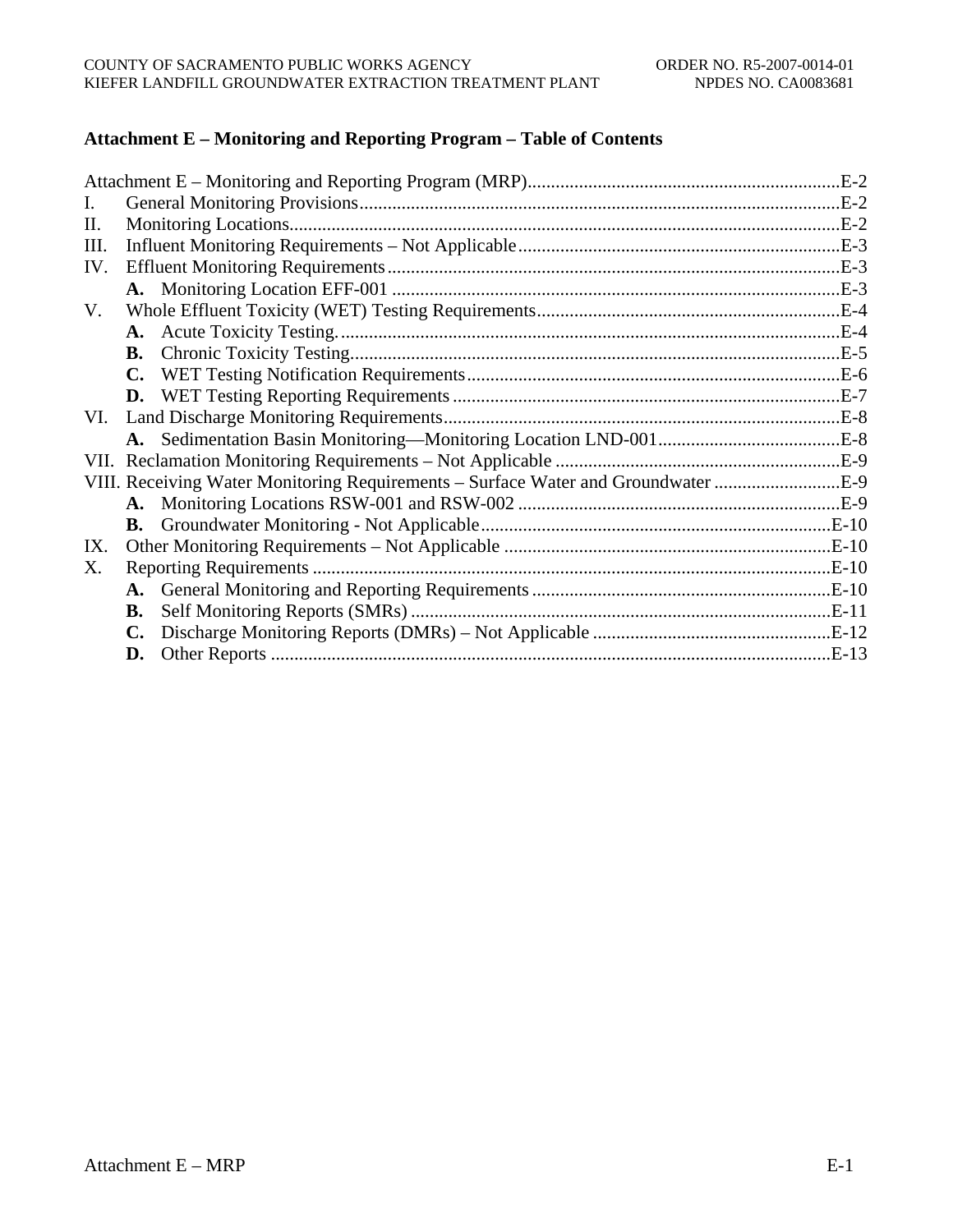# **ATTACHMENT E – MONITORING AND REPORTING PROGRAM (MRP)**

The Code of Federal Regulations section 122.48 requires that all NPDES permits specify monitoring and reporting requirements. Water Code Sections 13267 and 13383 also authorize the Regional Water Quality Control Board (Regional Water Board) to require technical and monitoring reports. This MRP establishes monitoring and reporting requirements, which implement the federal and state regulations.

#### I. **GENERAL MONITORING PROVISIONS**

- **A.** Samples and measurements taken as required herein shall be representative of the volume and nature of the monitored discharge. All samples shall be taken at the monitoring locations specified below and, unless otherwise specified, before the monitored flow joins or is diluted by any other waste stream, body of water, or substance. Monitoring locations shall not be changed without notification to and the approval of this Regional Water Board.
- **B.** Chemical, bacteriological, and bioassay analyses shall be conducted at a laboratory certified for such analyses by the State Department of Health Services. In the event a certified laboratory is not available to the Discharger, analyses performed by a noncertified laboratory will be accepted provided a Quality Assurance-Quality Control Program is instituted by the laboratory. A manual containing the steps followed in this program must be kept in the laboratory and shall be available for inspection by Regional Water Board staff. The Quality Assurance-Quality Control Program must conform to USEPA guidelines or to procedures approved by the Regional Water Board.
- **C.** All analyses shall be performed in a laboratory certified to perform such analyses by the California Department of Health Services. Laboratories that perform sample analyses shall be identified in all monitoring reports.
- **D.** Appropriate flow measurement devices and methods consistent with accepted scientific practices shall be selected and used to ensure the accuracy and reliability of measurements of the volume of monitored discharges. All monitoring instruments and devices used by the Discharger to fulfill the prescribed monitoring program shall be properly maintained and calibrated as necessary to ensure their continued accuracy. All flow measurement devices shall be calibrated at least once per year to ensure continued accuracy of the devices.
- **E.** Monitoring results, including noncompliance, shall be reported at intervals and in a manner specified in this Monitoring and Reporting Program.

# II. **MONITORING LOCATIONS**

The Discharger shall establish the following monitoring locations to demonstrate compliance with the effluent limitations, discharge specifications, and other requirements in this Order: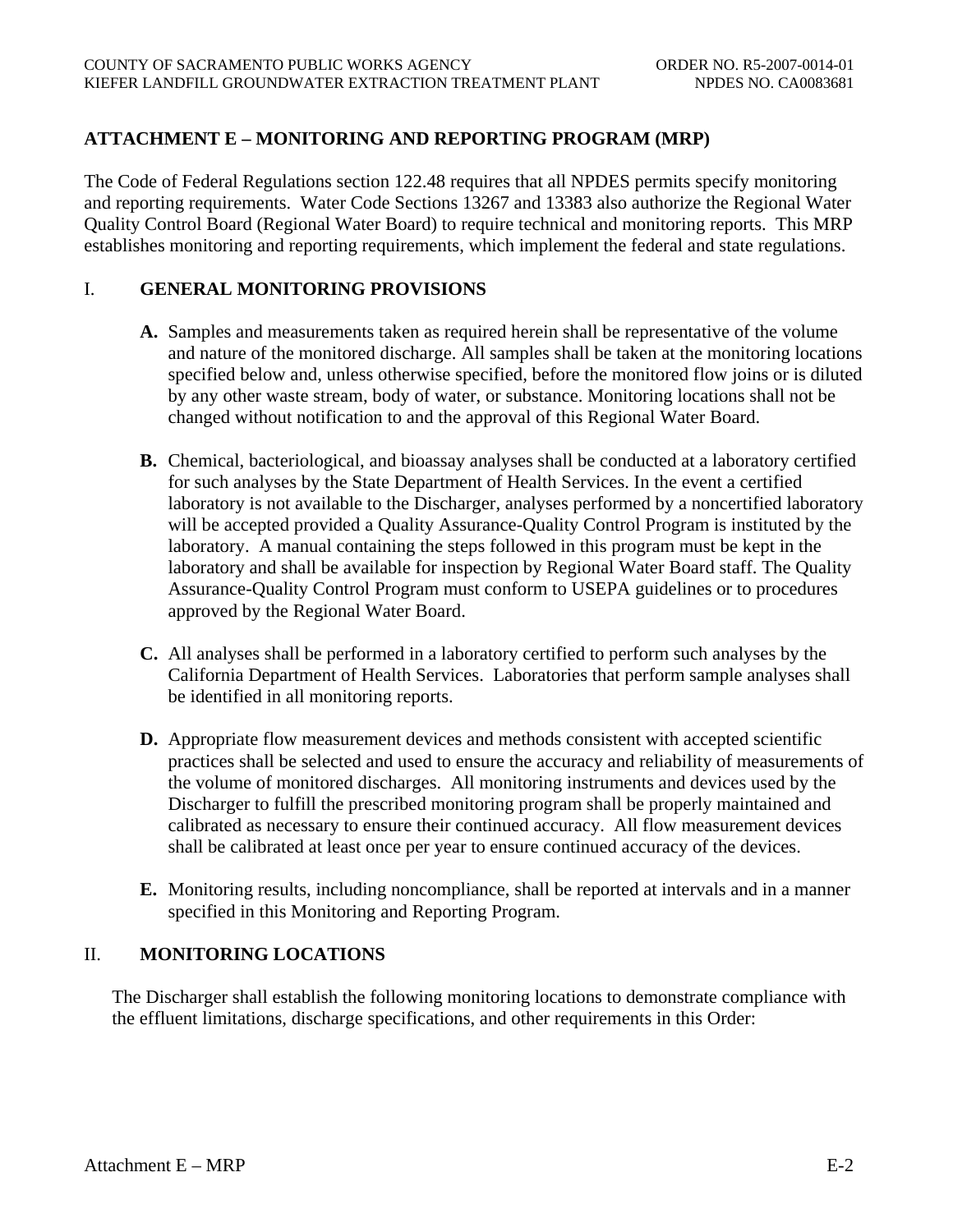| <b>Discharge Point</b><br><b>Name</b> | <b>Monitoring</b><br><b>Location Name</b> | <b>Monitoring Location Description</b>                                                                                                 |
|---------------------------------------|-------------------------------------------|----------------------------------------------------------------------------------------------------------------------------------------|
| 001                                   | EFF-001                                   | After all treatment units, prior to discharge to Deer Creek.<br>38° 30' 20" N, Latitude and 121° 10' 40" W, Longitude.                 |
| 002                                   | $LND-002$                                 | After all treatment units, prior to discharge to on-site sedimentation basin.<br>38° 30' 24" N, Latitude and 121° 10' 52" W, Longitude |
| --                                    | RSW-001                                   | 700 feet upstream at the point of discharge to Deer Creek<br>38° 30' 16" N, Latitude and 121° 10' 32" W, Longitude                     |
| --                                    | <b>RSW-002</b>                            | 400 feet downstream at the point of discharge to Deer Creek<br>38° 30' 18" N, Latitude and 121° 10' 44" W, Longitude                   |

# III. **INFLUENT MONITORING REQUIREMENTS – NOT APPLICABLE**

# IV. **EFFLUENT MONITORING REQUIREMENTS**

## **A. Monitoring Location EFF-001**

1. Effluent samples shall be collected downstream from the last connection through which wastes can be admitted into the outfall, following the last unit process. Effluent samples should be representative of the volume and quality of the discharge. Time of collection of samples shall be recorded. The Discharger shall monitor treated groundwater at EFF-001 as follows:

| <b>Parameter</b>                                         | <b>Units</b>                        | <b>Sample Type</b>         | <b>Minimum Sampling</b><br><b>Frequency</b> | <b>Required Analytical</b><br><b>Test Method</b> |
|----------------------------------------------------------|-------------------------------------|----------------------------|---------------------------------------------|--------------------------------------------------|
| Flow                                                     | mgd                                 | Meter                      | Continuous                                  | $[1]$                                            |
| pH                                                       | standard units                      | Grab                       | $1$ /week                                   | [1], [7]                                         |
| Chlorine,<br><b>Total Residual</b>                       | mg/L                                | Grab or Meter <sup>6</sup> | 1/month or Continuous <sup>6</sup>          | [1], [7]                                         |
| Turbidity                                                | <b>NTU</b>                          | Grab                       | $1$ /week                                   | [1], [7]                                         |
| Dissolved Oxygen                                         | mg/L                                | Grab                       | $1$ /week                                   | [1], [7]                                         |
| Electrical<br>Conductivity @ 25 °C                       | umhos/cm                            | Grab                       | $1$ /week                                   | [1], [7]                                         |
| Hardness (as $CaCO3$ )                                   | mg/L                                | Grab                       | $1$ /quarter                                | $[1]$                                            |
| Temperature                                              | ${}^{\circ}\!F$ ( ${}^{\circ}\!C$ ) | Grab                       | 1/week                                      | $[1]$                                            |
| <b>Total Dissolved Solids</b>                            | mg/L, lbs/day                       | Grab                       | $1$ /week                                   | $[1]$                                            |
| Volatile<br>Organic Compounds of<br>Concern <sup>2</sup> | $\mu$ g/L                           | Grab                       | 1/month                                     | $[1]$                                            |
| Other Volatile Organic<br>Compounds <sup>3</sup>         | $\mu g/L$                           | Grab                       | $1$ /year                                   | $[1]$                                            |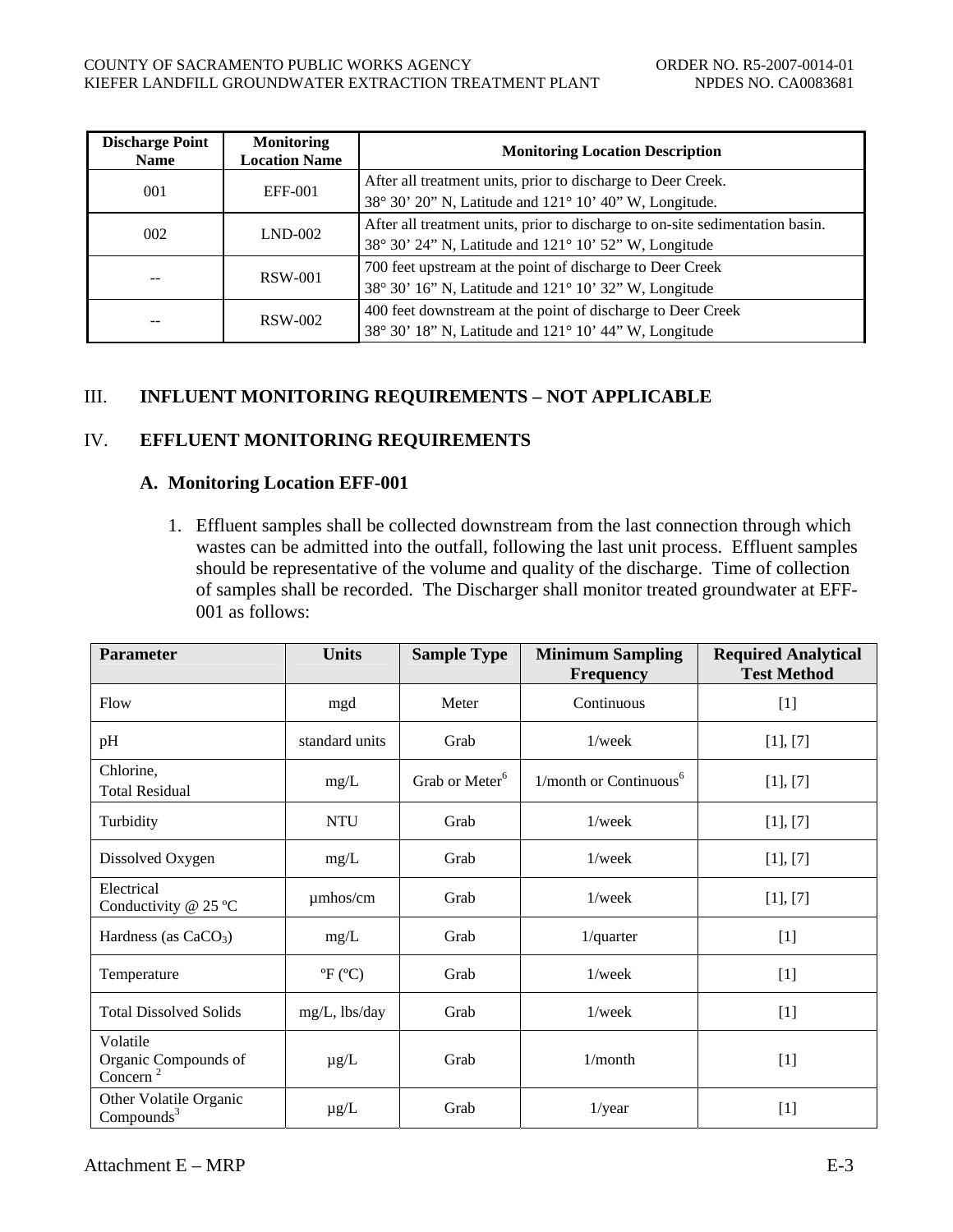#### COUNTY OF SACRAMENTO PUBLIC WORKS AGENCY THE COUNTY OF SACRAMENTO PUBLIC WORKS AGENCY KIEFER LANDFILL GROUNDWATER EXTRACTION TREATMENT PLANT NPDES NO. CA0083681

| <b>Parameter</b>                          | <b>Units</b>       | <b>Sample Type</b> | <b>Minimum Sampling</b><br><b>Frequency</b> | <b>Required Analytical</b><br><b>Test Method</b> |
|-------------------------------------------|--------------------|--------------------|---------------------------------------------|--------------------------------------------------|
| Aluminum                                  | $\mu$ g/L, lbs/day | Grab               | $1$ /quarter                                | $[1]$                                            |
| Manganese                                 | $\mu$ g/L, lbs/day | Grab               | $1$ /quarter                                | $[1]$                                            |
| Nickel,<br><b>Total Recoverable</b>       | $\mu$ g/L, lbs/day | Grab               | $1$ /quarter                                | $[1]$                                            |
| Organochlorine<br>Pesticides <sup>3</sup> | $\mu$ g/L          | Grab               | $1$ /quarter                                | $[1]$                                            |
| Fluoride                                  | $\mu$ g/L          | Grab               | $1$ /quarter                                | $[1]$                                            |
| Priority Pollutants <sup>4</sup>          | $\mu$ g/L, lbs/day | Grab               | 1/Permit Lifecycle                          | $[1]$                                            |

<sup>1</sup> Pollutants shall be analyzed using the analytical methods described in 40 CFR 136;

<sup>2</sup> Volatile organic compounds of concern include vinyl chloride, tetrachloroethylene, trichloroethylene, trans-1,2dichloroethylene, 1,1-dichloroethane, dichlorodifluoromethane, trichlorofluoromethane, methylene chloride, chloroform, and cis-1,2-dichloroethylene.

<sup>3</sup> All volatile organic compounds listed in EPA Method 502.2.

<sup>4</sup> Organochlorine pesticides include aldrin, alpha-BHC, beta-BHC, delta-BHC gamma-BHC, 4,4'-DDD, 4,4'-DDE, 4,4'-DDT, chlordane, dieldrin, endrin, endrin aldehyde, alpha-endosulfan, beta-endosulfan, endosulfan sulfate, heptachlor, heptachlor epoxide, and toxaphene.

<sup>5</sup> For priority pollutant constituents with effluent limitations, detection limits shall be below the effluent limitations. If the lowest minimum level (ML) published in Appendix 4 of the Policy for Implementation of Toxics Standards for Inland Surface Waters, Enclosed Bays, and Estuaries of California (State Implementation Plan or SIP) is not below the effluent limitation, the detection limit shall be the lowest ML. For priority pollutant constituents without effluent limitations, the detection limits shall be equal to or less than the lowest ML published in Appendix 4 of the SIP.

 $6$  Continuous chlorine residual monitoring is required for a minimum of 24-hours after the discharge to Deer Creek resumes following well and groundwater treatment system maintenance events.

A hand-held field meter may be used, provided the meter utilizes a USEPA-approved algorithm/method and is calibrated and maintained in accordance with the manufacturer's instructions. A calibration and maintenance log for each meter used for monitoring required by this Monitoring and Reporting Program shall be maintained at the Facility.

2. If the discharge is intermittent rather than continuous, then on the first day of each such intermittent discharge, the Discharger shall monitor and record data for all of the constituents listed above, except for priority pollutants, after which the frequencies of analysis given in the schedule shall apply for the duration of each such intermittent discharge. In no event shall the Discharger be required to monitor and record data more often than twice the frequencies listed in the schedule.

## V. **WHOLE EFFLUENT TOXICITY (WET) TESTING REQUIREMENTS**

## **A. Acute Toxicity Testing.**

The Discharger shall conduct acute toxicity testing to determine whether the effluent is contributing acute toxicity to the receiving water. The Discharger shall meet the following acute toxicity testing requirements: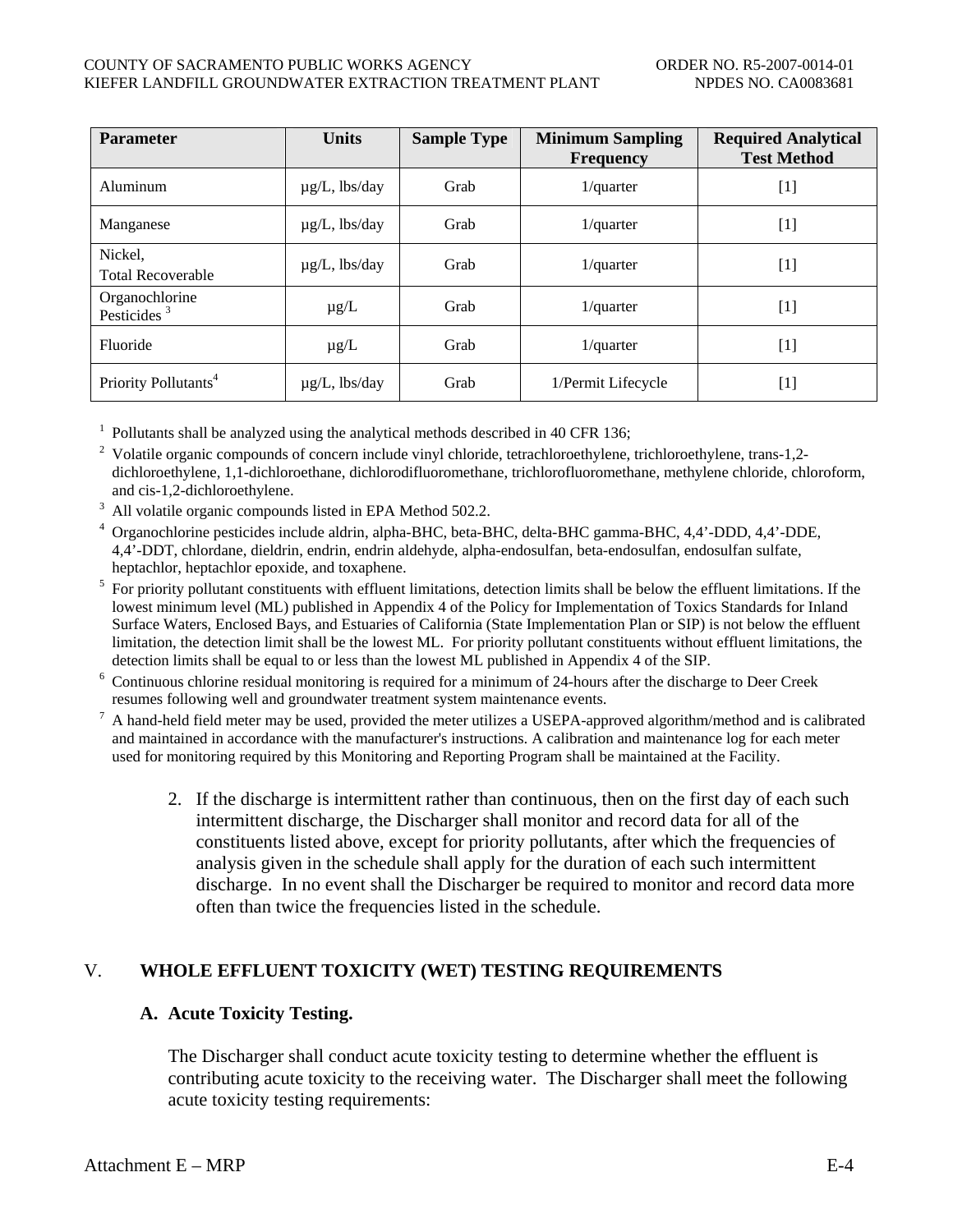- 1. *Monitoring Frequency* the Discharger shall perform quarterly acute toxicity testing.
- 2. *Sample Types* For static non-renewal and static renewal testing, the samples shall be grab samples and shall be representative of the volume and quality of the discharge. The effluent samples shall be taken at the effluent monitoring location EFF-001.
- 3. *Test Species* Test species shall be fathead minnows (*Pimephales promelas*).
- 4. *Methods* The acute toxicity testing samples shall be analyzed using EPA-821-R-02-012, Fifth Edition. Temperature, total residual chlorine, and pH shall be recorded at the time of sample collection. No pH adjustment may be made unless approved by the Executive Officer.
- 5. *Test Failure* If an acute toxicity test does not meet all test acceptability criteria, as specified in the test method, the Discharger must re-sample and re-test as soon as possible, not to exceed 7 days following notification of test failure.

# **B. Chronic Toxicity Testing.**

The Discharger shall conduct three species chronic toxicity testing to determine whether the effluent is contributing chronic toxicity to the receiving water. The Discharger shall meet the following chronic toxicity testing requirements:

- 1. *Monitoring Frequency* the Discharger shall perform quarterly three-species, chronic toxicity testing.
- 2. *Sample Types* Effluent samples shall be grab samples and shall be representative of the volume and quality of the discharge. The effluent samples shall be taken at the effluent monitoring location specified in the Monitoring and Reporting Program. The receiving water control shall be a grab sample obtained from the RSW-001 sampling location, as identified in the Monitoring and Reporting Program.
- 3. *Sample Volumes* Adequate sample volumes shall be collected to provide renewal water to complete the test in the event that the discharge is intermittent.
- 4. *Test Species* Chronic toxicity testing measures sublethal (e.g. reduced growth, reproduction) and/or lethal effects to test organisms exposed to an effluent compared to that of the control organisms. The Discharger shall conduct chronic toxicity tests with:
	- a. The cladoceran, water flea, *Ceriodaphnia dubia* (survival and reproduction test);
	- b. The fathead minnow, *Pimephales promelas* (larval survival and growth test); and
	- c. The green alga, *Selenastrum capricornutum* (growth test).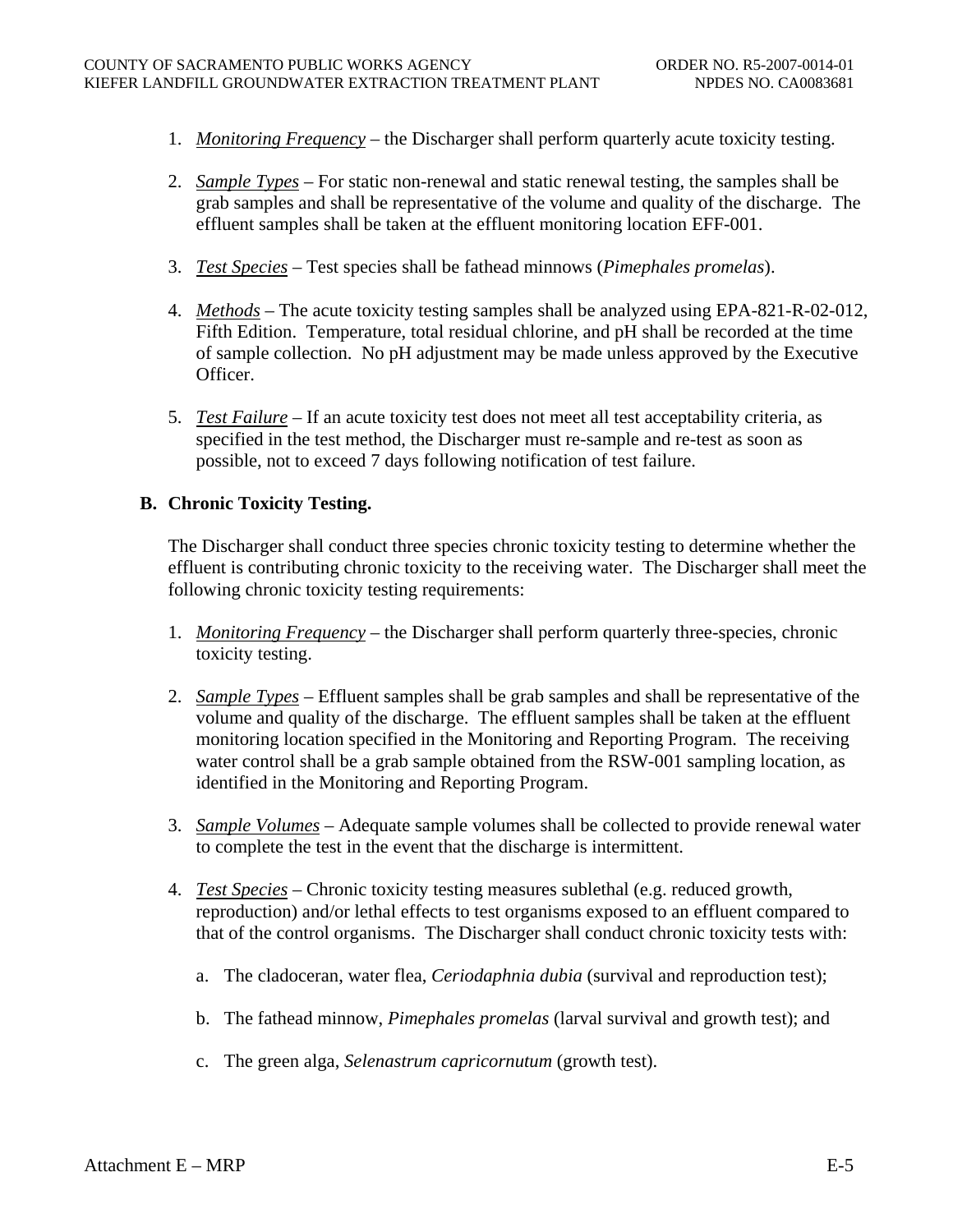- 5. *Methods* The presence of chronic toxicity shall be estimated as specified in *Short-term Methods for Estimating the Chronic Toxicity of Effluents and Receiving Waters to Freshwater Organisms, Fourth Edition,* EPA/821-R-02-013, October 2002, or later amendment with Executive Officer approval.
- 6. *Reference Toxicant* As required by the SIP, all chronic toxicity tests shall be conducted with concurrent testing with a reference toxicant and shall be reported with the chronic toxicity test results.
- 7. *Dilutions* The chronic toxicity testing shall be performed using 100% effluent and two controls. If toxicity is found in any effluent test, the Discharger must immediately retest using the dilution series identified in Table E-1, below. The receiving water control shall be used as the diluent (unless the receiving water is toxic or sufficient flow is not available).

|                    |     |    | <b>Controls</b> |    |      |                    |                     |
|--------------------|-----|----|-----------------|----|------|--------------------|---------------------|
| <b>Sample</b>      | 100 | 75 | 50              | 25 | 12.5 | Receiving<br>Water | Laboratory<br>Water |
| % Effluent         | 100 | 75 | 50              | 25 | 12.5 |                    |                     |
| % Receiving Water  |     | 25 | 50              | 75 | 87.5 | 100                |                     |
| % Laboratory Water |     |    |                 |    |      |                    | 100                 |

**Table E-1 Chronic Toxicity Testing Dilution Series** 

- 8. *Test Failure* –The Discharger must re-sample and re-test as soon as possible, but no later than fourteen (14) days after receiving notification of a test failure. A test failure is defined as follows:
	- a. The reference toxicant test or the effluent test does not meet all test acceptability criteria as specified in the *Short-term Methods for Estimating the Chronic Toxicity of Effluents and Receiving Waters to Freshwater Organisms, Fourth Edition*, EPA/821-R-02-013, October 2002 (Method Manual), and its subsequent amendments or revisions; or
	- b. The percent minimum significant difference (PMSD) measured for the test exceeds the upper PMSD bound variability criterion in Table 6 on page 52 of the Method Manual. (A retest is only required in this case if the test results do not exceed the monitoring trigger specified in Special Provisions Section VI.C.2.a.iii. of this Order)

# **C. WET Testing Notification Requirements**

The Discharger shall notify the Regional Water Board within 24 hours after the receipt of test results exceeding the monitoring trigger during regular or accelerated monitoring, or an exceedance of the acute toxicity effluent limitation.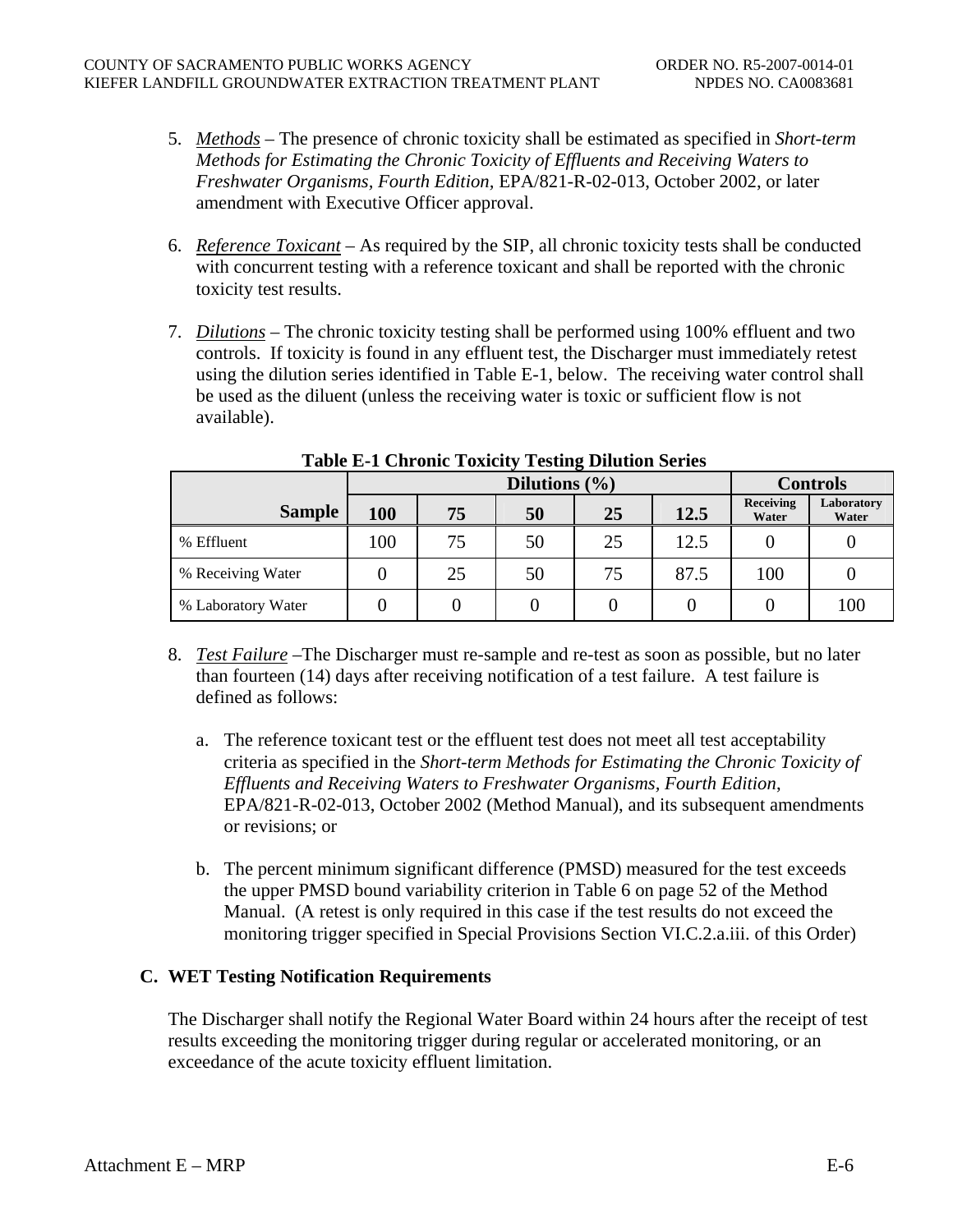## **D. WET Testing Reporting Requirements**

All toxicity test reports shall include the contracting laboratory's complete report provided to the Discharger and shall be in accordance with the appropriate "Report Preparation and Test Review" sections of the method manuals. At a minimum, whole effluent toxicity monitoring shall be reported as follows:

- 1. **Chronic WET Reporting.** Regular chronic toxicity monitoring results shall be reported to the Regional Water Board within 30 days following completion of the test, and shall contain, at minimum:
	- a. The results expressed in TUc, measured as 100/NOEC, and also measured as  $100/LC_{50}$ ,  $100/EC_{25}$ ,  $100/IC_{25}$ , and  $100/IC_{50}$ , as appropriate.
	- b. The statistical methods used to calculate endpoints;
	- c. The statistical output page, which includes the calculation of the percent minimum significant difference (PMSD);
	- d. The dates of sample collection and initiation of each toxicity test; and
	- e. The results compared to the numeric toxicity monitoring trigger.

Additionally, the monthly discharger self-monitoring reports shall contain an updated chronology of chronic toxicity test results expressed in TUc, and organized by test species, type of test (survival, growth or reproduction), and monitoring frequency, i.e., either quarterly, monthly, accelerated, or Toxicity Reduction Evaluation (TRE). (Note: items a through c, above, are only required when testing is performed using the full dilution series.)

- 2. **Acute WET Reporting.** Acute toxicity test results shall be submitted with the monthly discharger self-monitoring reports and reported as percent survival.
- 3. **TRE Reporting.** Reports for TREs shall be submitted in accordance with the schedule contained in the Discharger's approved TRE Work Plan.
- 4. **Quality Assurance (QA).** The Discharger must provide the following information for QA purposes:
	- a. Results of the applicable reference toxicant data with the statistical output page giving the species, NOEC, LOEC, type of toxicant, dilution water used, concentrations used, PMSD, and dates tested.
	- b. The reference toxicant control charts for each endpoint, which include summaries of reference toxicant tests performed by the contracting laboratory.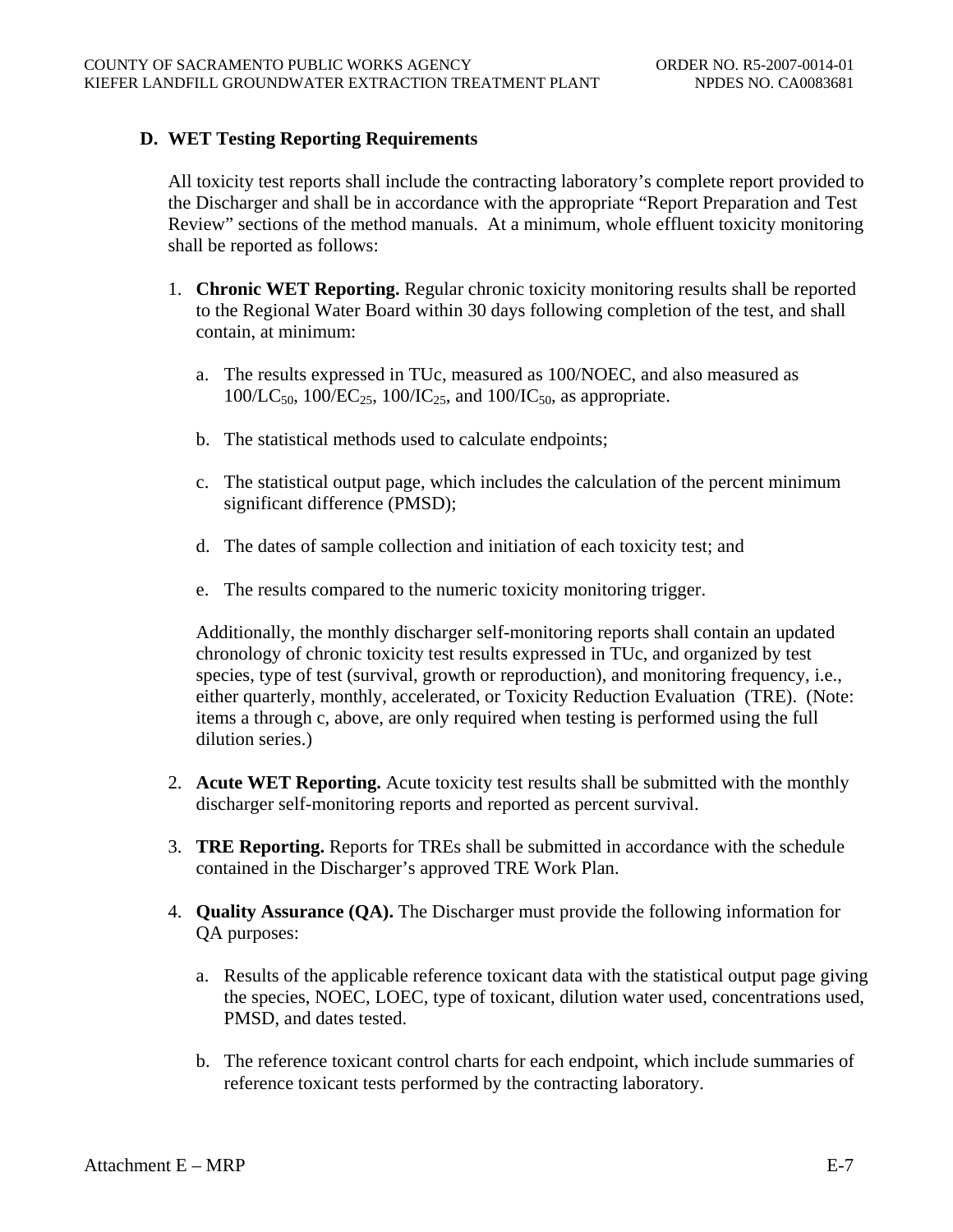c. Any information on deviations or problems encountered and how they were dealt with.

# VI. **LAND DISCHARGE MONITORING REQUIREMENTS**

#### **A. Sedimentation Basin Monitoring—Monitoring Location LND-001**

1. Sedimentation basin monitoring shall be conducted during maintenance operations of the groundwater treatment plant when treated groundwater is discharged to the on-site sedimentation basin. All sedimentation basin samples shall be grab samples. The Discharger shall monitor extracted groundwater at LND-001, at a minimum as follows:

| <b>Parameter</b>                                | <b>Units</b>   | <b>Sample Type</b> | <b>Minimum Sampling</b><br><b>Frequency</b> | <b>Required Analytical</b><br><b>Test Method</b> |
|-------------------------------------------------|----------------|--------------------|---------------------------------------------|--------------------------------------------------|
| Flow                                            | mgd            | Calculated         | $[2]$                                       | $[1]$                                            |
| pH                                              | standard units | Grab               | $[2]$                                       | [1], [6]                                         |
| Chlorine,<br><b>Total Residual</b>              | mg/L           | Grab               | $[2]$                                       | [1], [6]                                         |
| Dissolved Oxygen                                | mg/L           | Grab               | $[2]$                                       | [1], [6]                                         |
| Electrical<br>Conductivity @ 25 °C              | $\mu$ mhos/cm  | Grab               | $[2]$                                       | [1], [6]                                         |
| <b>Total Dissolved Solids</b>                   | mg/L           | Grab               | $[2]$                                       | $[1]$                                            |
| Volatile<br>Organic Compounds of<br>Concern $3$ | $\mu$ g/L      | Grab               | $[2]$                                       | $[1]$                                            |
| Title 22 Metals $4.5$                           | $\mu$ g/L      | Grab               | $[2]$                                       | $[1]$                                            |

 $1$  Pollutants shall be analyzed using the analytical methods described in 40 CFR 136;

<sup>2</sup> Samples shall be collected during post tower maintenance, post well maintenance, and post well rehabilitation discharges which represent the quality of effluent discharged to the sedimentation basin.

<sup>3</sup> Volatile organic compounds of concern include vinyl chloride, tetrachloroethylene, trichloroethylene, trans-1,2dichloroethylene, 1,1-dichloroethane, dichlorodifluoromethane, trichlorofluoromethane, methylene chloride, chloroform, and cis-1,2-dichloroethylene.

Title 22 metals shall include the analyses of arsenic, cadmium, chromium, copper, lead, manganese, mercury, nickel, and zinc.

 $<sup>5</sup>$  For priority pollutant constituents with effluent limitations, detection limits shall be below the effluent limitations. If the</sup> lowest minimum level (ML) published in Appendix 4 of the Policy for Implementation of Toxics Standards for Inland Surface Waters, Enclosed Bays, and Estuaries of California (State Implementation Plan or SIP) is not below the effluent limitation, the detection limit shall be the lowest ML. For priority pollutant constituents without effluent limitations, the detection limits shall be equal to or less than the lowest ML published in Appendix 4 of the SIP.

<sup>6</sup> A hand-held field meter may be used, provided the meter utilizes a USEPA-approved algorithm/method and is calibrated and maintained in accordance with the manufacturer's instructions. A calibration and maintenance log for each meter used for monitoring required by this Monitoring and Reporting Program shall be maintained at the Facility.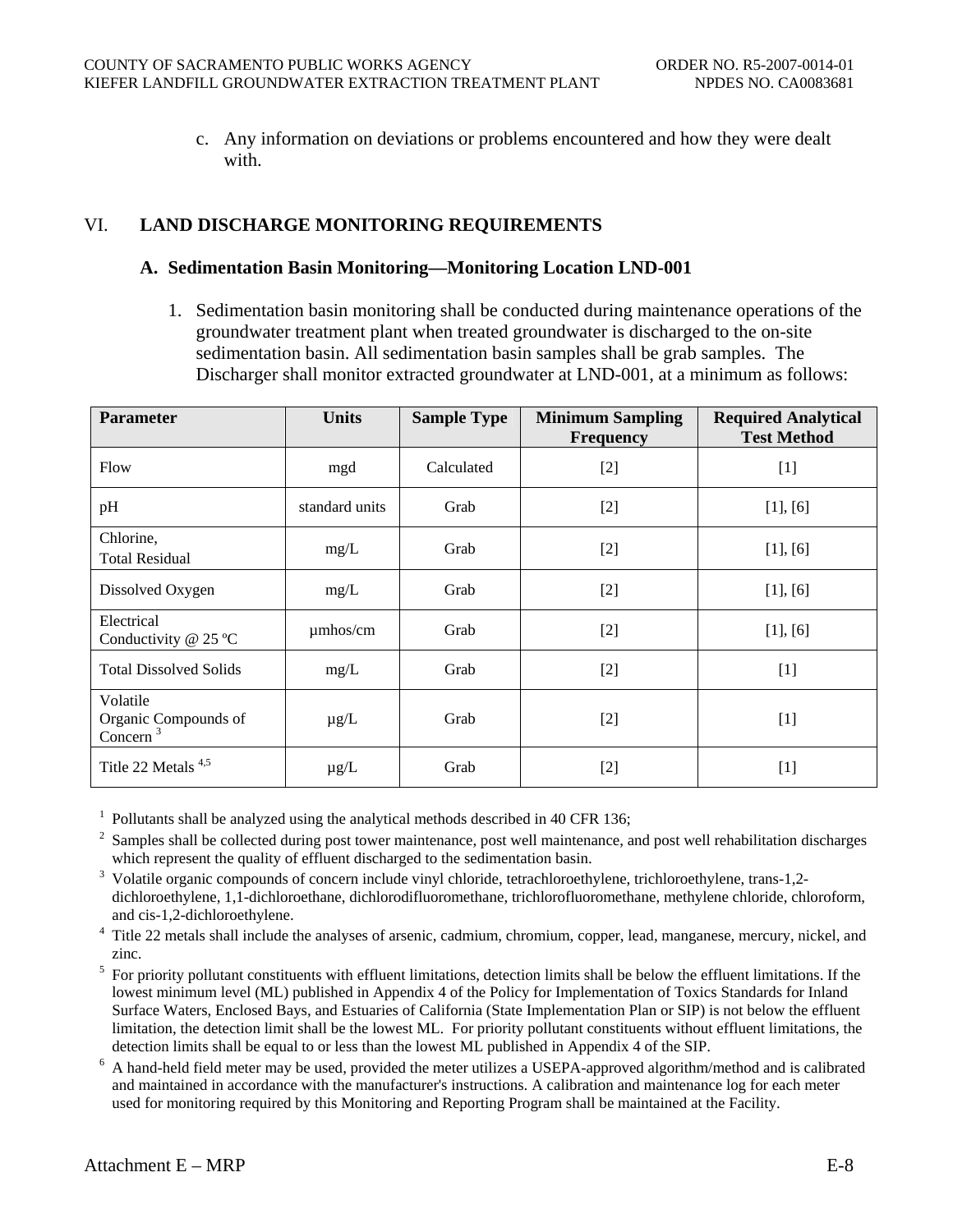## VII. **RECLAMATION MONITORING REQUIREMENTS – NOT APPLICABLE**

# VIII. **RECEIVING WATER MONITORING REQUIREMENTS – SURFACE WATER AND GROUNDWATER**

#### **A. Monitoring Locations RSW-001 and RSW-002**

| <b>Parameter</b>                     | <b>Units</b>                        | <b>Sample Type</b> | <b>Minimum Sampling</b><br><b>Frequency</b> | <b>Required Analytical</b><br><b>Test Method</b> |
|--------------------------------------|-------------------------------------|--------------------|---------------------------------------------|--------------------------------------------------|
| Flow <sup>2</sup>                    | cfs                                 | Meter              | $1/m$ onth                                  | $[1]$                                            |
| pH                                   | standard units                      | Grab               | $1/m$ onth                                  | [1], [4]                                         |
| Dissolved Oxygen<br>mg/L             |                                     | Grab               | $1/m$ onth                                  | [1], [4]                                         |
| Electrical<br>Conductivity $@$ 25 °C | umhos/cm                            | Grab               | $1/m$ onth                                  | [1], [4]                                         |
| Hardness (as $CaCO3$ )               | mg/L                                | Grab               | $1/m$ onth                                  | $[1]$                                            |
| Temperature                          | ${}^{\circ}\!F$ ( ${}^{\circ}\!C$ ) | Grab               | $1/m$ onth                                  | $[1]$                                            |
| <b>NTU</b><br>Turbidity              |                                     | Grab               | $1/m$ onth                                  | [1], [4]                                         |
| Priority Pollutants <sup>3</sup>     | $\mu$ g/L                           | Grab               | 1/Permit Lifecycle                          | $[1]$                                            |

1. The Discharger shall monitor Deer Creek at RSW-001 and RSW-002 as follows:

<sup>1</sup> Pollutants shall be analyzed using the analytical methods described in 40 CFR 136;

 $\frac{2}{3}$  Estimate of receiving water flow, recorded for each day of sample collection. Use nearby gauging station, if available.<br> $\frac{3}{3}$  For priority pollutant constituents with effluent limitations, detection limits s lowest minimum level (ML) published in Appendix 4 of the Policy for Implementation of Toxics Standards for Inland Surface Waters, Enclosed Bays, and Estuaries of California (State Implementation Plan or SIP) is not below the effluent limitation, the detection limit shall be the lowest ML. For priority pollutant constituents without effluent limitations, the detection limits shall be equal to or less than the lowest ML published in Appendix 4 of the SIP.

<sup>4</sup> A hand-held field meter may be used, provided the meter utilizes a USEPA-approved algorithm/method and is calibrated and maintained in accordance with the manufacturer's instructions. A calibration and maintenance log for each meter used for monitoring required by this Monitoring and Reporting Program shall be maintained at the Facility.

In conducting the receiving water sampling, a log shall be kept of the receiving water conditions throughout the reach bounded by Stations R-00l and R-002. Attention shall be given to the presence or absence of:

- 
- 
- a. Floating or suspended matter e. Visible films, sheens or coatings
- b. Discoloration f. Fungi, slimes, or objectionable growths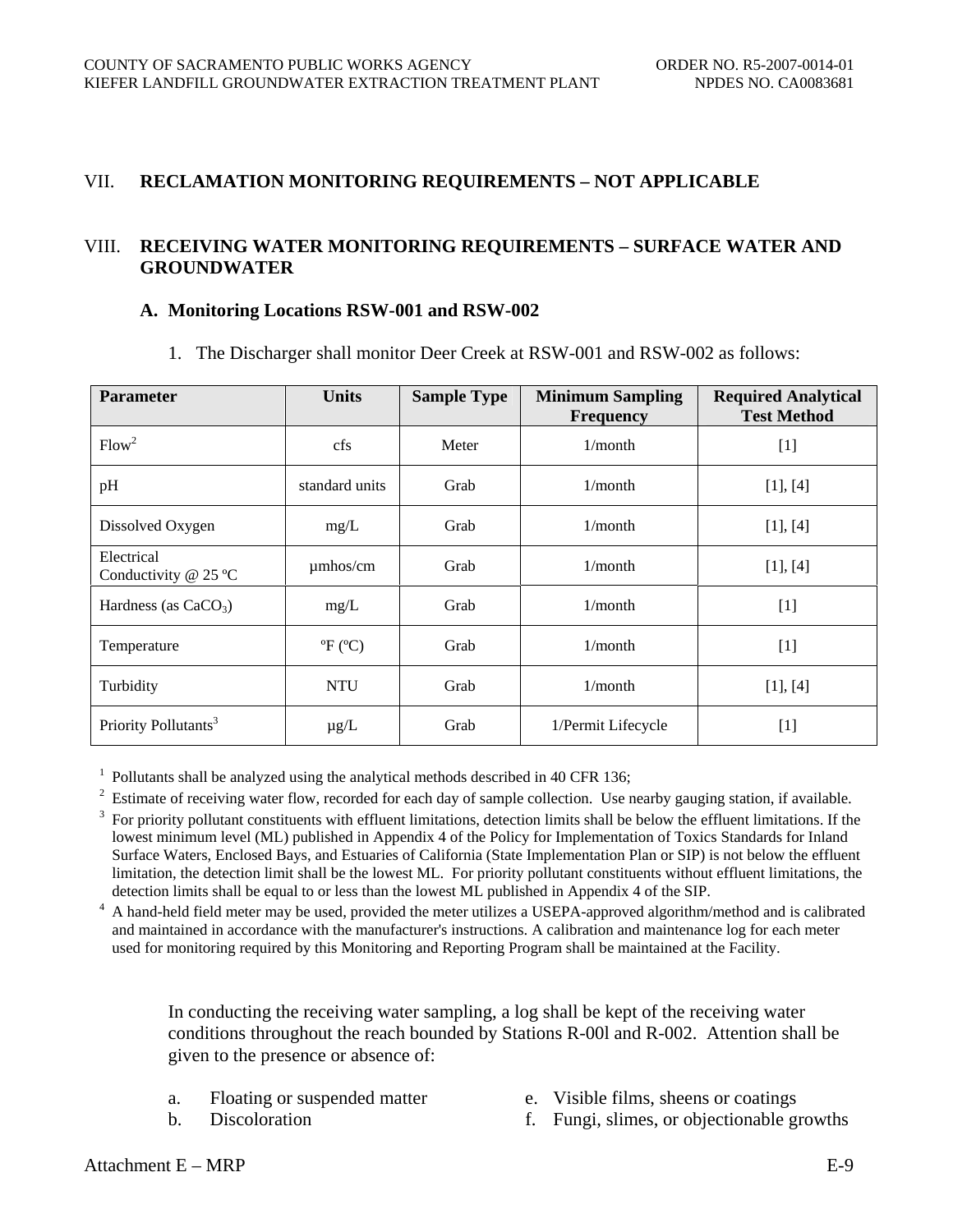- 
- c. Bottom deposits g. Potential nuisance conditions
- d. Aquatic life

Notes on receiving water conditions shall be summarized in the monitoring report.

#### **B. Groundwater Monitoring - Not Applicable**

## IX. **OTHER MONITORING REQUIREMENTS – NOT APPLICABLE**

# X. **REPORTING REQUIREMENTS**

#### **A. General Monitoring and Reporting Requirements**

- 1. The Discharger shall comply with all Standard Provisions (Attachment D) related to monitoring, reporting, and recordkeeping.
- 2. Upon written request of the Regional Water Board, the Discharger shall submit a summary monitoring report. The report shall contain both tabular and graphical summaries of the monitoring data obtained during the previous year(s).
- 3. **Compliance Time Schedules.** For compliance time schedules included in the Order, the Discharger shall submit to the Regional Water Board, on or before each compliance due date, the specified document or a written report detailing compliance or noncompliance with the specific date and task. If noncompliance is reported, the Discharger shall state the reasons for noncompliance and include an estimate of the date when the Discharger will be in compliance. The Discharger shall notify the Regional Water Board by letter when it returns to compliance with the compliance time schedule.
- 4. **Reporting Protocols**. The Discharger shall report with each sample result the applicable Reporting Level (RL) and the current Method Detection Limit (MDL), as determined by the procedure in 40 CFR Part 136.

The Discharger shall report the results of analytical determinations for the presence of chemical constituents in a sample using the following reporting protocols:

- a. Sample results greater than or equal to the RL shall be reported as measured by the laboratory (*i.e*., the measured chemical concentration in the sample).
- b. Sample results less than the RL, but greater than or equal to the laboratory's MDL, shall be reported as "Detected, but Not Quantified," or DNQ. The estimated chemical concentration of the sample shall also be reported.

For the purposes of data collection, the laboratory shall write the estimated chemical concentration next to DNQ as well as the words "Estimated Concentration" (may be shortened to "Est. Conc."). The laboratory may, if such information is available,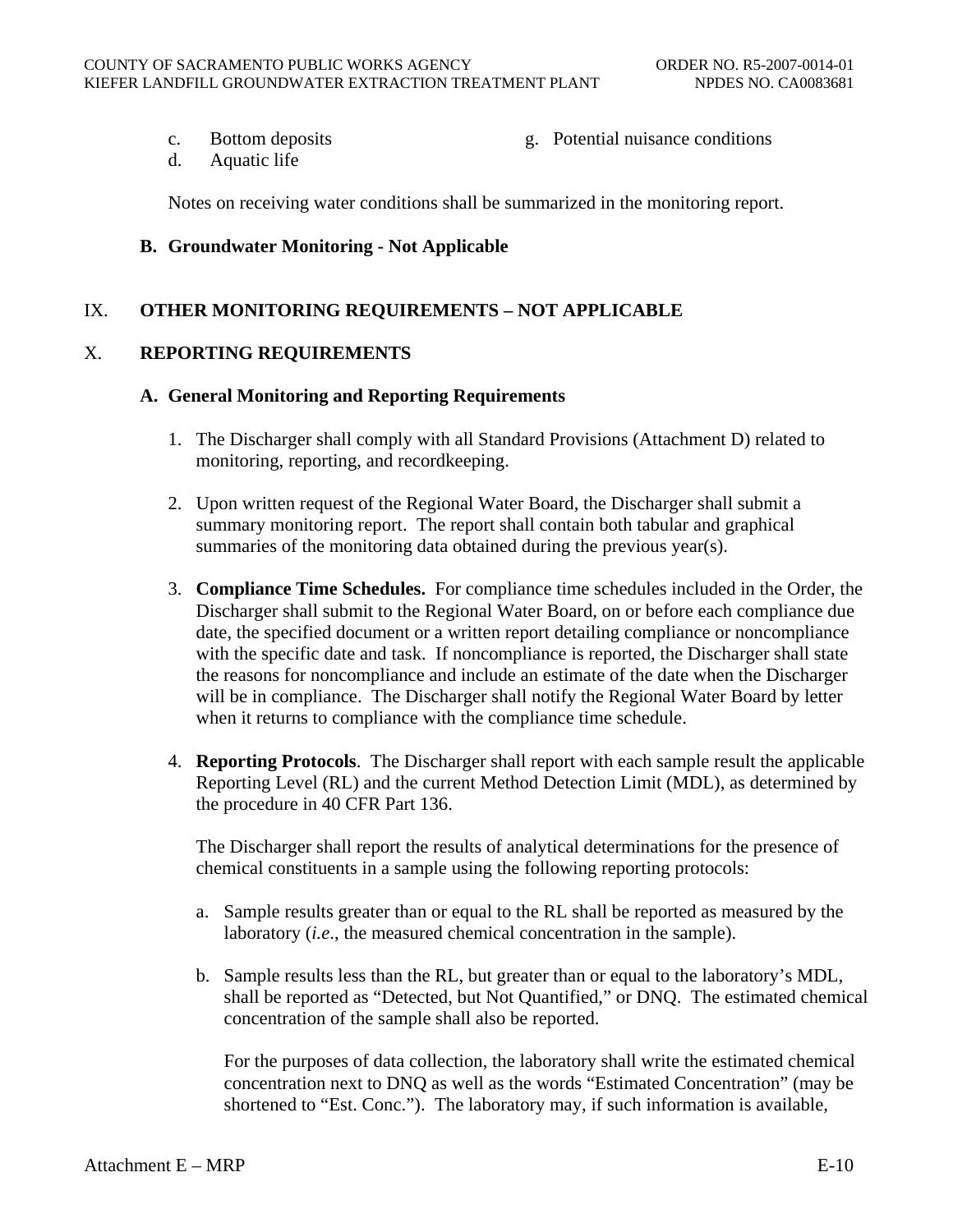include numerical estimates of the data quality for the reported result. Numerical estimates of data quality may be percent accuracy (+ a percentage of the reported value), numerical ranges (low to high), or any other means considered appropriate by the laboratory.

- c. Sample results less than the laboratory's MDL shall be reported as "Not Detected," or ND.
- d. Dischargers are to instruct laboratories to establish calibration standards so that the ML value (or its equivalent if there is differential treatment of samples relative to calibration standards) is the lowest calibration standard. At no time is the Discharger to use analytical data derived from *extrapolation* beyond the lowest point of the calibration curve.

# **B. Self Monitoring Reports (SMRs)**

- 1. At any time during the term of this permit, the State or Regional Water Board may notify the Discharger to electronically submit Self-Monitoring Reports (SMRs) using the State Water Board's California Integrated Water Quality System (CIWQS) Program Web site (http://www.waterboards.ca.gov/ciwqs/index.html). Until such notification is given, the Discharger shall submit hard copy SMRs. The CIWQS Web site will provide additional directions for SMR submittal in the event there will be service interruption for electronic submittal.
- 2. The Discharger shall report in the SMR the results for all monitoring specified in this MRP under sections III through IX. Additionally, the Discharger shall report in the SMR the results of any special studies and acute and chronic toxicity testing required by Special Provisions – VI.C.2 of this Order. The Discharger shall submit monthly, quarterly, annual SMRs including the results of all required monitoring using USEPAapproved test methods or other test methods specified in this Order. If the Discharger monitors any pollutant more frequently than required by this Order, the results of this monitoring shall be included in the calculations and reporting of the data submitted in the SMR.
- 3. In reporting the monitoring data, the Discharger shall arrange the data in tabular form so that the date, the constituents, and the reported analytical result are readily discernible. The data shall be summarized in such a manner to clearly illustrate whether the discharge complies with waste discharge requirements. Monthly maximums, minimums, and averages shall be reported for each monitored constituent and parameter.
- 4. With the exception of flow, all constituents monitored on a continuous basis (metered), shall be reported as daily maximums, daily minimums, and daily averages; flow shall be reported as the total volume discharged per day for each day of discharge.
- 5. If the Discharger monitors any pollutant at the locations designated herein more frequently than is required by this Order, the results of such monitoring shall be included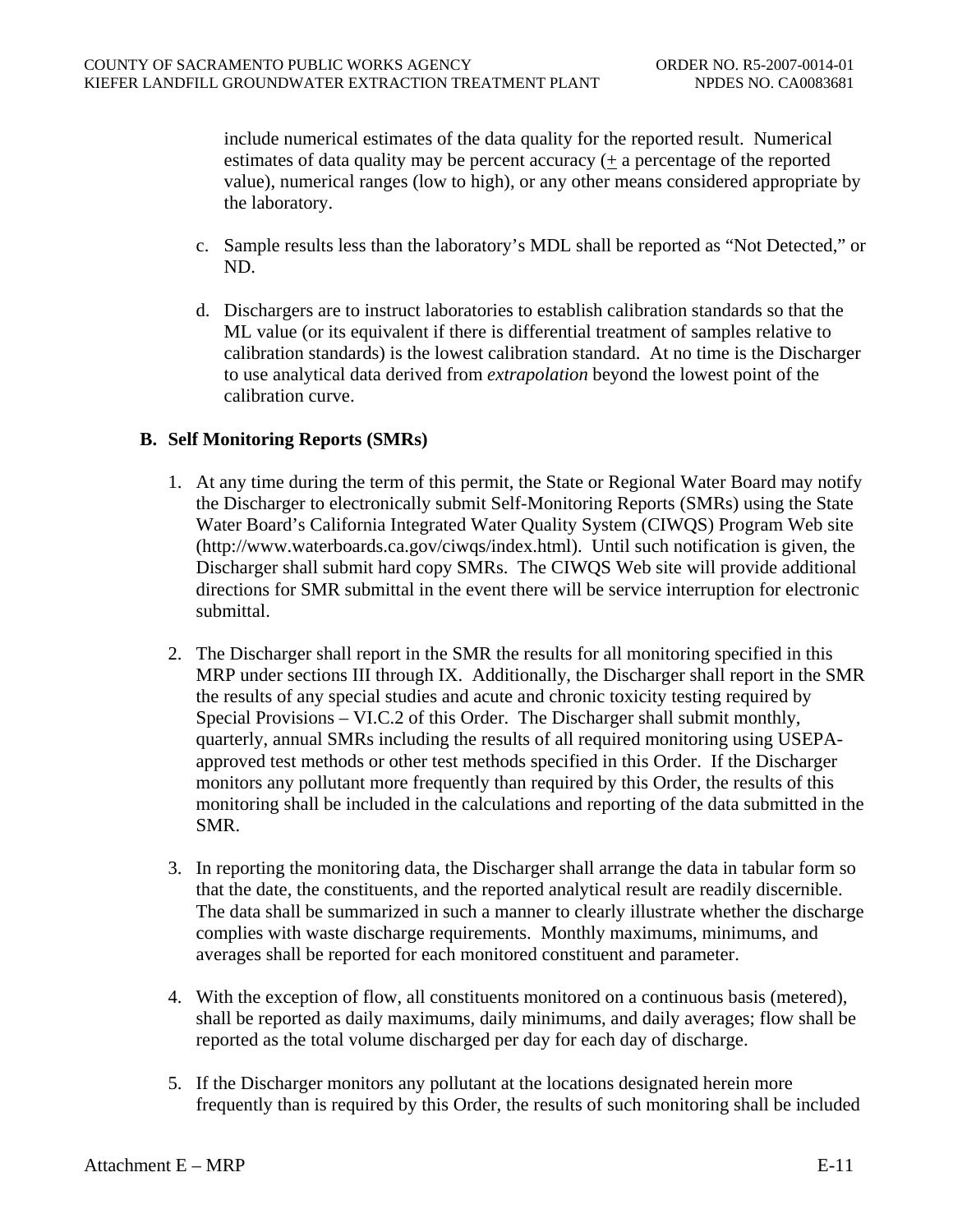in the calculation and reporting of the values required in the discharge monitoring report form. Such increased frequency shall be indicated on the discharge monitoring report form.

- 6. A letter transmitting the self-monitoring reports shall accompany each report. Such a letter shall include a discussion of requirement violations found during the reporting period, and actions taken or planned for correcting noted violations, such as operation or facility modifications. If the Discharger has previously submitted a report describing corrective actions and/or a time schedule for implementing the corrective actions, reference to the previous correspondence will be satisfactory. The transmittal letter shall contain the penalty of perjury statement by the Discharger, or the Discharger's authorized agent, as described in the Standard Provisions.
- 7. SMRs must be submitted to the Regional Water Board, signed and certified as required by the Standard Provisions (Attachment D), to the address listed below:

California Regional Water Quality Control Board Central Valley Region 11020 Sun Center Drive, #200 Rancho Cordova, CA 95670

| <b>Sampling</b><br><b>Frequency</b> | <b>Monitoring Period Begins On</b>                                                                                                   | <b>Monitoring Period</b>                                                                                                       | <b>SMR Due Date</b>                              |
|-------------------------------------|--------------------------------------------------------------------------------------------------------------------------------------|--------------------------------------------------------------------------------------------------------------------------------|--------------------------------------------------|
| Continuous                          | Permit effective date                                                                                                                | All                                                                                                                            | Submit with monthly SMR                          |
| 1/Day                               | Sunday following permit effective date or on<br>permit effective date if on a Sunday                                                 | (Midnight through 11:59 PM) or any<br>24-hour period that reasonably<br>represents a calendar day for<br>purposes of sampling. | Submit with monthly SMR                          |
| $1 /$ Week                          | First day of calendar month following permit<br>effective date or on permit effective date if that<br>date is first day of the month | Sunday through Saturday                                                                                                        | Submit with monthly SMR                          |
| $1/M$ onth                          | Closest of January 1, April 1, July 1, or October 1<br>following (or on) permit effective date                                       | 1 <sup>st</sup> day of calendar month through<br>last day of calendar month                                                    | 30 days from the end of the<br>monitoring period |
| 1 / Quarter                         | Closest of January 1 or July 1 following (or on)<br>permit effective date                                                            | January 1 through March 31<br>April 1 through June 30<br>July 1 through September 30<br>October 1 through December 31          | 30 days from the end of the<br>monitoring period |
| 1 / Semi-annual Period              | January 1 following (or on) permit effective date                                                                                    | January 1 through June 30<br>July 1 through December 31                                                                        | 30 days from the end of the<br>monitoring period |
| $1 /$ Year                          | Permit effective date                                                                                                                | January 1 through December 31                                                                                                  | Submit with monthly SMR                          |
| 1 / Permit Lifecycle                | Permit effective date                                                                                                                | one time no more than 365 days and<br>no less than 180 days prior to<br>expiration of this Order                               | 30 days from the end of the<br>monitoring period |

8. Monitoring periods and reporting for all required monitoring shall be completed according to the following schedule:

# **C. Discharge Monitoring Reports (DMRs) – Not Applicable**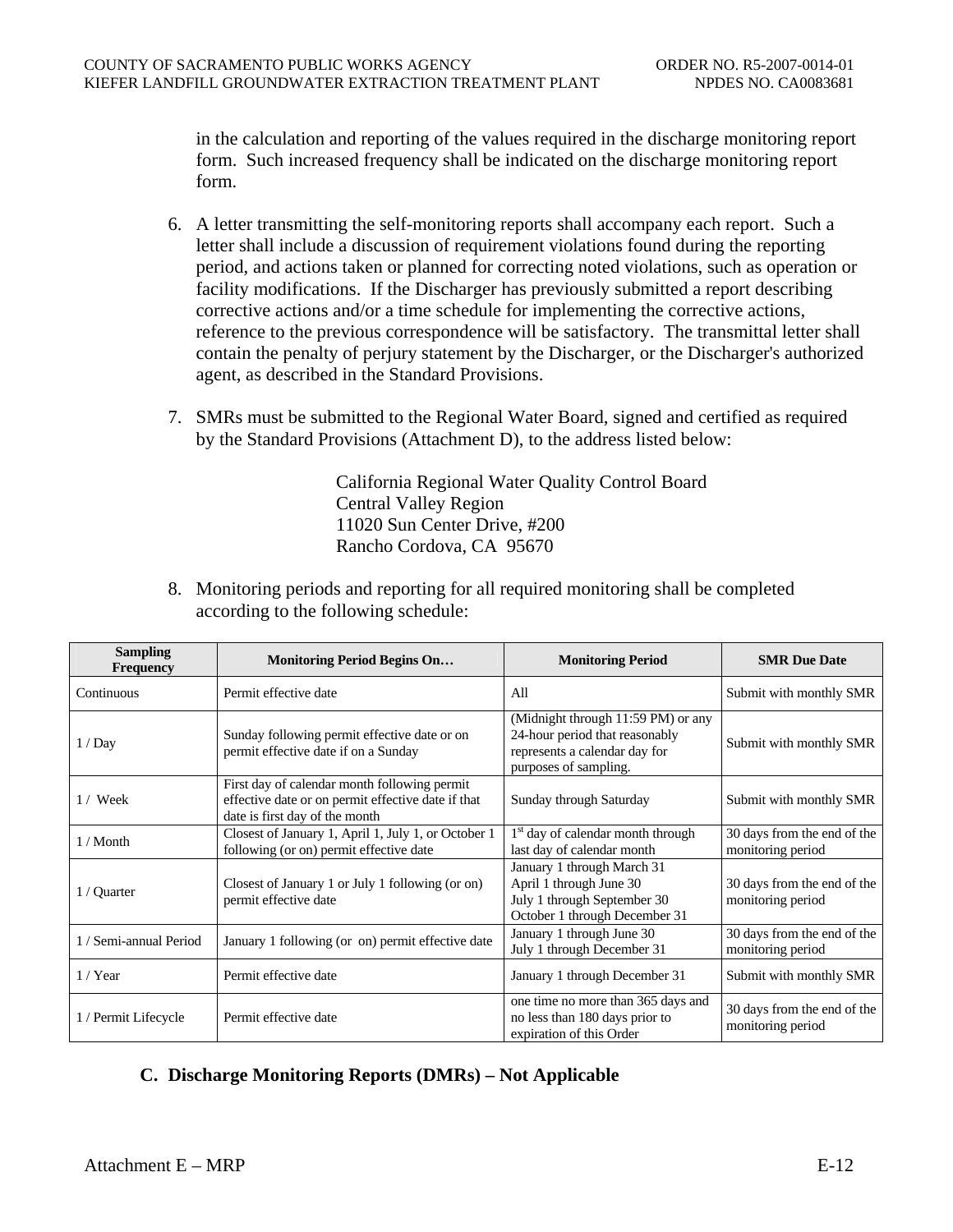# **D. Other Reports**

- 1. By **1 February** of each year, the Discharger shall submit a written report to the Executive Officer containing the following:
	- a. The names and telephone numbers of persons to contact regarding the plant for emergency and routine situations.
	- b. A statement certifying when the flow meter and other monitoring instruments and devices were last calibrated, including identification of who performed the calibration.
	- c. The Discharger may also be requested to submit an annual report to the Regional Water Board with both tabular and graphical summaries of the monitoring data obtained during the previous year. Any such request shall be made in writing. The report shall discuss the compliance record. If violations have occurred, the report shall also discuss the corrective actions taken and planned to bring the discharge into full compliance with the waste discharge requirements.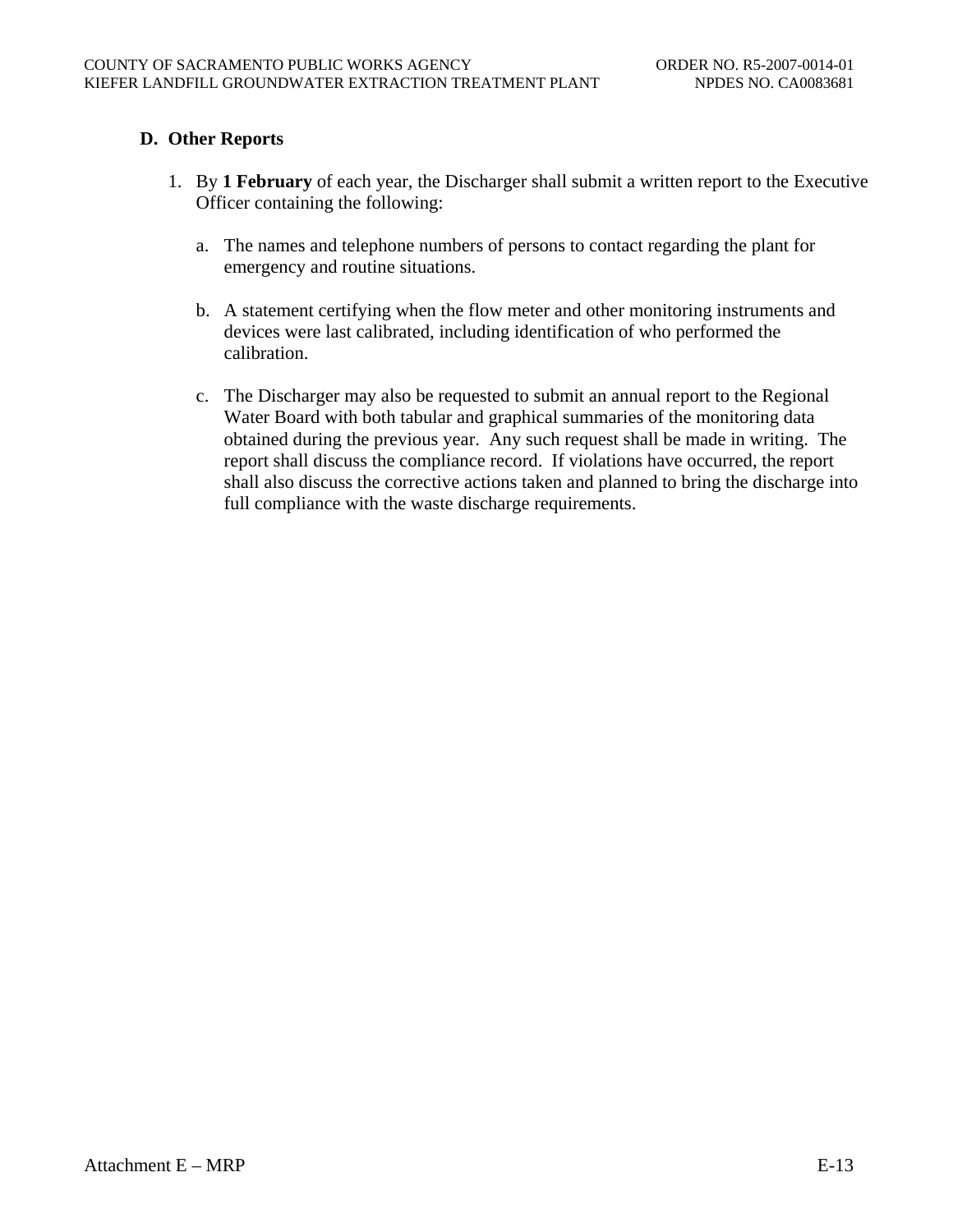# **Attachment F** – Fact Sheet – Table of Contents

| I.  |                |                                                                               |  |
|-----|----------------|-------------------------------------------------------------------------------|--|
| II. |                |                                                                               |  |
|     | A.             |                                                                               |  |
|     | В.             |                                                                               |  |
|     | C.             | Summary of Existing Requirements and Self-Monitoring Report (SMR) Data F-5    |  |
|     | D.             |                                                                               |  |
|     | Е.             |                                                                               |  |
| Ш.  |                |                                                                               |  |
|     | A.             |                                                                               |  |
|     | В.             |                                                                               |  |
|     | $\mathbf{C}$ . |                                                                               |  |
|     | D.             |                                                                               |  |
|     | Е.             |                                                                               |  |
| IV. |                |                                                                               |  |
|     | А.             |                                                                               |  |
|     | <b>B.</b>      |                                                                               |  |
|     |                |                                                                               |  |
|     |                |                                                                               |  |
|     | $\mathbf{C}$ . |                                                                               |  |
|     |                | 1.                                                                            |  |
|     |                | 2. Applicable Beneficial Uses and Water Quality Criteria and Objectives  F-14 |  |
|     |                |                                                                               |  |
|     |                | 4.                                                                            |  |
|     |                |                                                                               |  |
|     | D.             |                                                                               |  |
|     |                |                                                                               |  |
|     |                |                                                                               |  |
|     | Е.             |                                                                               |  |
|     | F.             |                                                                               |  |
|     | G.             |                                                                               |  |
| V.  |                |                                                                               |  |
|     |                |                                                                               |  |
| VI. |                |                                                                               |  |
|     | A.             |                                                                               |  |
|     | B.             |                                                                               |  |
|     | C.             |                                                                               |  |
|     | D.             |                                                                               |  |
|     |                | 1.                                                                            |  |
|     |                |                                                                               |  |
|     | Е.             |                                                                               |  |
|     |                |                                                                               |  |
|     | Α.             |                                                                               |  |
|     | <b>B.</b>      |                                                                               |  |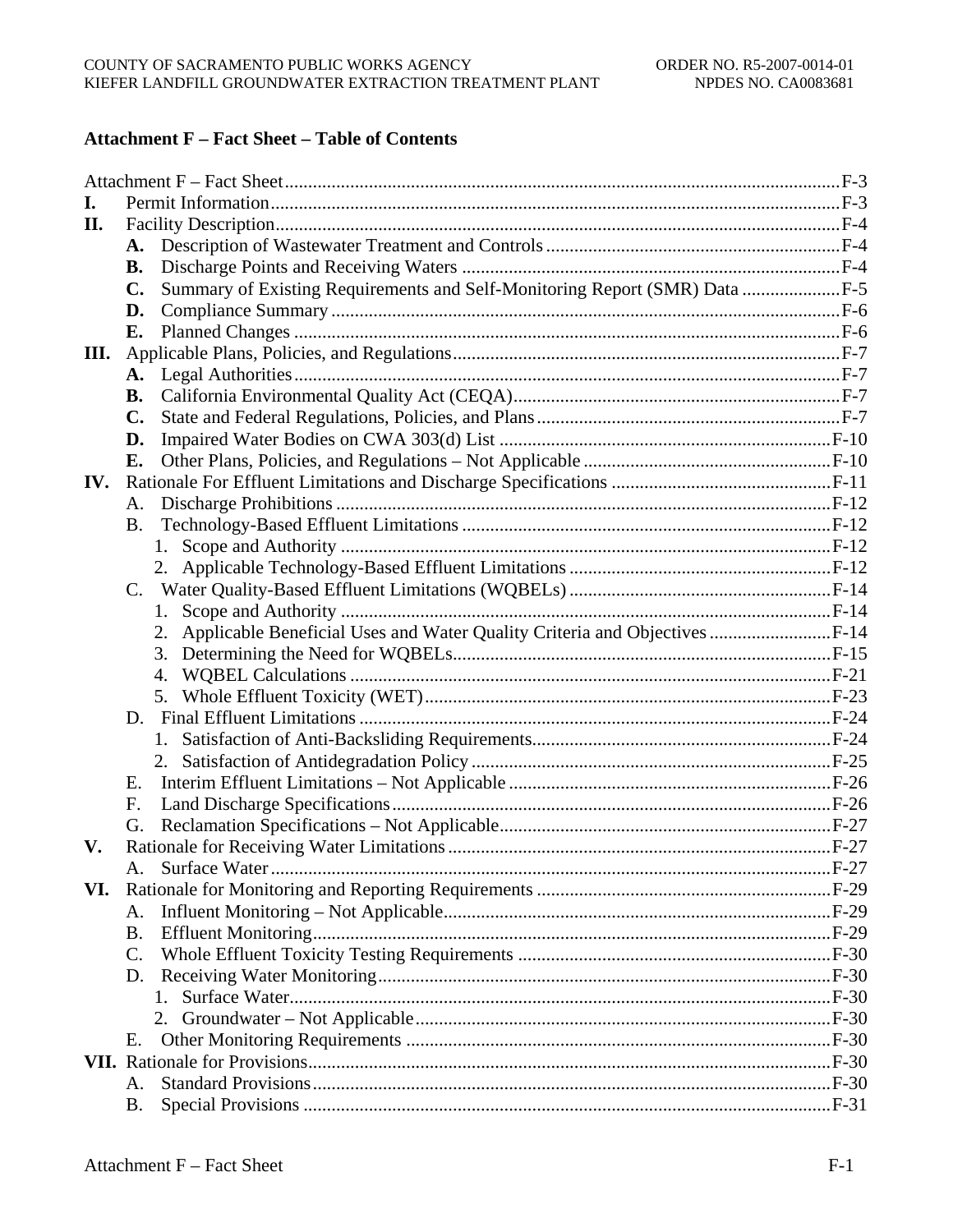#### COUNTY OF SACRAMENTO PUBLIC WORKS AGENCY ORDER NO. R5-2007-0014-01<br>KIEFER LANDFILL GROUNDWATER EXTRACTION TREATMENT PLANT NPDES NO. CA0083681 KIEFER LANDFILL GROUNDWATER EXTRACTION TREATMENT PLANT

| $\ldots$ F-36                                                                                  |
|------------------------------------------------------------------------------------------------|
|                                                                                                |
|                                                                                                |
|                                                                                                |
|                                                                                                |
|                                                                                                |
| 5. Special Provisions for Municipal Facilities (POTWs Only) – Not Applicable  F-35<br>D.<br>F. |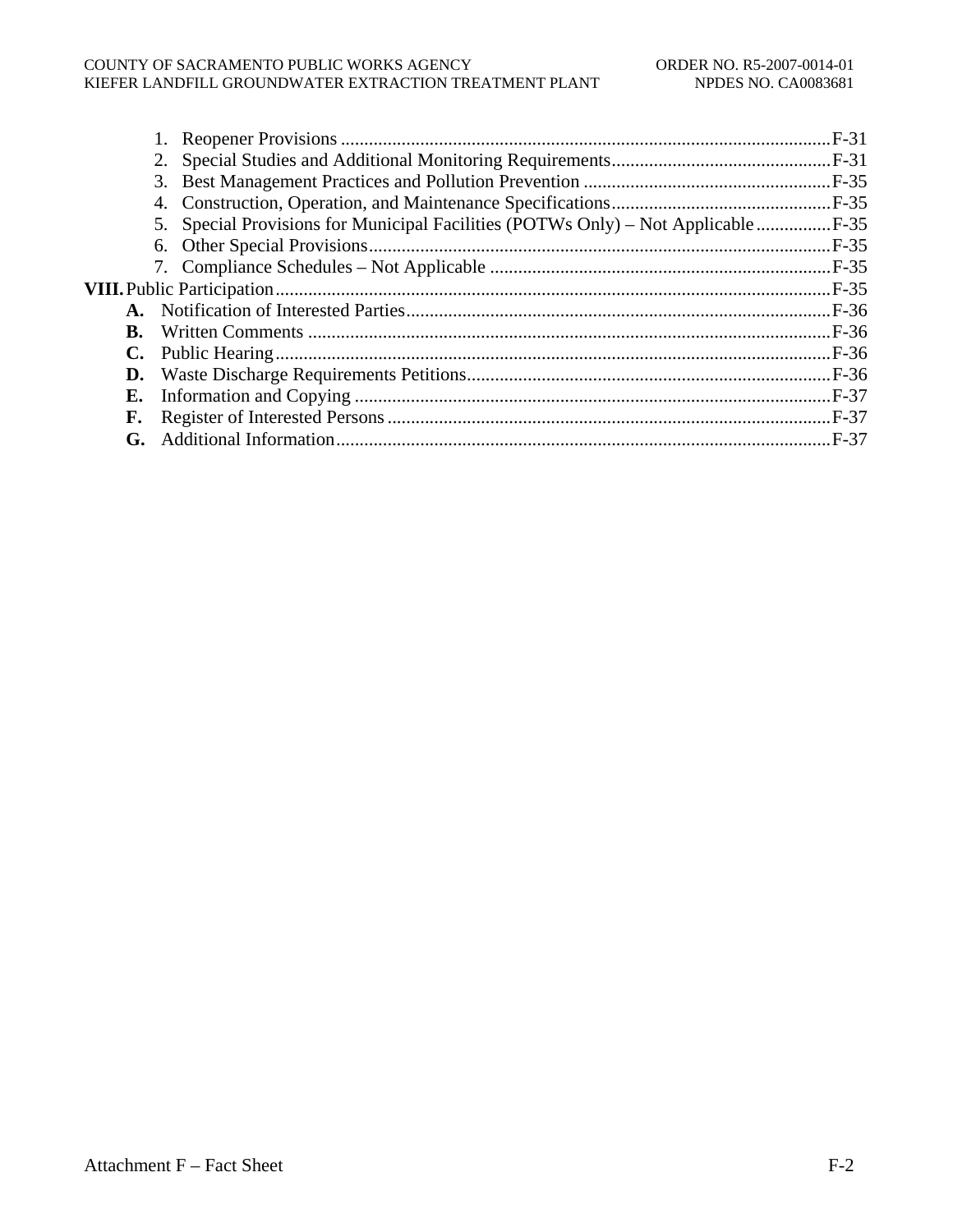# **ATTACHMENT F – FACT SHEET**

As described in section II of this Order, this Fact Sheet includes the legal requirements and technical rationale that serve as the basis for the requirements of this Order.

This Order has been prepared under a standardized format to accommodate a broad range of discharge requirements for Dischargers in California. Only those sections or subsections of this Order that are specifically identified as "not applicable" have been determined not to apply to this Discharger. Sections or subsections of this Order not specifically identified as "not applicable" are fully applicable to this Discharger.

# **I. PERMIT INFORMATION**

| <b>WDID</b>                          | 5A340311002                                                             |  |  |  |
|--------------------------------------|-------------------------------------------------------------------------|--|--|--|
| <b>Discharger</b>                    | County of Sacramento, Public Works Agency                               |  |  |  |
| <b>Name of Facility</b>              | Kiefer Landfill Groundwater Extraction and Treatment Plant              |  |  |  |
|                                      | 12701 Kiefer Boulevard                                                  |  |  |  |
| <b>Facility Address</b>              | Sloughhouse, CA 95683                                                   |  |  |  |
|                                      | Sacramento County                                                       |  |  |  |
| <b>Facility Contact</b>              | Eric Vanderbilt, P.E.                                                   |  |  |  |
| <b>Title and Phone</b>               | Senior Civil Engineer, (916) 875-6568                                   |  |  |  |
| <b>Authorized Person to Sign and</b> | Eric Vanderbilt, P.E.                                                   |  |  |  |
| <b>Submit Reports</b>                | Senior Civil Engineer, (916) 875-6568                                   |  |  |  |
|                                      | 9850 Goethe Road                                                        |  |  |  |
| <b>Mailing Address</b>               | Sacramento, CA 95827                                                    |  |  |  |
| <b>Billing Address</b>               | <b>SAME</b>                                                             |  |  |  |
| <b>Type of Facility</b>              | Groundwater Extraction and Treatment Facility with SIC code 4953        |  |  |  |
| <b>Major or Minor Facility</b>       | Minor                                                                   |  |  |  |
| <b>Threat to Water Quality</b>       | 3                                                                       |  |  |  |
| Complexity                           | $\mathcal{C}$                                                           |  |  |  |
| <b>Pretreatment Program</b>          | Not Applicable                                                          |  |  |  |
| <b>Reclamation Requirements</b>      | Not Applicable                                                          |  |  |  |
| <b>Facility Permitted Flow</b>       | 2.17 (in millions of gallons per day)                                   |  |  |  |
| <b>Facility Design Flow</b>          | 2.17 (in millions of gallons per day)                                   |  |  |  |
| Watershed                            | North Valley Floor Hydrologic Unit, Lower Cosumnes-Dry Hydrologic Area, |  |  |  |
|                                      | Lower Deer Creek Hydrologic Sub-Area (531.12)                           |  |  |  |
| <b>Receiving Water</b>               | Deer Creek                                                              |  |  |  |
| <b>Receiving Water Type</b>          | <b>Ephemeral Stream</b>                                                 |  |  |  |

The following table summarizes administrative information related to the facility.

**A.** The County of Sacramento, Public Works Agency (hereinafter Discharger) is the owner and operator of the Kiefer Landfill Groundwater Extraction and Treatment Plant (hereinafter Facility), a groundwater extraction and treatment plant within a municipal solid waste landfill.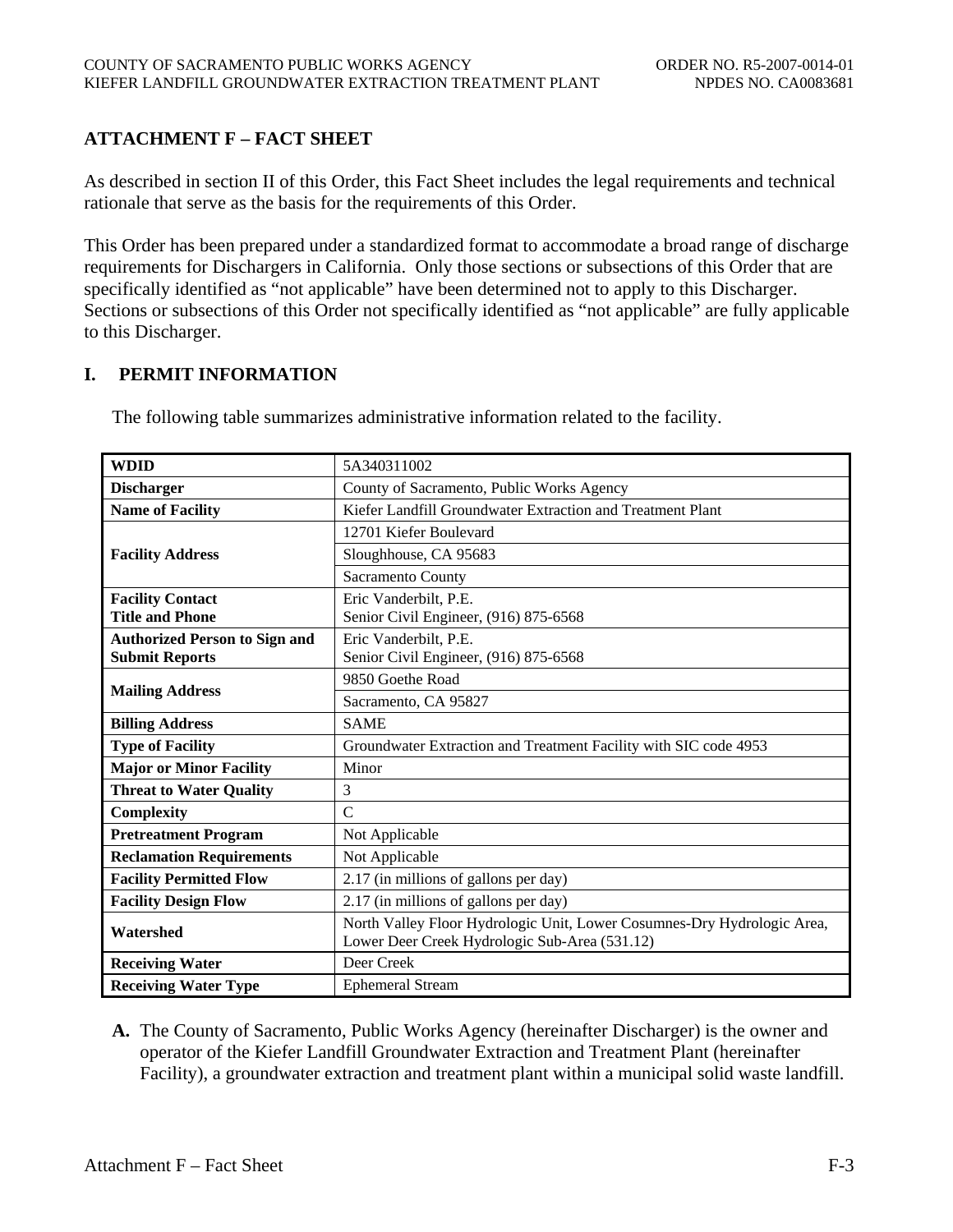- **B.** The Facility discharges treated groundwater to Deer Creek, a water of the United States, and is currently regulated by Order 5-01-065 which was adopted on March 16, 2001 and expired on March 1, 2006. The terms of the existing Order automatically continued in effect after the permit expiration date.
- **C.** The Discharger filed a report of waste discharge and submitted an application for renewal of its Waste Discharge Requirements (WDRs) and National Pollutant Discharge Elimination System (NPDES) permit on November 16, 2005.

# **II. FACILITY DESCRIPTION**

The Discharger owns and operates the Kiefer Landfill, a Class III solid waste disposal facility, which includes an on-site groundwater extraction and treatment system. The landfill is at the intersection of Grant Line Road and Kiefer Boulevard, in the eastern portion of Sacramento County, about 15 miles east of the City of Sacramento, one mile north of Sloughhouse, and six miles northwest of the City of Rancho Murieta, in Sections 22, 26, 27, 34, and 35, TN8, R7E, MDB&M. A 1987 Solid Wastewater Quality Assessment Test indicated that disposal operations at the landfill have resulted in contamination of groundwater with volatile organic compounds (VOCs). The Discharger has been directed to remediate the groundwater under an approved Correction Action Plan (CAP) required under Cleanup and Abatement Order No. 91-725. The CAP called for the extraction and treatment of the contaminated groundwater.

## **A. Description of Wastewater Treatment and Controls**

The groundwater extraction and treatment system has been established for Kiefer Landfill as a means of controlling contaminant migration and removing contaminants from groundwater. The treatment system at this facility consists of a groundwater extraction well network and an air stripping system.

- 1. **Extraction Well Network.** The groundwater treatment system is fed by a groundwater extraction network consists of 14 extraction wells. When fully operational, the daily average flow for the system is 1.5 million gallons per day (mgd), with an estimated daily maximum flow of 2.17 mgd.
- 2. **Air Stripping System.** Groundwater extracted from the extraction well network is delivered to a central air stripping facility that includes two air stripping towers for the removal of VOCs from groundwater and a vapor-phase carbon bed for the treatment of off-gas. The Sacramento Metropolitan Air Quality Management District has authorized atmospheric discharge of vapor phase organics based on daily VOC mass removal and the Sacramento Metropolitan Air Quality Management District's policy for emission.

# **B. Discharge Points and Receiving Waters**

1. The treatment plant is in Section 35, T8N, R7E, MDB&M, as shown on Attachment B, a part of this Order. Treated groundwater is discharged to Deer Creek, a water of the United States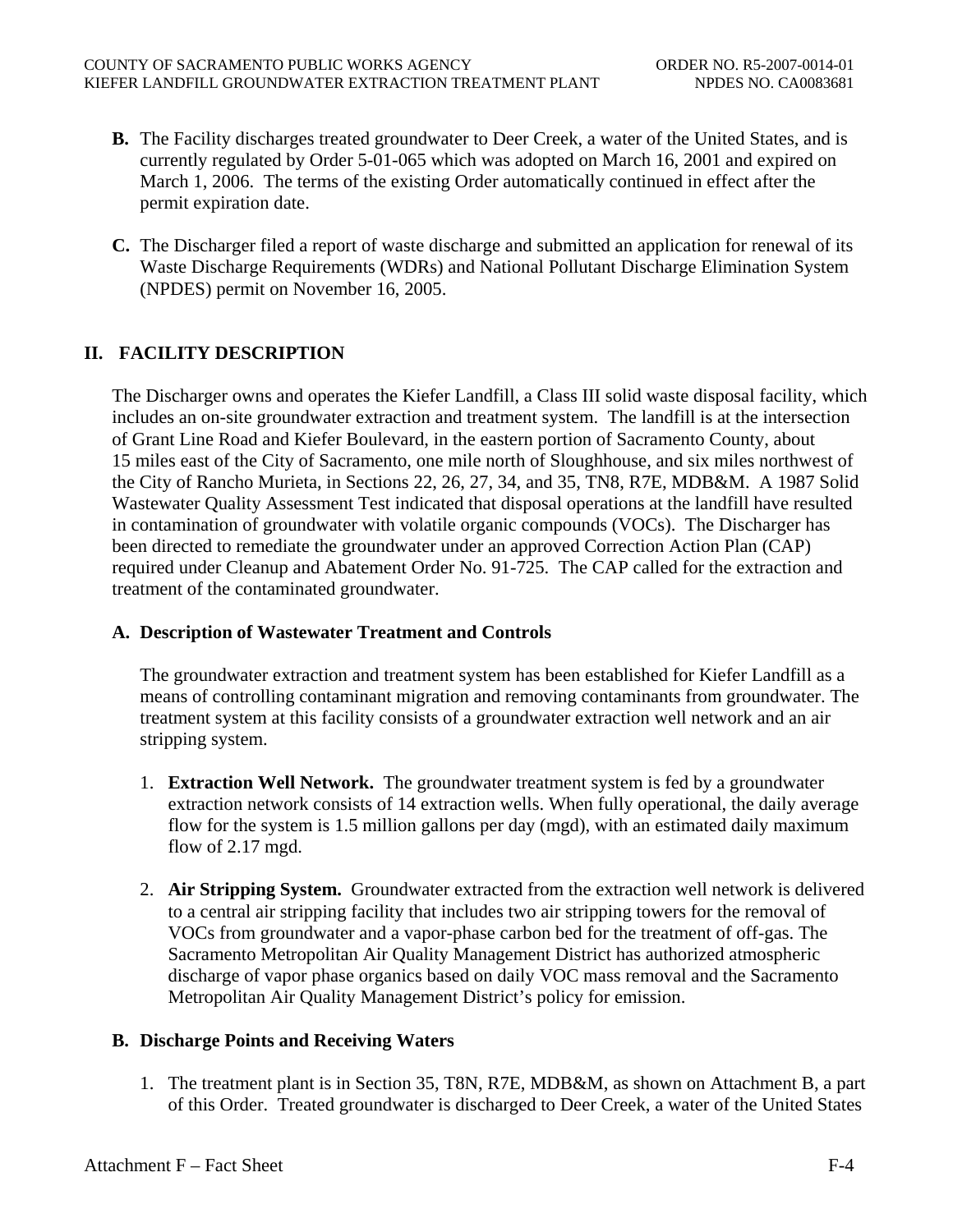and a tributary to the Cosumnes River at the Discharge Point 001, latitude 38, 30, 20 (deg, min, sec) and longitude 121, 10, 40 (deg, min, sec). During groundwater treatment system maintenance operations, the Discharger may discharge treated groundwater to the on-site sedimentation basin at point, latitude 38, 30, 24 (deg, min, sec) and longitude 121, 10, 52 (deg, min, sec).

## **C. Summary of Existing Requirements and Self-Monitoring Report (SMR) Data**

1. Effluent limitations/Discharge Specifications contained in the existing Order for discharges from Discharge Point 001 (Monitoring Location EFF-001) and representative monitoring data from the term of the previous Order are as follows:

|                                            | <b>Effluent Limitation</b> |                           |                                | <b>Monitoring Data</b><br>(From February 2002 To August 2005)    |                                                                 |                                                    |
|--------------------------------------------|----------------------------|---------------------------|--------------------------------|------------------------------------------------------------------|-----------------------------------------------------------------|----------------------------------------------------|
| <b>Parameter</b><br>(units)                | Average<br><b>Annually</b> | Average<br><b>Monthly</b> | <b>Maximum</b><br><b>Daily</b> | <b>Highest</b><br>Average<br><b>Annually</b><br><b>Discharge</b> | <b>Highest</b><br>Average<br><b>Monthly</b><br><b>Discharge</b> | <b>Highest</b><br><b>Daily</b><br><b>Discharge</b> |
| Flow<br>(mgd)                              | $\qquad \qquad -$          | 2.17                      | --                             | $\overline{a}$                                                   | 1.88                                                            | $-$                                                |
| pH<br>(standard unit)                      | $- -$                      | $\overline{a}$            | $[6.5, 8.5]$ <sup>1</sup>      | $\overline{a}$                                                   | $- -$                                                           | $[6.69, 8.53]$ <sup>1</sup>                        |
| Chlorine,<br>Total Residual (mg/L)         | $\overline{a}$             | 0.01                      | 0.02                           | $-$                                                              | ND                                                              | 0.01                                               |
| <b>Total Dissolved Solids</b><br>$(mg/L)$  | 450                        | 500                       | 1500                           | 276                                                              | 302                                                             | 360                                                |
| Arsenic,<br>Total Recoverable (µg/L)       | $\qquad \qquad -$          | 5                         | 5                              | $-$                                                              | 2.2                                                             | 4.2                                                |
| Cadmium Total<br>Recoverable (µg/L)        | $\overline{a}$             | 3                         | 9.4                            |                                                                  | N <sub>D</sub>                                                  | <b>ND</b>                                          |
| Chromium Total<br>Recoverable $(\mu g/L)$  | $\frac{1}{2}$              | 11                        | 16                             | $-$                                                              | 7.7                                                             | 7.7                                                |
| Copper Total<br>Recoverable (µg/L)         | $\qquad \qquad -$          | 16                        | 25                             | $-$                                                              | 0.5                                                             | 0.87                                               |
| Lead<br>Total Recoverable (µg/L)           | $- -$                      | 7.3                       | 50                             | --                                                               | N <sub>D</sub>                                                  | ND                                                 |
| Mercury,<br>Total Recoverable (µg/L)       | $\overline{a}$             | 0.012                     | 2.4                            |                                                                  | 0.00137                                                         | 0.00137                                            |
| Nickel.<br>Total recoverable (µg/L)        | $-$                        | 90                        | 600                            | $\overline{a}$                                                   | 110                                                             | 110                                                |
| Zinc.<br>Total Recoverable (µg/L)          | $-$                        | 210                       | 210                            | $\overline{a}$                                                   | 2.6                                                             | 4.1                                                |
| Volatile Organics<br>Compounds $(\mu g/L)$ | --                         | < 0.5                     | ٠.                             |                                                                  | < 0.5                                                           | $-$                                                |

 $\overline{a}$ 

<sup>1</sup> Instantaneous minimum-maximum range.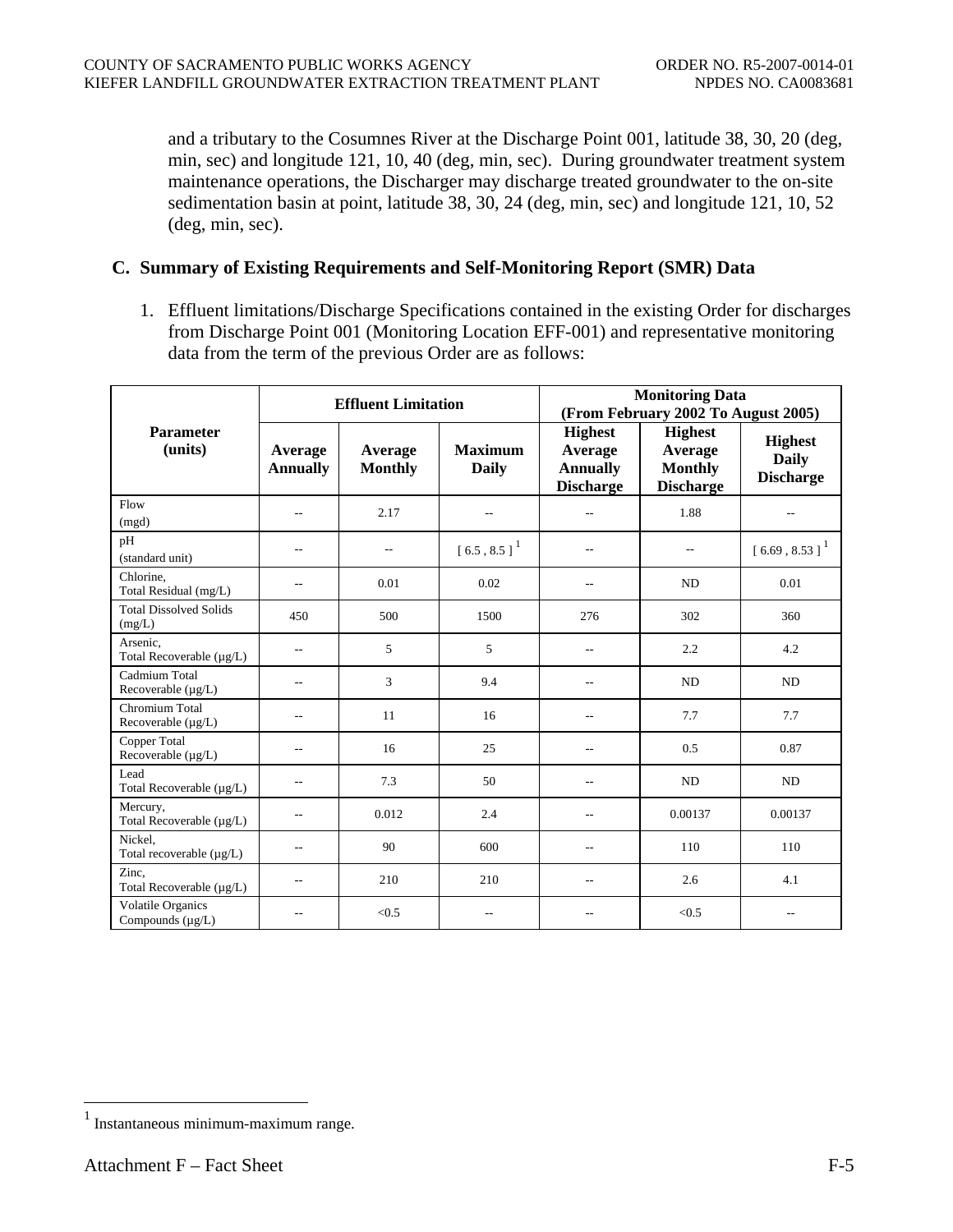2. The Report of Waste Discharge describes the treated groundwater discharge as follows:

| Design Flow:                                 |                             | 2.17 million gallons per day (mgd) |
|----------------------------------------------|-----------------------------|------------------------------------|
| <b>Annual Average Daily Flow Rate:</b>       | $1.35$ mgd                  |                                    |
| Temperature, Summer:                         | 19.1 $\,^{\circ}\mathrm{C}$ |                                    |
| Temperature, Winter:                         | $20.7 \text{ °C}$           |                                    |
| Biochemical Oxygen Demand (5-day $@$ 20 °C): |                             | $3 \text{ mg/L}$                   |
| <b>Total Suspended Solids:</b>               |                             | 2 $mg/L$                           |

#### **D. Compliance Summary**

During the monitoring period of February 2002 through August 2005 the Discharger violated the following effluent and receiving water limitations established by WDRs Order No. 5-01-065 for Discharge Point 001.

- 1. Effluent Limitations
	- a. Order No. 5-01-065 have effluent limitations for total recoverable nickel of 90  $\mu$ g/L and 600 µg/L for average monthly and maximum daily effluent limitations, respectively. Results from effluent samples collected on January 19, 2005 indicated a nickel level of 110  $\mu$ g/L. Since it is the only nickel effluent sample for the month, 110  $\mu$ g/L of nickel is also the monthly average which exceeds the average monthly effluent limitation.
- 2. Receiving Water Limitations
	- a. Review of receiving water monitoring data indicates there were 5 instances where receiving water limitation for the ambient pH not to change by more than 0.5 units was exceeded.
	- b. There were 3 instances where receiving water limitation for "*ambient temperature to increase more than 5°F*" was exceeded.
	- c. There was 1 instance where receiving water limitation for turbidity *"to increase … [m]ore than 20 percent where natural turbidity is between 5 and 100 NTUs"* was exceeded.

## **E. Planned Changes**

1. The Facility has no planned changes within the time scope of this Order.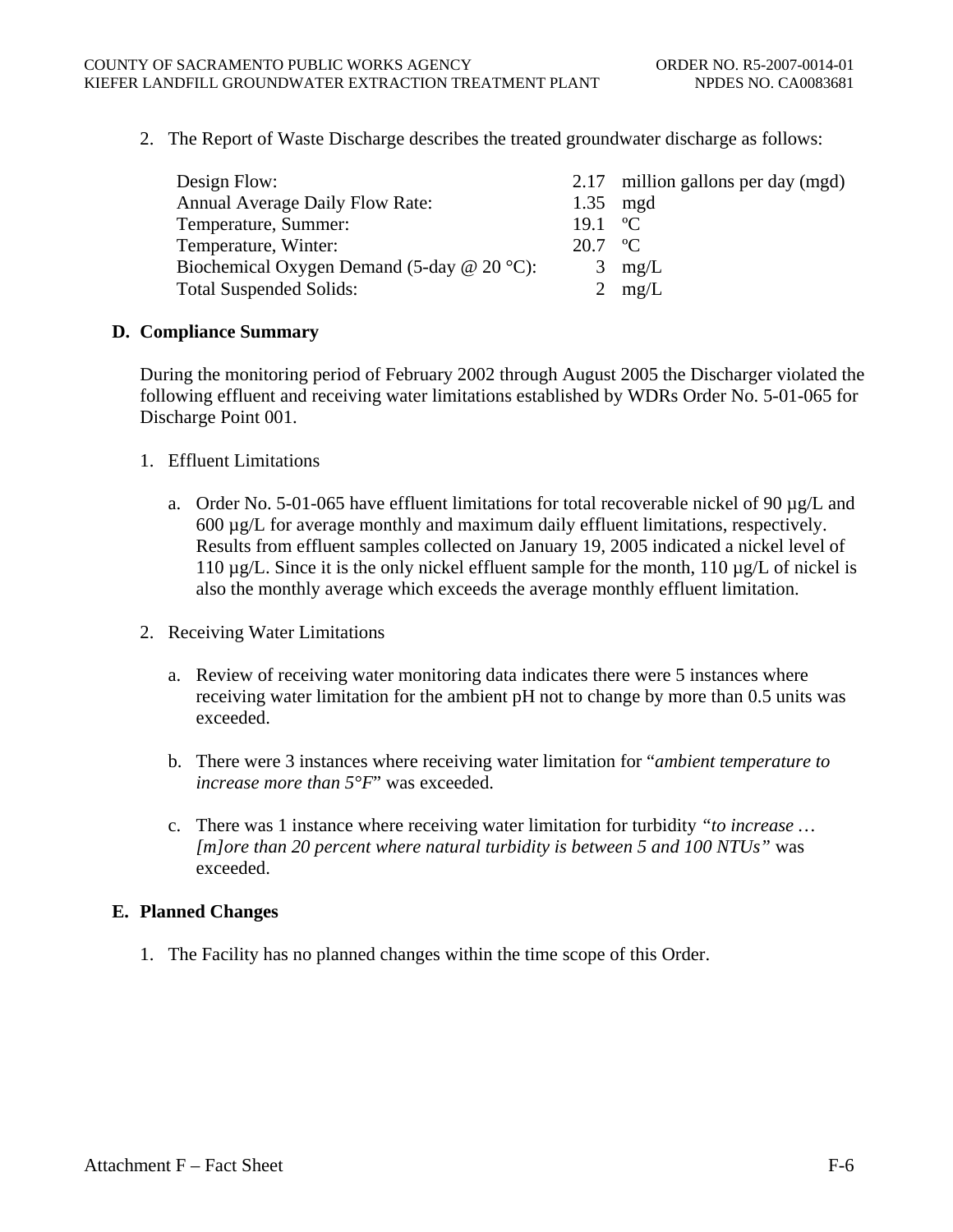# **III. APPLICABLE PLANS, POLICIES, AND REGULATIONS**

The requirements contained in the proposed Order are based on the requirements and authorities described in this section.

#### **A. Legal Authorities**

This Order is issued pursuant to section 402 of the Federal Clean Water Act (CWA) and implementing regulations adopted by the U.S. Environmental Protection Agency (USEPA) and Chapter 5.5, Division 7 of the California Water Code (CWC). It shall serve as a NPDES permit for point source discharges from this facility to surface waters. This Order also serves as Waste Discharge Requirements (WDRs) pursuant to Article 4, Chapter 4 of the CWC for discharges that are not subject to regulation under CWA section 402.

#### **B. California Environmental Quality Act (CEQA)**

The action to adopt an NPDES permit is exempt from the provisions of Chapter 3 of the CEQA (Public Resources Code Section 21000, *et seq*.), requiring preparation of an environmental impact report or negative declaration in accordance with Section 13389 of the CWC.

#### **C. State and Federal Regulations, Policies, and Plans**

1. **Water Quality Control Plans**. The Regional Water Board adopted a *Water Quality Control Plan, Fourth Edition,* for the *Sacramento and San Joaquin River Basins* (hereinafter Basin Plan) that designates beneficial uses, establishes water quality objectives, and contains implementation programs and policies to achieve those objectives for all waters addressed through the plan.

The Basin Plan at page II-2.00 states that the "…*beneficial uses of any specifically identified water body generally apply to its tributary streams*." The Basin Plan does not specifically identify beneficial uses for Deer Creek, but does identify present and potential uses for the Cosumnes River, to which Deer Creek, is tributary. These beneficial uses are as follows: municipal and domestic supply; agricultural supply, including stock watering; water contact recreation, including canoeing and rafting; non-contact water recreation, including aesthetic enjoyment; warm freshwater habitat; cold freshwater habitat; warm migration of aquatic organisms; cold migration of aquatic organisms; warm spawning, reproduction, and/or early development; cold spawning, reproduction, and/or early development; and wildlife habitat. In addition, State Water Resources Control Board (State Water Board) Resolution No. 88-63 requires that, with certain exceptions, the Regional Water Board assign the municipal and domestic supply use to water bodies that do not have beneficial uses listed in the Basin Plan. The beneficial uses applicable to Deer Creek are as follows: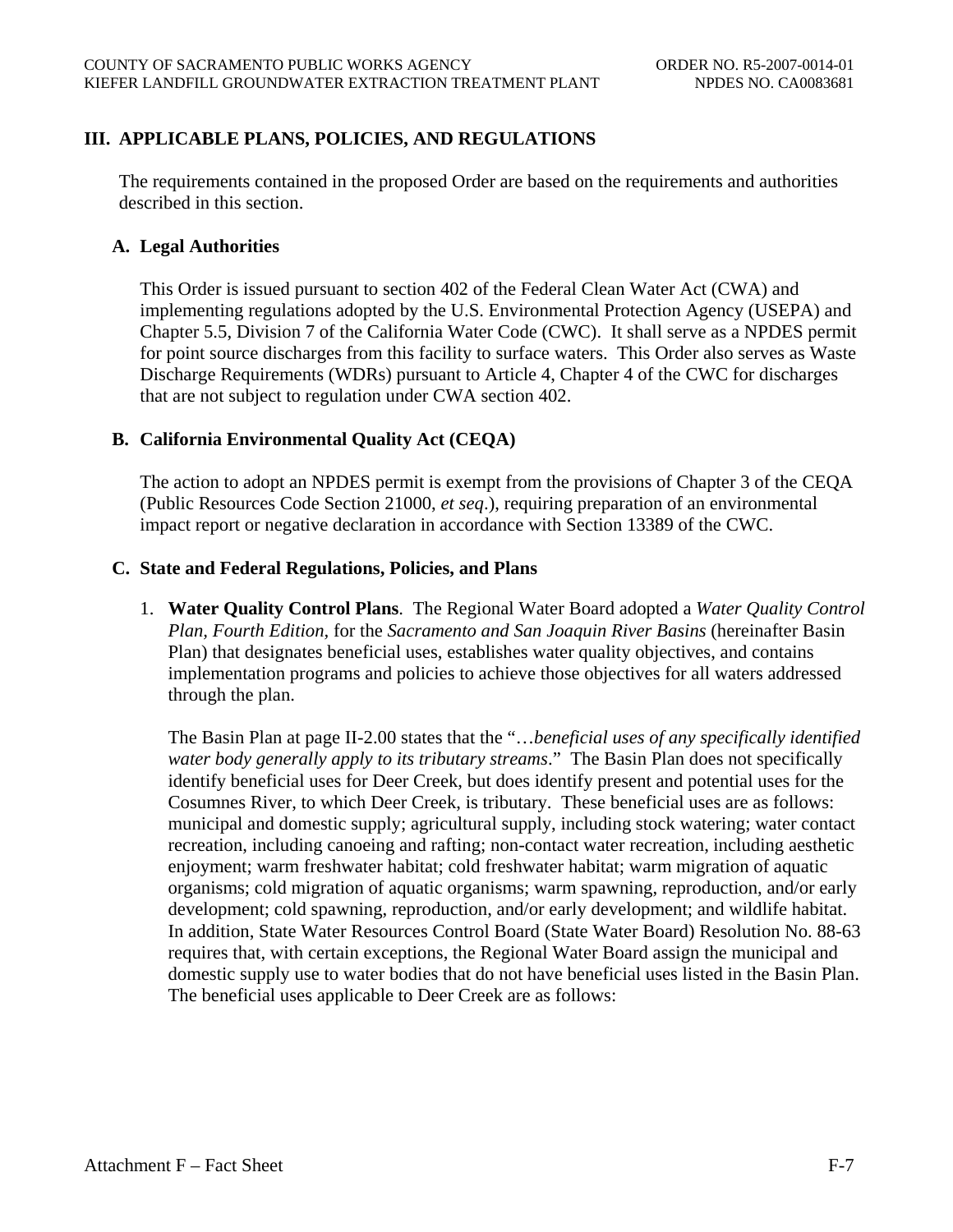| COUNTY OF SACRAMENTO PUBLIC WORKS AGENCY               |  |
|--------------------------------------------------------|--|
| KIEFER LANDFILL GROUNDWATER EXTRACTION TREATMENT PLANT |  |
|                                                        |  |

| <b>Discharge Point</b> | <b>Receiving Water Name</b> | <b>Beneficial Use(s)</b>                                                                                                                                                                                                                                                                                                                                                                                                                                                                                                                                                  |
|------------------------|-----------------------------|---------------------------------------------------------------------------------------------------------------------------------------------------------------------------------------------------------------------------------------------------------------------------------------------------------------------------------------------------------------------------------------------------------------------------------------------------------------------------------------------------------------------------------------------------------------------------|
| 001                    | Deer Creek                  | Existing:                                                                                                                                                                                                                                                                                                                                                                                                                                                                                                                                                                 |
|                        |                             | municipal and domestic supply (MUN); agricultural supply,<br>including stock watering (AGR); water contact recreation,<br>including canoeing and rafting (REC-1); non-contact water<br>recreation, including aesthetic enjoyment (REC-2); warm<br>freshwater habitat (WARM); cold freshwater habitat (COLD);<br>warm migration of aquatic organisms (MIGR); cold migration<br>of aquatic organisms (MIGR); warm spawning, reproduction,<br>and/or early development and cold spawning, reproduction,<br>and /or early development (SPWN); and wildlife habitat<br>(WILD). |
| 002                    | Groundwater                 | MUN, industrial service supply (IND), industrial process<br>supply (PRO), and AGR.                                                                                                                                                                                                                                                                                                                                                                                                                                                                                        |

The Basin Plan on page II-1.00 states: "*Protection and enhancement of existing and potential beneficial uses are primary goals of water quality planning…" and with respect to disposal of wastewaters states that "...disposal of wastewaters is* [not] *a prohibited use of waters of the State; it is merely a use which cannot be satisfied to the detriment of beneficial uses*."

The federal CWA, Section 101(a)(2), states: "*it is the national goal that wherever attainable, an interim goal of water quality which provides for the protection and propagation of fish, shellfish, and wildlife, and for recreation in and on the water be achieved by July 1, 1983*." Federal Regulations, developed to implement the requirements of the CWA, create a rebuttable presumption that all waters be designated as fishable and swimable. Federal Regulations, 40 CFR §§ 131.2 and 131.10, require that all waters of the State be regulated to protect the beneficial uses of public water supply, protection and propagation of fish, shell fish and wildlife, recreation in and on the water, agricultural, industrial and other purposes including navigation. Section 131.3(e), 40 CFR, defines existing beneficial uses as those uses actually attained after 28 November 1975, whether or not they are included in the water quality standards. Federal Regulation, 40 CFR § 131.10, requires that uses be obtained by implementing effluent limitations, requires that all downstream uses be protected and states that in no case shall a state adopt waste transport or waste assimilation as a beneficial use for any waters of the United States.

In reviewing whether the existing and/or potential uses of the Cosumnes River apply to the Deer Creek, the Regional Water Board has considered the following facts:

a. Domestic Supply and Agricultural Supply

The Regional Water Board is required to apply the beneficial uses of municipal and domestic supply to the Deer Creek based on State Water Board Resolution No. 88-63 which was incorporated in the Basin Plan pursuant to Regional Water Board Resolution No. 89-056. In addition, the State Water Board has issued water rights to existing water users along Deer Creek and the Cosumnes River downstream of the discharge for domestic and irrigation uses. Since Deer Creek is an ephemeral stream, the Deer Creek likely provides groundwater recharge during periods of low flow. The groundwater is a source of drinking water. In addition to the existing water uses, growth in the area,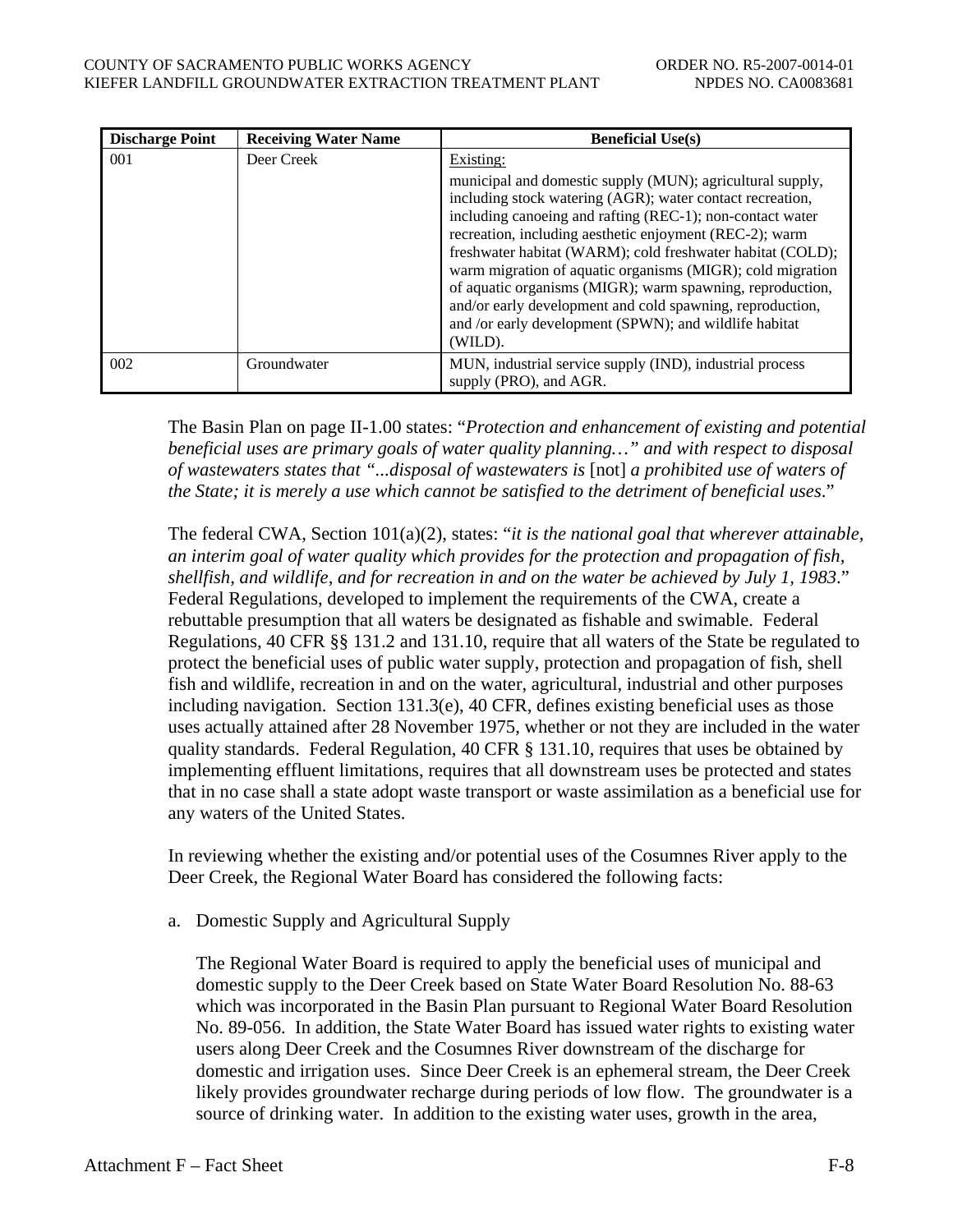downstream of the discharge is expected to continue, which presents a potential for increased domestic and agricultural uses of the water in Deer Creek.

b. Water Contact and Noncontact Recreation and Esthetic Enjoyment

The Regional Water Board finds that the discharge flows through residential areas, there is ready public access to Deer Creek, exclusion of the public is unrealistic and contact recreational activities currently exist along Deer Creek and downstream waters and these uses are likely to increase as the population in the area grows. Prior to flowing into the Cosumnes River, Deer Creek flows through areas of general public access, meadows, residential areas, and parks. The Cosumnes River also offers recreational opportunities.

c. Groundwater Recharge

In areas where groundwater elevations are below the stream bottom, water from the stream will percolate to groundwater. Since Deer Creek is at times dry, it is reasonable to assume that the stream water is lost by evaporation, flow downstream and percolation to groundwater providing a source of municipal and irrigation water supply.

d. Freshwater Replenishment

When water is present in Deer Creek, there may be hydraulic continuity between Deer Creek and the Cosumnes River. During periods of hydraulic continuity, Deer Creek adds to the water quantity and may impact the quality of water flowing down stream in the Cosumnes River.

e. Preservation and Enhancement of Fish, Wildlife, and Other Aquatic Resources

Deer Creek flows to the Cosumnes River. The Basin Plan (Table II-1) designates the Cosumnes River as being both a cold and warm freshwater habitat. Therefore, pursuant to the Basin Plan (Table II-1, Footnote (2)), the cold designation applies to Deer Creek. The cold-water habitat designation necessitates that the in-stream dissolved oxygen concentration be maintained at, or above, 7.0 mg/L.

Upon review of the flow conditions, habitat values, and beneficial uses of Deer Creek, and the facts described above, the Regional Water Board finds that the beneficial uses identified in the Basin Plan for the Cosumnes River are applicable to Deer Creek.

The Regional Water Board also finds that based on the available information and on the Discharger's application, that Deer Creek, absent the discharge, is an ephemeral stream. The ephemeral nature of Deer Creek means that the designated beneficial uses must be protected, but that no credit for receiving water dilution is available. Although the discharge, at times, maintains the aquatic habitat, constituents may not be discharged that may cause harm to aquatic life. At other times, natural flows within Deer Creek help support the aquatic life. Both conditions may exist within a short time span, where Deer Creek would be dry without the discharge and periods when sufficient background flows provide hydraulic continuity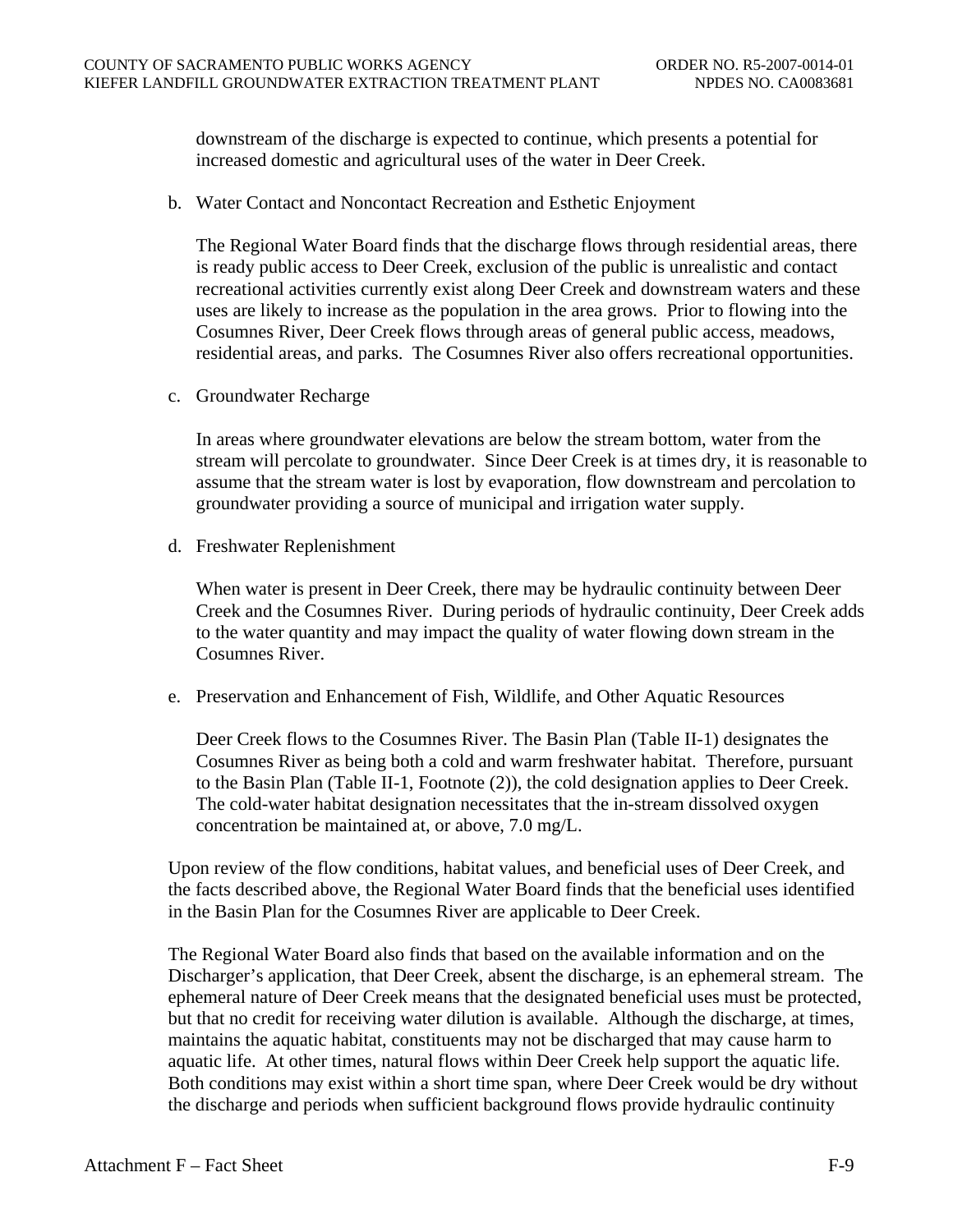with the Cosumnes River. Dry conditions occur primarily in the summer months, but dry conditions may also occur throughout the year, particularly in low rainfall years. The lack of dilution results in more stringent effluent limitations to protect contact recreational uses, drinking water standards, agricultural water quality goals and aquatic life. Significant dilution may occur during and immediately following high rainfall events.

- 2. *Antidegradation Policy***.** Section 131.12 requires that the state water quality standards include an antidegradation policy consistent with the federal policy. The State Water Board established California's antidegradation policy in State Water Board Resolution No. 68-16. Resolution No. 68-16 incorporates the federal antidegradation policy where the federal policy applies under federal law. Resolution No. 68-16 requires that existing water quality be maintained unless degradation is justified based on specific findings. The Regional Water Board's Basin Plan implements, and incorporates by reference, both the State and federal antidegradation policies. As discussed in detail in the Fact Sheet (Attachment F, Section IV.D.4.) the discharge is consistent with the antidegradation provisions of 40 CFR section 131.12 and State Water Board Resolution 68-16.
- 3. *Anti-Backsliding Requirements***.** Sections 402(o)(2) and 303(d)(4) of the CWA and federal regulations at title 40, Code of Federal Regulations section 122.44(l) prohibit backsliding in NPDES permits. These anti-backsliding provisions require that effluent limitations in a reissued permit must be as stringent as those in the previous permit, with some exceptions in which limitations may be relaxed. Compliance with the Anti-Backsliding requirements is discussed in Section IV.D.2.
- 4. *Monitoring and Reporting Requirements***.** Section 122.48 of 40 CFR requires that all NPDES permits specify requirements for recording and reporting monitoring results. Sections 13267 and 13383 of the CWC authorize the Regional Water Board to require technical and monitoring reports. The Monitoring and Reporting Program (MRP) establishes monitoring and reporting requirements to implement federal and State requirements. This MRP is provided in Attachment E.
- 5. *Stormwater Requirements***.** USEPA promulgated Federal Regulations for stormwater on 16 November 1990 in 40 CFR Parts 122, 123, and 124. The NPDES Industrial Stormwater Program does not regulate stormwater discharges from groundwater treatment plant. However, the groundwater treatment plant is within the confines of a landfill. Landfills are an applicable industry under the stormwater program and are obligated to comply with the Federal Regulations. The Discharger's waste discharge identification number (WDID) for the stormwater permit is 5A340311002.

## **D. Impaired Water Bodies on CWA 303(d) List**

Deer Creek is not listed as an impaired water body.

# **E. Other Plans, Policies, and Regulations – Not Applicable**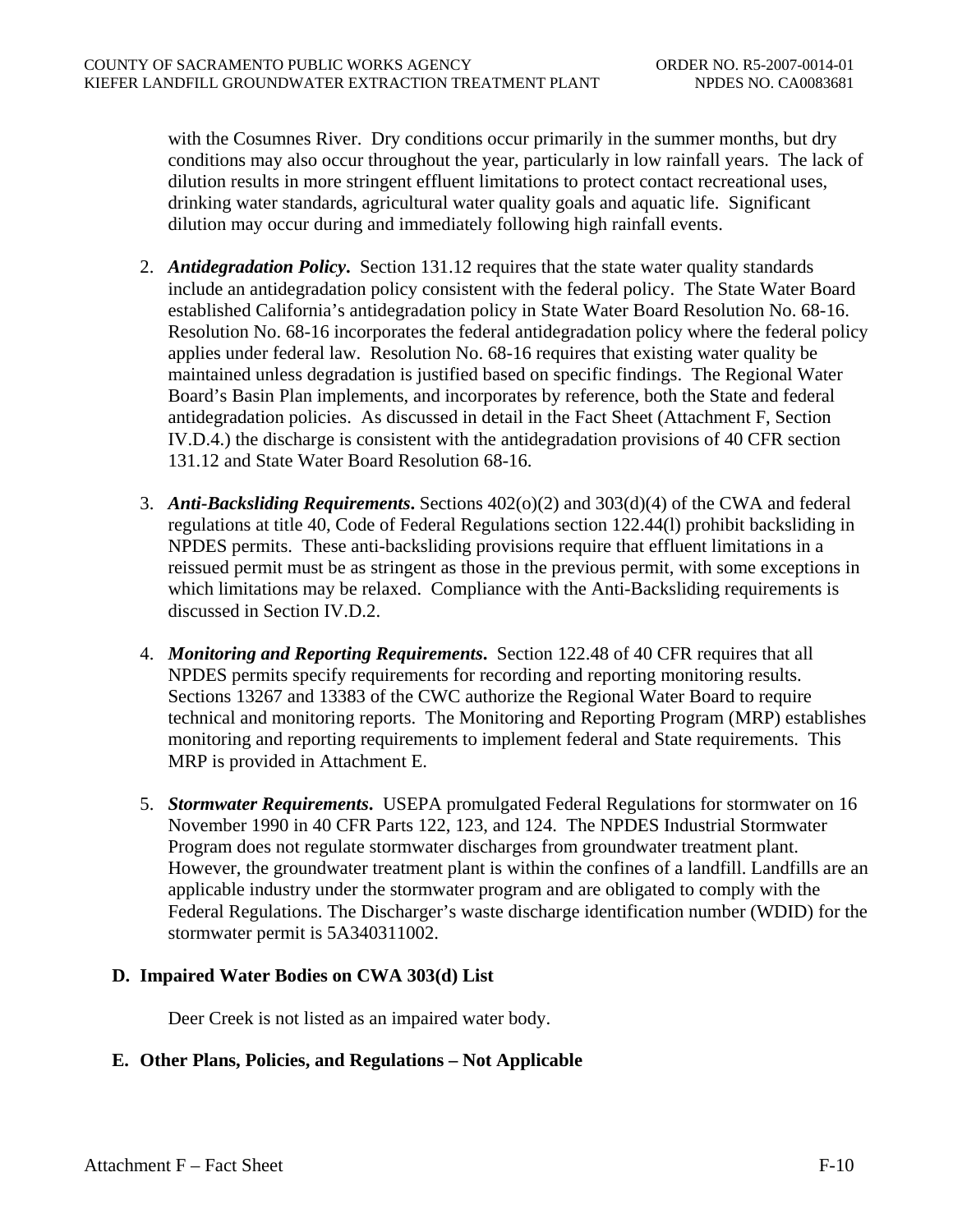## **IV. RATIONALE FOR EFFLUENT LIMITATIONS AND DISCHARGE SPECIFICATIONS**

Effluent limitations and toxic and pretreatment effluent standards established pursuant to Sections 301 (Effluent Limitations), 302 (Water Quality Related Effluent Limitations), 304 (Information and Guidelines), and 307 (Toxic and Pretreatment Effluent Standards) of the Clean Water Act (CWA) and amendments thereto are applicable to the discharge.

The Federal CWA mandates the implementation of effluent limitations that are as stringent as necessary to meet water quality standards established pursuant to state or federal law [33 U.S.C., § 1311(b)(1)(C); 40 CFR, § 122.44(d)(1)]. NPDES permits must incorporate discharge limits necessary to ensure that water quality standards are met. This requirement applies to narrative criteria as well as to criteria specifying maximum amounts of particular pollutants. Pursuant to Federal Regulations, 40 CFR Section 122.44(d)(1)(i), NPDES permits must contain limits that control all pollutants that "*are or may be discharged at a level which will cause, have the reasonable potential to cause, or contribute to an excursion above any state water quality standard, including state narrative criteria for water quality*." Federal Regulations, 40 CFR, §122.44(d)(1)(vi), further provide that "[w]*here a state has not established a water quality criterion for a specific chemical pollutant that is present in an effluent at a concentration that causes, has the reasonable potential to cause, or contributes to an excursion above a narrative criterion within an applicable State water quality standard, the permitting authority must establish effluent limits.*"

The CWA requires point source discharges to control the amount of conventional, nonconventional, and toxic pollutants that are discharged into the waters of the United States. The control of pollutants discharged is established through effluent limitations and other requirements in NPDES permits. There are two principal bases for effluent limitations: 40 CFR §122.44(a) requires that permits include applicable technology-based limitations and standards, and 40 CFR §122.44(d) requires that permits include water quality-based effluent limitations to attain and maintain applicable numeric and narrative water quality criteria to protect the beneficial uses of the receiving water where numeric water quality objectives have not been established. The Regional Water Board's Basin Plan, page IV-17.00, contains an implementation policy ("Policy for Application of Water Quality Objectives") that specifies that the Regional Water Board "*will, on a case-by-case basis, adopt numerical limitations in orders which will implement the narrative objectives*." This Policy complies with 40 CFR §122.44(d)(1). With respect to narrative objectives, the Regional Water Board must establish effluent limitations using one or more of three specified sources, including (1) EPA's published water quality criteria, (2) a proposed state criterion (*i.e*., water quality objective) or an explicit state policy interpreting its narrative water quality criteria (*i.e*., the Regional Water Board's "Policy for Application of Water Quality Objectives")(40 CFR  $122.44(d)(1)$  (vi) (A), (B) or (C)), or (3) an indicator parameter. The Basin Plan contains a narrative objective requiring that: "*All waters shall be maintained free of toxic substances in concentrations that produce detrimental physiological responses in human, plant, animal, or aquatic life*" (narrative toxicity objective). The Basin Plan requires the application of the most stringent objective necessary to ensure that surface water and groundwater do not contain chemical constituents, discoloration, toxic substances, radionuclides, or taste and odor producing substances that adversely affect beneficial uses. The Basin Plan states that material and relevant information, including numeric criteria, and recommendations from other agencies and scientific literature will be utilized in evaluating compliance with the narrative toxicity objective. The Basin Plan also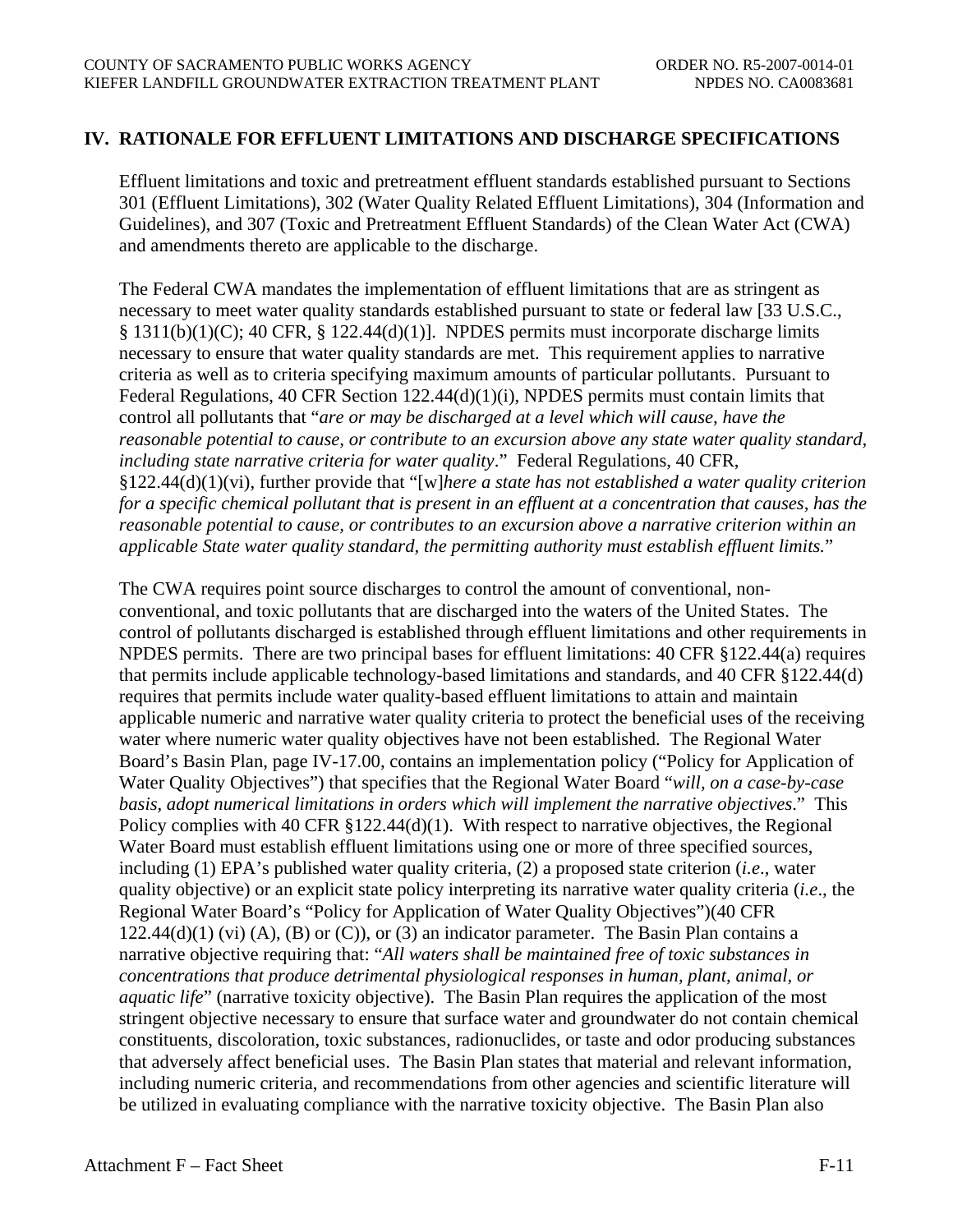limits chemical constituents in concentrations that adversely affect surface water beneficial uses. For waters designated as municipal, the Basin Plan specifies that, at a minimum, waters shall not contain concentrations of constituents that exceed Maximum Contaminant Levels (MCL) of CCR Title 22. The Basin Plan further states that, to protect all beneficial uses, the Regional Water Board may apply limits more stringent than MCLs.

# **A. Discharge Prohibitions**

1. As stated in the Federal Standard Provisions (Attachment D), this Order prohibits bypass from any portion of the treatment facility*.* Federal Regulations, 40 CFR 122.41 (m), define "bypass" as the intentional diversion of waste streams from any portion of a treatment facility. This section of the Federal Regulations, 40 CFR 122.41 (m)(4), prohibits bypass unless it is unavoidable to prevent loss of life, personal injury, or severe property damage. In considering the Regional Water Board's prohibition of bypasses, the State Water Resources Control Board adopted a precedential decision, Order No. WQO 2002-0015, which cites the Federal Regulations, 40 CFR 122.41(m), as allowing bypass only for essential maintenance to assure efficient operation. In the case of United States v. City of Toledo, Ohio (63 F. Supp 2d 834, N.D. Ohio 1999) the Federal Court ruled that "*any bypass which occurs because of inadequate plant capacity is unauthorized…to the extent that there are 'feasible alternatives', including the construction or installation of additional treatment capacity*".

## **B. Technology-Based Effluent Limitations**

## 1. **Scope and Authority**

As specified in 40 CFR §122.44 (a)(1), technology-based effluent limitations (TBELs) shall be applied when applicable based on: effluent limitations and standards promulgated under section 301 of the CWA, new source performance standards promulgated under section 306 of CWA, effluent limitations determined on a case-by-case under section 402(a)(1) of CWA, or a combination of the three, in accordance with 40 CFR §125.3

In cases where Effluent Limitation Guidelines are not available for, or do not regulate, a particular pollutant of concern, Best Professional Judgment (BPJ) limits are established. BPJbased limits are technology-based limits derived on a case-by-case basis for non-municipal (industrial) facilities. BPJ is defined as the highest quality technical opinion developed by a permit writer after consideration of all reasonably available and pertinent data or information that forms the basis for the terms and conditions of an NPDES permit. Permit limits are generally set at the upper bounds of acceptable performance.

## 2. **Applicable Technology-Based Effluent Limitations**

a. **Flow.** Order No. 5-01-065 established a 30-average daily discharge effluent flow limitation of 2.17 mgd for the Facility. The flow limitation is based on the design flow of the groundwater treatment plant. This Order replaces the 30-average daily discharge of 2.17 mgd as an average monthly discharge effluent flow limitation to a maximum daily flow limitation for discharge to Deer Creek. Based on the effluent monitoring data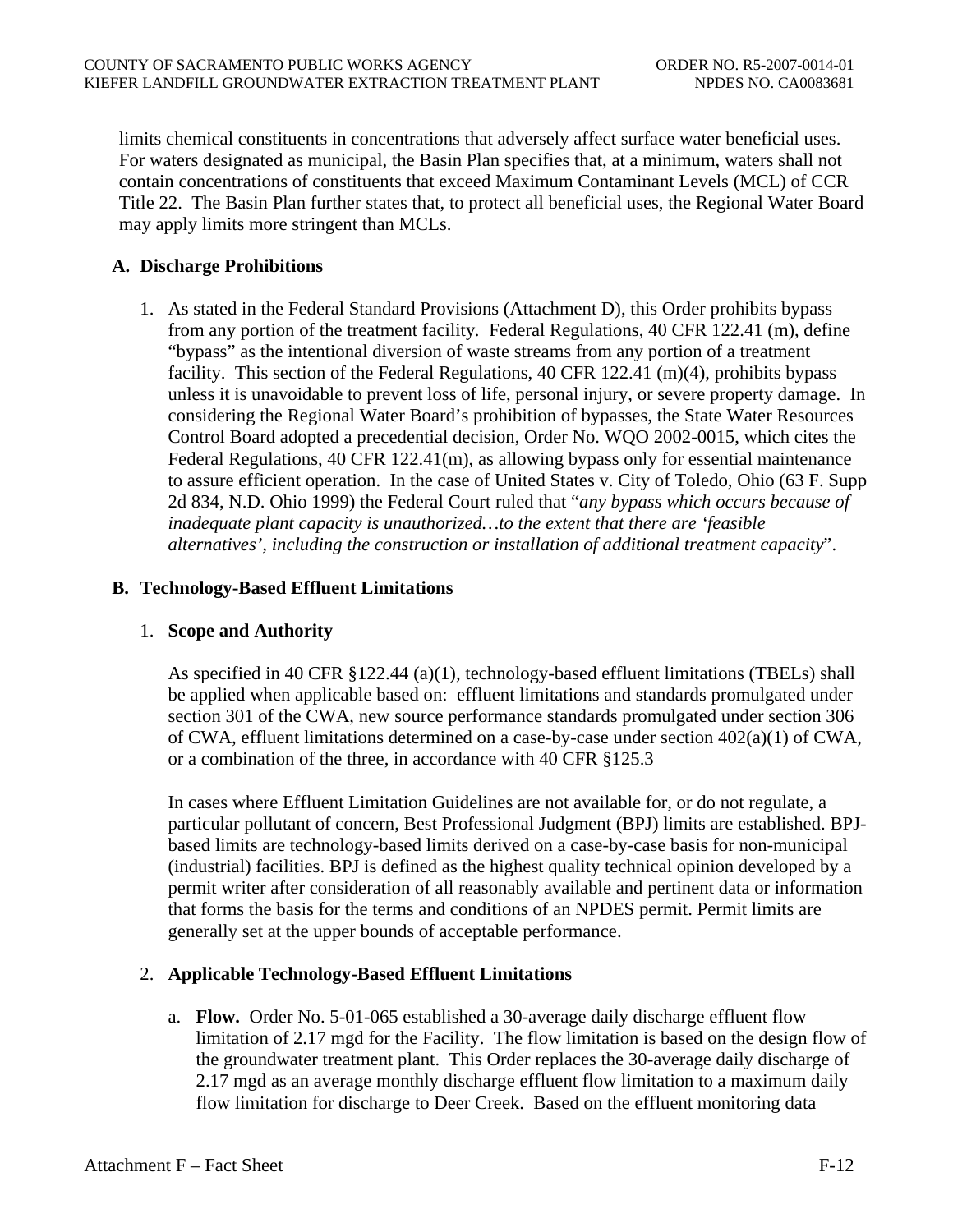provided by the Discharger from February 2002 through August 2005, flow results did not exceed the proposed 2.17 mgd maximum daily flow limitation. The Discharger should be able to comply with the flow effluent limitation immediately upon adoption of this Order and a compliance schedule is not necessary.

- b. **Volatile Organic Compounds.** CWA section 301(b)(1) requires NPDES permits to include effluent limitations that achieve technology-based standards and any more stringent limitations necessary to meet water quality standards. Water quality standards include the Basin Plan's beneficial uses and narrative and numeric water quality objectives, State Water Board adopted standards and federal standards including NTR and CTR. These standards include the Basin Plan's toxicity objective and State Water Board Resolution 68-16. Since there are no promulgated effluent limitations for VOCs in groundwater extracted for cleanup, technology-based effluent limitations are established based upon consideration of the Regional Water Board staff's best professional judgment (BPJ). With respect to the specific discharges permitted herein, and particularly the air stripper, the following have been considered as required by 40 CFR 125 for establishing best available technology economically achievable (BAT) based upon BPJ:
	- **Appropriate technology for category or class of discharges** Air stripping treatment systems are commonly used to remove VOCs from extracted groundwater at cleanup sites. Properly operated and maintained systems perform reliably and ensure essentially complete removal of VOCs. The Discharger employs an air stripper system.
	- **Unique factors relating to the applicant** The Discharger has not identified any unique factors that would justify discharges equaling or exceeding quantifiable concentrations of VOCs.
	- **Age of equipment** The Facility was constructed on April 1995. There have been no significant upgrades to any of the system components since 1995.
	- **Non-water quality environmental impacts, including energy requirements and cost of achieving proposed effluent reduction** – The system currently in place reliably removes VOCs to concentrations of less than 0.5 µg/L. Changing the effluent limit from an average monthly to a maximum daily, as described below, would not create additional non-water quality impacts, or financial costs for the Discharger.
	- **Influent and effluent data** The monitoring data provided by the Discharger indicates that its air stripper system has the ability to consistently remove VOCs in the groundwater to less than  $0.5 \mu g/L$ . No VOC exceeded the  $0.5 \mu g/L$  average monthly effluent limitations set by Order No. 5-01-065.

Air stripping systems are appropriate technologies for VOC removal from extracted groundwater. The above supports the conclusion that the Discharger can meet a daily maximum effluent limit of 0.5 µg/L. Therefore, the effluent limits for VOCs have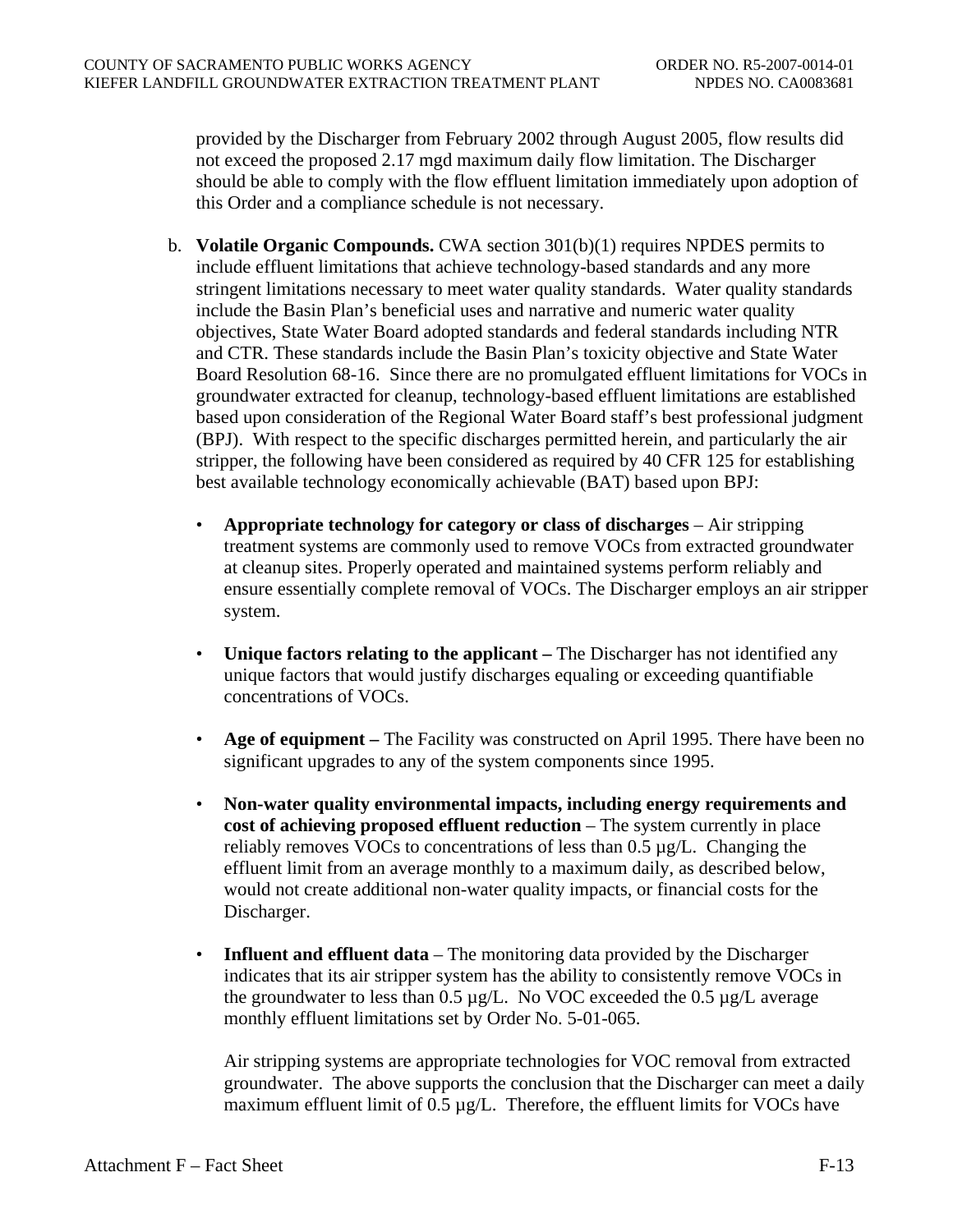been changed from  $\langle 0.5 \mu g/L \rangle$  as a monthly average, to 0.5  $\mu g/L$  as a daily maximum to reflect best practicable control technology currently available and best available technology economically achievable. Additionally, the Discharger must properly operate and maintain its treatment systems as specified in Section VI.C.4.a of this Order. With continued proper operation and maintenance of the Facility, the Discharger can meet the more stringent effluent limitations for VOCs.

## **Summary of Technology-Based Effluent Limitations Discharge Point 001**

|                                            | Units     | <b>Effluent Limitations</b> |                                |                                        |                                        |
|--------------------------------------------|-----------|-----------------------------|--------------------------------|----------------------------------------|----------------------------------------|
| <b>Parameter</b>                           |           | Average<br><b>Monthly</b>   | <b>Maximum</b><br><b>Daily</b> | <b>Instantaneous</b><br><b>Minimum</b> | <b>Instantaneous</b><br><b>Maximum</b> |
| Flow                                       | mgd       | 2.17                        | $\overline{\phantom{m}}$       | $\sim$                                 | $\sim$                                 |
| Volatile Organic<br>Compounds <sup>1</sup> | $\mu$ g/L |                             | 0.5                            | $- -$                                  | $- -$                                  |

<sup>1</sup> All volatile organic constituents listed in EPA Method 502.2

# **C. Water Quality-Based Effluent Limitations (WQBELs)**

## 1. **Scope and Authority**

As specified in 40 CFR  $\S 122.44(d)(1)(i)$ , permits are required to include WQBELs for pollutants (including toxicity) that are or may be discharged at levels that cause, have reasonable potential to cause, or contribute to an excursion above any state water quality standard. The process for determining reasonable potential and calculating WQBELs when necessary is intended to protect the designated uses of the receiving water as specified in the Basin Plan, and achieve applicable water quality objectives and criteria that are contained in other state plans and policies, or water quality criteria contained in the CTR and NTR.

## 2. **Applicable Beneficial Uses and Water Quality Criteria and Objectives**

- a. *Receiving Water*—The receiving stream is Deer Creek, which is tributary to the Cosumnes River. The beneficial uses of Deer Creek, as described above in III.C.1, are municipal and domestic supply; agricultural supply, including stock watering; water contact recreation, including canoeing and rafting; non-contact water recreation, including aesthetic enjoyment; warm freshwater habitat; cold freshwater habitat; warm migration of aquatic organisms; cold migration of aquatic organisms; warm spawning, reproduction, and/or early development and cold spawning, reproduction, and /or early development; and wildlife habitat.
- b. *Hardness*—While no Effluent Limitation for hardness is necessary in this Order, hardness is critical to the assessment of the need for, and the development of, Effluent Limitations for certain metals. The *California Toxics Rule*, at (c)(4), states the following: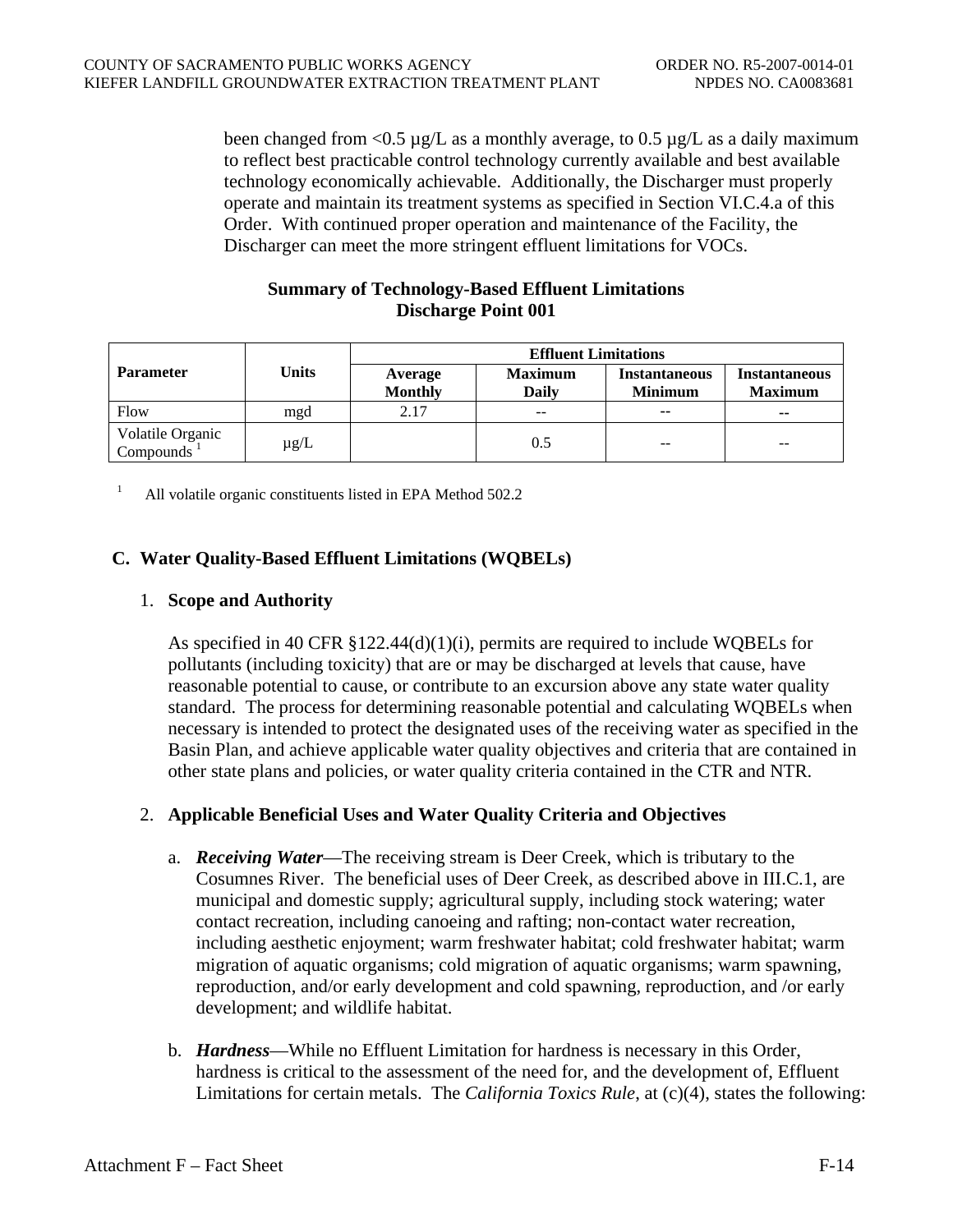"Application of metals criteria. (i) *For purposes of calculating freshwater aquatic life criteria for metals from the equations in paragraph (b)(2) of this section, for waters with a hardness of 400 mg/L or less as calcium carbonate, the actual ambient hardness of the surface water shall be used in those equations*."

The State Water Resources Control Board, in footnote 19 to Water Quality Order No. 2004-0013, stated: "*We note that…the Regional Water Board…applied a variable*  hardness value whereby effluent limitations will vary depending on the actual, current *hardness values in the receiving water. We recommend that the Regional Water Board establish either fixed or seasonal effluent limitations for metals, as provided in the SIP, rather than 'floating' effluent limitations*."

Effluent Limitations for the discharge must be set to protect the beneficial uses of the receiving water for all discharge conditions. In the absence of the option of including condition-dependent, "floating" effluent limitations that are reflective of actual conditions at the time of discharge, Effluent Limitations must be set using a reasonable worst-case condition in order to protect beneficial uses for all discharge conditions. This Order uses the receiving water hardness of  $64 \text{ mg/L}$  as  $CaCO<sub>3</sub>$ .

- c. *Assimilative Capacity/Mixing Zone*—Based on the available information, the worst-case dilution is assumed to be zero to provide protection for the receiving water beneficial uses. The impact of assuming zero assimilative capacity within the receiving water is that discharge limitations are end-of-pipe limits with no allowance for dilution within the receiving water.
- d. *Translators*—USEPA regulations at 40 CFR 122.45(c) require effluent limitations for metals to be expressed as total recoverable metal, and therefore, attention must be given to ensure that analytical data and water quality standards for metals are expressed accordingly. Appendix 3 of the SIP provides Conversion Factors (CFs) or translators, for certain metals including arsenic, cadmium, copper, silver, and zinc, to convert total recoverable concentrations to dissolved concentrations and vice versa. Since the Discharger did not provide translators specific to the receiving water, this Order used CFs from Appendix 3-1 of the SIP.

## 3. **Determining the Need for WQBELs**

a. CWA section 301 (b)(1) requires NPDES permits to include effluent limitations that achieve technology-based standards and any more stringent limitations necessary to meet water quality standards. Water quality standards include Regional Water Board Basin Plan beneficial uses and narrative and numeric water quality objectives, State Water Board-adopted standards, and federal standards, including the CTR and NTR. The Basin Plan includes numeric site-specific water quality objectives and narrative objectives for toxicity, chemical constituents, and tastes and odors. The narrative toxicity objective states: "*All waters shall be maintained free of toxic substances in concentrations that produce detrimental physiological responses in human, plant, animal, or aquatic life.*" (Basin Plan at III-8.00.) With regards to the narrative chemical constituents objective,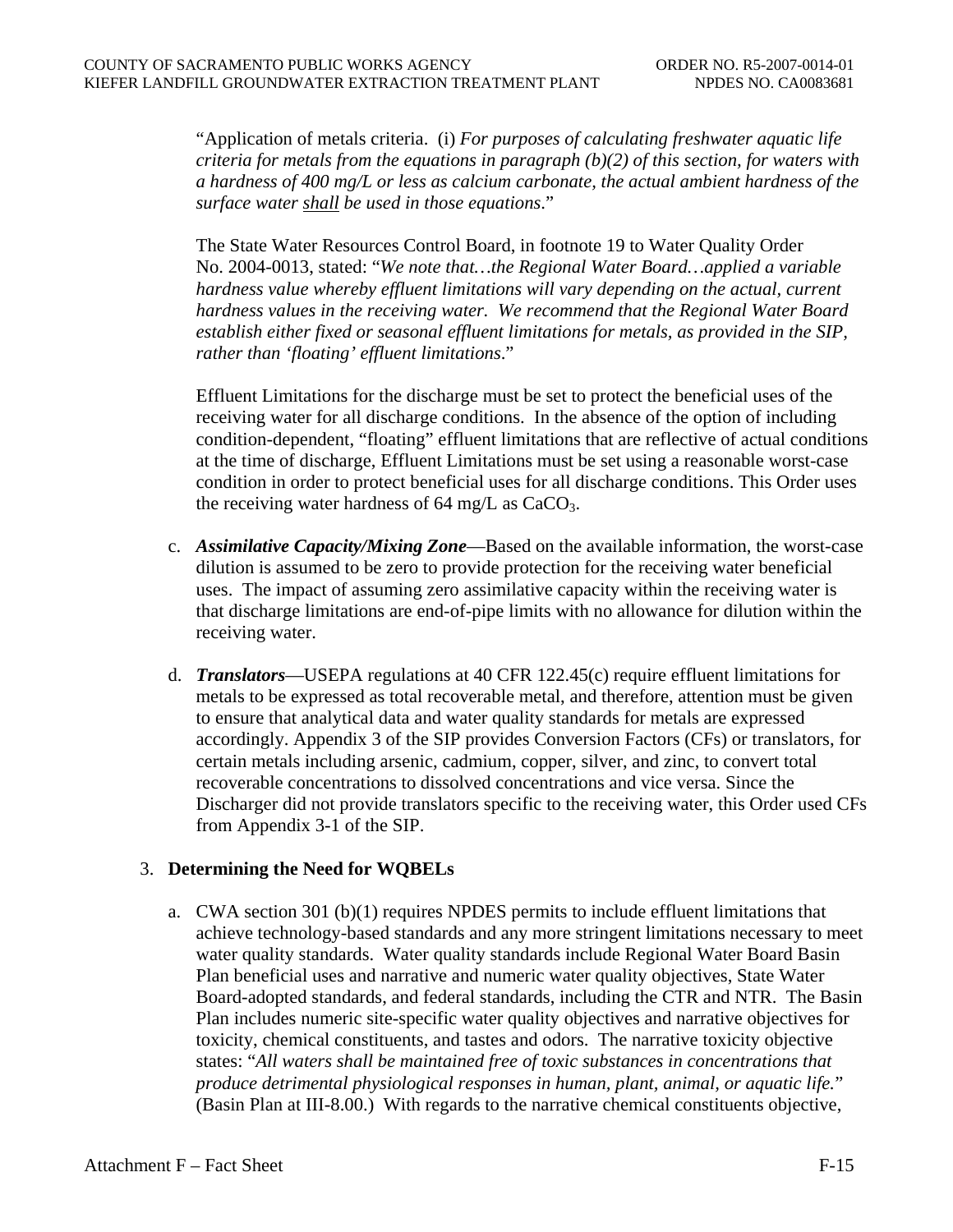the Basin Plan states that waters shall not contain chemical constituents in concentrations that adversely affect beneficial uses. At minimum, "…*water designated for use as domestic or municipal supply (MUN) shall not contain concentrations of chemical constituents in excess of the maximum contaminant levels (MCLs)*" in Title 22 of CCR. The narrative tastes and odors objective states: "*Water shall not contain taste- or odorproducing substances in concentrations that impart undesirable tastes or odors to domestic or municipal water supplies or to fish flesh or other edible products of aquatic origin, or that cause nuisance, or otherwise adversely affect beneficial uses.*"

- b. Federal regulations require effluent limitations for all pollutants that are or may be discharged at a level that will cause or have the reasonable potential to cause, or contribute to an in-stream excursion above a narrative or numerical water quality standard. Based on information submitted as part of the application, in studies, and as directed by monitoring and reporting programs, the Regional Water Board finds that the discharge has a reasonable potential to cause or contribute to an in-stream excursion above a water quality standard for aluminum, manganese, nickel, organochlorine pesticides, total dissolved solids, and total residual chlorine. Water quality-based effluent limitations (WQBELs) for these constituents are included in this Order. A summary of the reasonable potential analysis (RPA) is provided in Attachment G, and a detailed discussion of the RPA for each constituent is provided below.
- c. The Regional Water Board conducted the RPA in accordance with Section 1.3 of the SIP. Although the SIP applies directly to the control of CTR priority pollutants, the State Water Board has held that the Regional Water Board may use the SIP as guidance for water quality-based toxics control.<sup>2</sup> The SIP states in the introduction "*The goal of this Policy is to establish a standardized approach for permitting discharges of toxic pollutants to non-ocean surface waters in a manner that promotes statewide consistency."* Therefore, in this Order the RPA procedures from the SIP were used to evaluate reasonable potential for both CTR and non-CTR constituents.
- d. WQBELs were calculated in accordance with section 1.4 of the SIP, as described in Attachment F, Section IV.C.4.
- e. *Aluminum*—Aluminum in the discharge has a reasonable potential to cause or contribute to an in-stream excursion above a level necessary to protect aquatic life, and, therefore to violate the Basin Plan's narrative toxicity objective. USEPA developed National Recommended Ambient Water Quality Criteria for protection of freshwater aquatic life for aluminum. The recommended four-day average (chronic) and one-hour average (acute) criteria for aluminum are  $87 \mu g/L$  and  $750 \mu g/L$ , respectively, for waters with a pH of 6.5 to 9.0. USEPA recommends that the ambient criteria are protective of the aquatic beneficial uses of receiving waters in lieu of site-specific criteria.Applying 40 CFR  $\S 122.44(d)(1)(vi)(B)$ , Effluent Limitations for aluminum are included in this Order and are based on USEPA's Ambient Water Quality Criteria for the protection of the beneficial use of freshwater aquatic habitat.

<sup>&</sup>lt;sup>2</sup> See, Order WQO 2001-16 (Napa) and Order WQO 2004-0013 (Yuba City)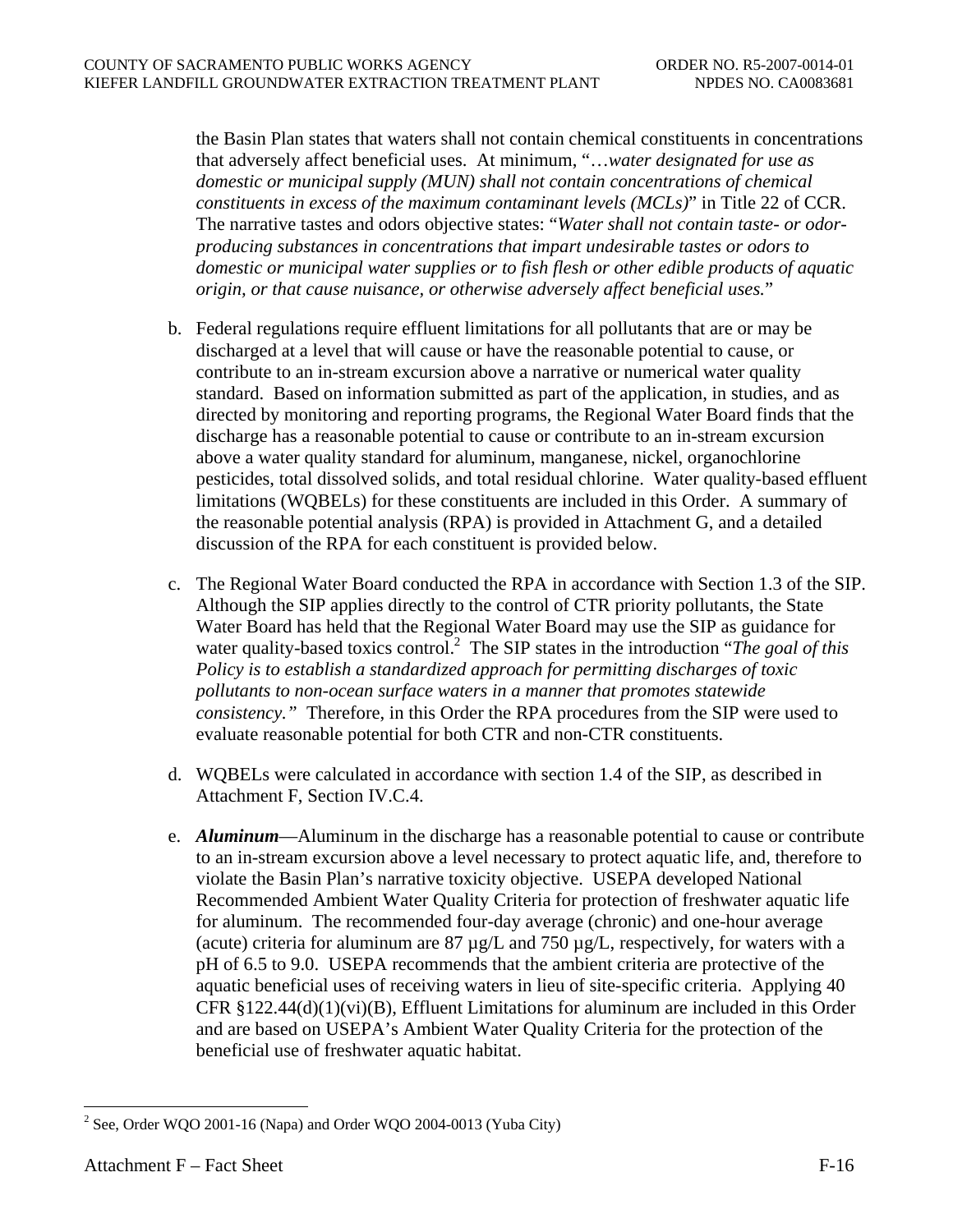Aluminum was detected in an effluent sample collected August 13, 2002 at a concentration of 110 µg/L. The recommended criterion continuous concentration (maximum four-day average concentration or CCC) is 87  $\mu$ g/L and the recommended criterion maximum concentration (maximum one-hour average concentration or CMC) is 750 µg/L. The observed MEC is greater than the water quality criteria; therefore, effluent limitations for aluminum are required.

The USEPA *Technical Support Document for Water Quality-Based Toxics Control* [EPA/505/2-90-001] contains statistical methods for converting chronic (four-day) and acute (one-hour) aquatic life criteria to average monthly and maximum daily effluent limitations based on the variability of the existing data and the expected frequency of monitoring.

In USEPA's *Ambient Water Quality Criteria for Aluminum—1988* [EPA 440/5-86-008], USEPA states that "[a]*cid-soluble aluminum…is probably the best measurement at the present…*"; however, USEPA has not yet approved an acid-soluble test method for aluminum. Replacing the ICP/AES portion of the analytical procedure with ICP/MS would allow lower detection limits to be achieved. Based on USEPA's discussion of aluminum analytical methods, this Order allows the use of the alternate aluminum testing protocol described above to meet monitoring requirements.

This Order contains final Average Monthly Effluent Limitations (AMEL) and Maximum Daily Effluent Limitations (MDEL) for aluminum of 71 µg/L and 143 µg/L, respectively, based on USEPA's National Ambient Water Quality Criteria for the protection of freshwater aquatic life (See Attachment H, for WQBEL calculations). Based on recent effluent monitoring the Discharger believes it can comply with the new effluent limitations for aluminum.

- f. *Fluoride—* Insufficient information is available to determine whether fluoride levels in the discharge have reasonable potential to cause or contribute to an in-stream excursion above applicable water quality objectives. There is limited effluent data available for fluoride; also as indicated in Attachment G, detected effluent data points are less than the respective water quality objective. Instead of limitations, additional monitoring has been established for fluoride with a reopener provision should monitoring results indicate that the discharge has the reasonable potential to cause or contribute to an exceedance of water quality objectives for this constituent.
- g. *Manganese*—The discharge has a reasonable potential to cause or contribute to an instream excursion above the Secondary Maximum Contaminant Level (MCL) -Consumer Acceptance Limit of 50 µg/L for manganese.

The observed manganese MEC was detected in an effluent sample collected March 28, 2002 at a concentration of 150  $\mu$ g/L, which exceeds the water quality criteria. Therefore, an Effluent Limitation for manganese is required. The maximum observed upstream receiving water manganese concentration was 71 µg/L, from a sample collected on June 25, 2002, which indicates that there is no assimilative capacity for manganese in the receiving stream at the point of discharge. An Effluent Limitation for manganese is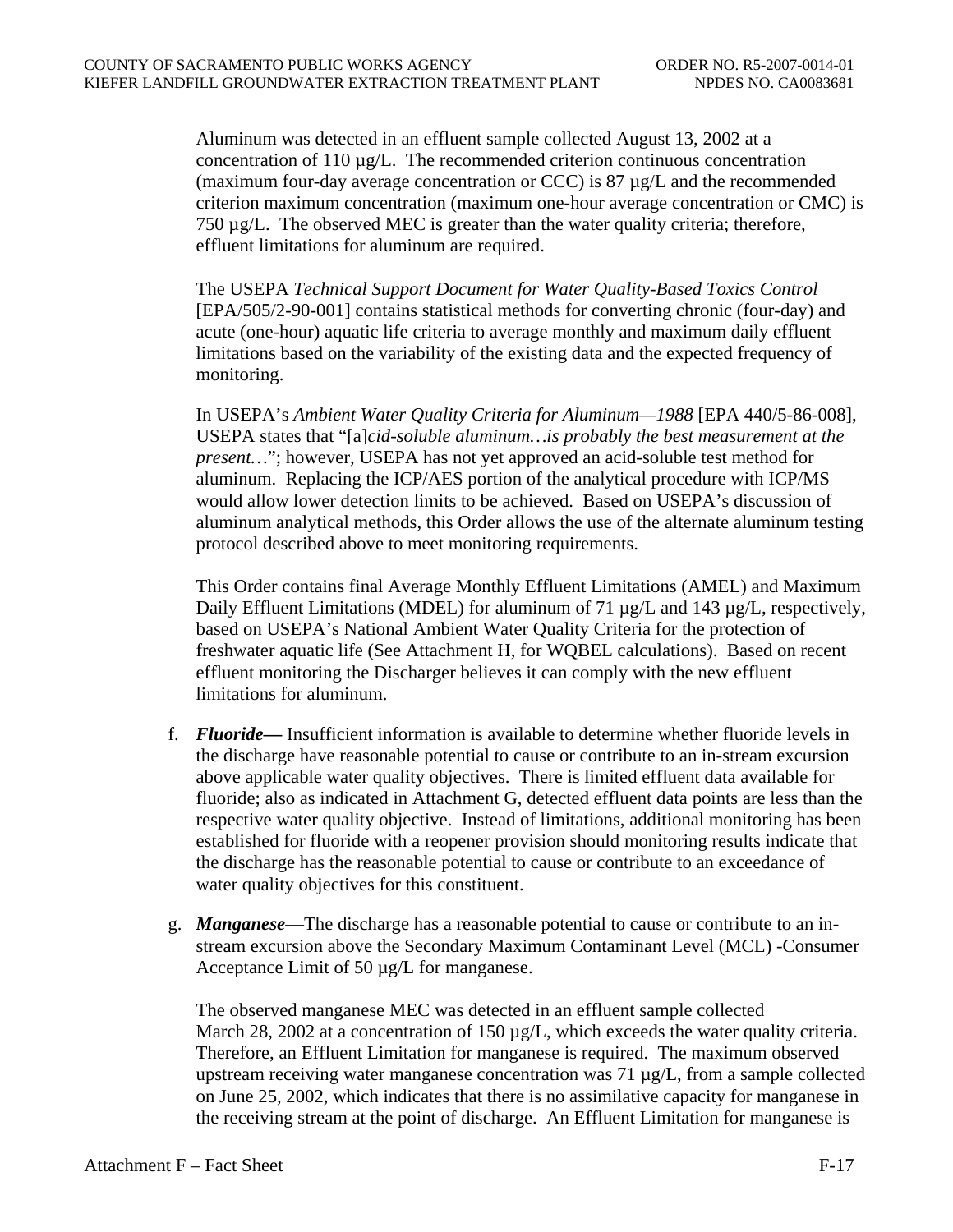included in this Order and is based on the Basin Plan water quality objectives for chemical constituents, color, and tastes and odors and the DHS Secondary MCL.

This Order includes an average monthly Effluent Limitation for manganese that is equal to the Secondary MCL. Based on the sample results in the effluent, the limitations appear to put the Discharger in immediate non-compliance. New or modified control measures may be necessary in order to comply with the effluent limitations, and the new or modified control measures cannot be designed, installed and put into operation within 30 calendar days. Furthermore, the effluent limitations for manganese are a new regulatory requirement within this permit, which becomes applicable to the waste discharge with the adoption of this Order, which was adopted after July 1, 2000. Therefore, a compliance time schedule for compliance with the manganese effluent limitations is established in TSO No. R5-2007- in accordance with CWC section 13300.

h. *Nickel*—The discharge has a reasonable potential to cause or contribute to an in-stream excursion above the CTR standards for nickel. The CTR includes hardness-dependent standards for the protection of both freshwater and saltwater aquatic life for nickel. The standards for metals are presented in dissolved concentrations. USEPA recommends conversion factors to translate dissolved concentrations to total concentrations. The conversion factors for nickel in freshwater are 0.998 for the acute criteria and 0.997 for the chronic criteria.

The observed nickel MEC was detected in an effluent sample collected January 19, 2005 at a concentration of  $110 \mu g/L$ . Using the worst-case (lowest) measured hardness from the receiving water,  $(64 \text{ mg/L as } CaCO<sub>3</sub>)$ , the applicable criterion continuous concentration (maximum four-day average concentration) criterion is 36 µg/L and the applicable criterion maximum concentration (maximum one-hour average concentration) criterion is  $320 \mu g/L$ . The observed MEC is greater than the applicable continuous concentration water quality criterion. Additionally, Order No. 5-01-065 established a monthly average effluent limitation of 90  $\mu$ g/L and a daily maximum effluent limitation of 600 µg/L for nickel. The observed nickel MEC detected on January 19, 2005 was the only nickel sample collected for the month, consequently, the average monthly concentration was also 110  $\mu$ g/L for January 2005. The January 2005 average monthly nickel concentration exceeds the 90 µg/L average monthly effluent limitation set by Order No. 5-01-065; therefore continued effluent limitation for nickel is required. The effluent limitations for nickel included in this Order are presented in total concentrations, and are based on the CTR standards for the protection of freshwater aquatic life.

Order No. 5-01-65 established effluent limitations for hardness-dependent metals based on the lowest effluent hardness of 191 mg/L. Based on new monitoring data submitted by the Discharger from February 2002 through August 2005, the lowest receiving water hardness is 64 mg/L. Nickel effluent limitations are adjusted to reflect the current worstcase condition (lowest ambient hardness) in order to protect beneficial uses for all discharge conditions.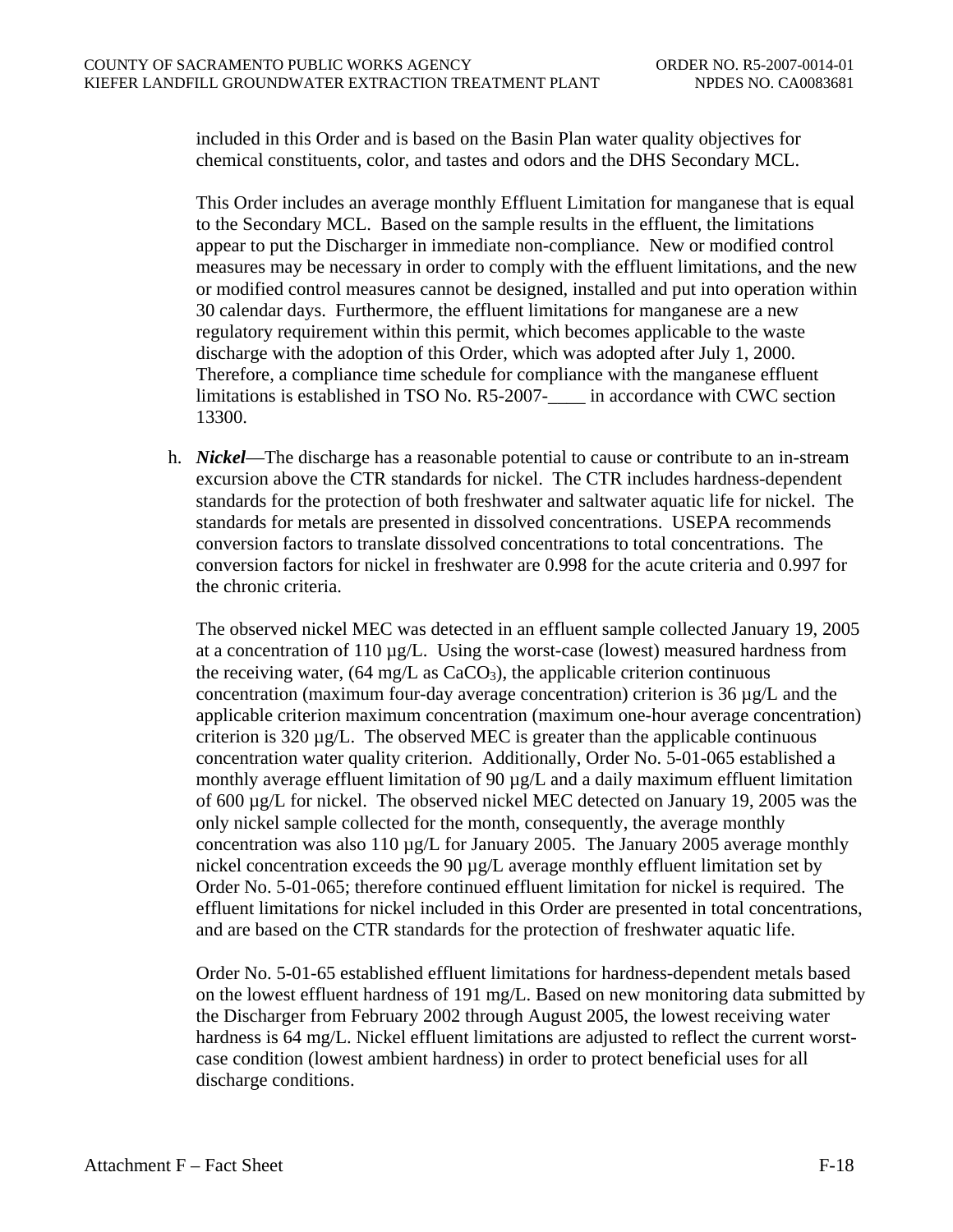The SIP requires converting CTR chronic (four-day) and acute (one-hour) aquatic life criteria to average monthly and maximum daily effluent limitations based on the variability of the existing data and the expected frequency of monitoring. Equations summarizing the conversion are shown below:

$$
CCC = e^{[0.8460 \ln(hardness) + 0.0584]}
$$
  
\n
$$
CMC = e^{[0.8460 \ln(hardness) + 2.255]}
$$
  
\n
$$
AMEL = 3.11[\min(32.19CMC, 5.92CCC)] = 18 \mu g/L
$$
  
\n
$$
MDEL = 9.94[\min(32.19CMC, 5.92CCC)] = 59 \mu g/L
$$

Based on recent effluent monitoring the Discharger believes it can comply with the new effluent limitations for nickel.

- i. *Organochlorine Pesticides*—Alpha-BHC (alpha-hexachlorocyclohexane), lindane (gamma-BHC), 4,4'-DDD, and endrin aldehyde were detected in the effluent in concentrations as estimated 0.0063  $\mu$ g/L, estimated 0.0084  $\mu$ g/L, estimated 0.0035  $\mu$ g/L, and  $0.082 \mu g/L$ , respectively. Each of these constituents is a chlorinated hydrocarbon pesticide. The Basin Plan requires that no individual pesticides shall be present in concentrations that adversely affect beneficial uses; discharges shall not result in pesticide concentrations in bottom sediments or aquatic life that adversely affect beneficial uses; total chlorinated hydrocarbon pesticides shall not be present in the water column at detectable concentrations; and pesticide concentrations shall not exceed those allowable by applicable antidegradation policies. The CTR contains numeric criteria for alpha-BHC, gamma-BHC, 4,4'-DDD, and endrin aldehyde of 0.0039 µg/L, 0.019 µg/L, 0.00083 µg/L, and 0.76 µg/L, respectively, for freshwaters from which both water and organisms are consumed. The detection of alpha-BHC at an estimated  $0.0063 \mu g/L$ , gamma-BHC at an estimated 0.0084  $\mu$ g/L, 4,4'-DDD at an estimated 0.0035  $\mu$ g/L, and endrin aldehyde at  $0.082 \mu g/L$  in the effluent presents a reasonable potential to exceed the Basin Plan water quality objective for chlorinated hydrocarbon pesticides and the CTR criteria for alpha-BHC, and 4,4'-DDD. In addition to alpha-BHC, gamma-BHC, 4,4'- DDD, and endrin aldehyde; chlorinated hydrocarbon pesticides include aldrin, betaendosulfan, beta-BHC, delta-BHC, 4,4'-DDE, 4,4'-DDT, chlordane, dieldrin, endrin, alpha-endosulfan, endosulfan sulfate, heptachlor, heptachlor epoxide, and toxaphene. Effluent limitations for organochlorine pesticides are included in this Order and are based on the Basin Plan objective of no detectable concentrations of chlorinated hydrocarbon pesticides. Since the Basin Plan objective is no detectable concentrations, there can be no assimilative capacity. The limitation for chlorinated hydrocarbon pesticides is included in this Order based on reasonable potential to cause or contribute to an in-stream excursion of the water quality objective. Based on recent effluent monitoring the Discharger believes it can comply with the new effluent limitations for organochlorine pesticides.
- j. *pH***.** The Basin Plan includes a water quality objective for Deer Creek, source to Consumnes River, that the "…*pH shall not be depressed below 6.5 nor raised above*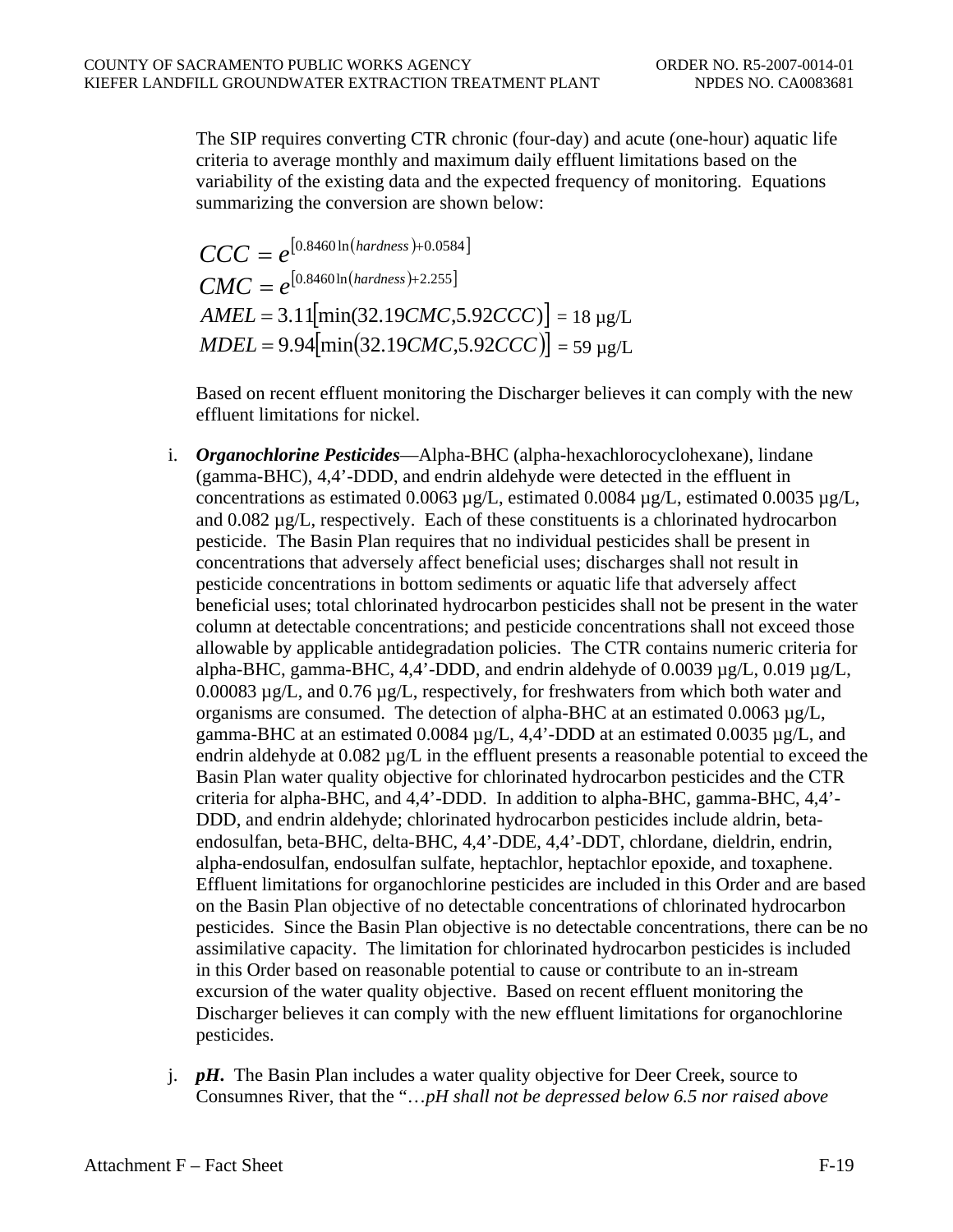*8.5.*." Effluent Limitations for pH are included in this Order and are based on the Basin Plan objectives for pH.

- k. *Total Dissolved Solids***.** Order No. 5-01-065 established effluent limitations of 450 mg/L, 500 mg/L, and 1500 mg/L as annual average, monthly average, and daily maximum, respectively. These effluent limitations were based on the protection of agricultural use of the water and the water quality objectives for the secondary drinking water standard. A review of the Discharger's monitoring reports from February 2002 through August 2005 indicates an average TDS effluent concentration of 272 mg/L, a minimum effluent concentration of 110 mg/L, and a maximum effluent concentration of 360 mg/L (based on 162 data points). Background concentrations in Deer Creek range from 190 to 400 mg/L based on the same monitoring period. Based on this data, the discharge does not have a reasonable potential to cause or contribute to an exceedance of the applicable water quality objectives for TDS. However, since water from Deer Creek ultimately flows into the Sacramento-San Joaquin Delta, of additional concern is the salt contribution to Delta waters. Allowing the Discharger to increase its current salt loading may be contrary to the Region wide effort to address salinity in the Central Valley. Therefore, this Order includes a performance-based effluent limitation of 367 mg/L for TDS as a monthly average to limit the discharge to current levels.
- l. *Total Residual Chlorine***.** The Discharger currently uses chlorine for prevention and treatment of biofouling in the extraction wells to maintain VOC removal efficiency. Chlorine can cause toxicity to aquatic organisms when discharged to surface waters. USEPA recommends, in its Ambient Water Quality Criteria for the protection of fresh water aquatic life, maximum 1-hour average and 4-day average chlorine concentrations of 0.019 mg/L and 0.011 mg/L, respectively. The use of chlorine as a disinfectant for well maintenance presents a reasonable potential that it could be discharged in toxic concentrations.

The USEPA Technical Support Document for Water Quality-Based Toxics Control [EPA/505/2-90-001] contains statistical methods for converting chronic (four-day) and acute (one-hour) aquatic life criteria to average monthly and maximum daily effluent limitations based on the variability of the existing data and the expected frequency of monitoring. However, because chlorine is an acutely toxic constituent that will be monitored continuously for a period after well maintenance events, an average one-hour limitation is considered more appropriate than an average daily limitation. Average onehour and four-day limitations for chlorine, based on these criteria, are included in this Order. The Discharger can immediately comply with these new effluent limitations for chlorine residual.

The chlorine residual limitations required in this Order are protective of aquatic organisms in the undiluted discharge. If compliance is maintained, the Regional Water Board does not anticipate residual chlorine impacts to benthic organisms.

m. *Toxicity***.** See Section IV.C.5. of the Fact Sheet regarding whole effluent toxicity.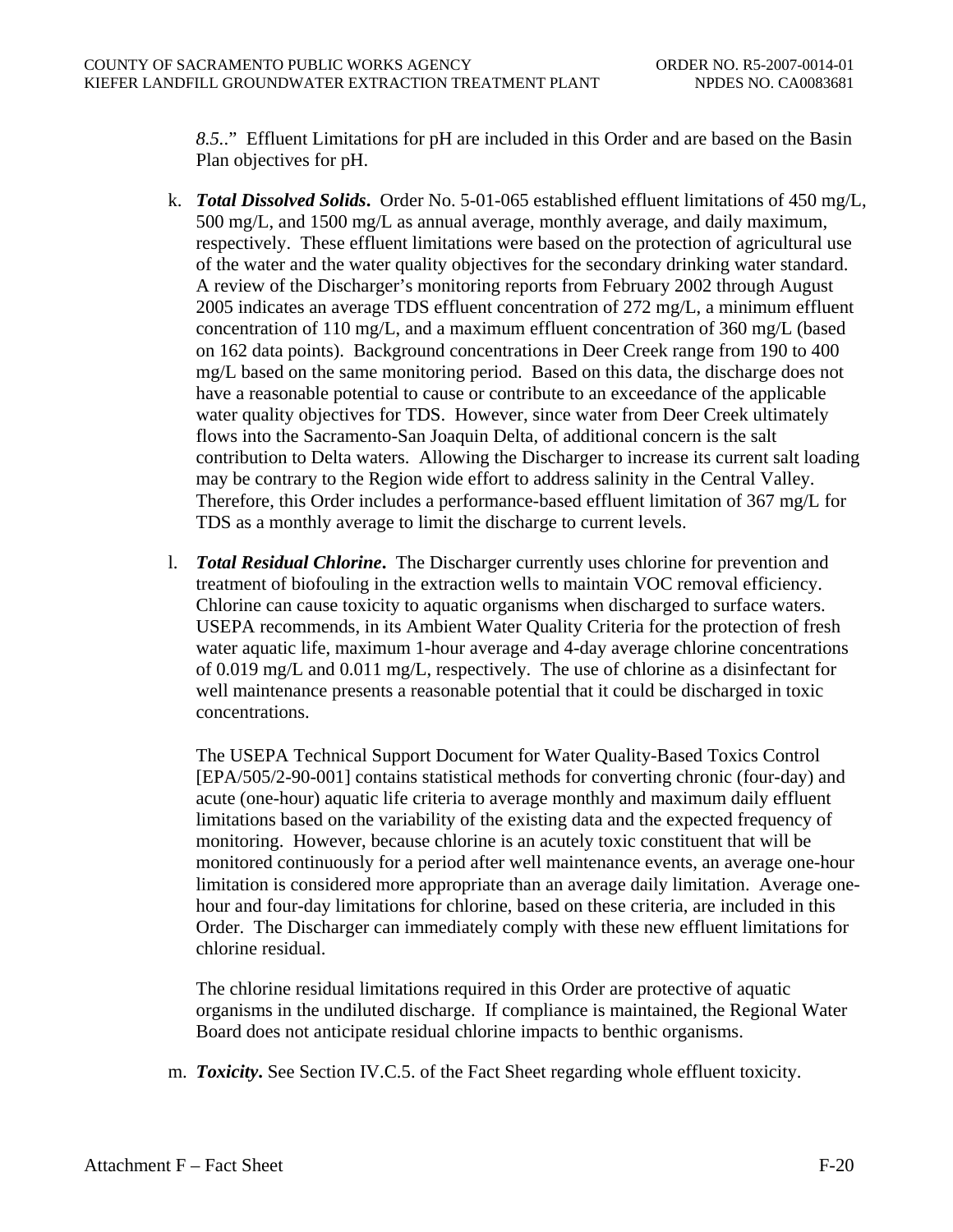# 4. **WQBEL Calculations**

- a. The Discharger conducted monitoring for priority and non-priority pollutants. The analytical results were submitted to the Regional Water Board. The results of these sampling events were used in developing this Order. All detectable results from these analyses are summarized in Attachment G. Effluent limitations are included in the Order to protect the beneficial uses of the receiving stream and to ensure that the discharge complies with the Basin Plan objective that toxic substances not be discharged in toxic amounts. Unless otherwise noted, all mass limitations in this Order were calculated by multiplying the concentration limitation by the design flow and the appropriate unit conversion factors.
- b. Effluent Limitations for nickel and aluminum were calculated in accordance with Section 1.4 of the SIP and the TSD. The following paragraphs describe the general methodology used for calculating Effluent Limitations.
- c. *Calculations for Dilution Ratios*

For human health criteria/objectives the dilution ratio,  $D<sub>H</sub>$  equals zero as summarize in section IV.C.2.c of this Fact Sheet.

d. *Calculations for Effluent Limitations*—In calculating maximum effluent limitations, the effluent concentration allowances were set equal to the criteria/standards/objectives.

$$
ECA_{\text{acute}} = CMC \qquad ECA_{\text{chromic}} = CCC \qquad ECA_{HH} = HH + D_{HH} (HH - B_{HH})
$$

| where: | $ECA_{acute}$     |     | effluent concentration allowance for acute (one-hour         |
|--------|-------------------|-----|--------------------------------------------------------------|
|        |                   |     | average) toxicity criterion                                  |
|        | $ECA_{chronic}$   |     | effluent concentration allowance for chronic (four-day       |
|        |                   |     | average) toxicity criterion                                  |
|        | ECA <sub>HH</sub> |     | effluent concentration allowance for human health,           |
|        |                   |     | agriculture, or other long-term criterion/objective          |
|        | CMC               | $=$ | criteria maximum concentration (one-hour average             |
|        | CCC               |     | criteria continuous concentration (four-day average, unless  |
|        |                   |     | otherwise noted)                                             |
|        | $D_{HH}$          | $=$ | dilution ratio for human health, agriculture, or other long- |
|        |                   |     | term criterion/objective                                     |
|        | HH                |     | human health, agriculture, or other long-term                |
|        |                   |     | criterion/objective                                          |
|        | $B_{HH}$          | $=$ | background concentration for human health. (for              |
|        |                   |     | carcinogens: arithmetic mean of R-001 concentrations, for    |
|        |                   |     | non-carcinogens: observed maximum R-001 concentration;       |
|        |                   |     | or lowest detection level if all results are non-detect)     |

Acute and chronic toxicity ECAs were then converted to equivalent long-term averages (LTA) using statistical multipliers and the lowest is used. Additional statistical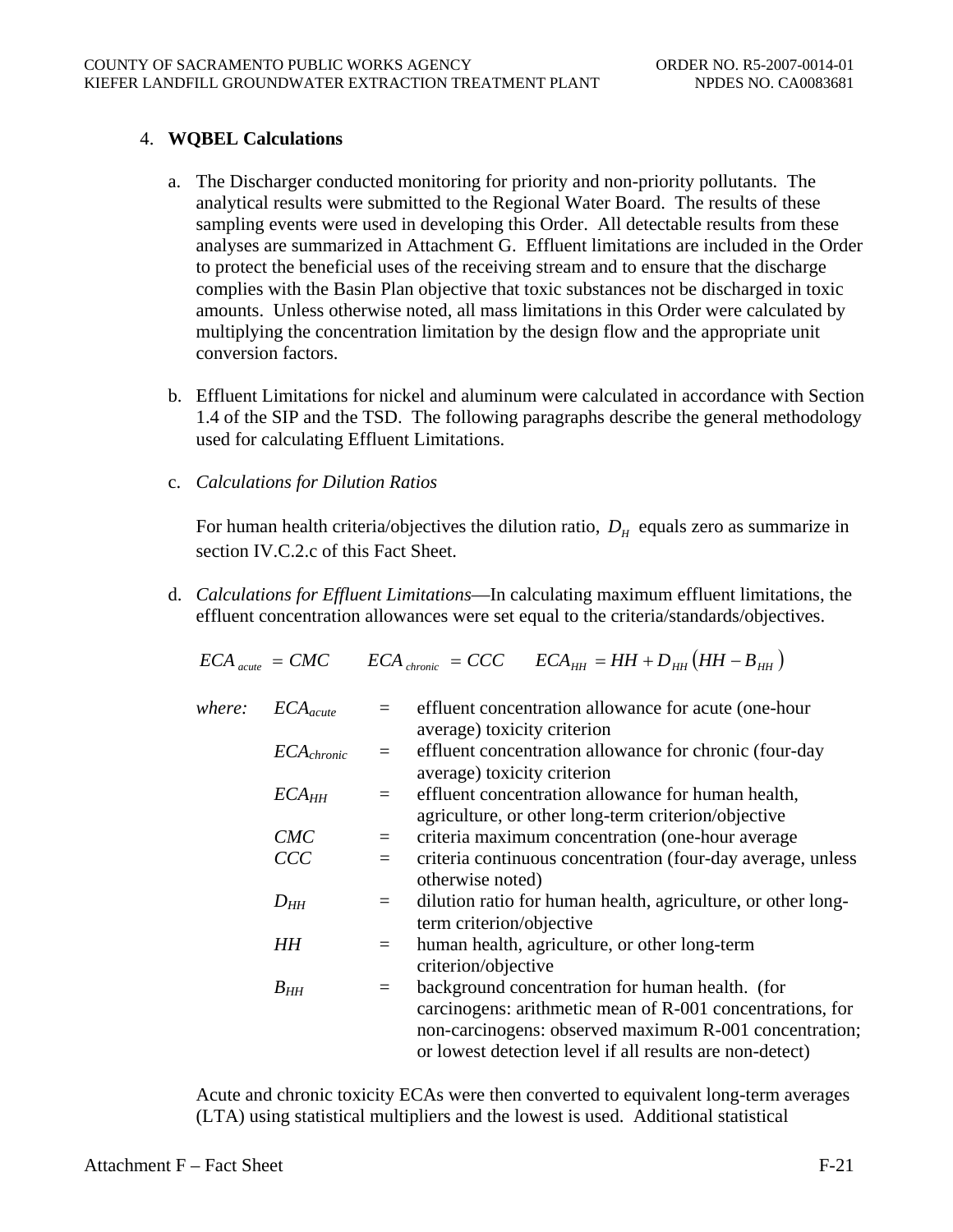multipliers were then used to calculate the maximum daily effluent limitation (MDEL) and the average monthly effluent limitation (AMEL). The statistical multipliers were calculated using data shown in Attachment H. Attachment H provides a summary of effluent limitation calculations used for this Order.

Human health ECAs are set equal to the AMEL and a statistical multiplier is used to calculate the MDEL.

|        |                                                                                                                                             |     | $AMEL = mult_{AMEL}[\min(\stackrel{\frown}{M_AECA_{acute}},\stackrel{\frown}{M_CECA_{chronic}})]$<br>$MDEL = mult_{MDEL}$ [min( $M_A ECA_{acute}, M_C ECA_{chronic}$ )] | $\rm LTA_{acute}$      |
|--------|---------------------------------------------------------------------------------------------------------------------------------------------|-----|-------------------------------------------------------------------------------------------------------------------------------------------------------------------------|------------------------|
|        |                                                                                                                                             |     |                                                                                                                                                                         | $LTA_{\text{chronic}}$ |
|        | $\textit{MDEL}_{\textit{HH}} = \left(\frac{\textit{mult}_{\textit{MDEL}}}{\textit{mult}_{\textit{MUL}}}\right) \textit{AMEL}_{\textit{HH}}$ |     |                                                                                                                                                                         |                        |
| where: | $mult_{AMEL}$<br>$\text{mult}_{\text{MDEL}}$ =                                                                                              | $=$ | statistical multiplier converting minimum LTA to AMEL<br>statistical multiplier converting minimum LTA to MDEL                                                          |                        |

|  | $\rm M_A$ |  | statistical multiplier converting CMC to LTA |  |
|--|-----------|--|----------------------------------------------|--|
|--|-----------|--|----------------------------------------------|--|

 $M_C$  = statistical multiplier converting CCC to LTA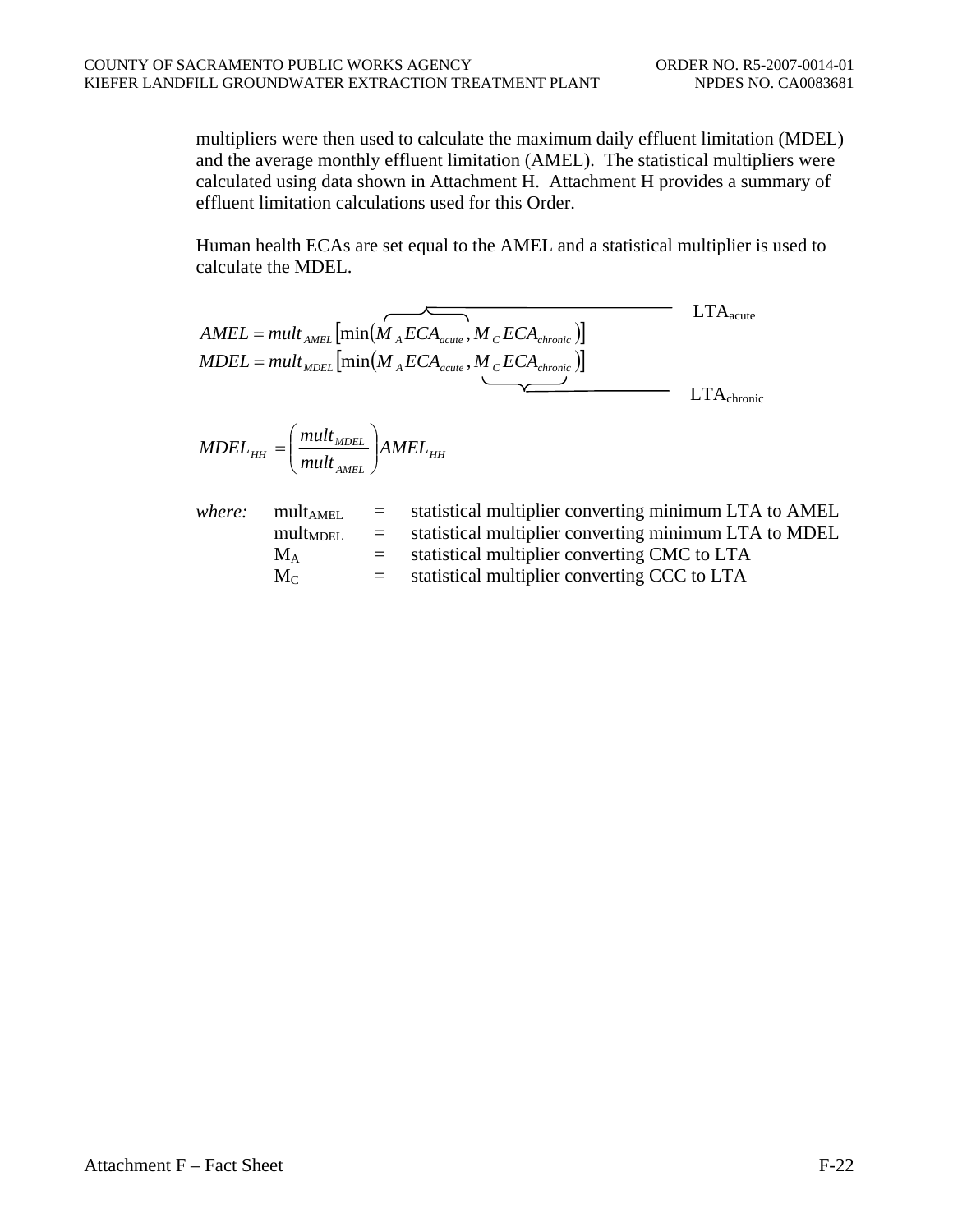|                                                |               | <b>Effluent Limitations</b> |                                |                                        |                                        |  |  |
|------------------------------------------------|---------------|-----------------------------|--------------------------------|----------------------------------------|----------------------------------------|--|--|
| <b>Parameter</b>                               | <b>Units</b>  | Average<br><b>Monthly</b>   | <b>Maximum</b><br><b>Daily</b> | <b>Instantaneous</b><br><b>Minimum</b> | <b>Instantaneous</b><br><b>Maximum</b> |  |  |
| Acute Toxicity <sup>1</sup>                    | % Survival    | --                          |                                | --                                     |                                        |  |  |
| pH                                             | standard unit | --                          | --                             | 6.5                                    | 8.5                                    |  |  |
| Aluminum,<br><b>Total Recoverable</b>          | $\mu$ g/L     | 71                          | 143                            | --                                     |                                        |  |  |
| Manganese,<br><b>Total Recoverable</b>         | $\mu$ g/L     | 50                          | --                             | --                                     | --                                     |  |  |
| Nickel,<br><b>Total Recoverable</b>            | $\mu$ g/L     | 18.4                        | 58.8                           | --                                     |                                        |  |  |
| Organochlorine<br>Pesticides                   | $\mu g/L$     |                             |                                |                                        | ND                                     |  |  |
| <b>Total Residual</b><br>Chlorine <sup>2</sup> | mg/L          | 0.01                        | 0.02                           |                                        |                                        |  |  |
| <b>Total Dissolved Solids</b>                  | mg/L          | 367                         |                                |                                        |                                        |  |  |

# **Summary of Water Quality-Based Effluent Limitations Discharge Point 001**

 $1$  Median survival in effluent for any three consecutive 96-hour static or continuous flow bioassay tests shall be at least 90%, with no single test producing less than 70% survival.

<sup>2</sup> Total Residual Chlorine effluent limitations are expressed as 1-hour average and 4-day average.

# 5. **Whole Effluent Toxicity (WET)**

For compliance with the Basin Plan's narrative toxicity objective, this Order requires the Discharger to conduct whole effluent toxicity testing for acute and chronic toxicity, as specified in the MRP (Attachment E, Section V.). This Order also contains effluent limitations for acute toxicity and requires the Discharger to investigate the causes of, and identify corrective actions to reduce or eliminate effluent toxicity.

a. **Acute Aquatic Toxicity.** The Basin Plan contains a narrative toxicity objective that states, "*All waters shall be maintained free of toxic substances in concentrations that produce detrimental physiological responses in human, plant, animal, or aquatic life.*" (Basin Plan at III-8.00) The Basin Plan also states that, "…*effluent limits based upon acute biotoxicity tests of effluents will be prescribed where appropriate;*". USEPA Region 9 provided guidance for the development of acute toxicity effluent limitations in the absence of numeric water quality objectives for toxicity in its document titled "Guidance for NPDES Permit Issuance", dated February 1994. Section B.2. "Toxicity Requirements" (pgs. 14-15) states, "*In the absence of specific numeric water quality objectives for acute and chronic toxicity, the narrative criterion 'no toxics in toxic amounts' applies. Achievement of the narrative criterion, as applied herein, means that*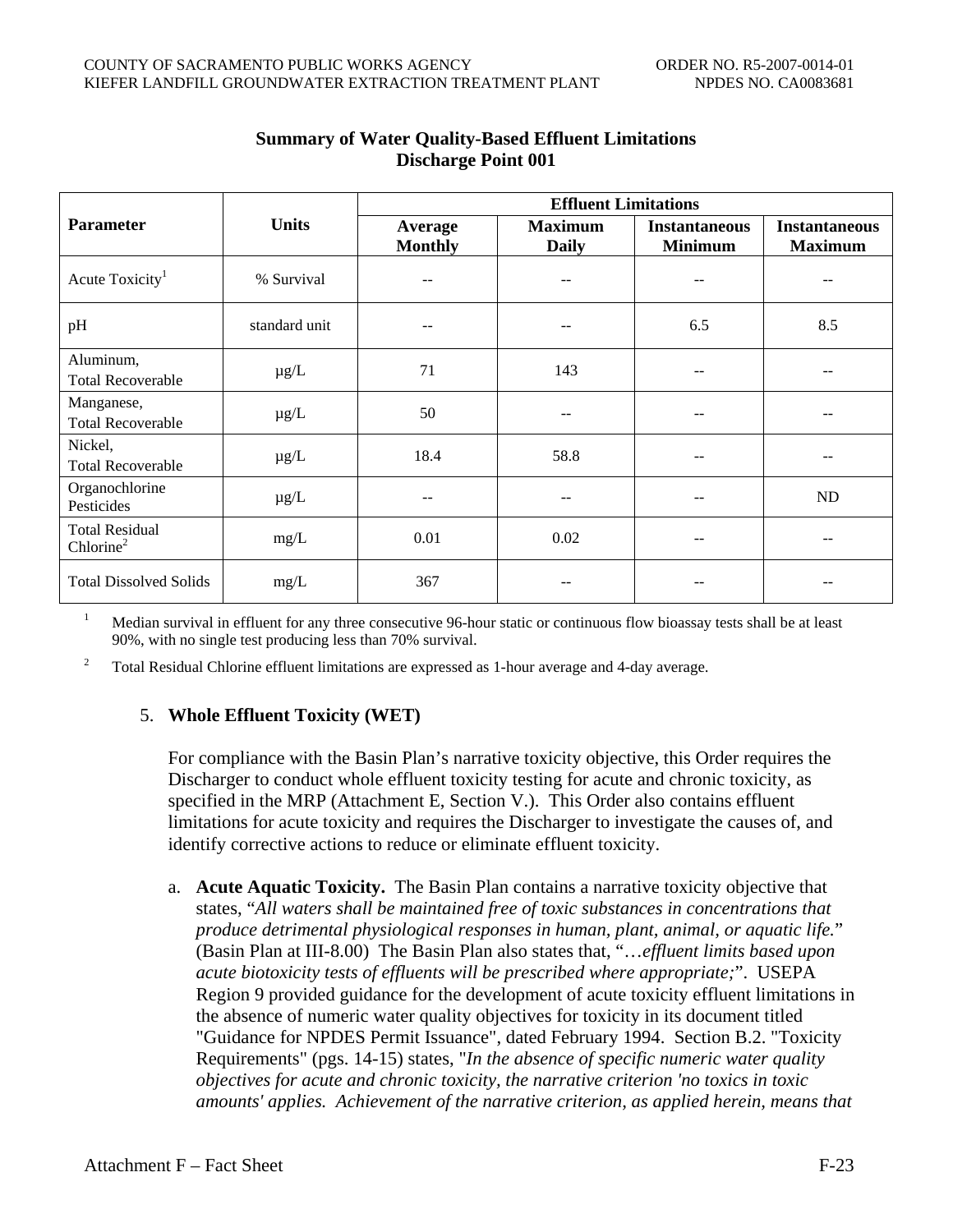*ambient waters shall not demonstrate for acute toxicity: 1) less than 90% survival, 50% of the time, based on the monthly median, or 2) less than 70% survival, 10% of the time, based on any monthly median. For chronic toxicity, ambient waters shall not demonstrate a test result of greater than 1 TUc."* Accordingly, the following effluent limitations for acute toxicity have been included in this Order:

**Acute Toxicity.** Survival of aquatic organisms in 96-hour bioassays of undiluted waste shall be no less than:

| Minimum for any one bioassays                      | ------------------- 70% |  |
|----------------------------------------------------|-------------------------|--|
| Median for any three or more consecutive bioassays | $--- 90\%$              |  |

b. **Chronic Toxicity.** Adequate WET data is not available to determine if the discharge has reasonable potential to cause or contribute to an in-stream excursion above of the Basin Plan's narrative toxicity objective. Attachment E of this Order requires quarterly chronic WET monitoring for demonstration of compliance with the narrative toxicity objective.

In addition to WET monitoring, Special Provisions VI.C.2.a. requires the Discharger to submit to the Regional Water Board an Initial Investigative TRE Work Plan for approval by the Executive Officer, to ensure the Discharger has a plan to immediately move forward with the initial tiers of a TRE, in the event effluent toxicity is encountered in the future. The provision also includes a numeric toxicity monitoring trigger and requirements for accelerated monitoring, as well as, requirements for TRE initiation if a pattern of toxicity is demonstrated.

# **D. Final Effluent Limitations**

#### 1. **Satisfaction of Anti-Backsliding Requirements**

Some effluent limitations in this Order are less stringent that those in the previous Order. As discussed below this relaxation of effluent limitations is consistent with the anti-backsliding requirements of the CWA and federal regulations.

This Order removes previously required effluent limitations for arsenic, cadmium, chromium, copper, lead, mercury, and zinc. In developing the previous Order, No. 5-01-065, there was inadequate information available to determine if the discharge caused, had the reasonable potential to cause, or contribute to an exceedance of the water quality objectives for these parameters. The previous Order required monitoring of these Priority Pollutant metals with detection limits sufficient to evaluate if reasonable potential exists. Based on monitoring data submitted by the Discharger from February 2002 through August 2005, the discharge does not have reasonable potential to cause or contribute to an in-stream excursion above the water quality criteria for arsenic, cadmium, chromium, copper, lead, mercury, and zinc. Therefore, this Order removes the effluent limitations for these constituents based on new information consistent with anti-backsliding requirements of 40 CFR  $122.44(l)(2)(i)(B)(I)$ . The Regional Water Board finds removing these effluent limitations is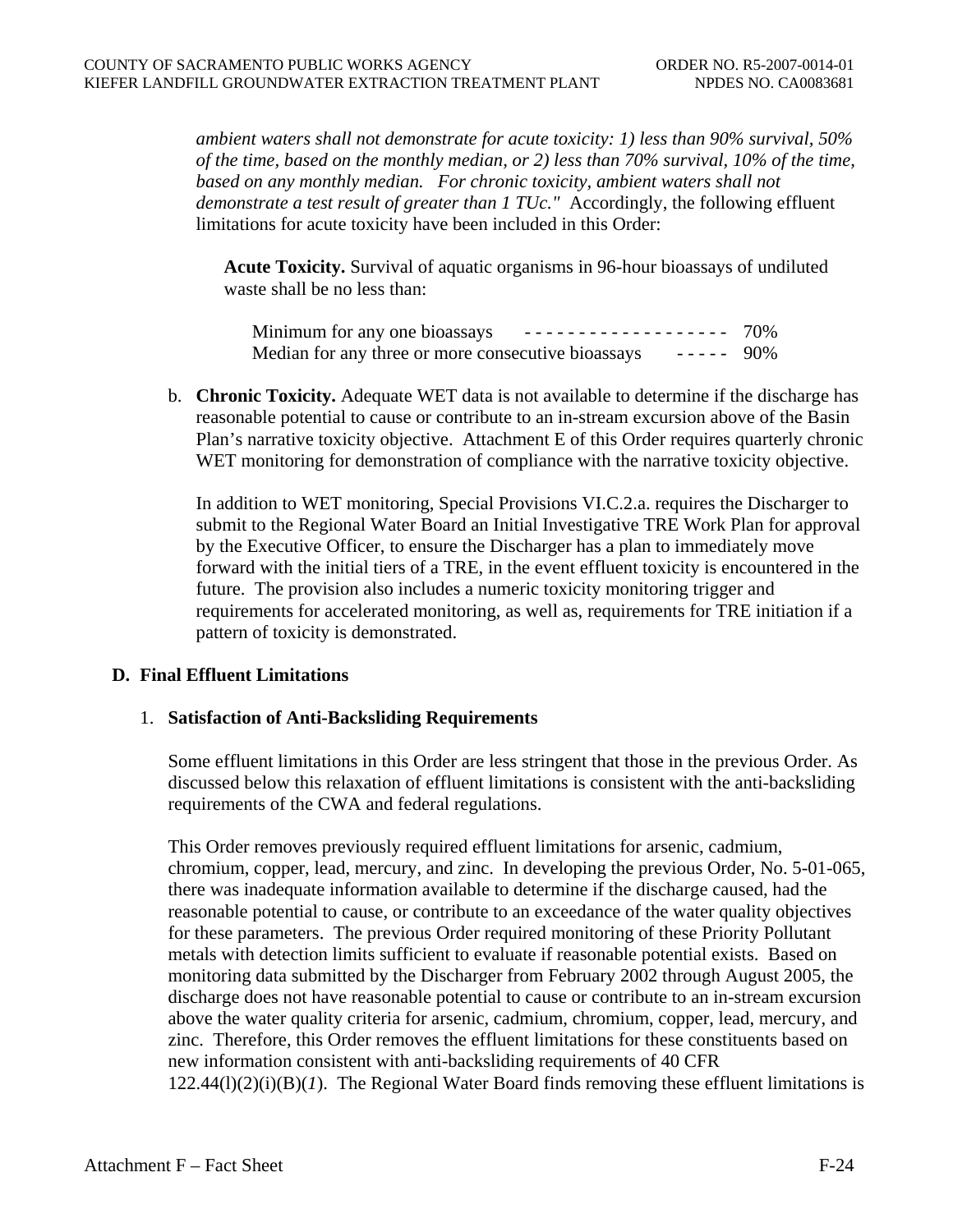consistent with the antidegradation provisions of 40 CFR 131.12 and State Water Board Resolution 68-16. Any impact on existing water quality will be insignificant.

This Order, as the previous Order, No. 5-01-065, includes an effluent limitation for acute toxicity, which states:

**"***Survival of aquatic organisms in 96-hour bioassays of undiluted waste shall be no less than:* 

| Minimum for any one bioassays                                          |  |
|------------------------------------------------------------------------|--|
| $- - - - - 90\%$<br>Median for any three or more consecutive bioassays |  |

The previous Order required monthly acute toxicity testing. 45 of the 49 monthly acute toxicity tests results, from December 9, 2002, through November 13, 2006, had greater than or equal to 90% survival. During that time period the discharge did not violate the minimum survival requirement for one bioassay and had only one violation of the median survival requirement. Due to the nature of operations at the Facility its effluent is very consistent and the toxicity data indicates that the effluent is consistently not toxic. Therefore, reduced acute toxicity testing is warranted. This Order reduces the acute toxicity testing requirements to quarterly based on the new information, which is consistent with the anti-backsliding requirements of 40 CFR  $122.44(1)(2)(i)(B)(I)$ . The Regional Water Board finds reducing the testing frequency is consistent with the antidegradation provisions of 40 CFR 131.12 and State Water Board Resolution 68-16. Any impact on existing water quality will be insignificant.

# 2. **Satisfaction of Antidegradation Policy**

The permitted discharge is consistent with the antidegradation provisions of 40 CFR 131.12 and State Water Board Resolution 68-16. Compliance with these requirements will result in the use of best practicable treatment or control of the discharge. The impact on existing water quality will be insignificant.

|                                 |                |                           | <b>Effluent Limitations</b> |                                |                                        |                                        |  |
|---------------------------------|----------------|---------------------------|-----------------------------|--------------------------------|----------------------------------------|----------------------------------------|--|
| <b>Parameter</b>                | <b>Units</b>   | Average<br><b>Monthly</b> | Average<br>Weekly           | <b>Maximum</b><br><b>Daily</b> | <b>Instantaneous</b><br><b>Minimum</b> | <b>Instantaneous</b><br><b>Maximum</b> |  |
| Flow                            | mgd            | 2.17                      | --                          | --                             | --                                     |                                        |  |
| Acute Toxicity <sup>3</sup>     | % Survival     |                           |                             |                                |                                        |                                        |  |
| pH                              | standard units | $- -$                     | --                          | --                             | 6.5                                    | 8.5                                    |  |
| Aluminum, Total<br>Recoverable  | $\mu$ g/L      | 71                        | --                          | 143                            | $- -$                                  | --                                     |  |
| Manganese, Total<br>Recoverable | $\mu$ g/L      | 50                        |                             |                                |                                        | --                                     |  |

# **Summary of Final Effluent Limitations Discharge Point 001**

Attachment  $F -$  Fact Sheet F-25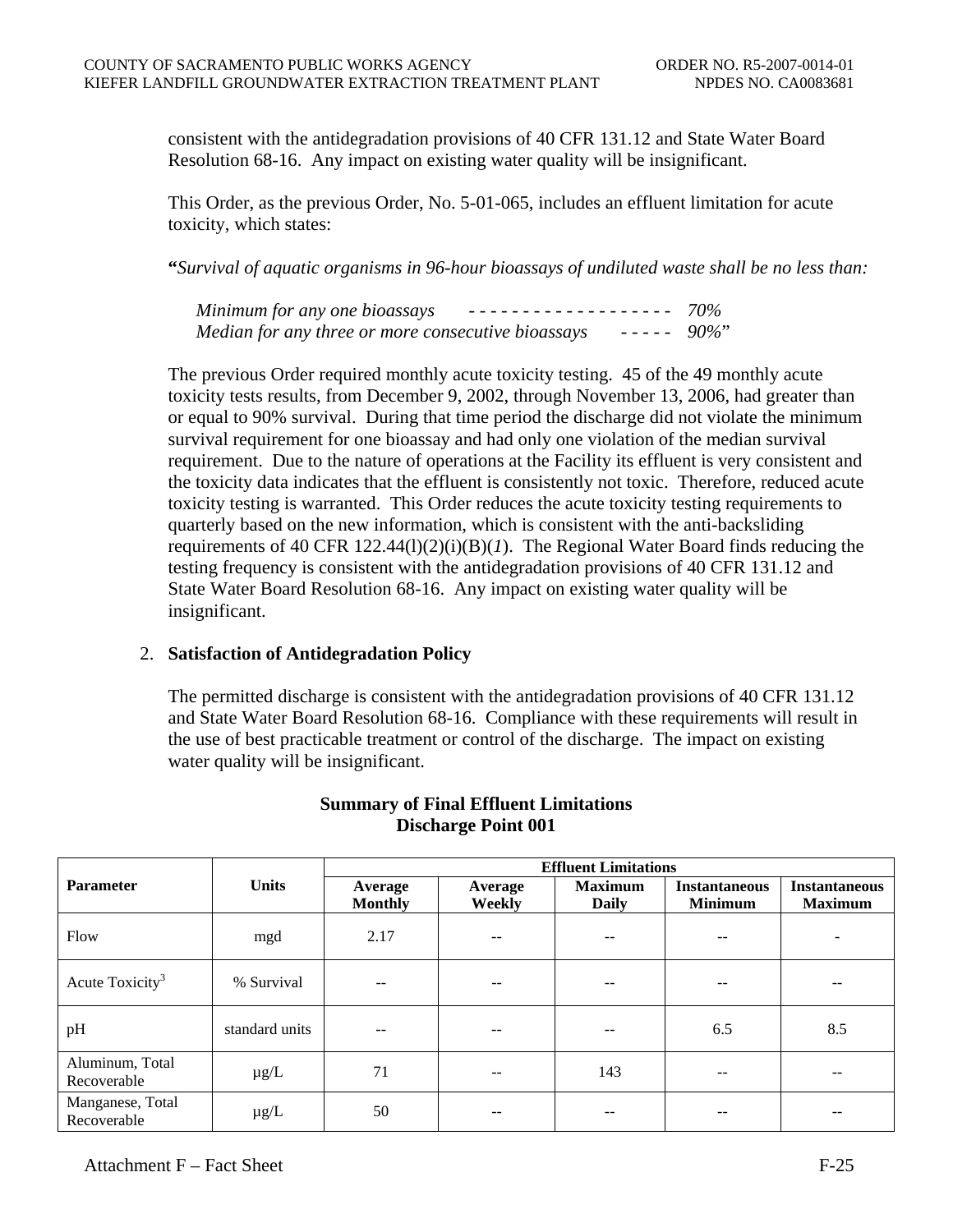#### COUNTY OF SACRAMENTO PUBLIC WORKS AGENCY THE COUNTY OF SACRAMENTO PUBLIC WORKS AGENCY KIEFER LANDFILL GROUNDWATER EXTRACTION TREATMENT PLANT NPDES NO. CA0083681

|                                                        |              |                           | <b>Effluent Limitations</b> |                                |                                        |                                        |  |
|--------------------------------------------------------|--------------|---------------------------|-----------------------------|--------------------------------|----------------------------------------|----------------------------------------|--|
| <b>Parameter</b>                                       | <b>Units</b> | Average<br><b>Monthly</b> | Average<br>Weekly           | <b>Maximum</b><br><b>Daily</b> | <b>Instantaneous</b><br><b>Minimum</b> | <b>Instantaneous</b><br><b>Maximum</b> |  |
| Nickel, Total<br>Recoverable                           | $\mu$ g/L    | 18                        | --                          | 59                             | --                                     | $- -$                                  |  |
| Volatile Organic<br>Compounds $1$                      | $\mu$ g/L    |                           |                             | 0.5                            | --                                     | --                                     |  |
| Organochlorine<br>Pesticides <sup><math>2</math></sup> | $\mu$ g/L    | $- -$                     | --                          | $- -$                          | --                                     | ND                                     |  |
| <b>Total Residual</b><br>Chlorine <sup>4</sup>         | mg/L         | 0.01                      | $- -$                       | 0.02                           | --                                     | $- -$                                  |  |
| <b>Total Dissolved</b><br><b>Solids</b>                | mg/L         | 367                       | --                          | --                             |                                        |                                        |  |

<sup>1</sup> All volatile organic compounds listed in EPA Method 502.2.<br><sup>2</sup> Organochlorine pesticides include aldrin, alpha-BHC, beta-BHC, delta-BHC gamma-BHC, 4,4'-DDD, 4,4'-DDE, 4,4'-DDT, chlordane, dieldrin, endrin, endrin aldehyde, alpha-endosulfan, beta-endosulfan, endosulfan sulfate, heptachlor, heptachlor epoxide, and toxaphene.<br>3 Median survival in effluent for any three consecutive 96-hour static or continuous flow bioassay tests shall be at least 90%,

with no single test producing less than 70% survival.<br><sup>4</sup> Total Residual Chlorine effluent limitations are expressed as 1-hour average and 4-day average.

# **E. Interim Effluent Limitations – Not Applicable**

# **F. Land Discharge Specifications**

- 1. Discharge from the groundwater treatment system to the sedimentation basin shall be conducted only during well and groundwater treatment system maintenance events and in case of emergency. This requirement is necessary to protect receiving waters from discharges of untreated or partially treated groundwater from such maintenance events or emergencies.
- 2. In order to protect receiving waters from overflow of untreated or partially treated groundwater, this specification requires that sedimentation basin be designed, constructed, operated, and maintained to prevent inundation or washout from 100-year, 24-hour storm event.
- 3. A land discharge specification that requires 2 feet of freeboard be maintained in sedimentation basin containing wastewater is established to prevent unauthorized discharges to waters of the United States or waters of the State.
- 4. Sedimentation basin shall be managed to prevent breeding of mosquitoes to protect human health and prevent a nuisance condition. Dead algae, vegetation, and debris create a large amount of organic material. Bacteria and fungi use oxygen to break down this organic material and cause the biochemical oxygen demand within the system to increase thus, lowers the availability of dissolved oxygen in the water. Dead algae, vegetation, and debris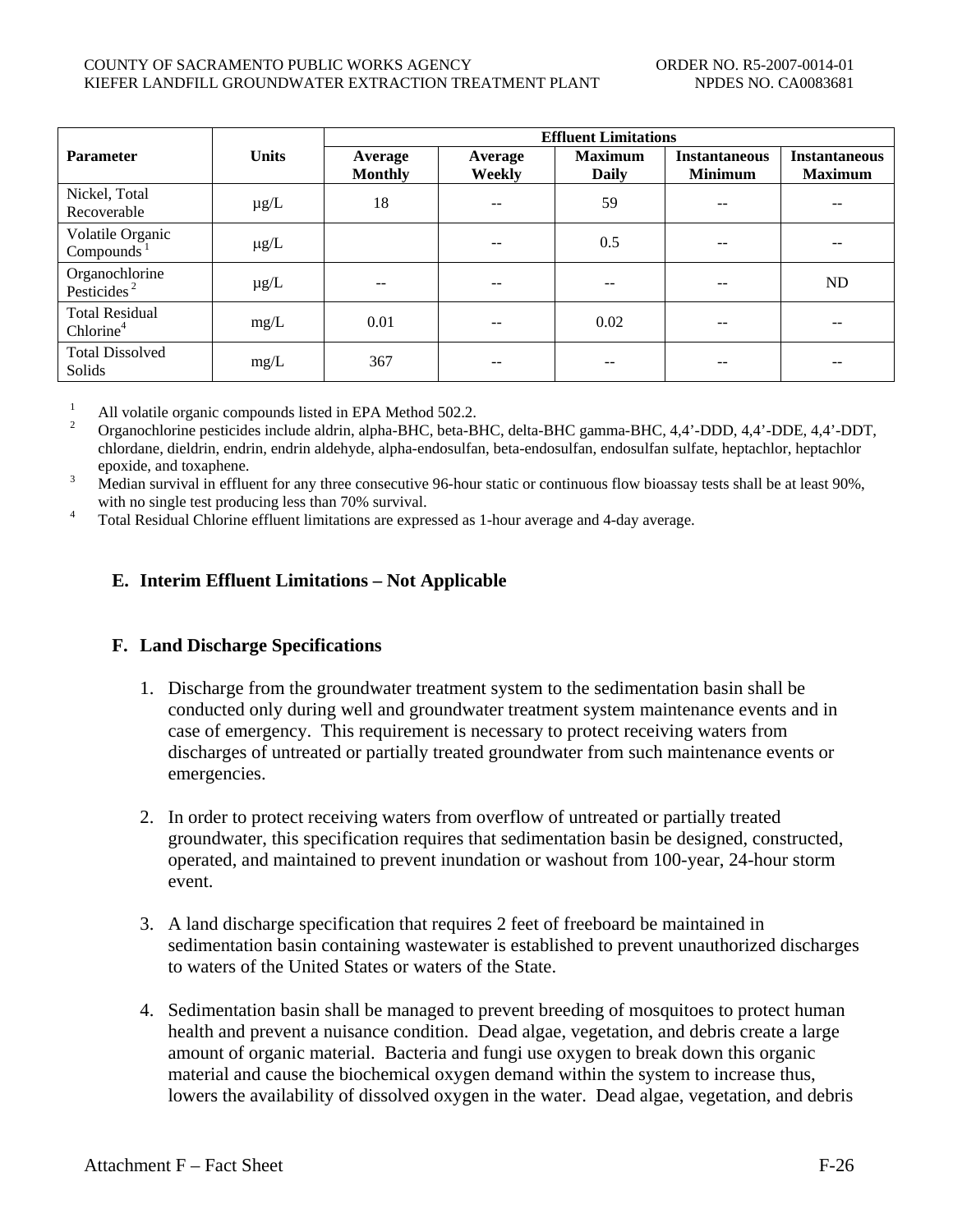shall not accumulate on the water surface to minimize objectionable odor and maintain dissolved oxygen levels.

- 5. Order No. 5-01-065 established a total chlorine residual limitation of 4.0 mg/L for discharges to the sedimentation basin. The chlorine residual limit for the sedimentation basin was based on USEPA's proposed Stage 1 Disinfectant and Disinfection Byproduct Rule. The proposed 4.0 mg/L limit is intended to control the potential formation of disinfection byproducts such as trihalomethanes. The limit is also intended to allow the discharger time to adjust the dechlorination process to meet the demand of chlorine levels entering the treatment system. The operators will be adjusting the addition of dechlorination chemicals in order to reduce the chlorine residual to an acceptable level for eventual discharge to Deer Creek. This Order continues the total chlorine residual limitation established by Order No. 5-01-065.
- 6. Prior to discharging to the sedimentation basin, the Discharger shall demonstrate that discharges to the sedimentation basin, at the limitations prescribed in the permit, will not degrade groundwater quality. Order No. 5-01-065 established total dissolved solids limitations of 1000 mg/L daily maximum and 450 mg/L annual average for discharges to the sedimentation basin following extraction well and tower maintenance events. The daily maximum limit has been set in order to minimize mineralization to protect groundwater while allowing for variability in operating the dechlorination system. The annual average limitation is protective of agricultural uses. However, due to the intermittent nature of discharges, the annual cleanout of the basin sediments, and dilution with stormwater discharges to the ponds, the TDS limitation are not expected to cause an increase in background concentrations in the groundwater. This Order continues the total dissolved solids limitation established by Order No. 5-01-065.
- 7. The following table summarizes the land discharge specifications established in this Order.

|                                |       | <b>Land Discharge Specifications</b> |                   |       |  |  |
|--------------------------------|-------|--------------------------------------|-------------------|-------|--|--|
| <b>Parameter</b>               | Units | Average<br><b>Monthly</b>            | Annual<br>Average |       |  |  |
| <b>Total Dissolved Solids</b>  | mg/L  | $- -$                                | 1000              | 450   |  |  |
| <b>Total Residual Chlorine</b> | mg/L  | $-$                                  | 4.0               | $- -$ |  |  |

# **Summary of Land Discharge Specifications Discharge Point 002**

# **G. Reclamation Specifications – Not Applicable**

# **V. RATIONALE FOR RECEIVING WATER LIMITATIONS**

# **A. Surface Water**

1. The CWA, Section 303(a-c), required states to adopt numeric criteria where they are necessary to protect designated uses. The Regional Water Board adopted numeric criteria in the Basin Plan. The Basin Plan is a regulatory reference for meeting the state and federal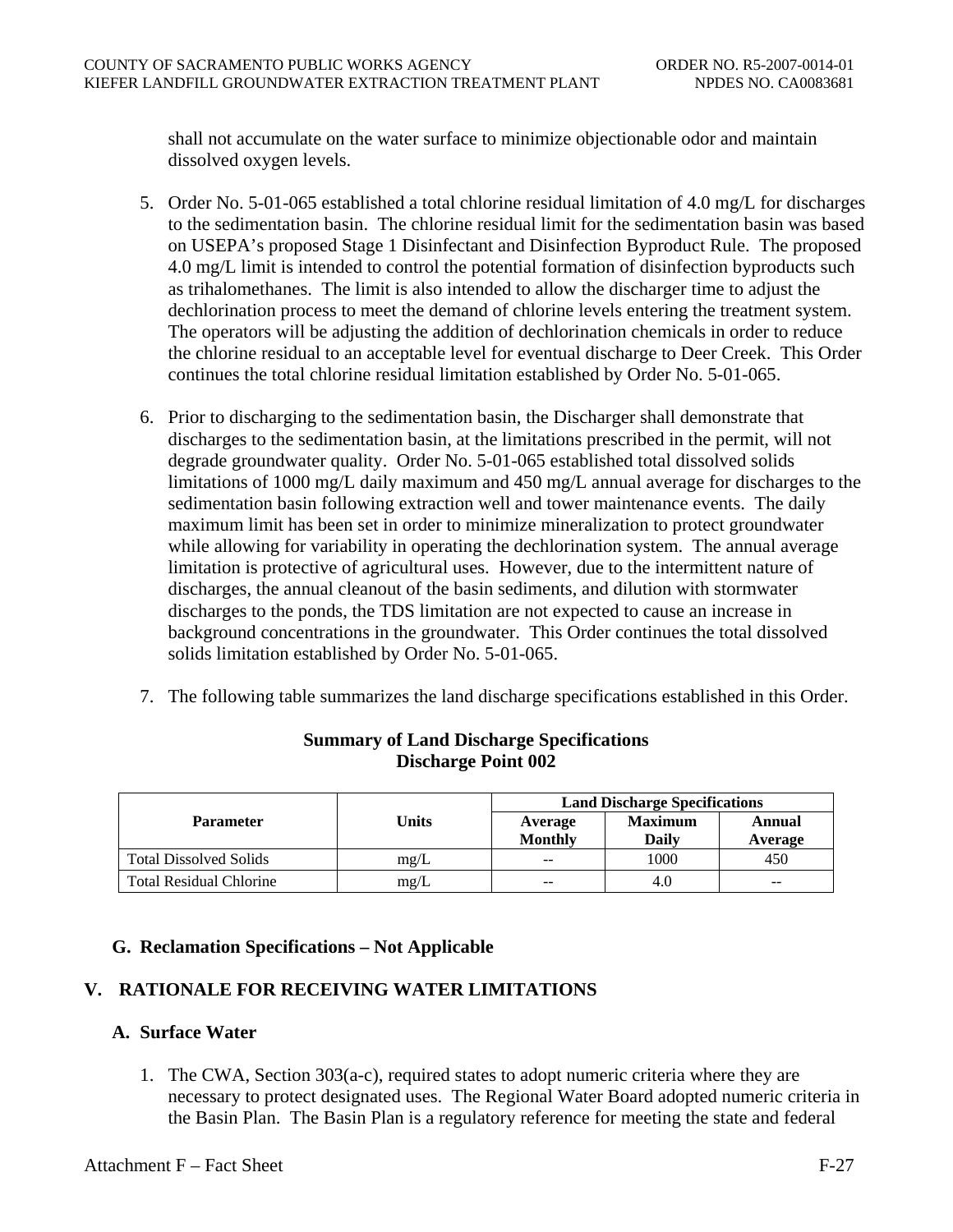requirements for water quality control (40 CFR §131.20). State Water Board Resolution No. 68-16, the Antidegradation Policy, does not allow changes in water quality less than that prescribed in Water Quality Control Plans (Basin Plans). The Basin Plan states that "[t]*he numerical and narrative water quality objectives define the least stringent standards that the Regional Water Board will apply to regional waters in order to protect the beneficial uses*." This Order contains Receiving Water Limitations based on the Basin Plan numerical and narrative water quality objectives for biostimulatory substances, chemical constituents, color, dissolved oxygen, floating material, oil and grease, pH, pesticides, radioactivity, salinity, sediment, settleable material, suspended material, tastes and odors, temperature, toxicity and turbidity.

2. *Dissolved Oxygen***—**The Deer Creek has been designated as having the beneficial use of cold freshwater aquatic habitat (COLD). For water bodies designated as having COLD as a beneficial use, the Basin Plan includes a water quality objective of maintaining a minimum of 7.0 mg/L of dissolved oxygen. Since the beneficial use of COLD does apply to the Deer Creek, a receiving water limitation of 7.0 mg/L for dissolved oxygen was included in this Order.

For surface water bodies outside of the Delta, the Basin Plan includes the water quality objective that "…*the monthly median of the mean daily dissolved oxygen (DO) concentration shall not fall below 85 percent of saturation in the main water mass, and the 95 percentile concentration shall not fall below 75 percent of saturation.*" This objective was included as a receiving water limitation in this Order.

- 3. *pH—*The Basin Plan includes a water quality objective stating that "*[F]or Deer Creek, source to Consumnes River, pH shall not be depressed below 6.5 nor raised above 8.5*" This Order includes receiving water limitations for pH.
- 4. *Temperature*—The Basin Plan includes the objective that "*[F]or Deer Creek, source to Consumnes River, temperature changes due to controllable factors shall not cause creek temperatures to exceed the objectives specified in Table III-4A.*" This Order includes a receiving water limitation based on this objective.
- 5. *Turbidity* The Basin Plan includes the following objective: "*Increases in turbidity attributable to controllable water quality factors shall not exceed the following limits*:
	- *Where natural turbidity is between 0 and 5 Nephelometric Turbidity Units (NTUs), increases shall not exceed 1 NTU.*
	- *Where natural turbidity is between 5 and 10 NTUs, increases shall not exceed 20 percent.*
	- *Where natural turbidity is between 50 and 100 NTUs, increases shall not exceed 10 NTU.*
	- *Where natural turbidity is greater than 100 NTUs, increases shall not exceed 10 percent.*"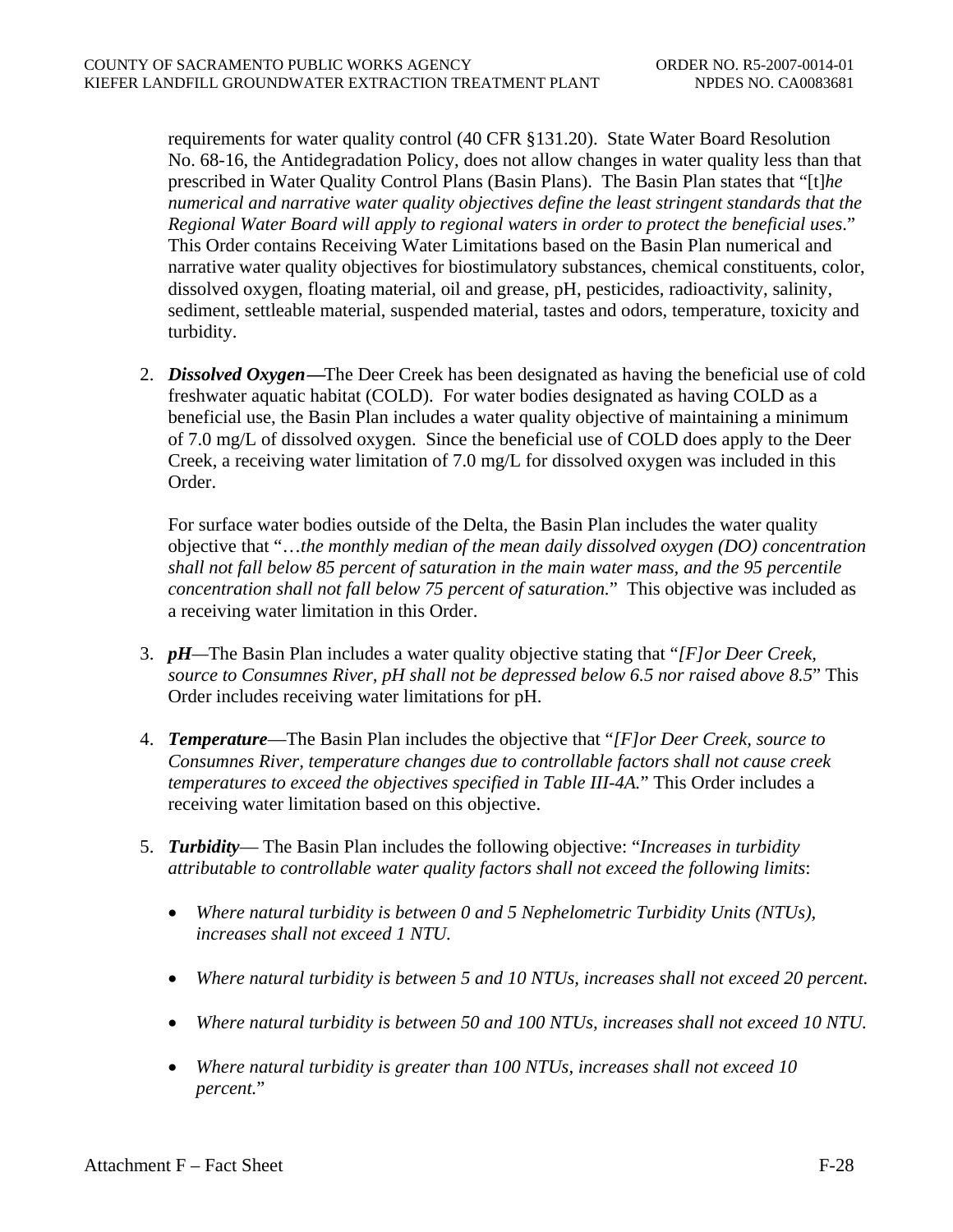The Basin Plan also includes the following site-specific objective: "*Increases in turbidity attributable to controllable water quality factors shall not exceed the following limits … [*f*]or Deer Creek, source to Cosumnes River:*

- *When the dilution ratio for discharges is less than 20:1 and where natural turbidity is less that 1 Nephelometric Turbidity Unit (NTU), discharges shall not cause the receiving water daily average turbidity to exceed 2 NTUs or daily maximum turbidity to exceed 5 NTUs. Where natural turbidity is between 1 and 5 NTUs, dischargers shall not cause receiving water daily average turbidity to increase more than 1 NTU or daily maximum turbidity to exceed 5 NTUs.*
- *Where discharge dilution ratio is 20:1 or greater, or where natural turbidity is greater than 5 NTUs, the general turbidity objectives shall apply.*

# **B. Groundwater – Not Applicable**

# **VI. RATIONALE FOR MONITORING AND REPORTING REQUIREMENTS**

Section 122.48 of 40 CFR requires all NPDES permits to specify recording and reporting of monitoring results. Sections 13267 and 13383 of the California Water Code authorize the Water Boards to require technical and monitoring reports. The Monitoring and Reporting Program, Attachment E of this Order, establishes monitoring and reporting requirements to implement federal and state requirements. The following provides the rationale for the monitoring and reporting requirements contained in the Monitoring and Reporting Program for this facility.

# **A. Influent Monitoring – Not Applicable**

# **B. Effluent Monitoring**

- 1. The SIP states that if "…*all reported detection limits of the pollutant in the effluent are greater than or equal to the C* [water quality criterion or objective] *value, the RWQCB* [Regional Water Board] *shall establish interim requirements…that require additional monitoring for the pollutant….*" Monitoring for these constituents has been included in this Order in accordance with the SIP.
- 2. Monitoring requirements support for effluent monitoring that requires additional study. Effluent monitoring is also included for constituents for which insufficient information is available to determine the need for effluent limitations.
- 3. Pursuant to the requirements of 40 CFR §122.44(i)(2) effluent monitoring is required for all constituents with effluent limitations. Effluent monitoring is necessary to assess compliance with effluent limitations, assess the effectiveness of the treatment process, and to assess the impacts of the discharge on the receiving stream and groundwater.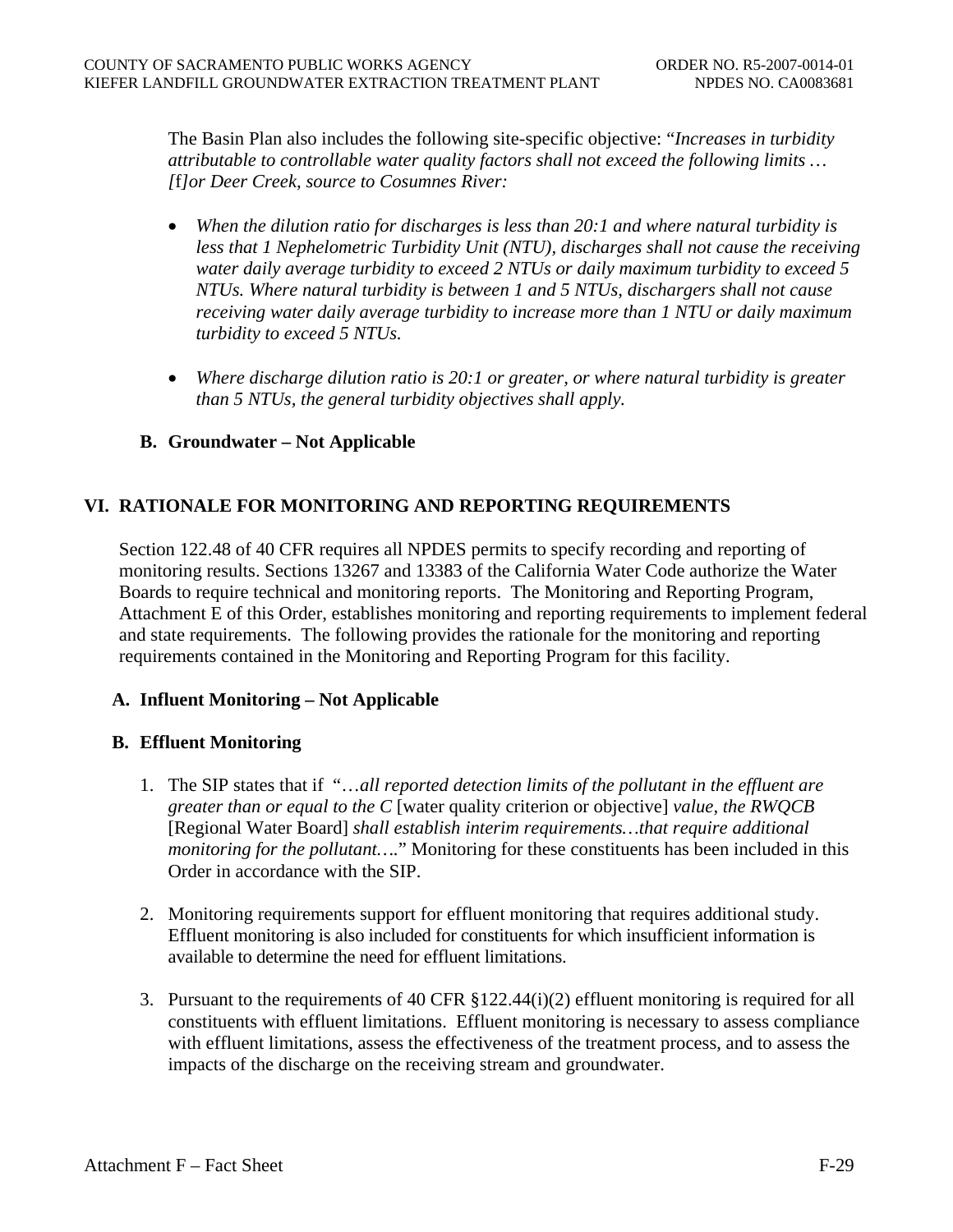# **C. Whole Effluent Toxicity Testing Requirements**

The Basin Plan states that "[a]*ll waters shall be maintained free of toxic substances in concentrations that produce detrimental physiological responses in human, plant, animal, or aquatic life. This objective applies regardless of whether the toxicity is caused by a single substance or the interactive effect of multiple substances*." The Basin Plan requires that "[a]*s a minimum, compliance with this objective…shall be evaluated with a 96-hour bioassay*." This Order requires both acute and chronic toxicity monitoring to evaluate compliance with this water quality objective.

# **D. Receiving Water Monitoring**

### 1. **Surface Water**

Receiving water monitoring is necessary to assess compliance with receiving water limitations and to assess the impacts of the discharge on the receiving stream.

# 2. **Groundwater – Not Applicable**

### **E. Other Monitoring Requirements**

1. Section 1.3 of the SIP requires the Regional Water Board to require periodic monitoring for pollutants, at least once prior to the reissuance of a permit, for which criteria or objectives apply and for which no effluent limitations have been established. To comply with the SIP, this Order requires the Discharger to sample effluent and upstream receiving water for priority pollutants at least once during this permit term and the samples shall be collected no more than 365 days and no less than 180 days prior to expiration of this Order

# **VII.RATIONALE FOR PROVISIONS**

#### **A. Standard Provisions**

Standard Provisions, which in accordance with 40 CFR §§122.41 and 122.42, apply to all NPDES discharges and must be included in every NPDES permit, are provided in Attachment D to the Order.

Title 40 CFR Section  $122.41(a)(1)$  and (b) through (n) establish conditions that apply to all stateissued NPDES permits. These conditions must be incorporated into the permits either expressly or by reference. If incorporated by reference, a specific citation to the regulations must be included in the Order. 40 CFR Section 123.25(a)(12) allows the State to omit or modify conditions to impose more stringent requirements. In accordance with Section 123.25, this Order omits federal conditions that address enforcement authority specified in 40 CFR Sections  $122.41(j)(5)$  and  $(k)(2)$  because the enforcement authority under the CWC is more stringent. In lieu of these conditions, this Order incorporates by reference CWC section 13387(e).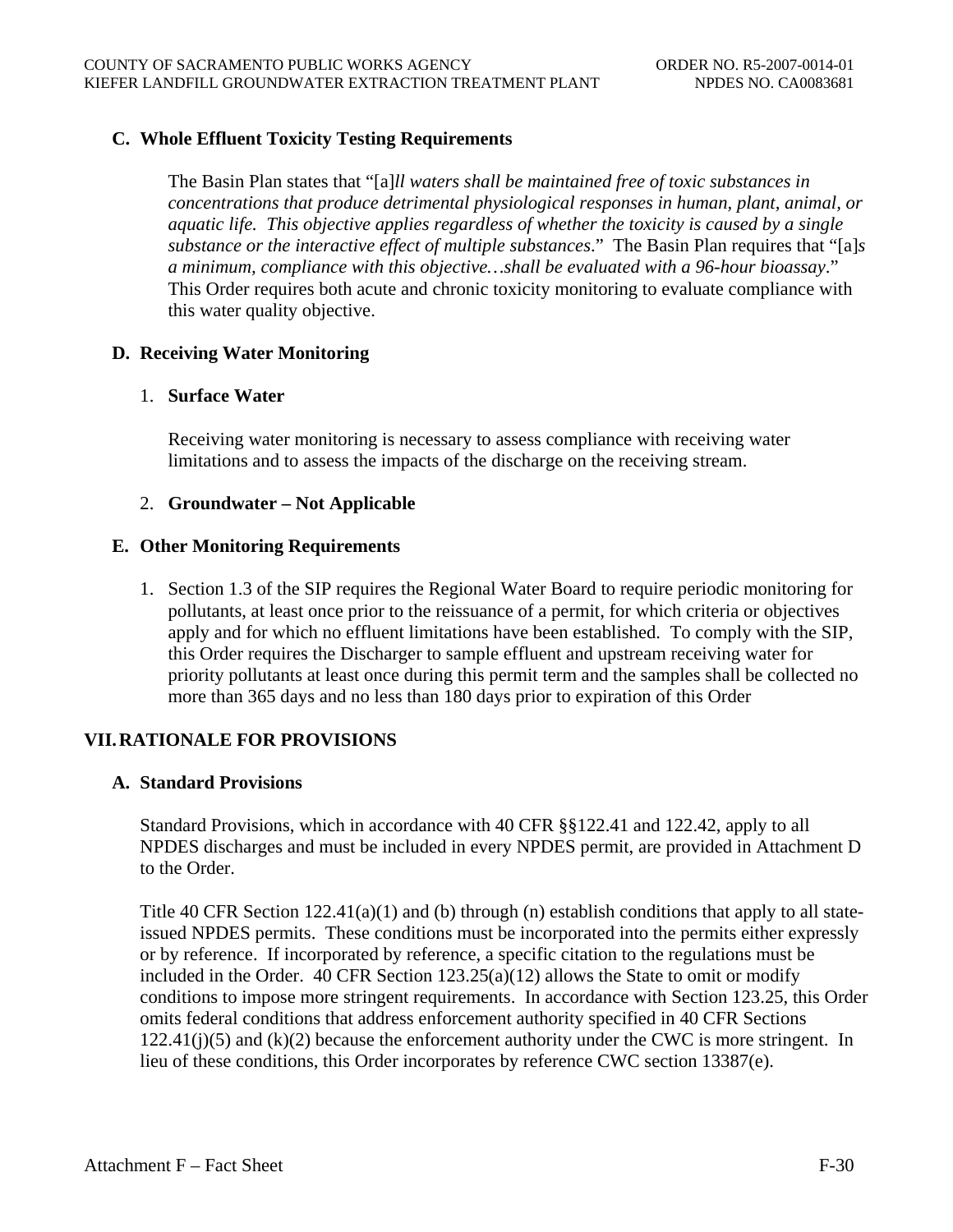# **B. Special Provisions**

### 1. **Reopener Provisions**

- a. This provision allows the Regional Water Board to re-open this Order to include any newly adopted receiving water standards.
- b. Conditions that necessitate a major modification of a permit are described in 40 CFR section 122.62, which include the following:
	- i. When standards or regulations on which the permit was based have been changed by promulgation of amended standards or regulations or by judicial decision. Therefore, if more or less stringent applicable water quality standards are promulgated or approved pursuant to section 303 of the Federal Water Pollution Control Act or amendments thereto, the Regional Water Board will revise and modify this Order in accordance with such more or less stringent standards.
	- ii. When new information, that was not available at the time of permit issuance, would have justified different permit conditions at the time of issuance.
- c. This Order requires the Discharger to investigate the causes of, and identify corrective actions to reduce or eliminate effluent toxicity through a TRE. This Order may be reopened to include a numeric chronic toxicity limitation, a new acute toxicity limitation, and/or a limitation for a specific toxicant identified in the TRE. Additionally, if a numeric chronic toxicity water quality objective is adopted by the State Water Board, this Order may be reopened to include a numeric chronic toxicity limitation based on that objective.
- d. This provision allows the Regional Water Board to reopen this Order if review of any effluent monitoring show that the discharge has reasonable potential to cause or contribute to an exceedance of a water quality objective.

# 2. **Special Studies and Additional Monitoring Requirements**

a. **Chronic Whole Effluent Toxicity Requirements (Special Provisions VI.C.2.a.).** The Basin Plan contains a narrative toxicity objective that states, "*All waters shall be maintained free of toxic substances in concentrations that produce detrimental physiological responses in human, plant, animal, or aquatic life.*" (Basin Plan at III-8.00.) Adequate WET data is not available to determine if the discharge has reasonable potential to cause or contribute to an in-stream excursion above of the Basin Plan's narrative toxicity objective. Attachment E of this Order requires Quarterly chronic WET monitoring for demonstration of compliance with the narrative toxicity objective.

In addition to WET monitoring, Special Provisions VI.C.2.a. requires the Discharger to submit to the Regional Water Board an Initial Investigative TRE Work Plan for approval by the Executive Officer, to ensure the Discharger has a plan to immediately move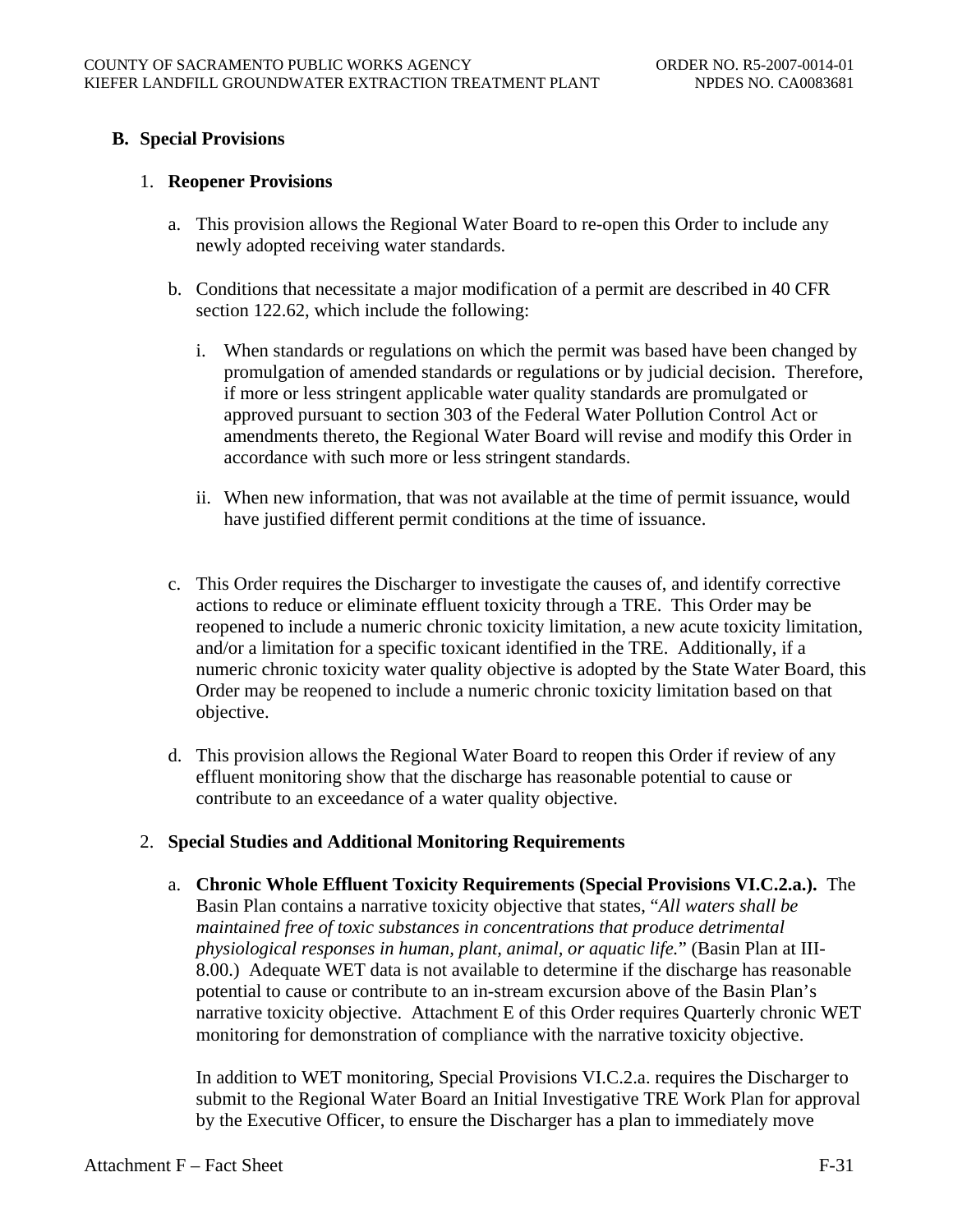forward with the initial tiers of a TRE, in the event effluent toxicity is encountered in the future. The provision also includes a numeric toxicity monitoring trigger and requirements for accelerated monitoring, as well as, requirements for TRE initiation if a pattern of toxicity is demonstrated.

**Accelerated Monitoring.** The provision requires accelerated WET testing when a regular WET test result exceeds the monitoring trigger. The purpose of accelerated monitoring is to determine, in an expedient manner, whether there is a pattern of toxicity before requiring the implementation of a TRE. Due to possible seasonality of the toxicity, the accelerated monitoring should be performed in a timely manner, preferably taking no more than 2 to 3 months to complete.

The provision requires accelerated monitoring consisting of four chronic toxicity tests every two weeks using the species that exhibited toxicity. Guidance regarding accelerated monitoring and TRE initiation is provided in the *Technical Support Document for Water Quality-based Toxics Control, EPA/505/2-90-001, March 1991*  (TSD)*.* The TSD at page 118 states, "EPA recommends if toxicity is repeatedly or periodically present at levels above effluent limits more than 20 percent of the time, a TRE should be required." Therefore, four accelerated monitoring tests are required in this provision. If no toxicity is demonstrated in the four accelerated tests, then it demonstrates that toxicity is not present at levels above the monitoring trigger more than 20 percent of the time (only 1 of 5 tests are toxic, including the initial test). However, notwithstanding the accelerated monitoring results, if there is adequate evidence of a pattern of effluent toxicity (i.e. toxicity present exceeding the monitoring trigger more than 20 percent of the time), the Executive Officer may require that the Discharger initiate a TRE.

See the WET Accelerated Monitoring Flow Chart (Figure F-1), below, for further clarification of the accelerated monitoring requirements and for the decision points for determining the need for TRE initiation.

**TRE Guidance.** The Discharger is required to prepare a TRE Work Plan in accordance with USEPA guidance. Numerous guidance documents are available, as identified below:

- *Toxicity Reduction Evaluation Guidance for Municipal Wastewater Treatment Plants,* (EPA/833B-99/002), August 1999.
- Generalized Methodology for Conducting Industrial TREs*, (EPA/600/2-88/070), April 1989.*
- *Methods for Aquatic Toxicity Identification Evaluations: Phase I Toxicity Characterization Procedures,* Second Edition, EPA 600/6-91/005F, February 1991.
- *Toxicity Identification Evaluation: Characterization of Chronically Toxic Effluents, Phase I*, EPA 600/6-91/005F, May 1992.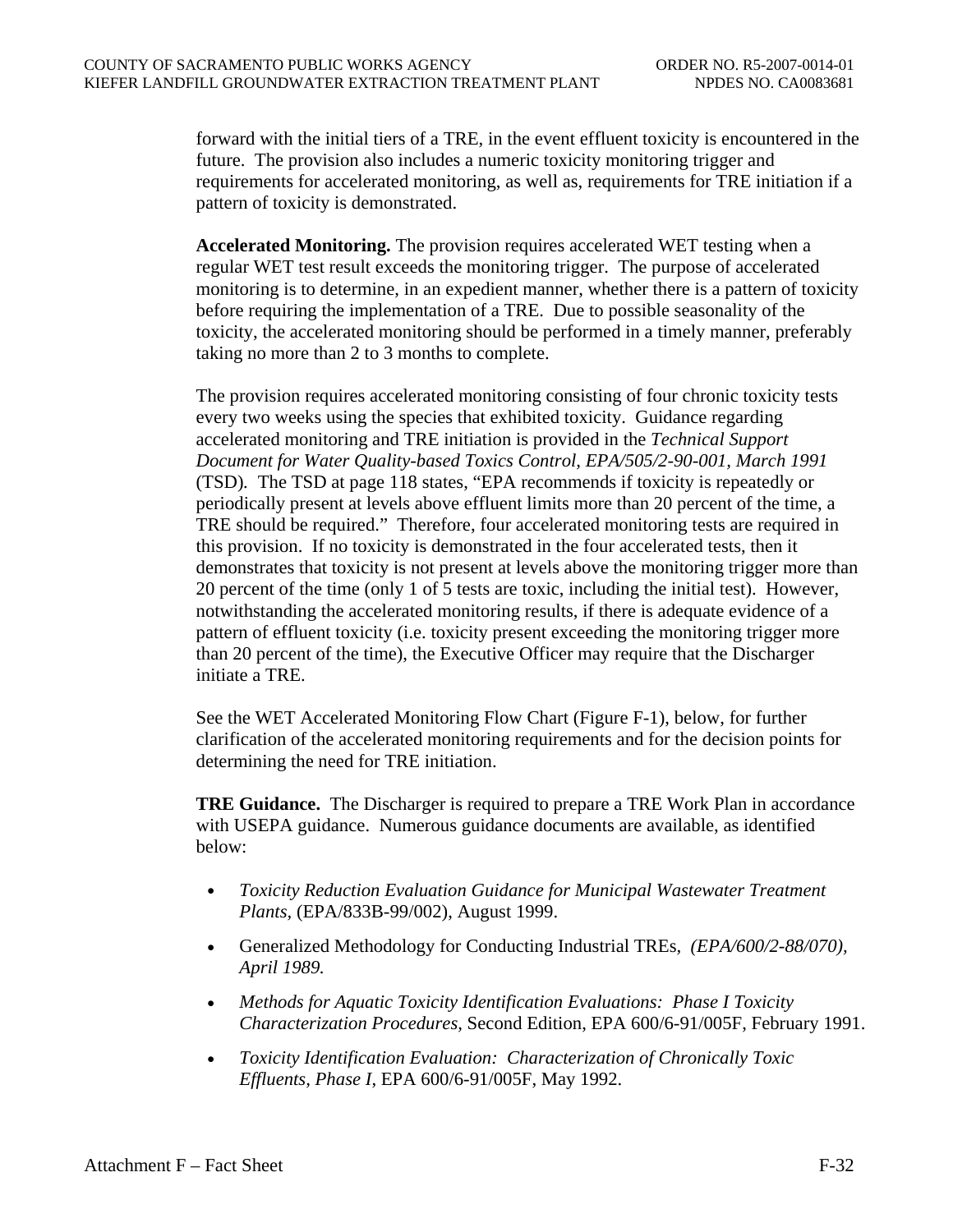- *Methods for Aquatic Toxicity Identification Evaluations: Phase II Toxicity Identification Procedures for Samples Exhibiting acute and Chronic Toxicity,*  Second Edition, EPA 600/R-92/080, September 1993.
- *Methods for Aquatic Toxicity Identification Evaluations: Phase III Toxicity Confirmation Procedures for Samples Exhibiting Acute and Chronic Toxicity*, Second Edition, EPA 600/R-92/081, September 1993.
- *Methods for Measuring the Acute Toxicity of Effluents and Receiving Waters to Freshwater and Marine Organisms*, Fifth Edition, EPA-821-R-02-012, October 2002.
- *Short-term Methods for Estimating the Chronic Toxicity of Effluents and Receiving Waters to Freshwater Organisms*, Fourth Edition, EPA-821-R-02-013, October 2002.
- *Technical Support Document for Water Quality-based Toxics Control, EPA/505/2- 90-001, March 1991*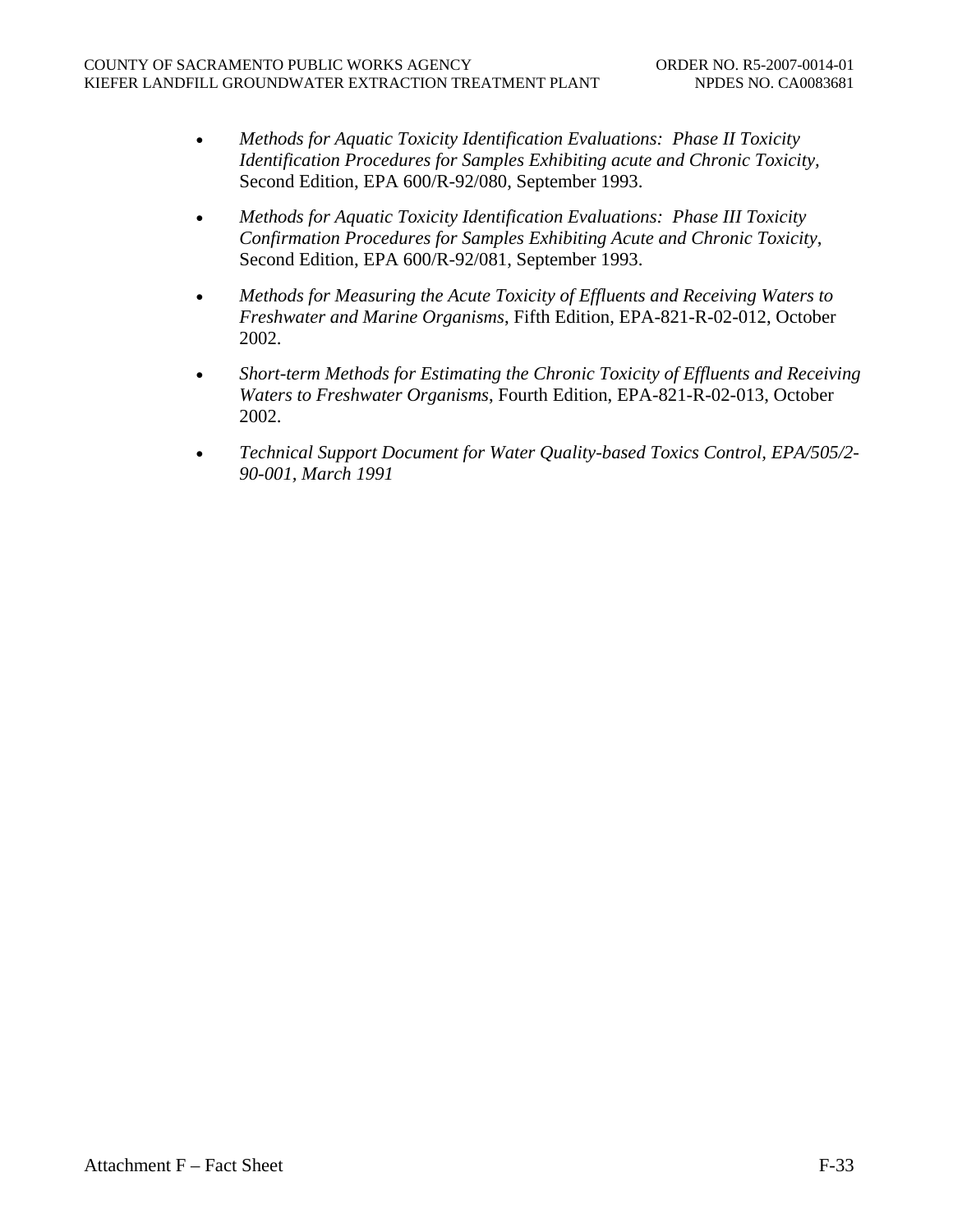



**WET Accelerated Monitoring Flow Chart**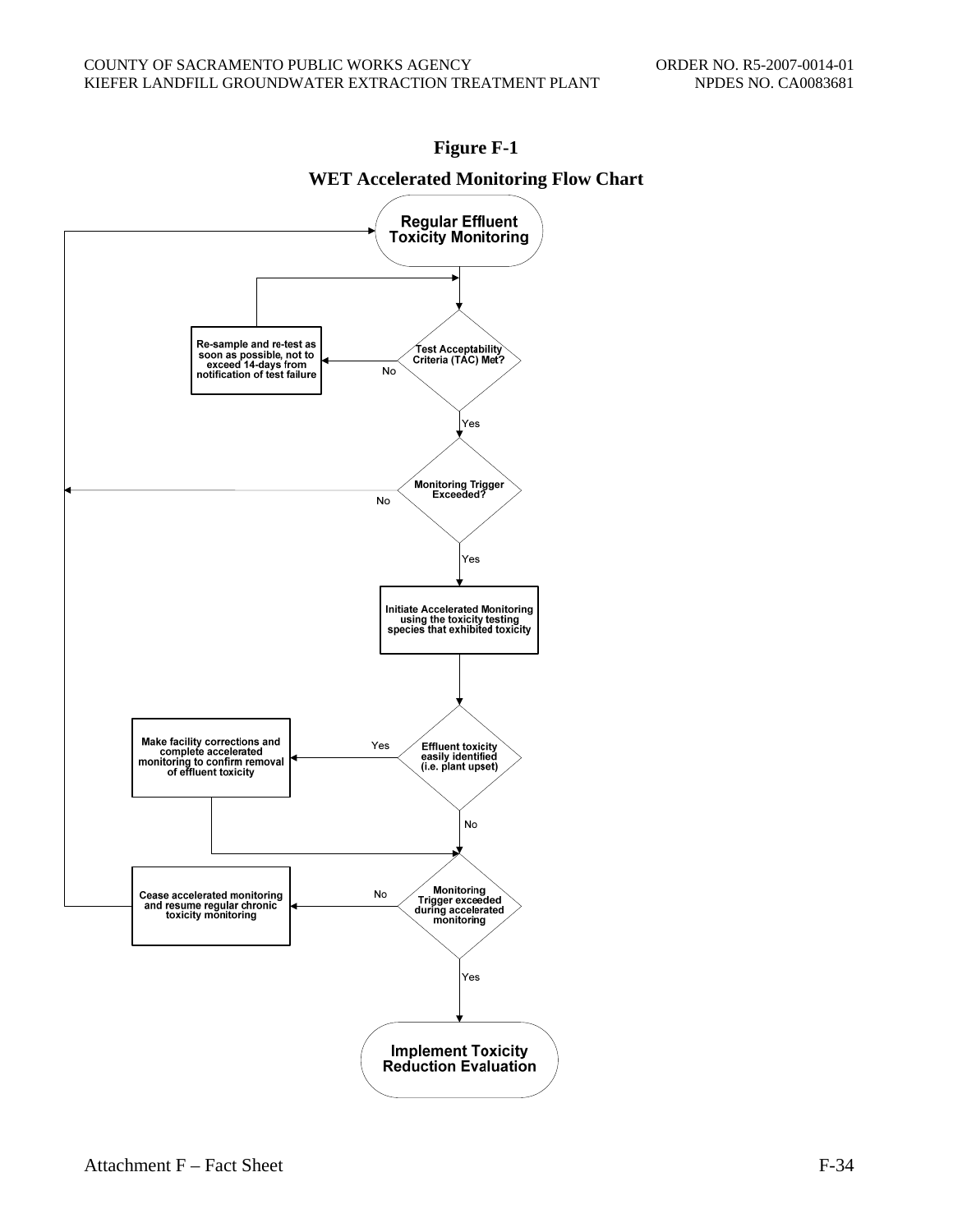### 3. **Best Management Practices and Pollution Prevention**

a. Stormwater discharges from the Facility are regulated under the General Permit for Discharges of Stormwater Associated with Industrial Activities (State Water Resources Control Board, Water Quality Order No. 97-03-DWQ, NPDES General Permit No. CAS000001). The Discharger's waste discharge identification (WDID) number for the stormwater permit is 5A340311002.

### 4. **Construction, Operation, and Maintenance Specifications**

a. The Discharger has experienced fouling of extraction wells from iron bacteria in the groundwater causing a decline in the pumping capacity of the system. The Discharger must periodically treat the extraction wells for the iron bacteria and also conduct periodic well rehabilitation to maintain pumping efficiency. Additionally, mineral build up can reduce the efficiency of the air stripping towers to remove VOCs from the groundwater. Tower maintenance through periodic acid washes is conducted to remove mineral build up on the packing material in the stripper towers. The Discharger is currently operating under the *Operations & Maintenance Program and Standard Operating Procedures for the Kiefer Treatment Plant* (O&M Program). The O&M Program outlines the ways in which groundwater extraction well rehabilitation and maintenance, and tower maintenance are conducted at the Facility, including ways to minimize impacts of maintenance operations on surface water discharges and discharges to the on-site sedimentation basin. The Discharger must maintain an Executive Officer approved O&M Program in order to discharge treated groundwater to the on-site sedimentation basin. **Within 90 days of the effective date of this Order**, the Discharger shall submit to the Regional Water Board an updated O&M Program for approval by the Executive Officer. Any changes thereafter in the O&M Program are subject to Executive Officer approval.

# 5. **Special Provisions for Municipal Facilities (POTWs Only) – Not Applicable**

# 6. **Other Special Provisions**

Three special provisions are included to address 1) the use of best practicable treatment or control of the discharge, 2) to provide requirements for use of the effluent for dust control, and 3) changes in ownership or operation.

# 7. **Compliance Schedules – Not Applicable**

# **VIII. PUBLIC PARTICIPATION**

The Regional Water Board is considering the issuance of waste discharge requirements (WDRs) that will serve as a NPDES permit for Kiefer Landfill Groundwater Extraction and Treatment Plant.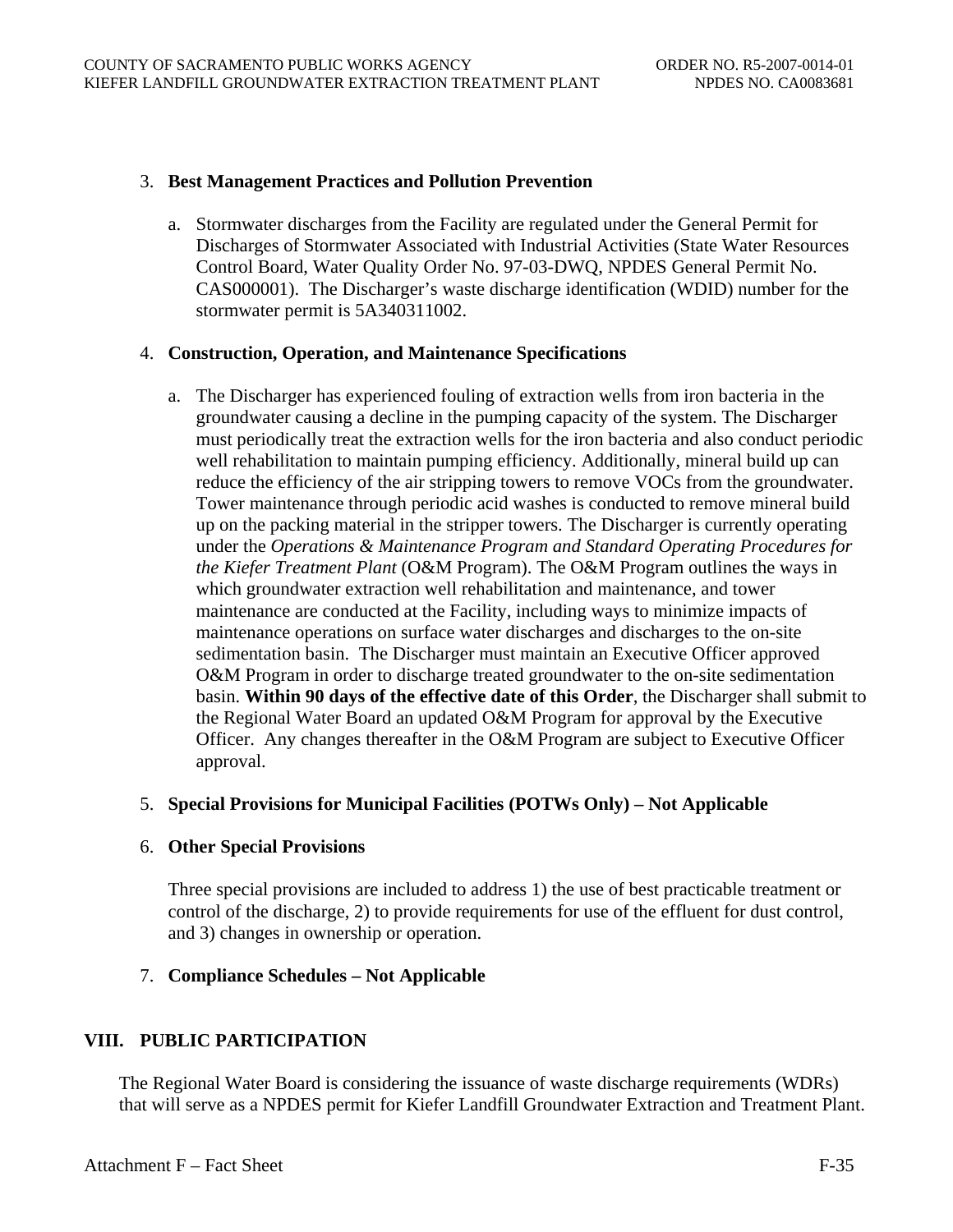As a step in the WDR adoption process, the Regional Water Board staff has developed tentative WDRs. The Regional Water Board encourages public participation in the WDR adoption process.

# **A. Notification of Interested Parties**

The Regional Water Board has notified the Discharger and interested agencies and persons of its intent to prescribe waste discharge requirements for the discharge and has provided them with an opportunity to submit their written comments and recommendations.

# **B. Written Comments**

The staff determinations are tentative. Interested persons are invited to submit written comments concerning these tentative WDRs. Comments should be submitted either in person or by mail to the Executive Office at the Regional Water Board at the address above on the cover page of this Order.

To be fully responded to by staff and considered by the Regional Water Board, written comments should be received at the Regional Water Board offices by 5:00 p.m. on **February 9, 2007**.

# **C. Public Hearing**

The Regional Water Board will hold a public hearing on the tentative WDRs during its regular Board meeting on the following date and time and at the following location:

| Date: | <b>March 15/16, 2007</b>                                                         |
|-------|----------------------------------------------------------------------------------|
| Time: | $8:30$ a.m.                                                                      |
|       | Location: Central Valley Regional Water Quality Control Board, Sacramento Office |
|       | 11020 Sun Center Drive, #200                                                     |
|       | Rancho Cordova, CA 95670                                                         |

Interested persons are invited to attend. At the public hearing, the Regional Water Board will hear testimony, if any, pertinent to the discharge, WDRs, and permit. Oral testimony will be heard; however, for accuracy of the record, important testimony should be in writing.

Please be aware that dates and venues may change. Our web address is http://www.waterboards.ca.gov/centralvalley where you can access the current agenda for changes in dates and locations.

# **D. Waste Discharge Requirements Petitions**

Any aggrieved person may petition the State Water Resources Control Board to review the decision of the Regional Water Board regarding the final WDRs. The petition must be submitted within 30 days of the Regional Water Board's action to the following address: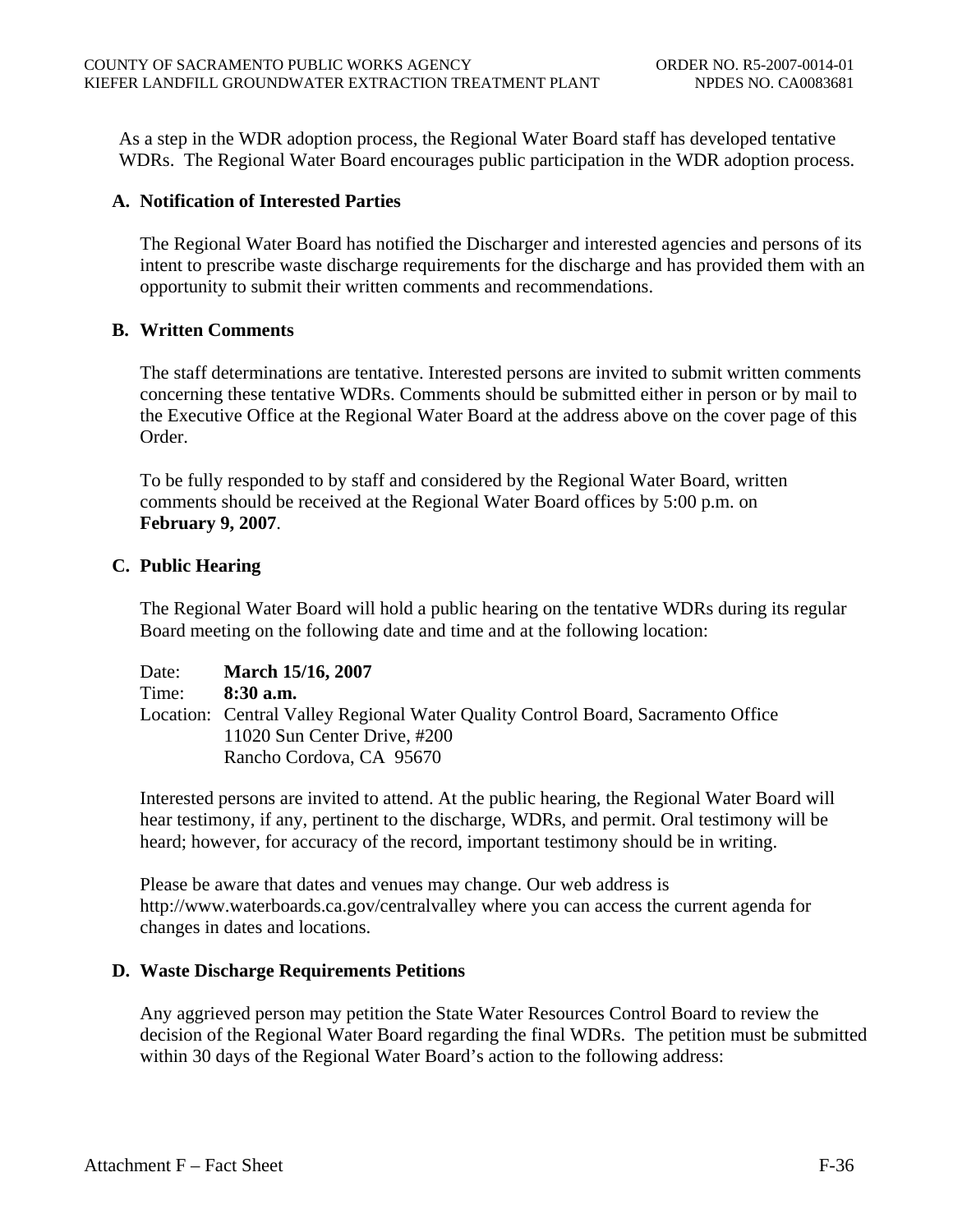State Water Resources Control Board Office of Chief Counsel P.O. Box 100, 1001 I Street Sacramento, CA 95812-0100

# **E. Information and Copying**

The Report of Waste Discharge (RWD), related documents, tentative effluent limitations and special provisions, comments received, and other information are on file and may be inspected at the address above at any time between 8:30 a.m. and 4:45 p.m., Monday through Friday. Copying of documents may be arranged through the Regional Water Board by calling (916) 464-4772.

# **F. Register of Interested Persons**

Any person interested in being placed on the mailing list for information regarding the WDRs and NPDES permit should contact the Regional Water Board, reference this facility, and provide a name, address, and phone number.

# **G. Additional Information**

Requests for additional information or questions regarding this order should be directed to Jim Marshall at (916) 464-4772.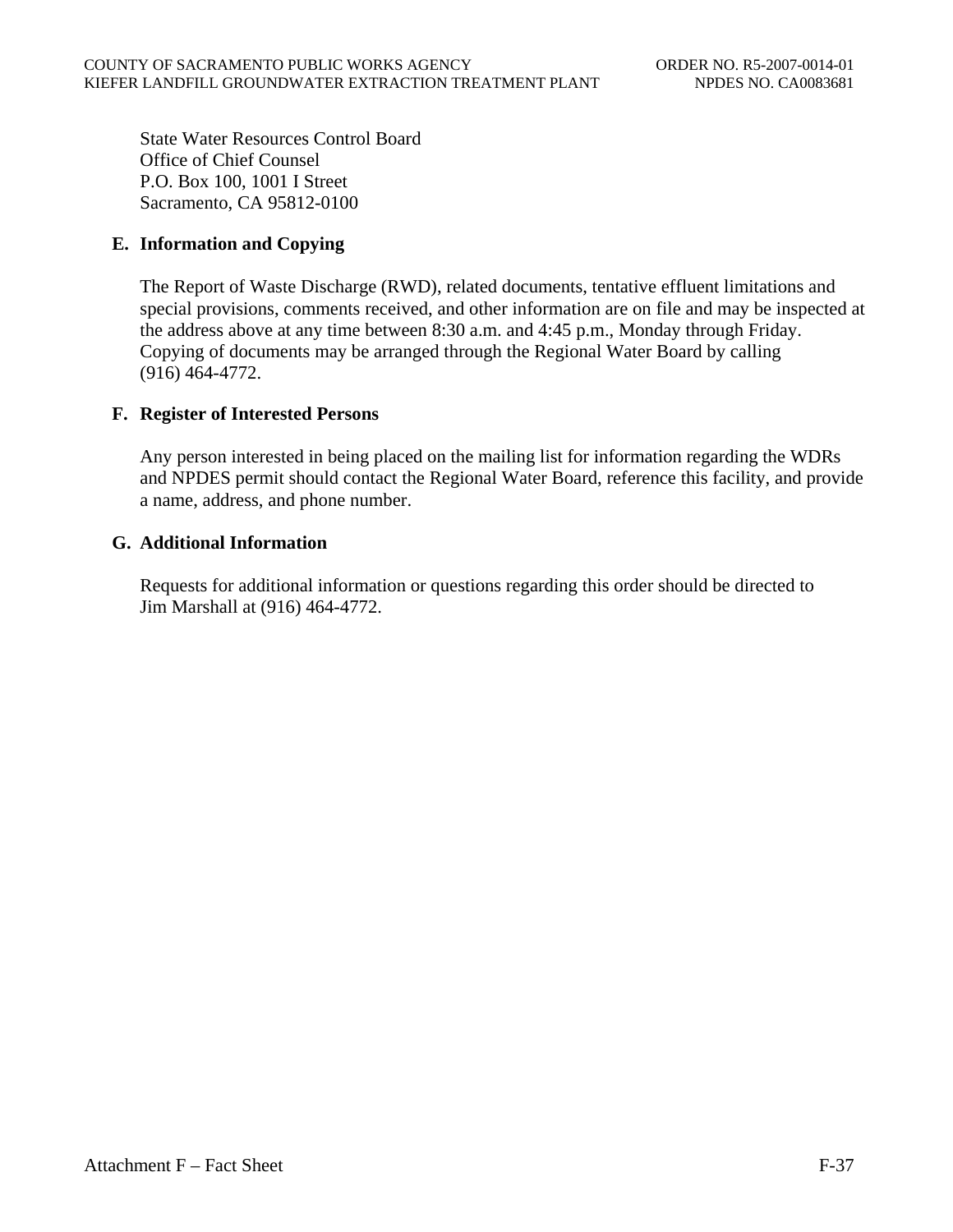# **ATTACHMENT G – REASONABLE POTENTIAL ANALYSIS SUMMARY**

| <b>Parameter</b><br>(units)                               | n <sup>1</sup> | CV <sup>2</sup> | MEC <sup>3</sup> | B <sup>4</sup> | WQO/<br>$WQC^5$ | Source                                                      | $\mathbb{RP}^6$ |
|-----------------------------------------------------------|----------------|-----------------|------------------|----------------|-----------------|-------------------------------------------------------------|-----------------|
| Antimony,<br><b>Total Recoverable</b><br>$(\mu g/L)$      | $\overline{4}$ | 0.6             | 0.94             | NA             | 6               | California Primary<br>Maximum Contaminant<br>Level          | N               |
| Arsenic,<br><b>Total Recoverable</b><br>$(\mu g/L)$       | 9              | 0.6             | 4.2              | 0.166          | 10              | <b>USEPA</b> Primary<br>Maximum Contaminant<br>Level        | N               |
| Cadmium,<br><b>Total Recoverable</b><br>$(\mu g/L)$       | 10             | 0.6             | ND               | ND             | 1.7/2.7         | California Toxics Rule<br>4-day / 1-hour Average            | N               |
| Chromium (III)<br><b>Total Recoverable</b><br>$(\mu g/L)$ | 57             | 2.15            | 7.7              | 1.07           | 50              | California Primary<br>Maximum Contaminant<br>Level          | N               |
| Chromium (VI)<br><b>Total Recoverable</b><br>$(\mu g/L)$  | 56             | 0.6             | $\mathbf{1}$     | NA             | 11/16           | California Toxics Rule<br>4-day / 1-hour Average            | N               |
| Copper,<br><b>Total Recoverable</b><br>$(\mu g/L)$        | 13             | 0.6             | 0.87             | ND             | 6.4/9.2         | California Toxics Rule<br>4-day / 1-hour Average            | N               |
| Lead,<br><b>Total Recoverable</b><br>$(\mu g/L)$          | 10             | 0.6             | ND               | ND             | 1.8/46          | California Toxics Rule<br>4-day / 1-hour Average            | N               |
| Mercury,<br><b>Total Recoverable</b><br>$(\mu g/L)$       | $\tau$         | 0.6             | 0.00137          | ND             | 0.05            | California Toxics Rule<br>Sources of Drinking<br>Water      | N               |
| Nickel,<br><b>Total Recoverable</b><br>$(\mu g/L)$        | 11             | 2.56            | 110              | 100            | 36/320          | California Toxics Rule<br>4-day / 1-hour Average            | Y               |
| Selenium.<br><b>Total Recoverable</b><br>$(\mu g/L)$      | $\overline{4}$ | 0.6             | 5.5              | NA             | 20              | Water Quality for<br>Agriculture                            | N               |
| Zinc,<br><b>Total Recoverable</b><br>$(\mu g/L)$          | 13             | 0.6             | 4.1              | 65             | 82/82           | California Toxics Rule<br>4-day / 1-hour Average            | N               |
| Chloroform<br>$(\mu g/L)$                                 | 166            | 0.6             | 0.24             | NA             | 1.1             | Cal/EPA<br>Cancer Potency Factor<br>Drinking Water Level    | N               |
| Methylene Chloride<br>$(\mu g/L)$                         | 162            | 0.6             | 0.59             | NA             | 4.7             | California Toxics Rule<br>Sources of Drinking<br>Water      | N               |
| Tetrachloroethylene<br>$(\mu g/L)$                        | 166            | 0.6             | 0.32             | NA             | 0.8             | <b>National Toxics Rule</b><br>Sources of Drinking<br>Water | N               |
| Toluene<br>$(\mu g/L)$                                    | 166            | 0.6             | 0.36             | NA             | 42              | Taste & Odor Threshold                                      | N               |
| Trichloroethylene<br>$(\mu g/L)$                          | 166            | 0.6             | 0.65             | NA             | 2.7             | California Toxics Rule<br>Sources of Drinking<br>Water      | N               |
| Vinyl Chloride<br>$(\mu g/L)$                             | 166            | 0.6             | 0.13             | NA             | 0.5             | California Primary<br>Maximum Contaminant<br>Level          | N               |
| alpha-BHC<br>$(\mu g/L)$                                  | 5              | 0.6             | 0.0063           | NA             | ND              | <b>Basin Plan</b>                                           | Y               |
| gamma-BHC<br>$(\mu g/L)$                                  | 5              | 0.6             | 0.0084           | NA             | ND              | Basin Plan                                                  | Y               |
| 4,4-DDD<br>$(\mu g/L)$                                    | 5              | 0.6             | 0.0035           | NA             | ND              | Basin Plan                                                  | Y               |
| Endrin Aldehyde<br>$(\mu g/L)$                            | 5              | 0.6             | 0.082            | NA             | ND              | <b>Basin Plan</b>                                           | Y               |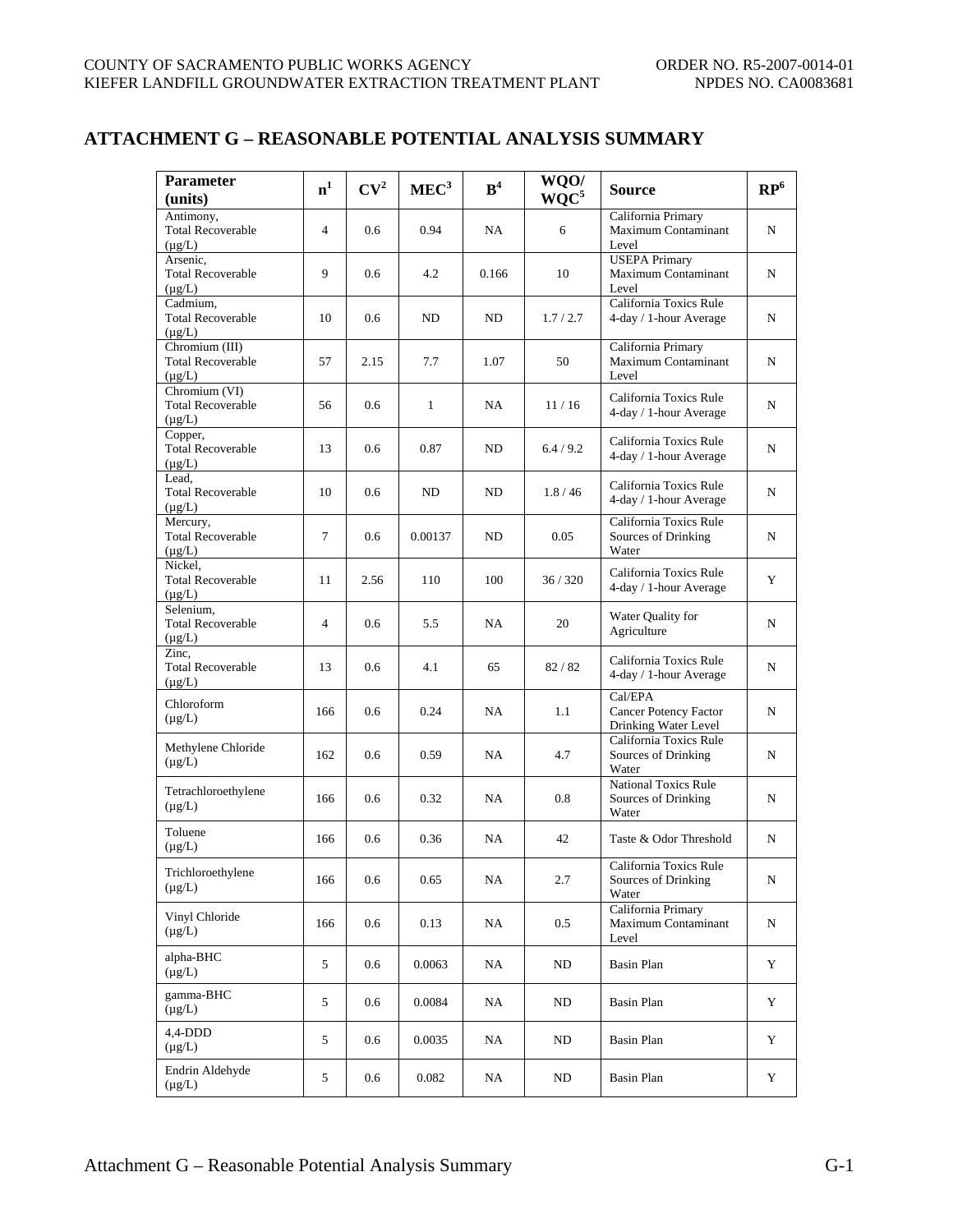#### COUNTY OF SACRAMENTO PUBLIC WORKS AGENCY ORDER NO. R5-2007-0014-01 KIEFER LANDFILL GROUNDWATER EXTRACTION TREATMENT PLANT NPDES NO. CA0083681

| 0.6<br>0.6<br>172<br>1.01                                                                                                                                                             | 0.14<br>0.073                                                            | NA<br>NA                                           | 70      | California Primary<br>Maximum Contaminant<br>Level                   | N                                                                                             |
|---------------------------------------------------------------------------------------------------------------------------------------------------------------------------------------|--------------------------------------------------------------------------|----------------------------------------------------|---------|----------------------------------------------------------------------|-----------------------------------------------------------------------------------------------|
|                                                                                                                                                                                       |                                                                          |                                                    |         |                                                                      |                                                                                               |
|                                                                                                                                                                                       |                                                                          |                                                    | 50      | California Primary<br>Maximum Contaminant<br>Level                   | N                                                                                             |
|                                                                                                                                                                                       | 0.55                                                                     | NA.                                                | 6       | California Primary<br>Maximum Contaminant<br>Level                   | N                                                                                             |
| 0.6                                                                                                                                                                                   | 0.22                                                                     | NA                                                 | 110     | <b>USEPA</b><br>National Ambient                                     | N                                                                                             |
|                                                                                                                                                                                       | 0.34                                                                     | NA                                                 | $\tau$  | California Primary<br>Maximum Contaminant<br>Level                   | N                                                                                             |
|                                                                                                                                                                                       | 110                                                                      | NA.                                                | 87/750  | <b>USEPA Nat'l Ambient</b><br>W Q Criteria                           | Y                                                                                             |
|                                                                                                                                                                                       | 130                                                                      | NA                                                 | 1000    | California Primary<br>Maximum Contaminant                            | N                                                                                             |
|                                                                                                                                                                                       | 17                                                                       | NA                                                 | 300     | California Secondary<br>Maximum Contaminant<br>Level                 | N                                                                                             |
|                                                                                                                                                                                       | 150                                                                      | 71                                                 | 50      | California Secondary<br>Maximum Contaminant                          | Y                                                                                             |
|                                                                                                                                                                                       | 78                                                                       | 20                                                 | 293/960 | <b>USEPA Nat'l Ambient</b><br>W O Criteria                           | N                                                                                             |
|                                                                                                                                                                                       | 8700                                                                     | 63000                                              | 106000  | Water Quality for<br>Agriculture                                     | N                                                                                             |
|                                                                                                                                                                                       | ND                                                                       | ND                                                 | 11/19   | <b>USEPA Nat'l Ambient</b><br>W O Criteria<br>4-Day / 1-Hour Average | Y                                                                                             |
|                                                                                                                                                                                       | 530                                                                      | NA                                                 | 1000    | Water Quality for<br>Agriculture                                     | $\mathbf I$                                                                                   |
|                                                                                                                                                                                       | 1200                                                                     | 7500                                               | 10000   | California Primary<br>Maximum Contaminant<br>Level                   | N                                                                                             |
|                                                                                                                                                                                       | 180                                                                      | NA                                                 | NA      | NA                                                                   | $\mathbf I$                                                                                   |
|                                                                                                                                                                                       | 8.6                                                                      | 70                                                 | 250     | California Secondary<br>Maximum Contaminant<br>Level                 | N                                                                                             |
|                                                                                                                                                                                       | 492                                                                      | 609                                                | 700     | Water Quality for<br>Agriculture                                     | N                                                                                             |
|                                                                                                                                                                                       | 360000                                                                   | 400000                                             | 450000  | Water Quality for<br>Agriculture                                     | N                                                                                             |
| $\overline{4}$<br>$\overline{4}$<br>$\overline{4}$<br>$\overline{4}$<br>$\overline{4}$<br>$\overline{4}$<br>$\overline{4}$<br>$\overline{4}$<br>$\overline{4}$<br>$\overline{4}$<br>4 | 0.6<br>0.6<br>0.6<br>13<br>0.6<br>0.6<br>160<br>0.6<br>0.6<br>173<br>162 | 0.6<br>0.24<br>0.6<br>0.6<br>0.6<br>0.063<br>0.106 |         |                                                                      | Water Quality Criteria<br>4-Day / 1-Hour Average<br>Level<br>Level<br>30-Day / 1-Hour Average |

2<br>
2<br>
CV: coefficient of variation.<br>
3<br>
MEC: maximum effluent concentration.<br>
B: Background receiving water concentration. ND = non-detect, NA = not available.<br>
5<br>
WQO: water quality objective; WQC: water quality criteria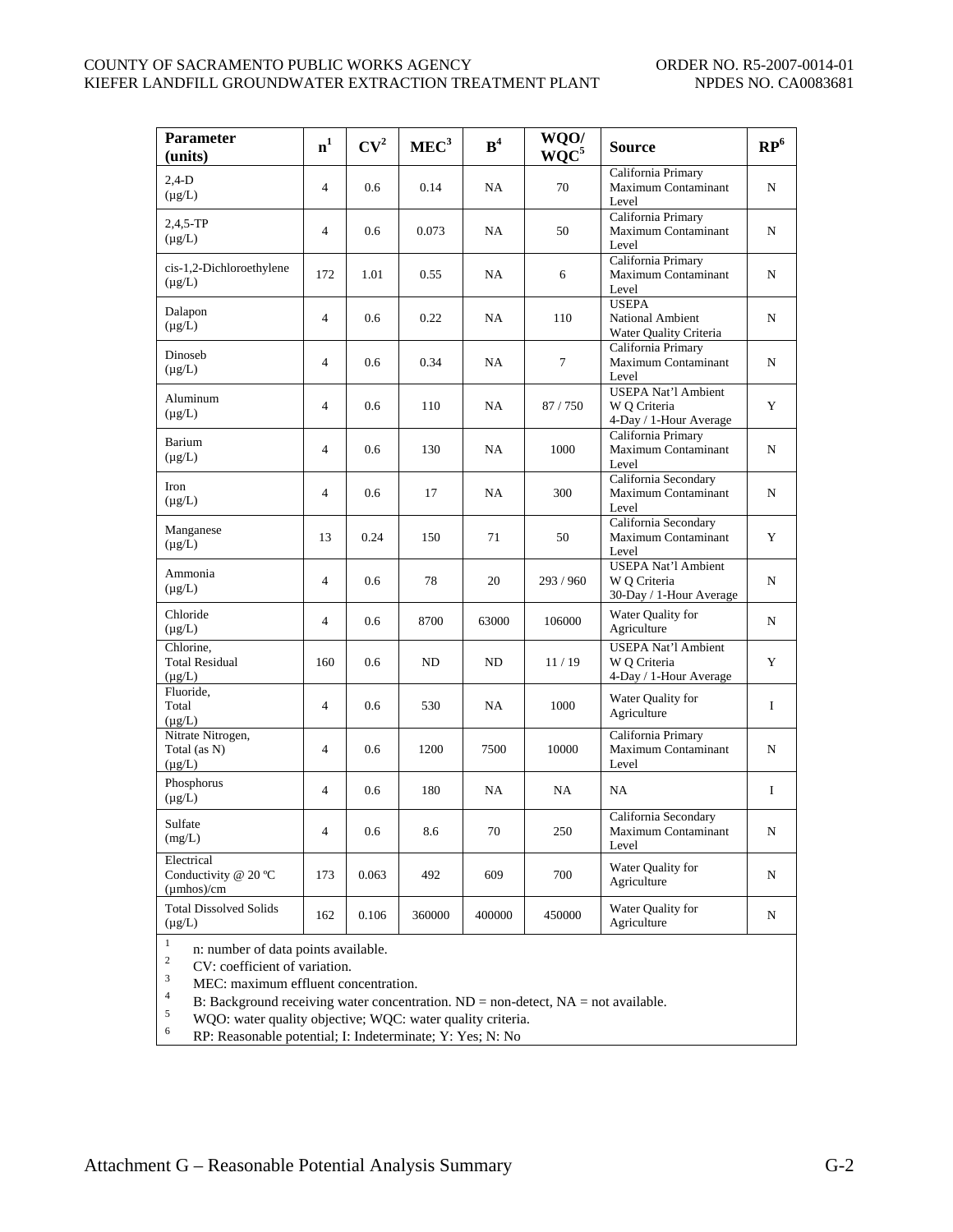# **ATTACHMENT H – WATER QUALITY-BASED EFFLUENT LIMIT CALCULATIONS**

| <b>PARAMETER</b>                              | <b>Nickel</b> | <b>Aluminum</b> | <b>Manganese</b>                              | <b>Chlorine</b> |
|-----------------------------------------------|---------------|-----------------|-----------------------------------------------|-----------------|
| Units                                         | $\mu$ g/L     | $\mu g/L$       | $\mu$ g/L                                     | $\mu$ g/L       |
| Number of Samples                             | 11            | $\overline{4}$  | 13                                            | 160             |
| <b>Maximum Effluent Concentration</b>         | 110           | 110             | 150                                           | ND              |
| <b>Water Quality Objectives</b>               |               |                 |                                               |                 |
| Applicable Acute WQO                          | 320           | 750             | N/A                                           | 19              |
| Applicable Chronic WQO                        | 36            | 87              | $\rm N/A$                                     | 11              |
| HH criteria                                   | 610           | 200             | 50                                            | N/A             |
| <b>Statistical Calculations</b>               |               |                 |                                               |                 |
| CV (Selected) - Final                         | 2.56          | 0.60            | 0.24                                          | 0.60            |
| AMEL mult95                                   | 3.11          | 1.55            | 1.21                                          | 1.55            |
| MDEL mult99                                   | 9.94          | 3.11            | 1.69                                          | 3.11            |
| <b>Aquatic Life (Freshwater) Calculations</b> |               |                 |                                               |                 |
| ECA acute                                     | 320           | 750             | --                                            | 19              |
| ECA chronic                                   | 36            | 87              | --                                            | 11              |
| ECA acute mult99                              | 0.100609256   | 0.321083214     | $-$                                           | 0.321083214     |
| ECA chronic mult99                            | 0.164316328   | 0.527433444     | $-$                                           | 0.527433444     |
| LTA acute                                     | 32.19496204   | 240.8124103     | $\mathbb{L} \mathbb{L}$                       | 6.100581062     |
| LTA chronic                                   | 5.915387809   | 45.88670964     | $\overline{a}$                                | 5.801767885     |
| minimum of LTAs                               | 5.915387809   | 45.88670964     | 44                                            | 5.801767885     |
| AMEL (aquatic life)                           | 18.40738656   | 71.23565748     | $\mathord{\hspace{1pt}\text{--}\hspace{1pt}}$ | 9.006807268     |
| MDEL (aquatic life)                           | 58.79566178   | 142.9122036     | $\pm$ $\pm$                                   | 18.06935908     |
| <b>Human Health Calculations</b>              |               |                 |                                               |                 |
| <b>ECA HH</b>                                 | 610           | 200             | 50                                            |                 |
| MDEL/AMEL Multiplier                          | 3.19          | 2.01            | $\overline{a}$                                | 2.01            |
| AMEL (human health)                           | 610           | 200             | 50                                            |                 |
| MDEL (human health)                           | 1948.421824   | 401.2378314     | $\overline{a}$                                |                 |
| <b>Selected Limits</b>                        |               |                 |                                               |                 |
| Final limit - AMEL                            | 18            | 71              | 50                                            | 0.01            |
| Final limit - MDEL                            | 59            | 143             | --                                            | 0.02            |
| <b>Interim Limits (if applicable)</b>         |               |                 |                                               |                 |
| Interim limit - MDEL                          | 342           | $-$             |                                               |                 |
| Interim limit - MDEL (lbs/day)                | 4.3           | $\mathbf{u}$    | $\mathbf{u}$                                  | $\overline{a}$  |

Notes:

Number of data points were less than 10, multipliers based on default  $CV = 0.6$ .

Mass based effluent limitations are based on the reasonable measure of actual flow =  $0.30$  mgd.

WQO: Water Quality Objective.

HH: Human Health.

ECA: Effluent Concentration Allowance.

LTA: Long-Term Average Concentration.

AMEL: Average Monthly Effluent Limitation.

MDEL: Maximum Daily Effluent Limitation.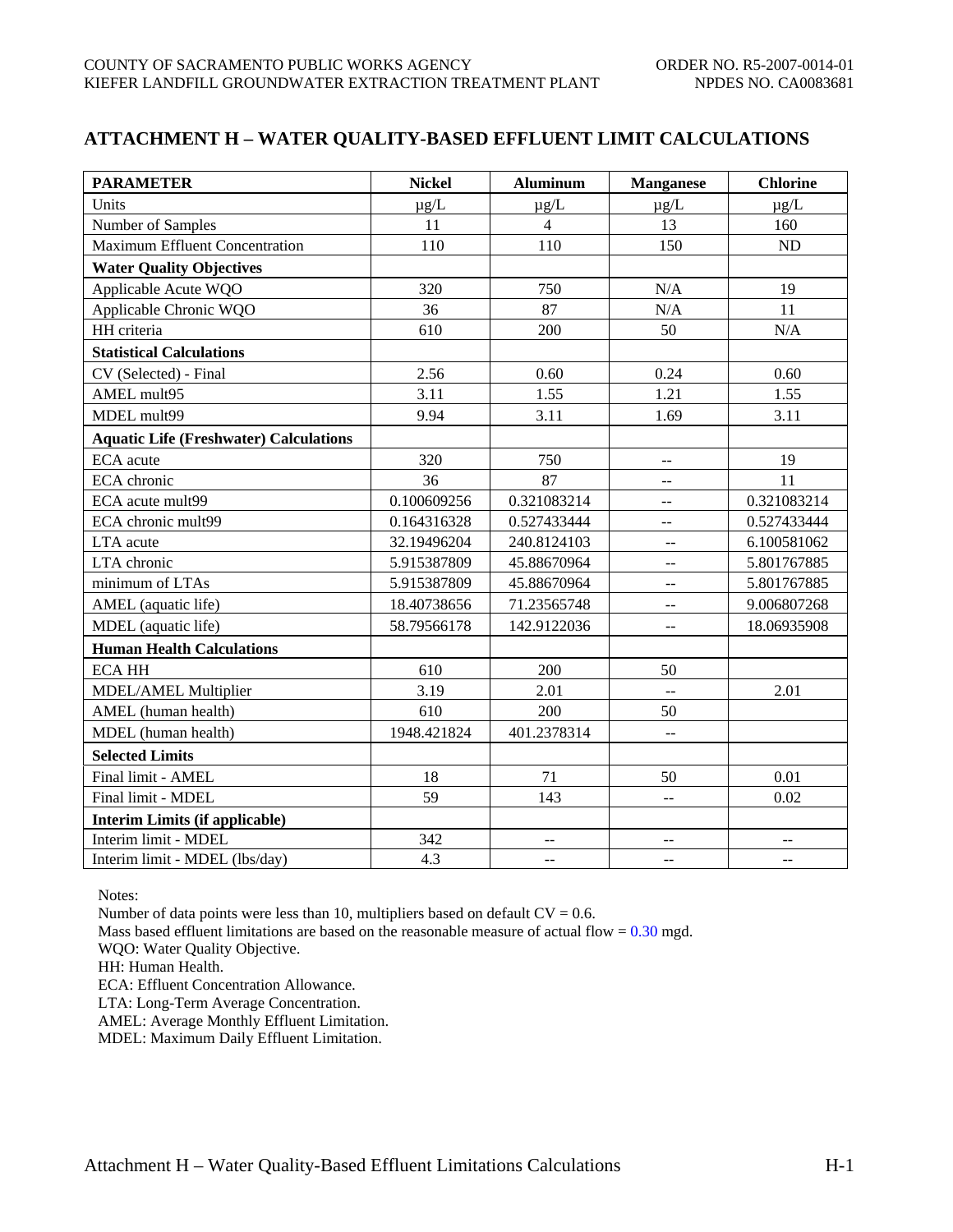# **ATTACHMENT I – VOLATILE ORGANIC COMPOUNDS – METHOD 502.2**

Benzene Bromobenzene Bromochloromethane Bromodichloromethane Bromoform Bromomethane n-Butylbenzene sec-Butylbenzene tert-Butylbenzene Carbon Tetrachloride Chlorobenzene Chloroethane Chloroform Chloromethane 2-Chlorotoluene 4-Chlorotoluene Dibromochloromethane 1,2-Dibromo-3-Chloropropane 1,2-Dibromoethane Dibromomethane 1,2-Dichlorobenzene 1,3-Dichlorobenzene 1,4-Dichlorobenzene Dichlorodifluoromethane 1,1-Dichloroethane 1,2-Dichloroethane 1,1-Dichloroethene cis-1,2-Dichloroethene trans-1,2-Dichloroethene 1,2-Dichloropropane 1,3-Dichloropropane 2,2-Dichloropropane 1,1-Dichloropropene cis-1,3-Dichloropropene trans-1,3-Dichloropropene Ethylbenzene Hexachlorobutadiene Isopropylbenzene 4-Isopropylbenzene Methylene Chloride Naphthalene Propylbenzene Styrene

1,1,2,2-Tetrachloroethane 1,1,1,2-Tetrachloroethane Tetrachloroethene Toluene 1,2,3-Trichlorobenzene 1,2,4-Trichlorobenzene 1,1,1-Trichloroethane 1,1,2-Trichloroethane Trichloroethene Trichlorofluormethane 1,2,3-Trichloropropane 1,2,4-Trimethylbenene 1,3,5-Trimethylbenzene Vinyl Chloride o-Xylene m-Xylene p-Xylene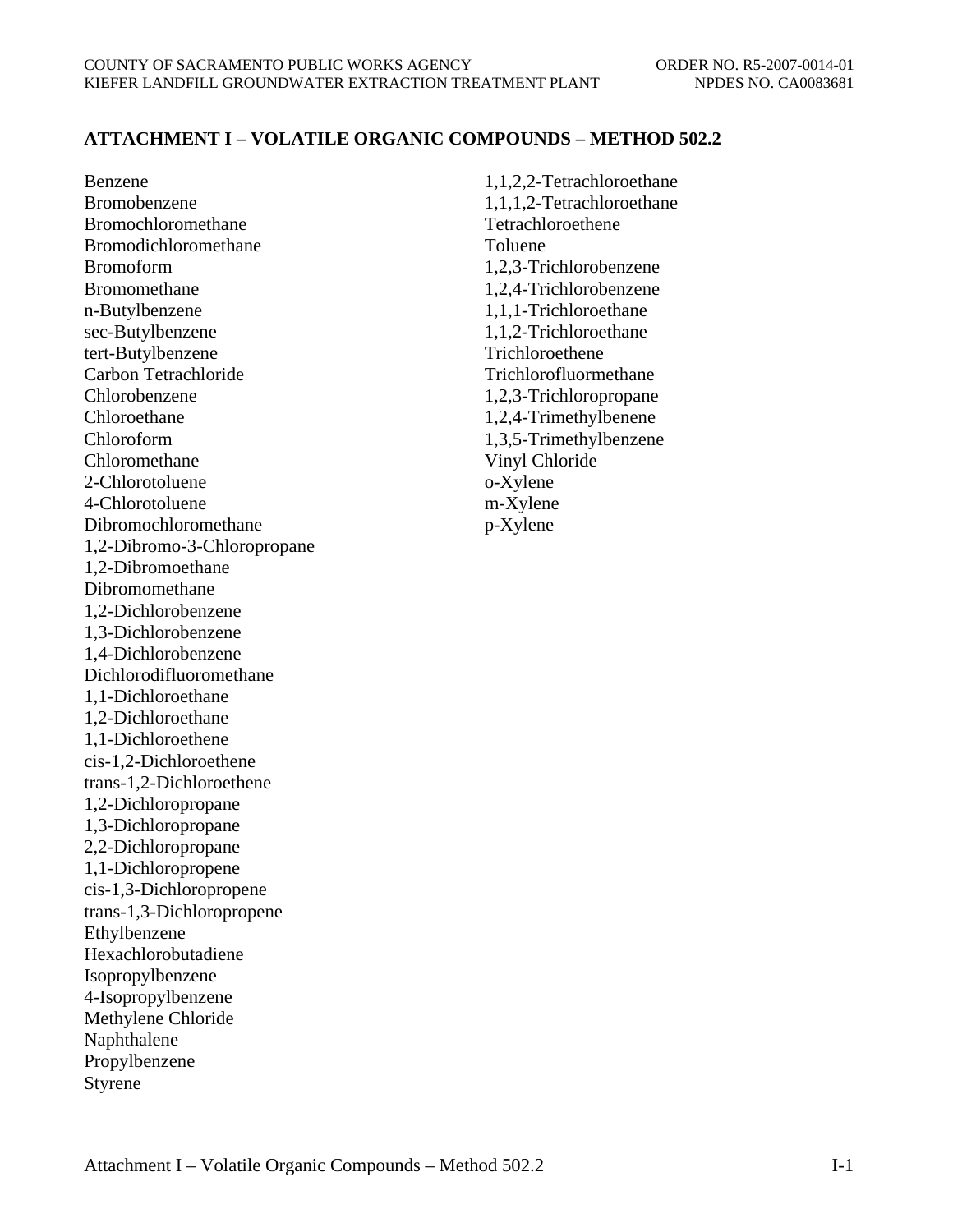# **ATTACHMENT J – ACRONYMS AND ABBREVIATIONS**

| <b>AMEL</b>       | <b>Average Monthly Effluent Limitation</b>                             |
|-------------------|------------------------------------------------------------------------|
| <b>AWEL</b>       | Average Weekly Effluent Limitation                                     |
| B                 | <b>Background Concentration</b>                                        |
| <b>Basin Plan</b> | Water Quality Control Plan, Fourth Edition, for the Sacramento and San |
|                   | Joaquin River Basins                                                   |
| <b>BAT</b>        | Best Available Technology Economically Achievable                      |
| <b>BCT</b>        | <b>Best Conventional Pollutant Control Technology</b>                  |
| <b>BMP</b>        | <b>Best Management Practices</b>                                       |
| <b>BMPP</b>       | <b>Best Management Practices Plan</b>                                  |
| <b>BOD</b>        | <b>Biochemical Oxygen Demand</b>                                       |
| <b>BPJ</b>        | <b>Best Professional Judgment</b>                                      |
| <b>BPTC</b>       | <b>Best Practicable Treatment or Control</b>                           |
| $\mathsf{C}$      | <b>Water Quality Criteria</b>                                          |
| <b>CCC</b>        | Criteria Continuous Concentration                                      |
| <b>CCR</b>        | California Code of Regulations                                         |
| <b>CEQA</b>       | California Environmental Quality Act                                   |
| <b>CFR</b>        | Code of Federal Regulations                                            |
| <b>CIWQS</b>      | California Integrated Water Quality System                             |
| <b>CMC</b>        | Criteria Maximum Concentration                                         |
| <b>CTR</b>        | California Toxics Rule                                                 |
| <b>CWA</b>        | Clean Water Act                                                        |
| <b>CWC</b>        | California Water Code                                                  |
| <b>CV</b>         | Coefficient of Variation                                               |
| Discharger        | County of Sacramento Public Works Agency                               |
| <b>DMQA</b>       | Discharge Monitoring Quality Assurance                                 |
| <b>DMR</b>        | <b>Discharge Monitoring Reports</b>                                    |
| <b>DNQ</b>        | Detected but Not Quantified                                            |
| <b>ECA</b>        | <b>Effluent Concentration Allowance</b>                                |
| EIR               | <b>Environmental Impact Report</b>                                     |
| <b>ELAP</b>       | California Department of Health Services Environmental Laboratory      |
|                   | <b>Accreditation Program</b>                                           |
| <b>ELG</b>        | <b>Effluent Limitations, Guidelines and Standards</b>                  |
| Facility          | Kiefer Landfill Groundwater Extraction Treatment Plant                 |
| gpd               | gallons per day                                                        |
| LA                | <b>Load Allocations</b>                                                |
| <b>LOEC</b>       | <b>Lowest Observed Effect Concentration</b>                            |
| <b>LTA</b>        | Long-Term Average                                                      |
| <b>MEC</b>        | <b>Maximum Effluent Concentration</b>                                  |
| <b>MCL</b>        | <b>Maximum Contaminant Level</b>                                       |
| <b>MDEL</b>       | Maximum Daily Effluent Limitation                                      |
| <b>MDL</b>        | <b>Method Detection Limit</b>                                          |
| mgd               | million gallons per day                                                |
| ML                | Minimum Level                                                          |
| <b>MPN</b>        | Most Probable Number                                                   |